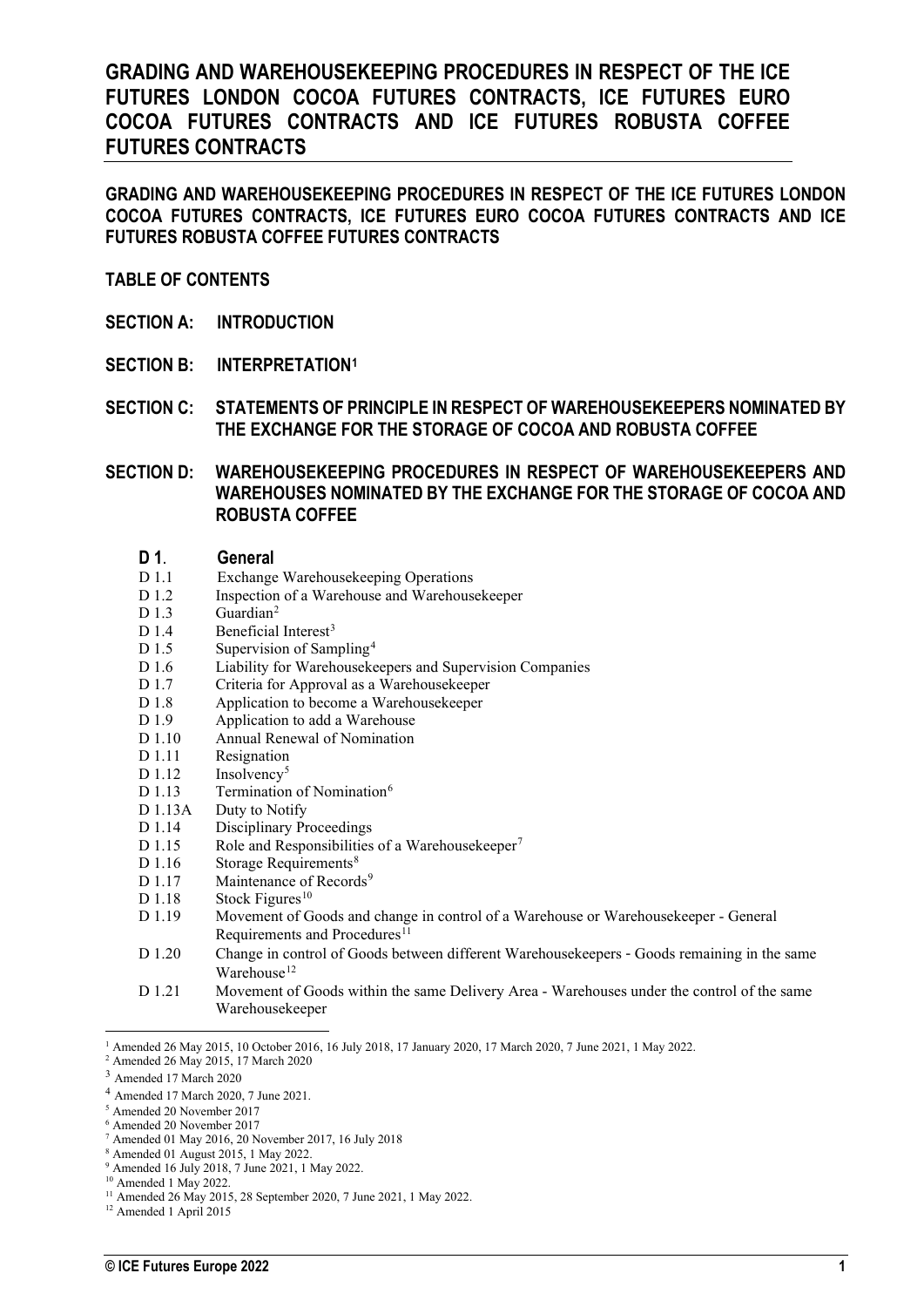- D 1.22 Movement of Goods within the same Delivery Area for the purpose of fumigation D 1.23 Movement of Goods within the same Delivery Area Warehouses under the control
- Movement of Goods within the same Delivery Area Warehouses under the control of different Warehousekeepers<sup>[13](#page-1-0)</sup>
- D 1.24 Movement of Goods across different Delivery Areas Warehouses under the control of the same or different Warehousekeepers
- D 1.25 Insolvency or delisting of a Warehousekeeper causing movement or change in control of Goods<br>D 1.26 Warehouse Charges<sup>14</sup>
- D 1.26 Warehouse Charges<sup>[14](#page-1-1)</sup><br>D 1.27 Loading Out of Goods
- Loading Out of Goods from a Nominated Warehousekeeper

# **D 2. Cocoa**<br> $D$  **2.1 Piling o**

- D 2.1 Piling of Cocoa<sup>[15](#page-1-2)</sup><br>D 2.2 Identification of a
- D 2.2 Identification of a Delivery Unit<sup>[16](#page-1-3)</sup><br>D 2.3 Weighing of a Delivery Unit<sup>17</sup>
- D 2.3 Weighing of a Delivery Unit<sup>[17](#page-1-4)</sup><br>D 2.4 Sampling of a Delivery Unit<sup>18</sup>
- D 2.4 Sampling of a Delivery Unit<sup>18</sup><br>D 2.5 Sampling of Cocoa stored in B
- Sampling of Cocoa stored in Bags<sup>[19](#page-1-6)</sup>
- D 2.6 Sampling of Cocoa stored in Bulk<sup>[20](#page-1-7)</sup>
- D 2.7 Submission of a Sample<sup>[21](#page-1-8)</sup>
- D 2.8 Fumigation and Fogging<sup>22</sup>
- D 2.9 Conversion of a Delivery Unit<sup>[23](#page-1-10)</sup><br>D 2.10 Conversion of a Nominated Deli
- D 2.10 Conversion of a Nominated Delivery Unit<br>D 2.11 Conversion of an Original Delivery Unit
- D 2.11 Conversion of an Original Delivery Unit<br>D 2.12 Re-bagging of Cocoa in Unsound or Dan
- D 2.12 Re-bagging of Cocoa in Unsound or Damaged Bags<sup>[24](#page-1-11)</sup><br>D 2.13 Top-Up of a Delivery Unit<sup>25</sup>
- Top-Up of a Delivery Unit<sup>[25](#page-1-12)</sup>

# **D 3. Robusta Coffee**

- D 3.1 Piling of Robusta Coffee<sup>[26](#page-1-13)</sup><br>D 3.2 Identification of a parcel of
- Identification of a parcel or lot
- D 3.3 Weighing of a parcel or lot
- D 3.4 Sampling of a parcel or  $\log^{27}$
- D 3.5 Submission of a Sample
- D 3.6 Fumigation and Fogging
- D 3.7 Re-bagging of Robusta Coffee stored in Unsound or Damaged Bags

#### **SECTION E: GRADING PROCEDURES IN RESPECT OF COCOA AND ROBUSTA COFFEE**

#### **E 1. General**

- E 1.1 Exchange Grading Operations<br>E 1.2 Application and Oualification a
- Application and Qualification as an ICE Registered Cocoa or Robusta Coffee Grader<sup>[28](#page-1-15)</sup>
- E 1.3 Conduct of Graders<sup>[29](#page-1-16)</sup>

- <span id="page-1-1"></span><sup>14</sup> Amended 16 July 2018, 17 March 2020, 1 May 2022
- <span id="page-1-2"></span><sup>15</sup> Amended 01 August 2015, 17 March 2020, 1 May 2022
- <sup>16</sup> Amended 1 May 2022
- <span id="page-1-4"></span><span id="page-1-3"></span><sup>17</sup> Amended 1 May 2022

- <span id="page-1-6"></span><sup>19</sup> Amended 17 January 2020, 17 March 2020
- <span id="page-1-7"></span><sup>20</sup> Amended 17 January 2020, 17 March 2020
- <span id="page-1-8"></span><sup>21</sup> Amended 14 December 2018, 17 March 2020, 5 April 2021.
- <span id="page-1-9"></span><sup>22</sup> Amended 10 October 2016
- <span id="page-1-10"></span><sup>23</sup> Amended 26 May 2015, 17 March 2020, 28 September 2020.
- <span id="page-1-11"></span><sup>24</sup> Amended 26 May 2015
- <span id="page-1-12"></span> $25$  Amended 26 May 2015

- <span id="page-1-14"></span><sup>27</sup> Amended 1 May 2022
- <span id="page-1-16"></span><span id="page-1-15"></span><sup>28</sup> Amended 26 May 2015 <sup>29</sup> Amended 26 May 2015

<span id="page-1-0"></span><sup>&</sup>lt;sup>13</sup> Amended 1 April 2015

<span id="page-1-5"></span><sup>18</sup> Amended 01 August 2015, 17 January 2020, 17 March 2020

<span id="page-1-13"></span><sup>26</sup> Amended 7 December 2002, 15 December 2020, 7 June 2021, 1 May 2022.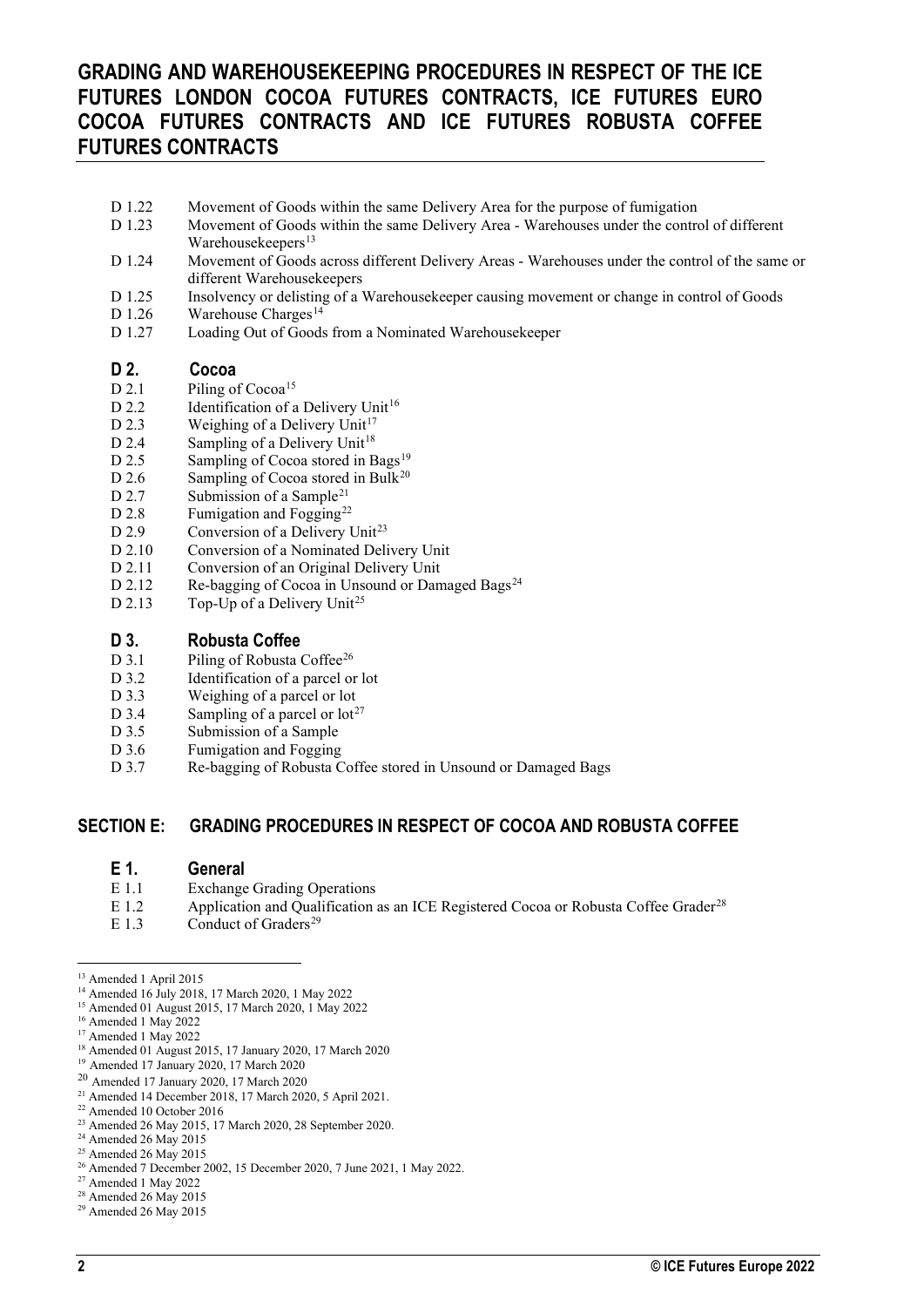- E 1.4 Interested Parties<br>E 1.5 Termination of R
- E 1.5 Termination of Registration as a Grader E 1.6 Grading and Appeal Panels<sup>30</sup>
- Grading and Appeal Panels<sup>[30](#page-2-0)</sup>
- E 1.7 Grading Appeals<sup>31</sup>
- E 1.8 Grading and Appeal Fees<br>E 1.9 Liability for Grading
- E 1.9 Liability for Grading<br>E 1.10 Application for Gradi
- E 1.10 Application for Grading or Re-grading<sup>[32](#page-2-2)</sup><br>E 1.11 Grading Process General<sup>33</sup>
- Grading Process General<sup>[33](#page-2-3)</sup>

# **E 2. Cocoa**

E 2.1 General<sup>[34](#page-2-4)</sup><br>E 2.2 Grading Proces

Grading Process<sup>[35](#page-2-5)</sup>

# **E 3. Robusta Coffee**

- E 3.1 General<br>E 3.2 Grading
- E 3.2 Grading Procedure<br>E 3.3 Standards
- **Standards**

### **SECTION F: WARRANT MANAGEMENT SERVICE**

**F 1. Introduction**

#### **F 2. Legal Rules[36](#page-2-6)**

#### **F 3. Issuing a Warrant and Initial Nomination of a Clearing Member**

- F 3.1 Issuing a Warrant<br>F 3.2 Initial Nomination
- Initial Nomination of a Clearing Member
- F 3.3 Re-Print of a Missing Warrant<br>F 3.4 Immobilising a Warrant<sup>37</sup>
- Immobilising a Warrant<sup>[37](#page-2-7)</sup>
- **F 4. Change of Ownership**
- **F 5. Change of Nominated Member**
- **F 6. Change of Warrant Form**
- **F 7. Movement Out**
- **F 8. Suspended Warrants[38](#page-2-8)**
- **SCHEDULE 1: [Deleted with effect from 28 September 2020]**
- **SCHEDULE 2: [Deleted with effect from 28 September 2020]**

<span id="page-2-0"></span><sup>30</sup> Amended 26 May 2015

<span id="page-2-1"></span><sup>31</sup> Amended 26 May 2015, 01 August 2015, 28 September 2020

<span id="page-2-2"></span><sup>32</sup> Amended 01 August 2015, 17 January 2020, 17 March 2020, 7 December 2020

<span id="page-2-3"></span><sup>33</sup> Amended 26 May 2015, 10 October 2016 <sup>34</sup> Amended 17 January 2020, 17 March 2020, 28 September 2020

<span id="page-2-5"></span><span id="page-2-4"></span><sup>35</sup> Amended 26 May 2015, 17 January 2020, 17 March 2020, 28 September 2020

<span id="page-2-6"></span><sup>36</sup> Amended 26 May 2015

<span id="page-2-7"></span> $37$  Amended 26 May 2015

<span id="page-2-8"></span><sup>38</sup> Inserted 10 October 2016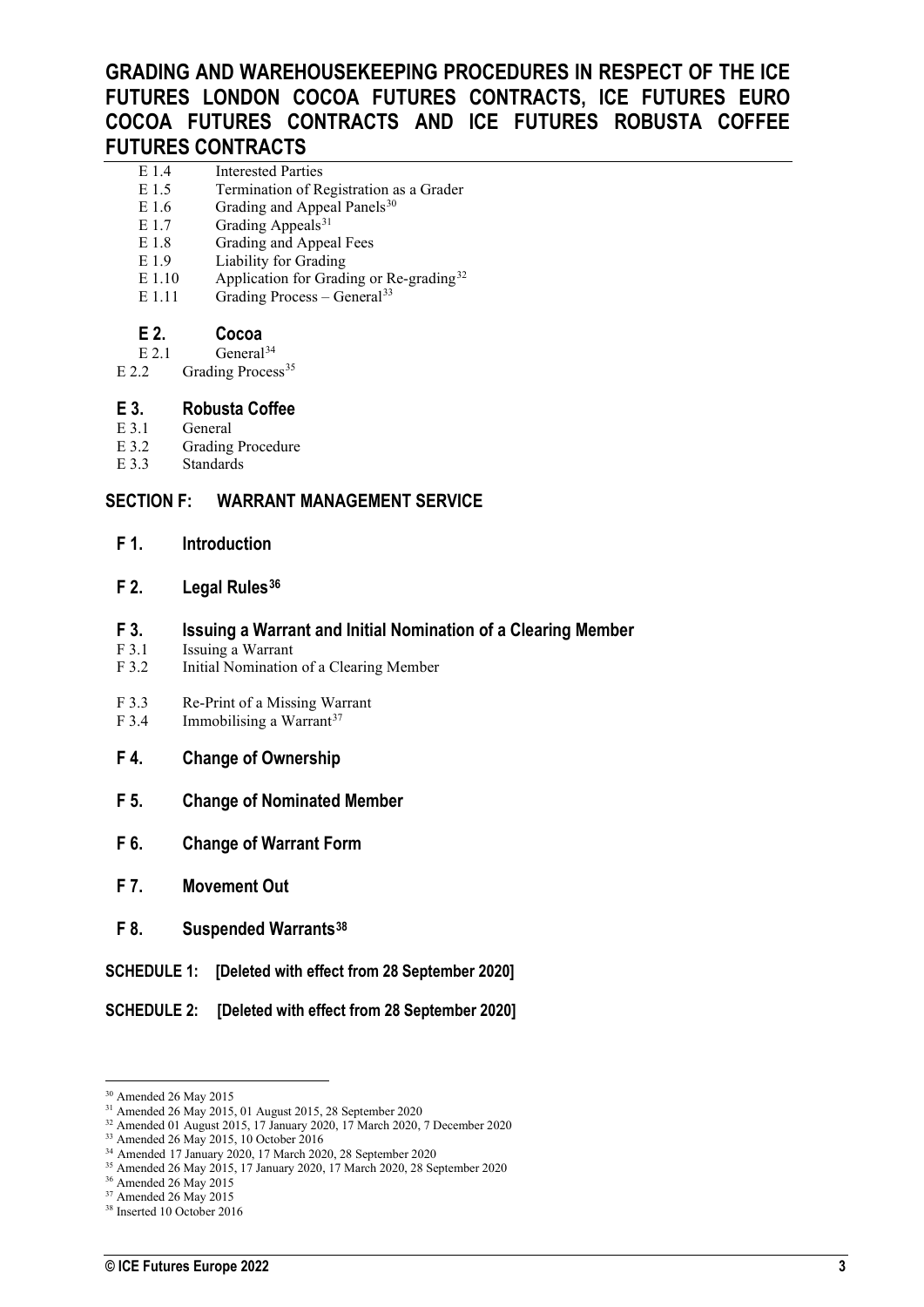#### **SECTION A: INTRODUCTION**

- A 1. [Not used]
- A 2. Through contractual arrangements between the Exchange and the Clearing House, the Exchange is responsible for Grading and Warehousekeeping in respect of ICE Futures London Cocoa Futures Contracts, ICE Futures Euro Cocoa Futures Contracts and ICE Futures Robusta Coffee Futures Contracts executed on the Exchange.
- A 3. [Not used]
- A 4. These Grading and Warehousekeeping Procedures ("GWPs") form part of the Regulations and prescribe the procedures which must be followed in respect of ICE Futures London Cocoa Futures Contracts, ICE Futures Euro Cocoa Futures Contracts and ICE Futures Robusta Coffee Futures Contracts, as the case may be, and in respect of all Cocoa and Robusta Coffee. These GWPs shall apply to and be contractually binding upon Warehousekeepers, Members, Graders, Nominated Members, Depositories, Owners and Supervision Companies. These GWPs will apply whether or not the Owner contemplates the delivery of such Cocoa and Robusta Coffee against a Contract.
- A.5 [Not used]
- A 6. These GWPs should be read in conjunction with the remainder of the Regulations, including the relevant Contract Rules and Administrative Procedures for the ICE Futures London Cocoa Futures Contracts, ICE Futures Euro Cocoa Futures Contracts or ICE Futures Robusta Coffee Futures Contracts, as the case may be.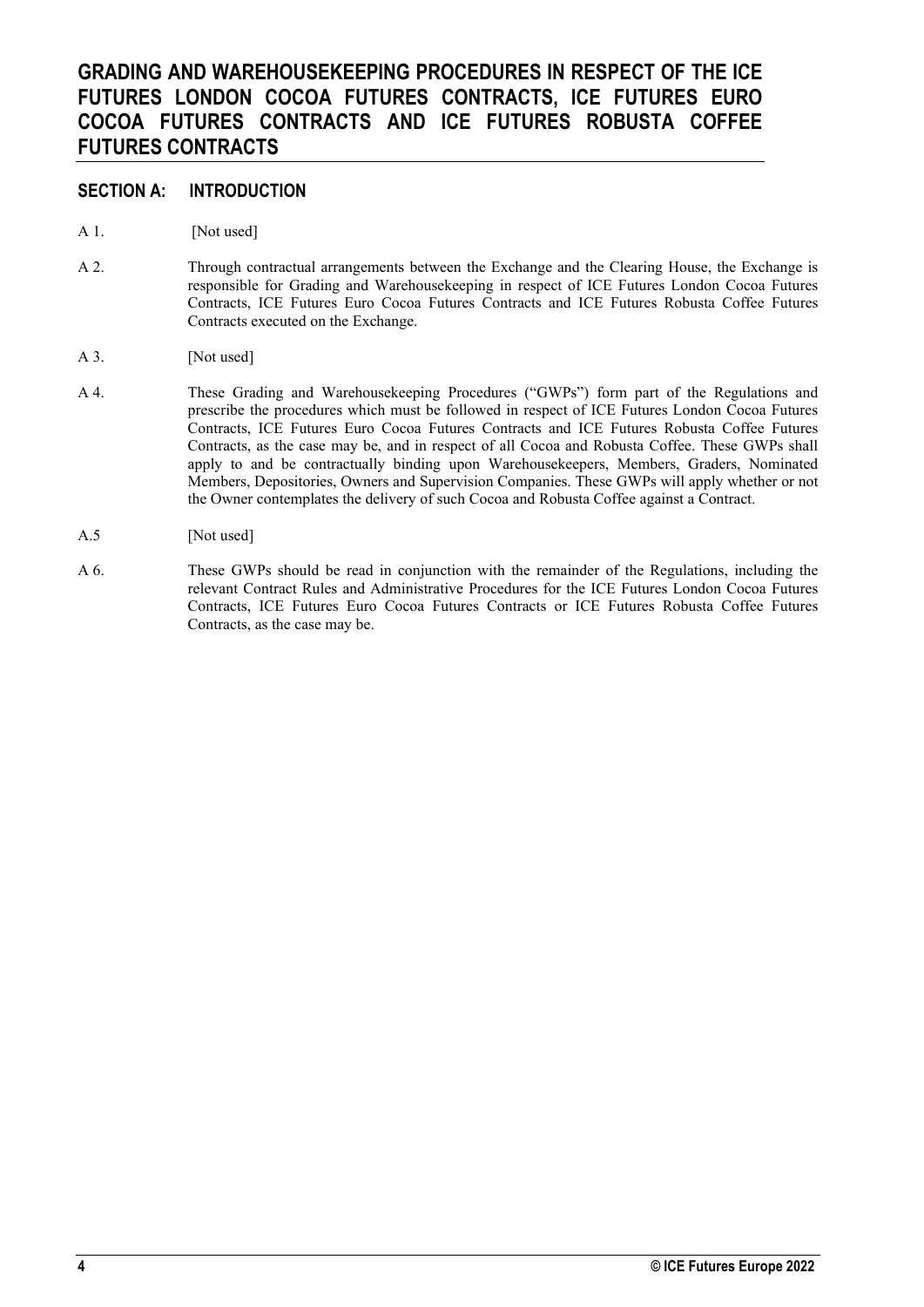B 1. In these GWPs, a reference to a "GWP" is a reference to a term in these GWPs, as modified from time

#### **SECTION B: INTERPRETATION[39](#page-4-0)**

|      | to time.                                   |                                                                                                                                                                                                                                                                                                                                                           |
|------|--------------------------------------------|-----------------------------------------------------------------------------------------------------------------------------------------------------------------------------------------------------------------------------------------------------------------------------------------------------------------------------------------------------------|
| B 2. | otherwise specified or defined in GWP B 3. | Terms defined elsewhere in the Regulations shall have the same meaning in these GWPs, except where                                                                                                                                                                                                                                                        |
| B 3. | In these GWPs:                             |                                                                                                                                                                                                                                                                                                                                                           |
|      | "abnormal odour"                           | means any disagreeable odour or any odour foreign to coffee.                                                                                                                                                                                                                                                                                              |
|      | "Appeal Panel"                             | means a minimum of three Graders selected in accordance with GWP E 1.6<br>from the list of ICE Registered Cocoa or Robusta Coffee Graders, as the case<br>may be, to grade a sample which is the subject of a notice of appeal submitted<br>to the Exchange in accordance with these GWPs.                                                                |
|      | "bag"                                      | shall, in respect of Robusta Coffee, mean a bag of a type described in GWP D<br>$3.1.1.1$ (a).                                                                                                                                                                                                                                                            |
|      | "bean cluster"                             | means, in respect of the ICE Futures London Cocoa Futures Contract or the ICE<br>Futures Euro Cocoa Futures Contracts, two (or more) Cocoa beans which are<br>joined together and which are unable to be split into two (or more) whole single<br>Cocoa beans as a result of the exertion of reasonable hand pressure.                                    |
|      | "block stow"                               | means the storage of a fifty tonne pile of bagged Cocoa on a single layer of<br>pallets such that all sides of the stack are accessible for sampling.                                                                                                                                                                                                     |
|      | "Bulk Delivery<br>Unit"<br>"Cocoa"         | means an amount of loose Cocoa having a nominal net weight of 1,000<br>Tonnes.<br>means cocoa beans which are whole seeds of the cocoa tree (Theobroma Cacao<br>$L$ ).                                                                                                                                                                                    |
|      | "Cocoa Contract<br>Rule"                   | means Rule EEEE for the ICE Futures London Cocoa Futures Contracts, or<br>EEEE1 for the ICE Futures Euro Cocoa Futures Contracts, as amended from<br>time to time.                                                                                                                                                                                        |
|      | "coffee bean"                              | means the dried seed of the coffee plant.                                                                                                                                                                                                                                                                                                                 |
|      | "Contract Rules"                           | means the Contract Rules of the ICE Futures London Cocoa Futures Contract,<br>ICE Futures Euro Cocoa Futures Contract or the ICE Futures Robusta Coffee<br>Futures Contract, as the case may be.                                                                                                                                                          |
|      | "Conversion<br>Charge                      | means all costs and fees associated with the conversion of a Delivery Unit<br>under GWP D 2.9, in each of the different situations described in GWP D<br>2.9.3, including, but not limited to, costs of labour, loading, transport,<br>rebagging, machinery, labelling and/or marking, bags, pallets, weighing and<br>re-piling and administrative costs. |
|      | "Converted<br>Delivery Unit"               | means a new Delivery Unit which is formed upon the conversion of part or all<br>of a Nominated Delivery Unit.                                                                                                                                                                                                                                             |
|      | "Converted<br>Original Delivery<br>Unit"   | means a new Delivery Unit which is formed upon the conversion of an Original<br>Delivery Unit, and shall include, unless the context otherwise requires, a<br>Converted Delivery Unit.                                                                                                                                                                    |

<span id="page-4-0"></span><sup>39</sup> Amended 26 May 2015, 10 October 2016, 16 July 2018, 17 January 2020, 17 March 2020, 7 June 2021, 01 May 2022.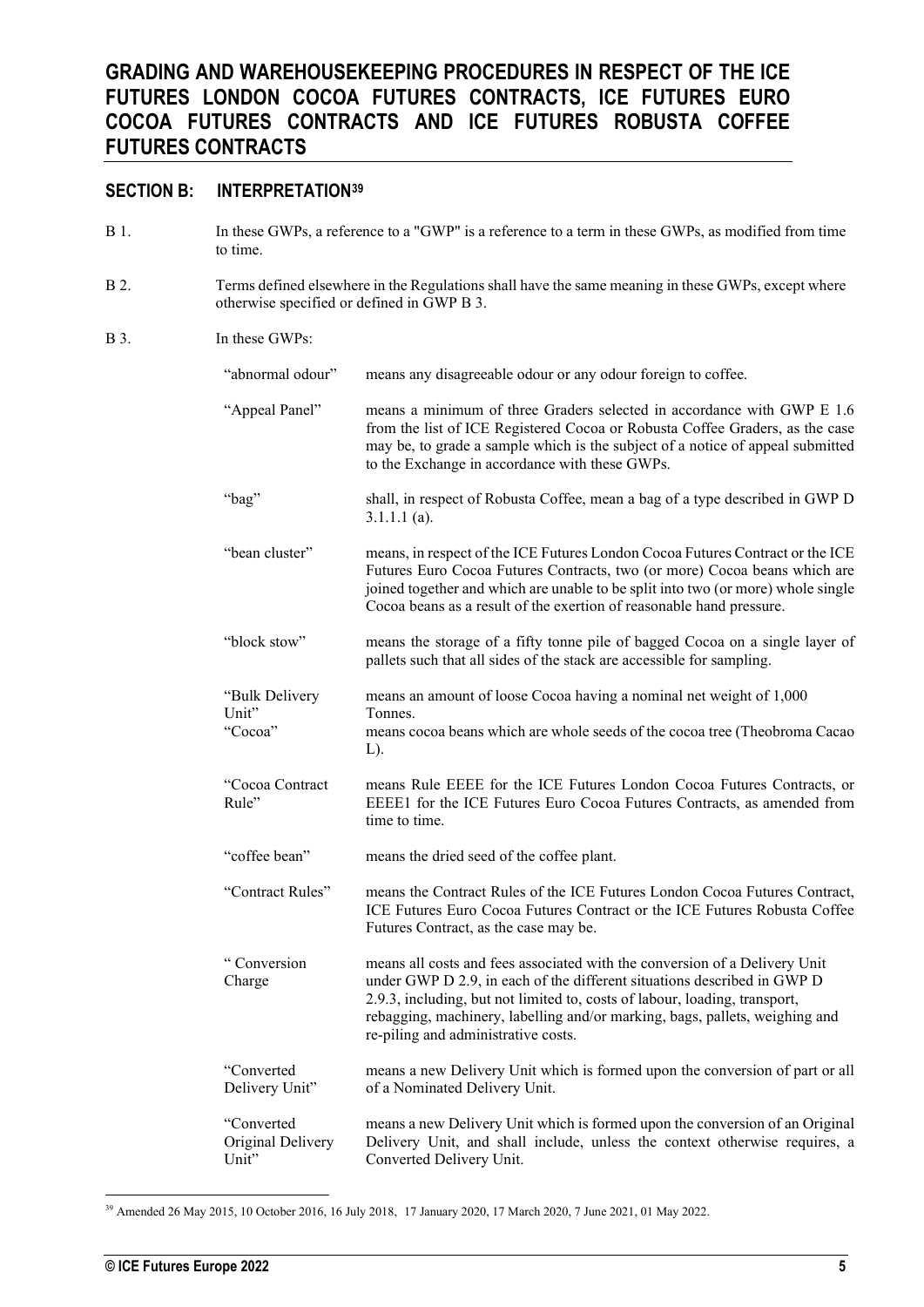| "Defects"                                   | means, in respect of Robusta Coffee, any defect determined to be a defect by<br>the ICE Registered Robusta Coffee Graders pursuant to Rule GGGG.4(d).                                                                                                                                                                                                                                                         |
|---------------------------------------------|---------------------------------------------------------------------------------------------------------------------------------------------------------------------------------------------------------------------------------------------------------------------------------------------------------------------------------------------------------------------------------------------------------------|
| "Defective"                                 | shall have the meaning set out in Rule EEEE.1.                                                                                                                                                                                                                                                                                                                                                                |
| "Delivery Unit"                             | means a Standard Delivery Unit, a Large Delivery Unit or a Bulk Delivery Unit.<br>A Delivery Unit must comprise Cocoa of the same Origin and shipment period.                                                                                                                                                                                                                                                 |
| "Depository"                                | means any person designated by the Exchange to receive, hold and administer<br>Warrants in immobilised form; details of such persons shall be notified from<br>time to time by notice posted on the Market.                                                                                                                                                                                                   |
| "Dual Capacity<br>Warehousekeeper"          | means a Warehousekeeper which has been nominated by the Exchange in its<br>absolute discretion to store in its Warehouse Goods piled as parcels, lots or<br>Standard, Large or Bulk Delivery Units and to record details of the relevant<br>Warrants on Guardian and which appears on the List of Nominated Warehouses<br>and Warehousekeepers published from time to time by notice posted on the<br>Market. |
| "Exchange-<br>instructed<br>Conversion"     | shall have the meaning set out in GWP $D$ 2.9.3(a).                                                                                                                                                                                                                                                                                                                                                           |
| "Exchange<br>Official"                      | means any employee of the Exchange.                                                                                                                                                                                                                                                                                                                                                                           |
| "FFA"                                       | Free Fatty Acid – conventionally expressed as oleic acid (molecular weight<br>282).                                                                                                                                                                                                                                                                                                                           |
| "FIBC"                                      | shall mean Flexible Intermediate Bulk Container of a type described in GWP D<br>$3.1.2.1$ (a) (ii).                                                                                                                                                                                                                                                                                                           |
| "Fogging"                                   | means the application within a Warehouse of a chemical agent designed to<br>eradicate insect infestation either on or around the Goods.                                                                                                                                                                                                                                                                       |
| "Fumigation"                                | means the use of either a chemical agent and/or a process designed to eradicate<br>insect infestation either on and/or within the Goods.                                                                                                                                                                                                                                                                      |
| "Global Average<br>Warehousekeeper<br>Rent" | shall mean the figure published by the Exchange from time to time for average<br>Cocoa and Robusta Coffee in-store rent charges of Warehousekeepers.                                                                                                                                                                                                                                                          |
| "Goods"                                     | means either Cocoa or Robusta Coffee, details of which are represented by the<br>Warrants recorded on Guardian.                                                                                                                                                                                                                                                                                               |
| "Grader"                                    | means an ICE Registered Cocoa Grader or ICE Registered Robusta Coffee<br>Grader.                                                                                                                                                                                                                                                                                                                              |
| "Graders Contract"                          | means the consultancy agreement signed between ICE Futures Europe and an<br>ICE Registered Cocoa Grader or an ICE Registered Robusta Coffee Grader.                                                                                                                                                                                                                                                           |
| "Grading Panel"                             | means a minimum of three Graders selected in accordance with Procedure E<br>1.6 from the list of ICE Registered Cocoa or Robusta Coffee Graders, as the<br>case may be, to grade a sample submitted to the Exchange in accordance with<br>these GWPs.                                                                                                                                                         |
| "Grading Room"                              | means the ICE Futures Europe Grading Room.                                                                                                                                                                                                                                                                                                                                                                    |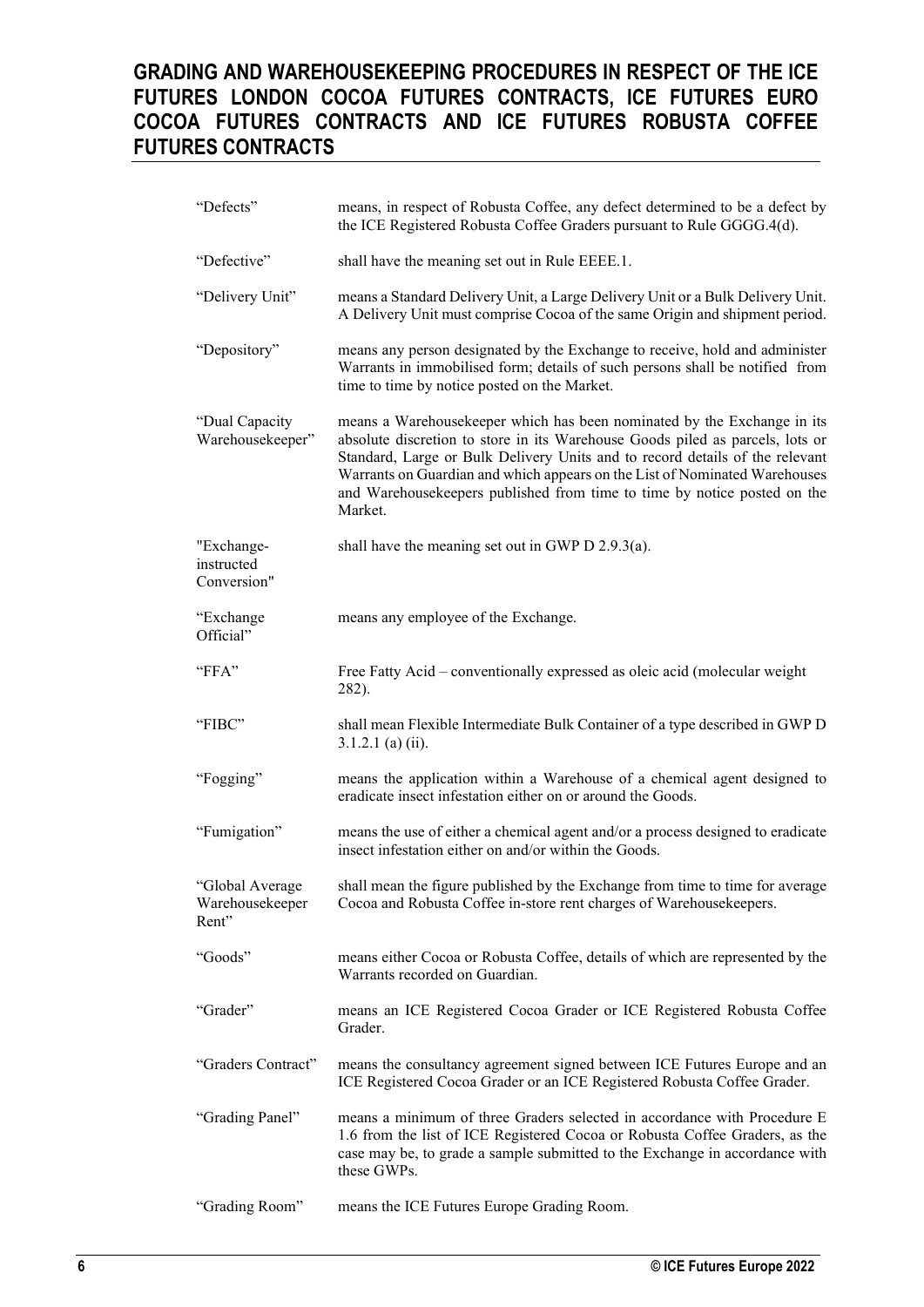| "Grading Station"                                 | means the workbench where a Grading Panel or Appeal Panel grade a sample<br>of Cocoa or Robusta Coffee.                                                                                                                                                                                                                                                                                                                                                                                                 |
|---------------------------------------------------|---------------------------------------------------------------------------------------------------------------------------------------------------------------------------------------------------------------------------------------------------------------------------------------------------------------------------------------------------------------------------------------------------------------------------------------------------------------------------------------------------------|
| "grouped lot"                                     | shall mean two to five lots of Robusta Coffee which have been declared by the<br>Owner and Member and confirmed by the Warehousekeeper as a grouped lot<br>for grading purposes; the Robusta Coffee of which is from one Origin, ex one<br>Vessel, shipped on one bill of lading, and stored in the same Warehouse under<br>the control of the same Warehousekeeper. The results obtained by collectively<br>grading samples from grouped lots under GWP D 3.4.2 shall apply to the<br>individual lots. |
| "Guardian"                                        | means the electronic system relating to the grading, tender, delivery and warrant<br>management services, or any successor thereto, which amongst other things,<br>records details on a Warrant relating to Cocoa and Robusta Coffee stored in a<br>Warehouse for delivery under a contract.                                                                                                                                                                                                            |
| "ICE Futures Euro<br>Cocoa Futures<br>Contract"   | means a Contract made expressly or impliedly under Rule EEEE1.                                                                                                                                                                                                                                                                                                                                                                                                                                          |
| "ICE Futures<br>London Cocoa<br>Futures Contract" | means a Contract made expressly or impliedly under Rule EEEE.                                                                                                                                                                                                                                                                                                                                                                                                                                           |
| "ICE Futures<br>Robusta Coffee<br>Contract"       | means a Contract made expressly or impliedly under Rule GGGG.                                                                                                                                                                                                                                                                                                                                                                                                                                           |
| "ICE Registered<br>Cocoa Grader"                  | means an individual registered with the Exchange as an ICE Registered Cocoa<br>Grader in accordance with GWP E 1.2.                                                                                                                                                                                                                                                                                                                                                                                     |
| "ICE Registered<br>Robusta Coffee<br>Grader"      | means an individual registered with the Exchange as an ICE Registered Robusta<br>Coffee Grader in accordance with GWP E 1.2.                                                                                                                                                                                                                                                                                                                                                                            |
| "industry sample"                                 | means any material drawn from Goods stored in a Warehouse for purposes<br>other than submission to the Grading Room for grading.                                                                                                                                                                                                                                                                                                                                                                        |
| "laboratory<br>sample"                            | means the quantity of not less than 300 grams removed from the grading sample<br>pursuant to GWP E 3.2.2.3 or E 3.2.3.5.                                                                                                                                                                                                                                                                                                                                                                                |
| "Large Delivery<br>Unit"                          | means an amount of bagged Cocoa having a nominal net weight of 100 Tonnes.                                                                                                                                                                                                                                                                                                                                                                                                                              |
| "Last weigh Date"                                 | means the date on which a Delivery Unit was last re-weighed as attributed to<br>it in Rule EEEE.5(g) or EEEE1.5(g).                                                                                                                                                                                                                                                                                                                                                                                     |
| "List of Nominated<br>Warehousekeepers"           | means the List of Nominated Warehousekeepers published by the Exchange by<br>notice posted on the Market from time to time.                                                                                                                                                                                                                                                                                                                                                                             |
| "Loading In"                                      | means the movement of a lot of Robusta Coffee (in bags, bulk or FIBCs) or a<br>Delivery Unit of Cocoa (in bags or bulk) from a vessel or current place of<br>storage to a Warehouse.                                                                                                                                                                                                                                                                                                                    |
| "Loading In<br>Charge"                            | means the fee charged by the Warehousekeeper to the Owner of Goods in<br>respect of the Loading In of a lot of Robusta Coffee (in bags, bulk or FIBCs) or<br>a Delivery Unit of Cocoa (in bags or bulk) from a vessel or current place of<br>storage to a Warehouse.                                                                                                                                                                                                                                    |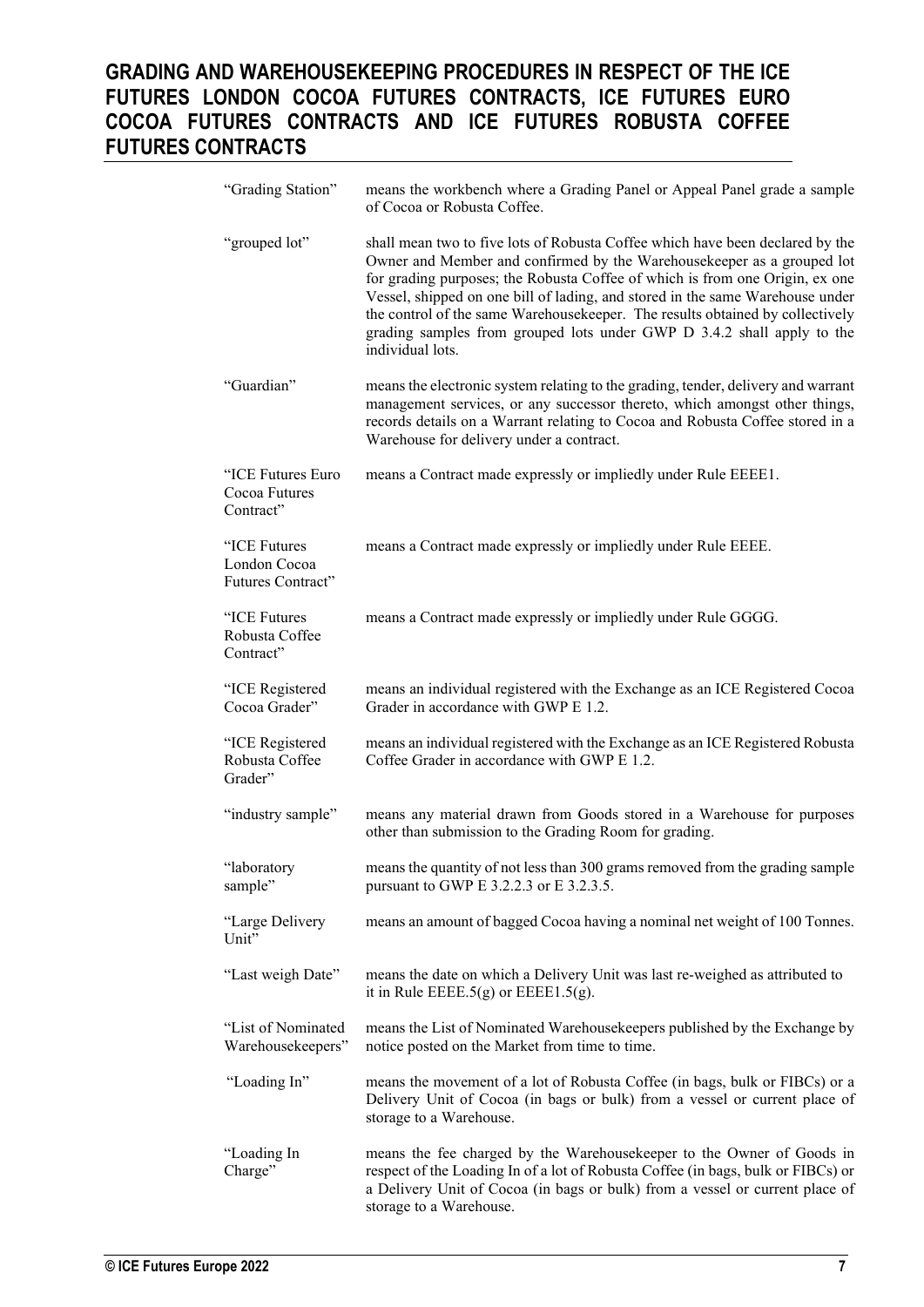| "Loading Out" or<br>"Loaded Out" or<br>"Load Out" | means the movement of a lot of Robusta Coffee (in bags or FIBCs) or a Delivery<br>Unit of Cocoa (in bags and/or in bulk) from within a Warehouse on to transport.                                                                                                                                                                                                     |
|---------------------------------------------------|-----------------------------------------------------------------------------------------------------------------------------------------------------------------------------------------------------------------------------------------------------------------------------------------------------------------------------------------------------------------------|
| "Loading Out<br>Charge"                           | means the fee charged by a Warehousekeeper to the Owner of Goods in respect<br>of the Loading Out of a lot of Robusta Coffee (in bags or FIBCs) or a Delivery<br>Unit of Cocoa (in bags and/or in bulk) from within a Warehouse on to a truck<br>or reasonable equivalent, as published by the Exchange from time to time.                                            |
| "Lodgement<br>Request Form"                       | means the document produced by Guardian when the Nominated Member<br>requests the immobilisation of a Warrant in Guardian. This Lodgement Request<br>should be attached to the Warrants when presented to the Depository.                                                                                                                                             |
| "Lodgement<br>Statement"                          | means the report produced by Guardian and issued by the Depository when it<br>accepts the lodgement of Warrants.                                                                                                                                                                                                                                                      |
| "London Agent"                                    | means a person acceptable to the Exchange who is authorised by the appointing<br>Warehousekeeper for the purposes of updating rent payments on Guardian,<br>amendment of documents issued by the appointing Warehousekeeper and for<br>the service of process so that the Exchange and Owners may rely upon the acts<br>of such London Agent without further enquiry. |
| " $lot"$                                          | has the meaning attributed to it in Rule GGGG.2(b) (ICE Futures Robusta<br>Coffee Futures Contract).                                                                                                                                                                                                                                                                  |
| "Nominated<br>Delivery Unit"                      | means each Delivery Unit to be converted by or on behalf of the Seller as<br>notified to the Exchange under Rule EEEE.12(d)(i) or (ii) (ICE Futures London<br>Cocoa Futures Contract), or Rule EEEE1.12(d)(i) or (ii) (ICE Futures Euro<br>Cocoa Futures Contract).                                                                                                   |
| "Nominated<br>Member"                             | means a Clearing Member who, on behalf of an Owner, has been nominated by<br>a Warehousekeeper or another Nominated Member in respect of the registration<br>on Guardian of a Warrant that is to be, or has been, immobilised.                                                                                                                                        |
| "Nominated<br>Warehousekeeper"                    | Warehousekeeper<br>appearing<br>on the List of Nominated<br>a<br>means<br>Warehousekeepers.                                                                                                                                                                                                                                                                           |
| "Original Delivery<br>Unit"                       | means a Delivery Unit which is converted into one or more Converted Original<br>Delivery Units, and shall include, unless the context otherwise requires, a<br>Nominated Delivery Unit in accordance with the relevant Cocoa Contract<br>Rules.                                                                                                                       |
| "Original Weigh<br>Date"                          | Means the date that a Delivery Unit was first weighed in an ICE Nominated<br>Warehouse.                                                                                                                                                                                                                                                                               |
| "Owner"                                           | means, subject to GWP F 2.4.1, the person recorded as such on Guardian for<br>the Goods to which a Warrant relates. A person may act as both Owner and<br>Nominated Member for the same Warrant.                                                                                                                                                                      |
| "Owner-instructed<br>Conversion"                  | shall have the meaning set out in GWP D 2.9.3(b).                                                                                                                                                                                                                                                                                                                     |
| "parcel"                                          | means, in respect of Robusta Coffee, all or any portion of a shipment of Robusta<br>Coffee of one Origin, one class, ex one vessel, shipped on one bill of lading to<br>the same destination and which is stored in one Warehouse.                                                                                                                                    |
| "Preliminary<br>sample"                           | is the material initially drawn from the Cocoa and Robusta Coffee.                                                                                                                                                                                                                                                                                                    |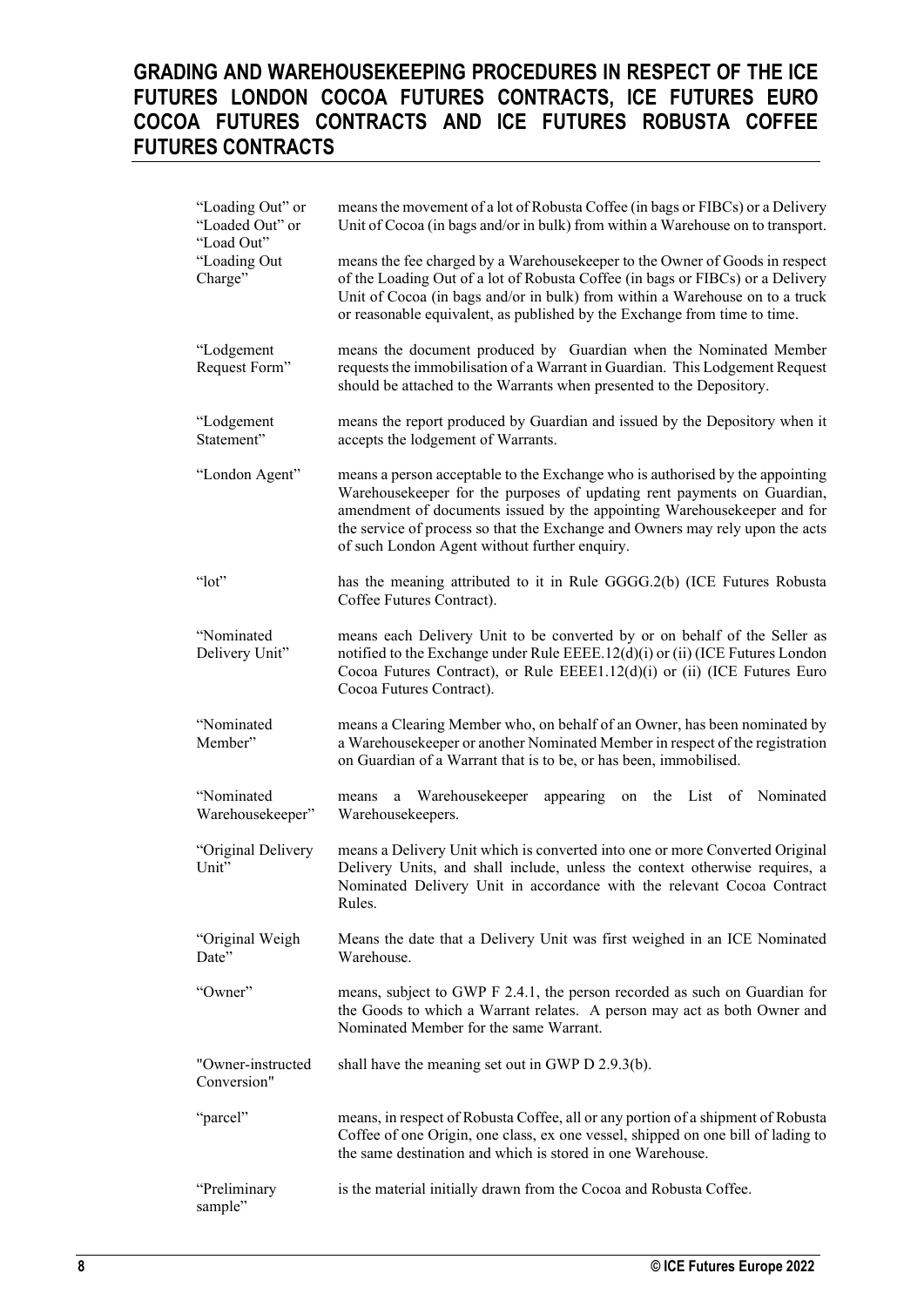| "Published List of<br>Rent and Loading<br>Out Charges"<br>"Quartering" | means a list published by the Exchange from time to time on the ICE website<br>(www.theice.com) containing, by delivery area or port as applicable, details of<br>the maximum Rent and Loading Out Charges per tonne levied by<br>Warehousekeepers in respect of Cocoa in both bags and/or in bulk.<br>is the process by which sample material is mixed thoroughly and reduced by<br>use of an appropriate riffle box or similar equipment so that the resulting<br>reduced material is proportionally the same in all aspects as the original sample<br>material. A "quartered sample" is a sample which has been created by<br>quartering. |
|------------------------------------------------------------------------|----------------------------------------------------------------------------------------------------------------------------------------------------------------------------------------------------------------------------------------------------------------------------------------------------------------------------------------------------------------------------------------------------------------------------------------------------------------------------------------------------------------------------------------------------------------------------------------------------------------------------------------------|
| "Related<br>Company"                                                   | means a subsidiary or parent company or any subsidiary or parent company<br>thereof which form part of a group of companies.                                                                                                                                                                                                                                                                                                                                                                                                                                                                                                                 |
| "Rent"                                                                 | means a periodic fee (not including any other charges) which a<br>Warehousekeeper shall be entitled to charge to the Owner of Goods in respect<br>of the storage of a lot of Robusta Coffee (in bags or FIBCs) or a Delivery Unit<br>(either in bags and/or in bulk) of Cocoa in a Warehouse and which is levied<br>pursuant to these GWPs.                                                                                                                                                                                                                                                                                                  |
| "Rip and Tip<br>Charges"                                               | means all costs and fees, in addition to the Loading Out Charge, associated with<br>the conversion of Goods stored in bags or FIBCs into bulk format for Loading<br>Out on to Bulk Truck in the case of Robusta or on to a truck or reasonable<br>equivalent in the case of cocoa. Costs to include, but not limited to, costs of<br>labour, machinery, the disposal of bags and any charges for transfer of Goods<br>from store to equipment or movement of equipment to nearby the Goods.                                                                                                                                                  |
| "Robusta Coffee"                                                       | shall mean coffee of the botanical species Coffea canephora Pierre ex A.<br>Froehner, with some varieties and cultivars of these species.                                                                                                                                                                                                                                                                                                                                                                                                                                                                                                    |
| "Robusta Coffee<br>Contract Rule"                                      | means Rule GGGG, as amended from time to time.                                                                                                                                                                                                                                                                                                                                                                                                                                                                                                                                                                                               |
| "secure paper"                                                         | means paper which has special security features and is provided by the<br>Exchange to the Warehousekeeper for the sole purpose of printing a Warrant<br>using Guardian and must not be used for any other purpose.                                                                                                                                                                                                                                                                                                                                                                                                                           |
| "shipment period"                                                      | means, in respect of Robusta Coffee, the crop year for the country of origin of                                                                                                                                                                                                                                                                                                                                                                                                                                                                                                                                                              |
|                                                                        | Robusta Coffee as defined by the International Coffee Organisation.                                                                                                                                                                                                                                                                                                                                                                                                                                                                                                                                                                          |
| "Single Capacity<br>Warehousekeeper"                                   | means a Warehousekeeper which has been nominated by the Exchange in its<br>absolute discretion to store in its Warehouse Goods piled as parcels, lots or<br>Standard and Large Delivery Units and which appears on the List of Nominated<br>Warehouses and Warehousekeepers published from time to time by notice<br>posted on the Market.                                                                                                                                                                                                                                                                                                   |
| "Standard Delivery<br>Unit"                                            | means an amount of bagged Cocoa having a nominal net weight of 10 Tonnes.                                                                                                                                                                                                                                                                                                                                                                                                                                                                                                                                                                    |
| "Supervision<br>Company"                                               | is a company whose business is the supervision and/or inspection of goods and<br>which is appointed by the Exchange for the purposes of performing inspections<br>on behalf of the Exchange.                                                                                                                                                                                                                                                                                                                                                                                                                                                 |
| "Supervisor"                                                           | is a person employed exclusively by a Supervision Company and who is<br>nominated by the Exchange to have sufficient experience and expertise in the<br>sampling of Cocoa and Robusta Coffee.                                                                                                                                                                                                                                                                                                                                                                                                                                                |
| "Suspended"                                                            | means that the related $Warrant(s)$ shall not be valid for tender.                                                                                                                                                                                                                                                                                                                                                                                                                                                                                                                                                                           |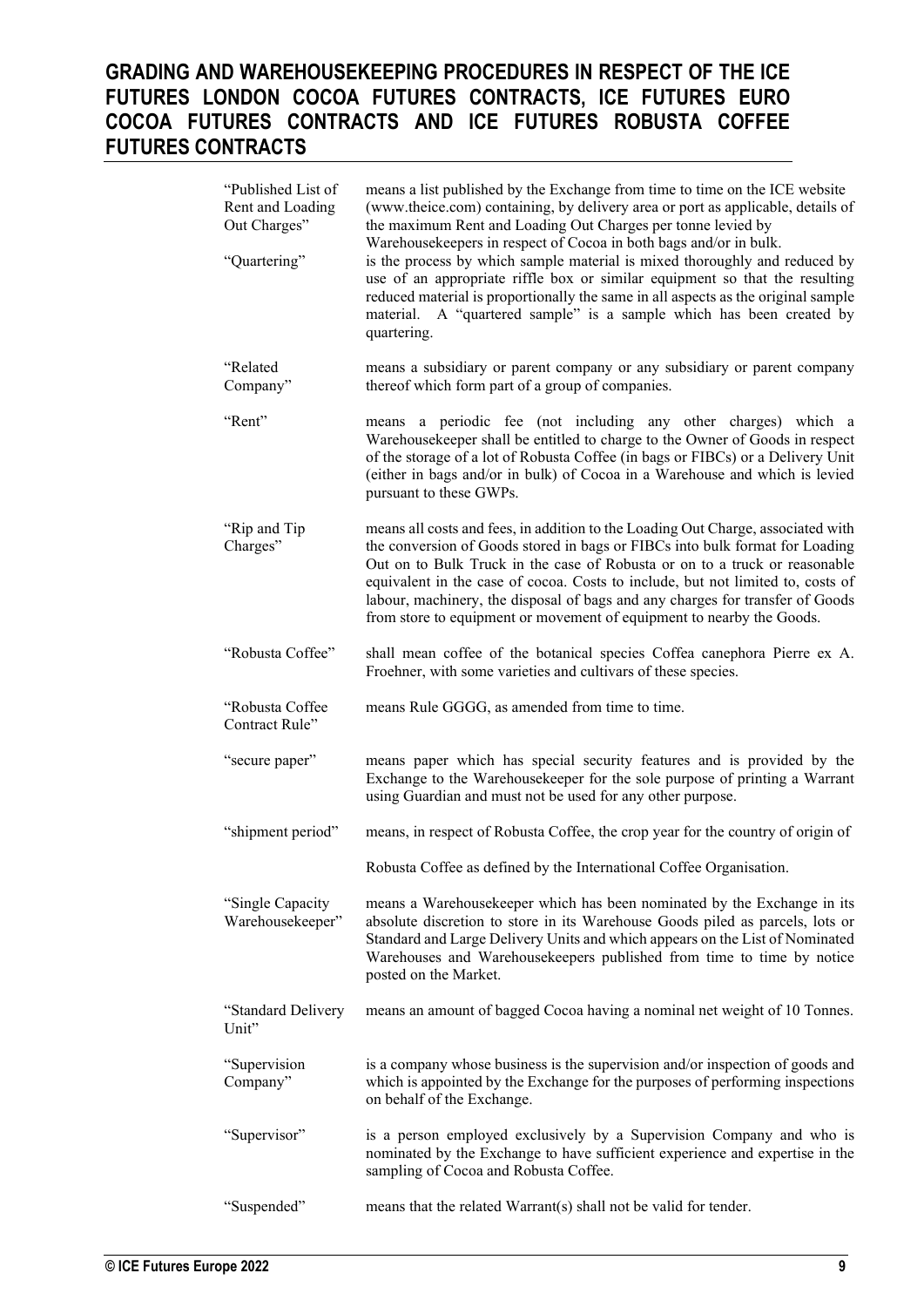| "Top up"                     | means the addition of material to a Delivery Unit which has fallen below the<br>relevant weight tolerance as specified in the Contract Rules.                                                                                                                                                                                                                                                                                                                                                                                                                                                                                                                                        |
|------------------------------|--------------------------------------------------------------------------------------------------------------------------------------------------------------------------------------------------------------------------------------------------------------------------------------------------------------------------------------------------------------------------------------------------------------------------------------------------------------------------------------------------------------------------------------------------------------------------------------------------------------------------------------------------------------------------------------|
| "Warehouse"                  | means a warehouse in respect of which a Warehousekeeper has been nominated<br>by the Exchange in its absolute discretion to store Goods and which appears on<br>the List of Nominated Warehouses and Warehousekeepers published from time<br>to time by notice posted on the Market. A Warehouse shall, for the purposes of<br>nomination under these GWPs, be a single structure designed or modified for<br>the purpose of storing Goods, or groups of such structures connected by internal<br>doors allowing for the passage of the relevant Goods. Where there are no such<br>interconnecting doors between such structures these shall be nominated as<br>separate Warehouses. |
| "Warehousekeeper"            | means either a Single or Dual Capacity Warehousekeeper which has been<br>nominated by the Exchange in its absolute discretion to store in its Warehouse<br>Goods piled as either parcels, lots, Standard and Large Delivery Units or<br>Standard, Large or Bulk Delivery Units, as the case may be, and to record such<br>details that are represented by the Warrant on Guardian and which appears on<br>the List of Nominated Warehouses and Warehousekeepers published from time<br>to time by notice posted on the Market.                                                                                                                                                       |
| "Warrant"                    | means a Warrant for the delivery of a parcel, lot, or Delivery Unit stored in a<br>Warehouse which authorises the possessor of such document to transfer or<br>receive the parcel, lot or Delivery Unit referred to therein.                                                                                                                                                                                                                                                                                                                                                                                                                                                         |
| "Withdrawal<br>Request Form" | means the document produced by Guardian when the Nominated Member<br>selects within Guardian the Warrants to be withdrawn from the Depository.                                                                                                                                                                                                                                                                                                                                                                                                                                                                                                                                       |
| "Withdrawal<br>Statement"    | means the report produced by Guardian when a Nominated Member requests<br>the withdrawal of Warrants from the Depository in Guardian.                                                                                                                                                                                                                                                                                                                                                                                                                                                                                                                                                |

- B 4. [Not used]
- B 5. [Not used]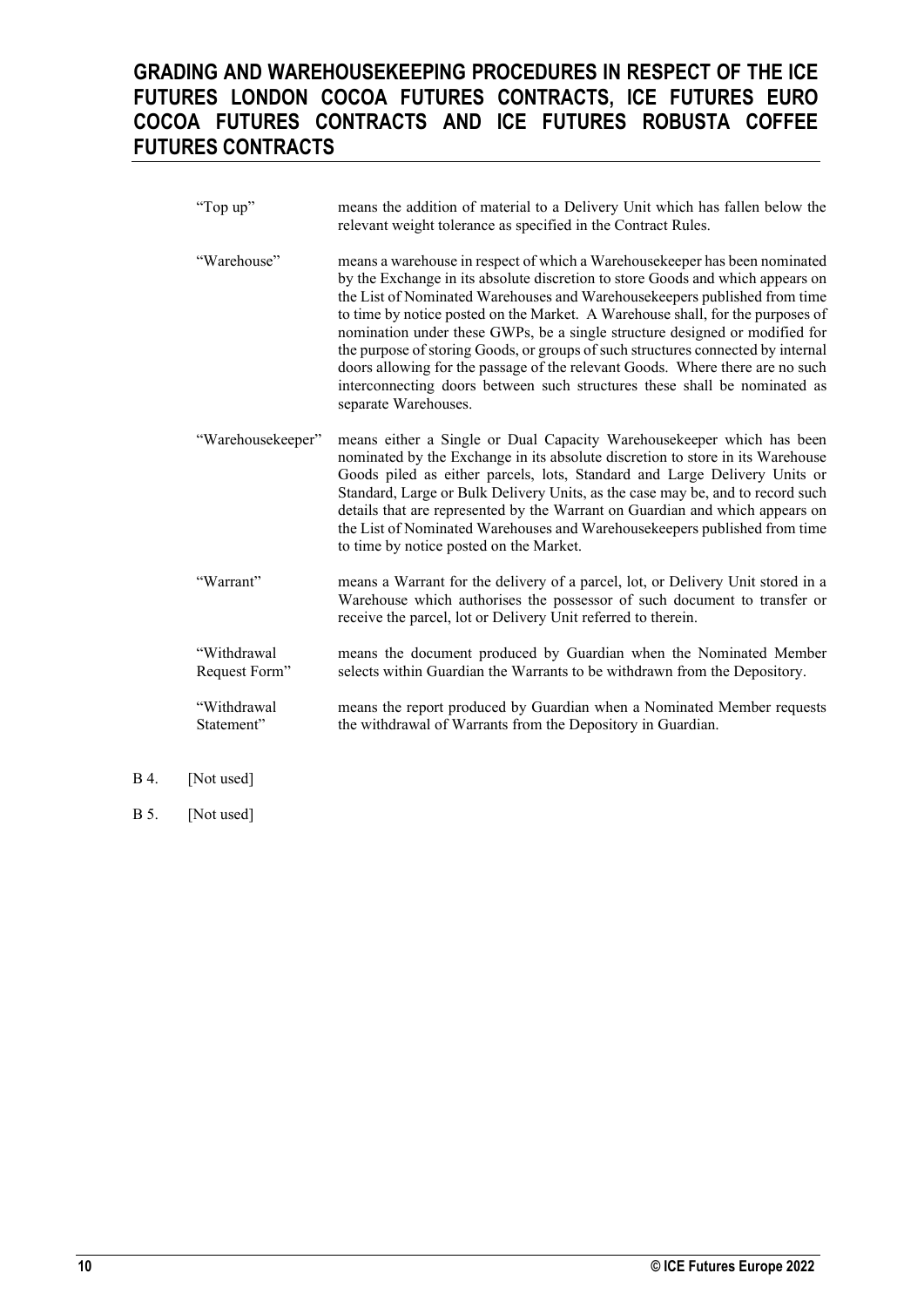#### **SECTION C: STATEMENTS OF PRINCIPLE IN RESPECT OF WAREHOUSEKEEPERS NOMINATED BY THE EXCHANGE FOR THE STORAGE OF COCOA AND ROBUSTA COFFEE**

- C1. The following are a statement of the standards expected of a Warehousekeeper nominated by the Exchange for the storage of Goods. These standards are not exhaustive of the standards expected. Observance of these standards by a Warehousekeeper does not absolve a failure to observe other requirements specified in these GWPs or elsewhere, furthermore observance of such other requirements does not necessarily amount to conformity with these Statements of Principle.
- C2. Failure to observe these standards may result in either, an instruction by the Exchange for remedial action to be taken by the Warehousekeeper to ensure observance and/or, disciplinary action being instigated.

#### C3. A Warehousekeeper:

- (a) shall at all times observe high standards of integrity and shall not perform any actions which may disadvantage any current or potential owner of Goods stored within his Warehouse;
- (b) shall observe high standards of conduct, complying with any procedures or requirements of the Exchange and any state or local requirements that may be relevant to the storage of Cocoa and Robusta Coffee in force at any particular time;
- (c) should either avoid any conflict of interest or, where conflict arises, should ensure fair treatment to any owner of Goods stored within his Warehouse;
- (d) should ensure that it maintains adequate financial resources to provide continuity in the provision of services for any current and potential owner of Goods stored within his Warehouse, and makes such other financial provisions as may be prescribed by the Exchange from time to time for the protection of any owner's interests;
- (e) should ensure that all Goods stored for potential delivery against the ICE Futures London Cocoa Futures Contract, ICE Futures Euro Cocoa Futures Contracts or ICE Futures Robusta Coffee Futures Contract are properly segregated and identified, and that proper action has been taken to protect such Goods against potential risks to their security and integrity;
- (f) should organise and control its internal affairs in a responsible manner, keeping proper records, and should have adequate arrangements to ensure that persons employed by the Warehousekeeper to perform duties relating to the storage of Goods are suitable, adequately trained and properly supervised and that well-defined procedures exist for all relevant duties;
- (g) shall deal with the Exchange in an open and co-operative manner and keep the Exchange promptly informed of anything concerning the Warehousekeeper or Goods stored within his Warehouse which might reasonably be expected to be disclosed to the Exchange; and
- (h) shall ensure that all charges, whether published by the Exchange or not, be reasonable and comparable with the commercial charges levied for similar services and reflect actual services rendered.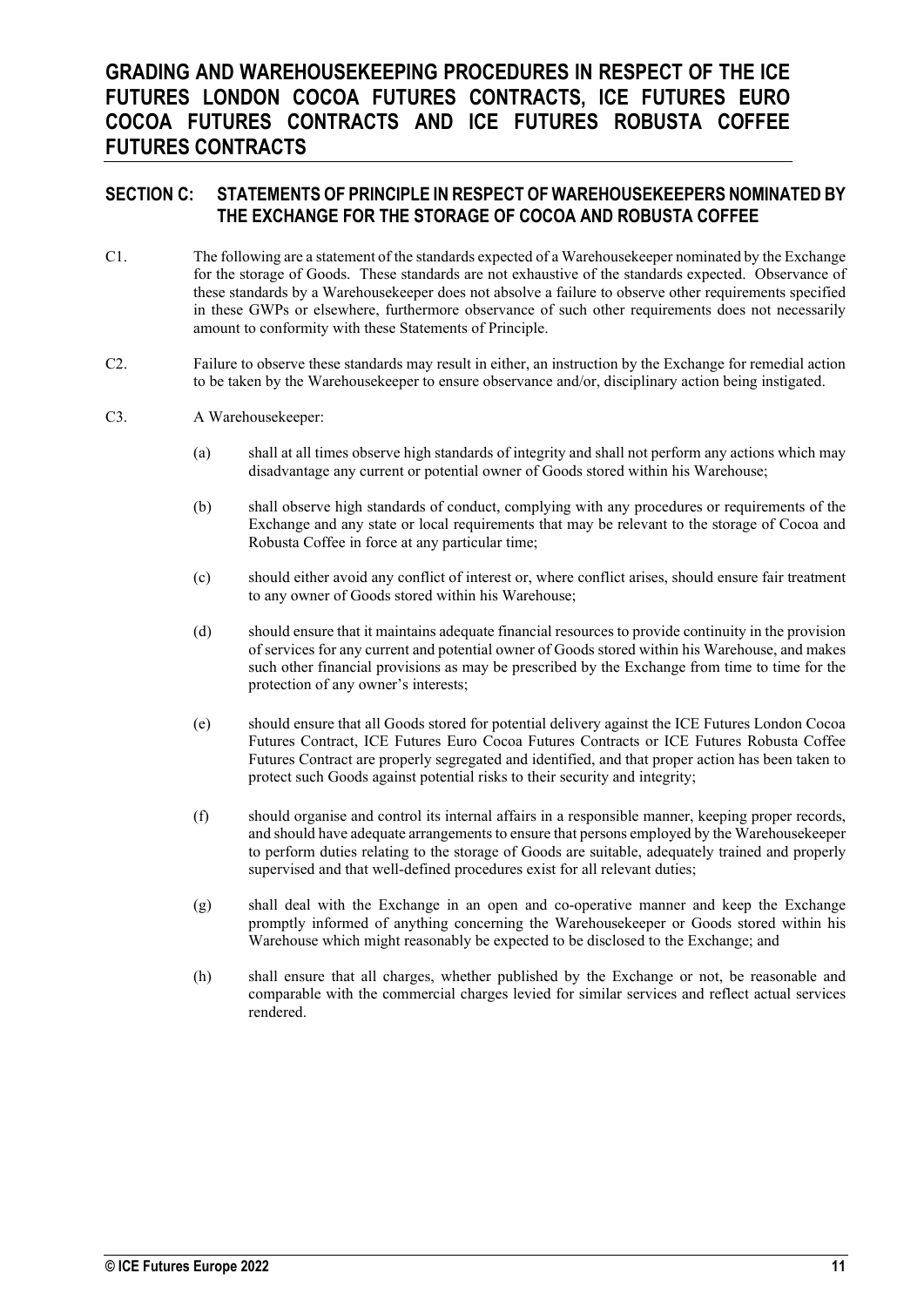#### **SECTION D: WAREHOUSEKEEPING PROCEDURES IN RESPECT OF WAREHOUSEKEEPERS AND WAREHOUSES NOMINATED BY THE EXCHANGE FOR THE STORAGE OF COCOA AND ROBUSTA COFFEE**

#### **D 1. GENERAL**

#### **D 1.1 Exchange Warehousekeeping Operations**

- D 1.1.1 The warehouse keeping operations necessary to support the ICE Futures London Cocoa Futures Contract, ICE Futures Euro Cocoa Futures Contracts and ICE Futures Robusta Coffee Futures Contracts are supervised by the Exchange.
- D 1.1.2 In respect of warehousekeeping operations, the Exchange is responsible for:
	- (a) listing or delisting Warehousekeepers on the Exchange's List of Nominated Warehousekeepers and Nominated Warehouses;
	- (b) the approval of a Warehouse;
	- (c) the publication of the List of Nominated Warehousekeepers, Nominated Warehouses and any details in accordance with GWP D 1.26.8 and publication of Certified Stock reports per port or Delivery Area;
	- (d) the inspection of the internal management controls and operating procedures of Warehousekeepers and the inspection of related Warehouses; and
	- (e) monitoring the compliance by Warehousekeepers and Members with the Regulations, including the relevant Contract Rules, these GWPs and any other such procedures as may be issued by the Exchange from time to time.

#### **D 1.2 Inspection of a Warehouse and Warehousekeeper**

- D 1.2.1 The Exchange operates an inspection programme in respect of which it aims to inspect each Warehouse and Warehousekeeper on a regular basis.
- D 1.2.2 In addition, a Warehouse or a Warehousekeeper may be inspected at any other time, at the absolute discretion of the Exchange.
- D 1.2.3 The inspection has six primary objectives:
	- (a) to satisfy the Exchange that a Warehouse is in good order and to verify that any faults previously identified have been corrected;
	- (b) to ensure that the storage of Goods complies with the relevant Contract Rules and these GWPs;
	- (c) to satisfy the Exchange that the Warehousekeeper has adequate procedures for the receipt, storage, sampling, weighing and loading out of Goods to ensure compliance with the relevant Contract Rules and these GWPs;
	- (d) to verify that sufficient appropriate documentary records are properly maintained by the Warehousekeeper to ensure an audit trail of the history of the Goods can be constructed;
	- (e) to verify that sufficient appropriate documentary records are properly maintained by the Warehousekeeper in relation charges made by the Warehousekeeper and to satisfy the Exchange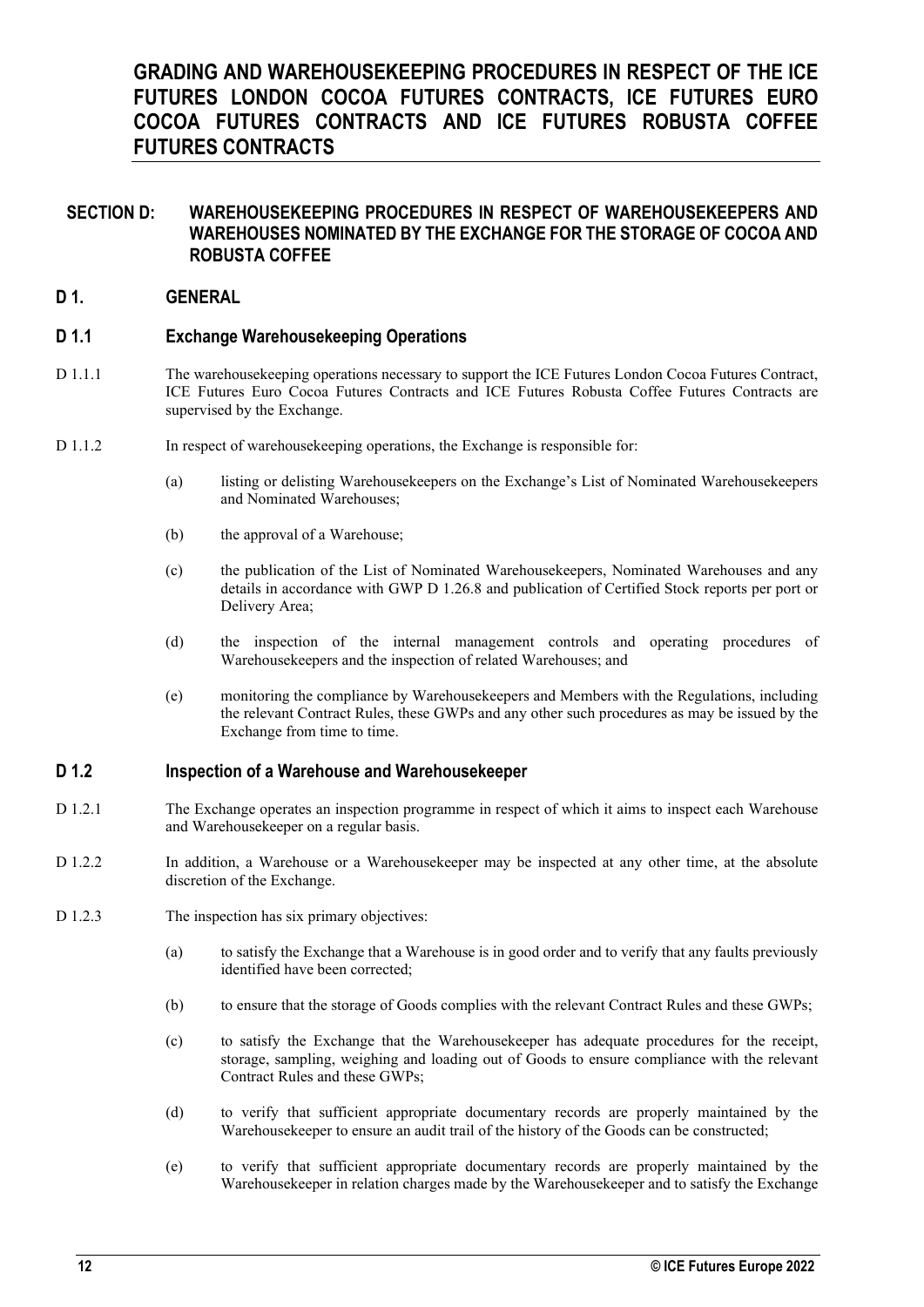that the Warehousekeeper is, or has been, complying with GWP D 1.26 in relation to the application of those charges; and

- (f) to verify the proper maintenance of information in respect of Goods stored by the Warehousekeeper, details of which are represented by the Warrants recorded on Guardian.
- D 1.2.4 The inspectors shall be employees of the Exchange who it considers to be properly qualified to conduct Warehouse inspections or, such other persons appointed by the Exchange whom it considers to be properly qualified and with no material or financial interest in any Warehousekeeper, or in Goods stored by such Warehousekeeper.
- D 1.2.5 The Exchange will give instructions to the Warehousekeeper in respect of the rectification of any faults that are found and of any subsequent inspection considered necessary.
- D 1.2.6 Exchange inspectors have no obligation to inspect the condition, external or otherwise, of Goods stored by the Warehousekeepers, nor to make their findings known to the Owner of the Goods.
- D 1.2.7 A Warehousekeeper shall allow representatives of the Exchange to inspect the Warehouse (or premises that were previously nominated by the Exchange), its facilities for the receipt and delivery of any Goods and the Warehousekeeper's records relating to the Warehouse and the Goods currently or previously stored within it, and the records relating to the Rent and Loading Out Charges levied by it during normal working hours. The Exchange may, at its absolute discretion, make or request copies of any such records.
- D 1.2.8 A Warehousekeeper shall allow the Owner to inspect the Goods referred to therein during normal working hours.

#### **D 1.3 Guardia[n40](#page-12-0)**

- D 1.3.1 A Warehousekeeper shall, where information is to be made available to or by him via Guardian, comply with the applicable procedures relating to the operation and maintenance of that data system, such procedures being issued by the Exchange.
- D 1.3.2 A Warehousekeeper shall ensure that a sufficient number of members of his staff are competent in the operation of Guardian or that he has arrangements in place for the operation of Guardian via a third party.
- D 1.3.3 A Warehousekeeper shall,
	- (a) when submitting a sampling notification to the Exchange in respect of the initial grading, enter on to Guardian, as a minimum the following Warrant details as specified in GWP F 3.1.1:
		- (i) port;
		- (ii) Warehousekeeper;
		- (iii) Warrant Number;
		- (iv) Commodity;
		- (v) Vessel; and
		- (vi) Origin.

In addition, the Warehousekeeper shall also enter on to Guardian the following details;

(vii) Delivery Unit (Cocoa only); and

<span id="page-12-0"></span><sup>40</sup> Amended 26 May 2015, 17 March 2020.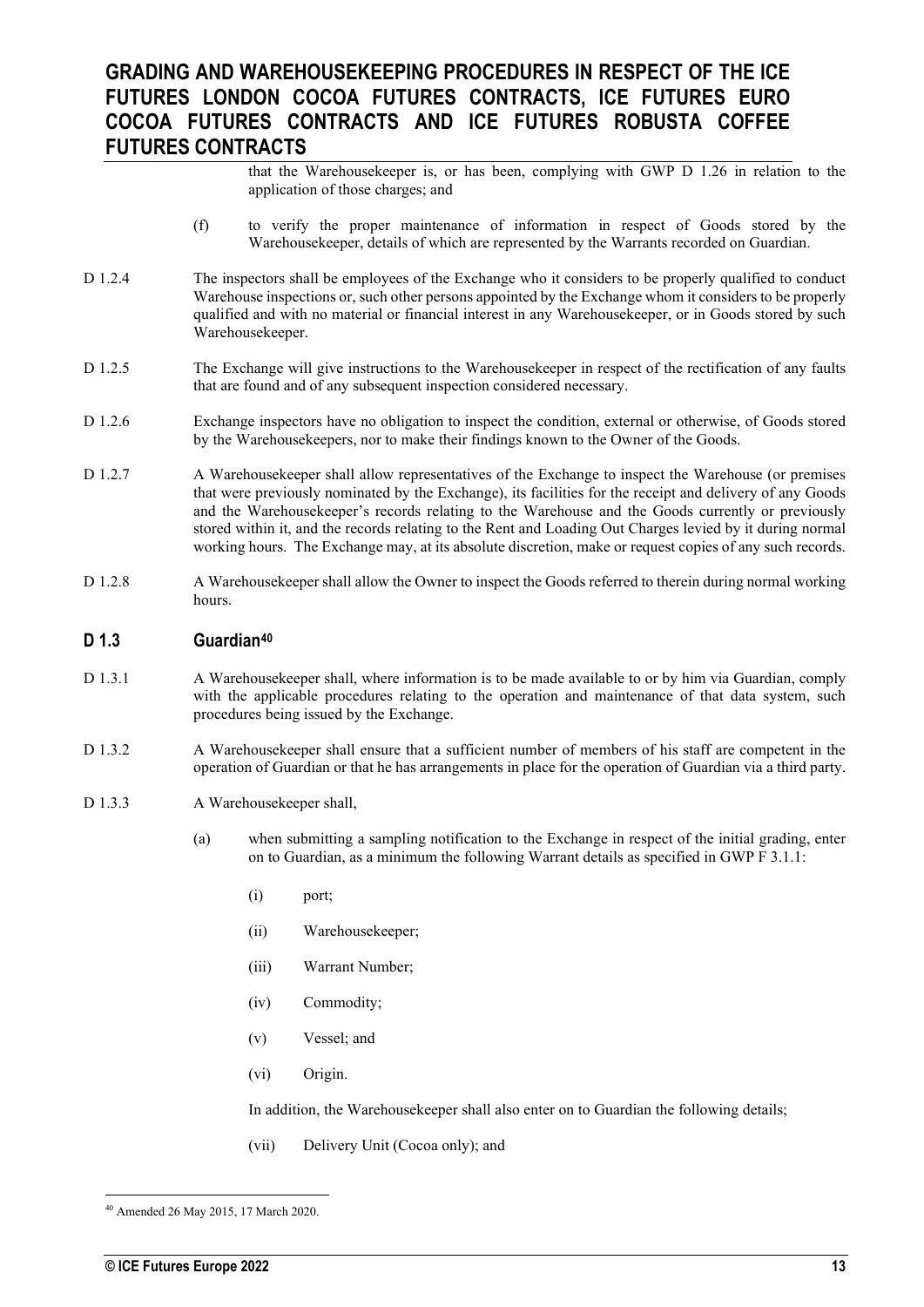#### (viii) Crop year.

Subject to GWPs D 2.4.3(c) and D 3.4.3(c) the following details shall be entered on to Guardian by the Warehousekeeper no later than two business days after the sample has been received at the Grading Room:

- (ix) In respect of Cocoa or Robusta Coffee stored in bags, the number of bags comprising the parcel, lot or Delivery Unit;
- (x) Warehouse in which stored;
- (xi) Final day of landing;
- (xii) Date on which loading into the Warehouse was completed;
- (xiii) Original Weigh Date (in the case of a Cocoa Bulk Delivery Unit this should be taken as the date on which weighing was completed);
- (xiv) Gross weight and tare;
- (xv) Number and date of issue of the Bill(s) of Lading for the shipment of the Cocoa or Robusta Coffee from Origin,
- (xvi) Owner;
- (xvii) Whether the Cocoa or Robusta Coffee are subject to preferential or non-preferential rate of duty;
- (xviii) Where the Cocoa or Robusta Coffee are subject to preferential duty, that the documents referred to in the relevant Contract Rules are available in accordance with those terms; and
- (xix) Any Re-weigh Date.
- (b) where a Delivery Unit is the subject of an application for re-grading, prior to the taking of a sample for submission to the Grading Room and in accordance with GWP D 1.3.4, ensure that all details recorded on Guardian relating to the Delivery Unit are accurate and up to date.
- D 1.3.4 A Warehousekeeper shall ensure that all details of Warrants recorded on Guardian relating to Goods are correct and updated within one business day of any relevant physical process having been completed. Such physical process may include, without limitation, reweighing, sampling including industry samples, re-piling or conversion of a Delivery Unit and removal of Goods from the Warehouse. For the avoidance of doubt, where all or part of the Goods comprising a Lot or Delivery Unit are removed from the Warehouse the record of the relevant Warrant must be removed from Guardian.
- D 1.3.5 A Warehousekeeper shall ensure that at all times the information recorded on Guardian accurately reflects the rent paid in respect of any Warrant.
- D 1.3.6 Warrants on Guardian
- D 1.3.6.1 A Warehousekeeper shall be responsible for the issue of Warrants in respect of Goods stored by the Warehousekeeper in a Warehouse. A Warrant must be issued and printed prior to the initial grading of the Goods.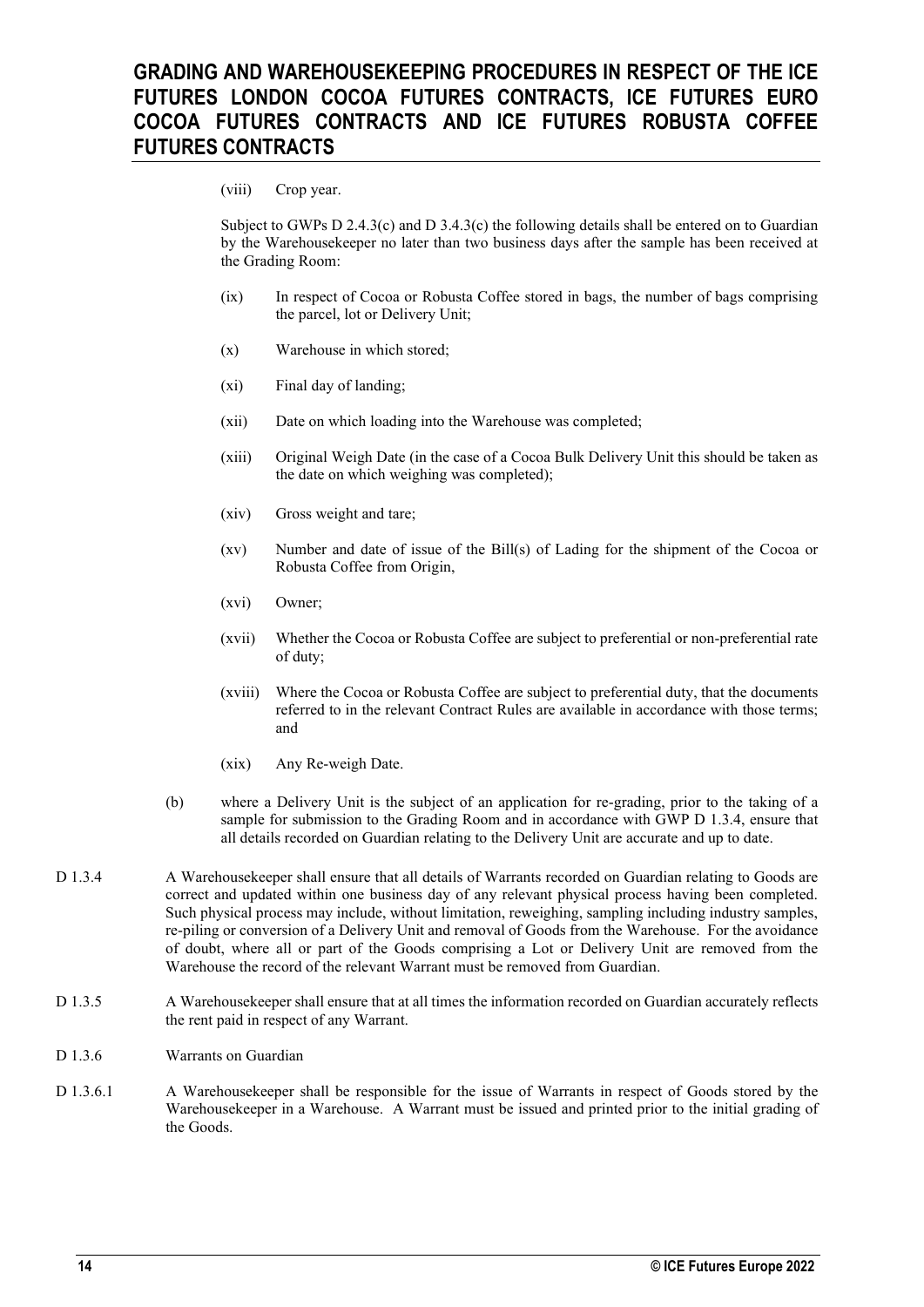D 1.3.6.2 When nominating the Clearing Member on Guardian the Warehousekeeper shall be responsible for entering the name of the Owner on Guardian.

#### **D 1.4 Beneficial Interest[41](#page-14-0)**

- D 1.4.1 If either the Member or, if he is not the Owner of the Goods, the Owner on whose behalf the Member is making an application for grading under GWPs D 2.4.2 or D 3.4.1, and E 1.10:
	- (a) has an interest of 5 per cent or more in the capital of;
	- (b) is a partner of; or
	- (c) has any other financial interest in,

the Warehousekeeper storing the Goods, the Nominated Member, or the Owner of the Goods, as the case may be, shall inform the Warehousekeeper and the Exchange of that fact. Where the Warehousekeeper has knowledge of any beneficial interest it shall be obliged to inform the Exchange as soon as the Warehousekeeper becomes aware.

#### **D 1.5 Supervision of Sampling[42](#page-14-1)**

- D 1.5.1 The Exchange may at its absolute discretion, supervise, or have supervised by a Supervision Company the sampling of any Goods stored in a Warehouse.
- D 1.5.2 Following the notification of sampling under GWPs D 2.4.3 or D 3.4.2 the Exchange may request a Supervision Company to appoint a Supervisor to supervise the drawing (and if required quartering) and sealing of the sample at the Exchange's expense subject to the provisions of GWP D 1.5.7.
- D 1.5.3 Where the Exchange has determined in accordance with GWP D 1.5.2 that sampling notified under GWPs D 2.4.3 or D 3.4.2 will be supervised and has notified the Warehousekeeper of such determination, the Warehousekeeper shall provide the Exchange with information as requested and in a form determined by the Exchange from time to time.
- D 1.5.4 The Exchange will advise the Supervision Company and the Warehousekeeper of the appointment and the Exchange reference number. The Exchange reference number may be for Goods which are:
	- (a) stored on a specific Warrant; or
	- (b) stored on a number of Warrants; or
	- (c) covered by one or more bill(s) of lading or similar document and are due to be stored or already stored by the Warehousekeeper.
- D 1.5.5 The Warehousekeeper shall advise the Exchange and Supervision Company of any changes to the details supplied in accordance with GWP D 1.5.2 and D 1.5.3 immediately upon the Warehousekeeper becoming aware of such changes.
- D 1.5.6 On occasions where the Exchange has advised the Warehousekeeper that supervision of a sampling operation is to occur under these GWPs, the Warehousekeeper shall allow Supervisors and/or Exchange officials, access to the relevant Goods and documents for the purpose of supervising the sampling.
- D 1.5.7 When the Exchange appoints a Supervision Company to supervise sampling, the sampling operation covering the sampling of Goods under a specific Exchange reference number may only start in the Warehouse(s) during normal port or Delivery Area working hours. In the event that the Warehousekeeper or Owner wishes to sample outside of normal port or Delivery Area working hours and subject to GWPs

<span id="page-14-0"></span><sup>41</sup> Amended 17 March 2020

<span id="page-14-1"></span><sup>42</sup> Amended 17 March 2020, 7 June 2021.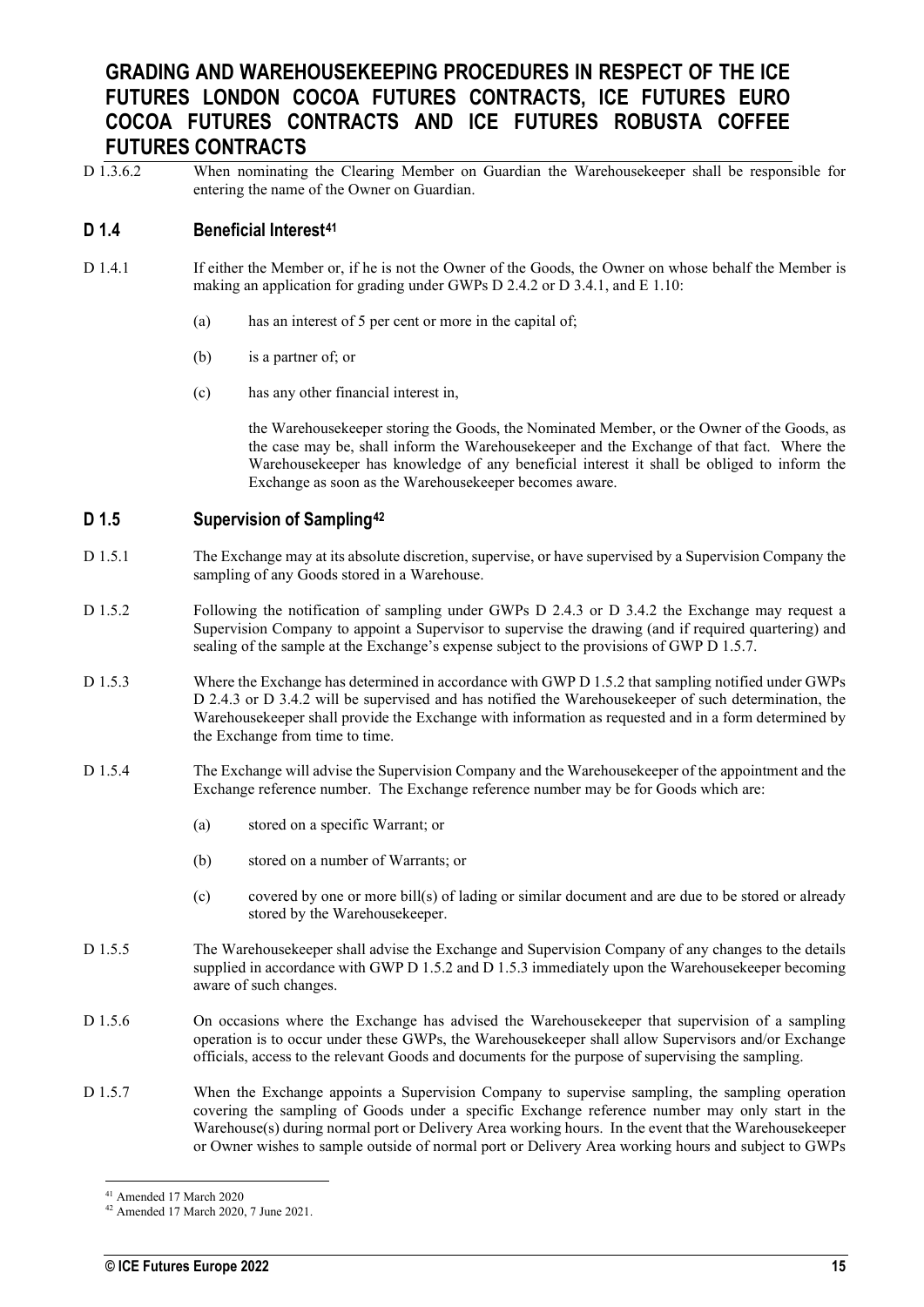D 2.4.4 and D 3.4.3 any additional cost of supervision incurred by the Exchange shall be for the account of the Warehousekeeper.

- D 1.5.8 The Exchange may, and at its sole discretion, specify the start time and date of any sampling operation. If the Exchange specifies a start time and date for a sampling operation which is outside of normal port or Delivery Area working hours, any additional costs incurred by the Warehousekeeper shall be for the account of the Exchange.
- D 1.5.9 In the event that the Supervisor is not in attendance at the specified time and place, the Warehousekeeper shall immediately advise the Exchange.

#### **D 1.6 Liability for Warehousekeepers and Supervision Companies**

- D 1.6.1 Without prejudice to any exclusion of liability provision in the Regulations or the Clearing House Rules, none of the Exchange, the Directors or the Clearing House shall be liable for any loss or damage whatsoever, whether for negligence, breach of contract, misrepresentation or otherwise, in respect of any failure whatsoever by a Warehousekeeper, Member or Depository to comply with any of its obligations under the Regulations, including the relevant Contract Rules and these GWPs, including (without prejudice to the generality of the foregoing):
	- (a) any failure by a Warehousekeeper, Member or Depository to comply with its obligations in relation to the use of the Warrant service provided in Guardian;
	- (b) any failure by a Warehousekeeper or Supervision Company to comply with its obligations;
	- (c) any failure by a Warehousekeeper to comply with its obligations under the Regulations, including the relevant Contract Rules and these GWPs, or of any responsibilities which he may assume towards Members or any other person pursuant to the terms of any receipt, Warrant or contract, or in respect of the condition of a Warehouse or its suitability for the storage of Goods; or
	- (d) any failure by a Warehousekeeper to comply with its obligations pursuant to GWP D 1.26 (irrespective of whether or not the Exchange or the Directors have taken disciplinary or enforcement action against a Warehousekeeper in respect of such failure).
- D 1.6.2 Nothing in this provision shall operate to exclude or restrict the liability of the Exchange, the Directors or the Clearing House for fraud, wilful default, or death or personal injury due to negligence.
- D 1.6.3 Parties placing Cocoa or Robusta Coffee into a Warehouse or taking delivery of Cocoa or Robusta Coffee in or from such Warehouse shall accordingly have no claim against the Directors, the Exchange, the Clearing House or any committee or employee thereof, which is excluded in this GWP D 1.6.

#### **D 1.7 Criteria for Approval as a Warehousekeeper**

- D 1.7.1 For a Warehousekeeper to be approved as a Warehousekeeper and in order to maintain that status, the Exchange must be satisfied that he:
	- (a) carries on business in a port or Delivery Area where Warehouses are eligible for nomination under the relevant Contract Rules;
	- (b) is of sufficient business and financial standing, meets the financial requirements prescribed by the Exchange from time to time and has in place a performance bond as prescribed by the Exchange from time to time for the protection of an Owner's interests (or such other financial provisions as may be prescribed by the Exchange from time to time). The Exchange may, at any time, request information regarding the financial status of a Warehousekeeper;
	- (c) has been, or is part of a Related Company that has been, a Warehousekeeper for a reasonable period. A reasonable period will usually be considered to be at least two years, with a minimum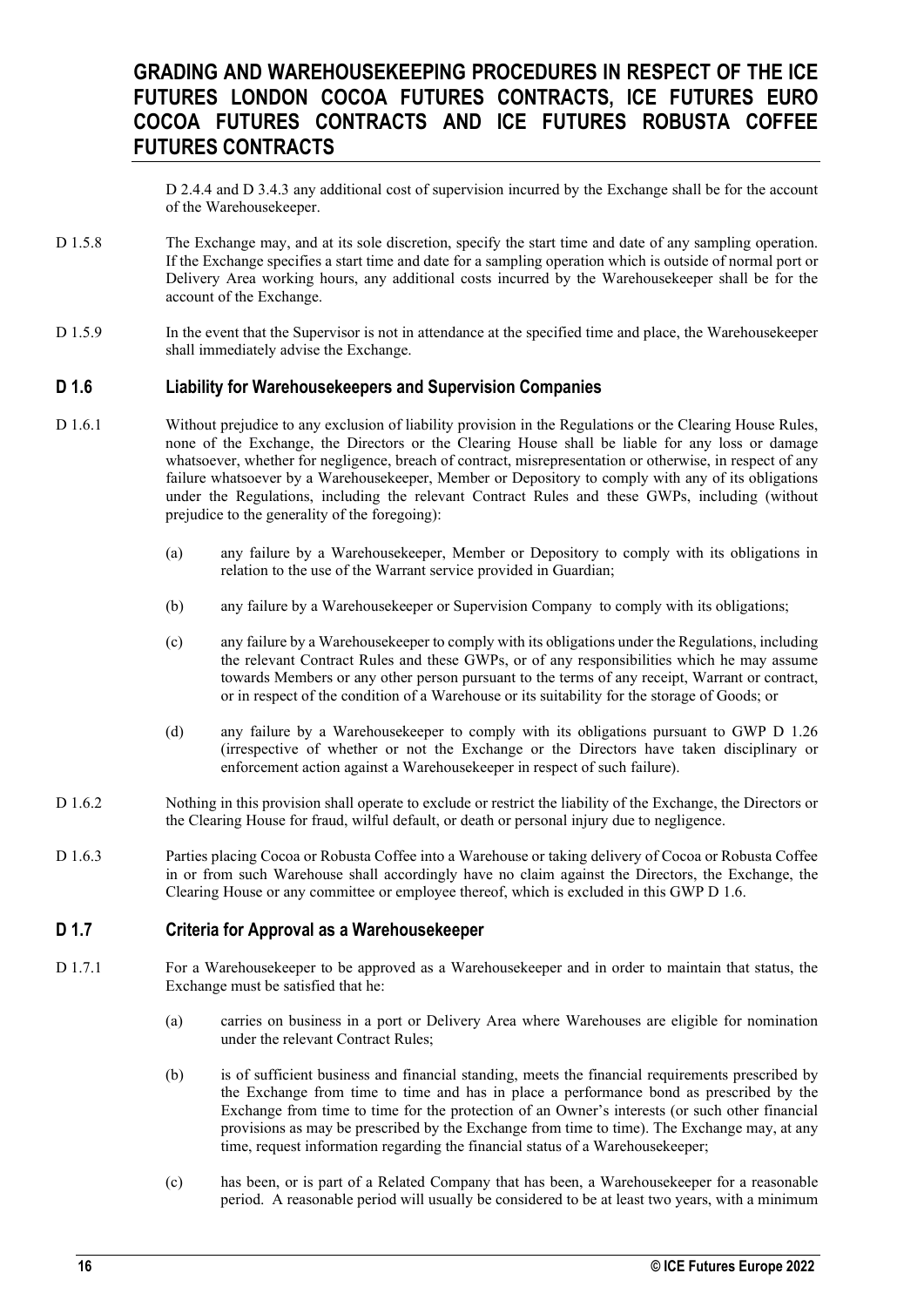of one year's experience of storing either Cocoa or Robusta Coffee or both, or that the Warehousekeeper employs staff with such experience;

- (d) has in place the necessary procedures and management controls to ensure his compliance with the Regulations, including the relevant Contract Rules and these GWPs for the classification of Warehousekeeper in respect of which he is or is seeking to be nominated;
- (e) shall organise and control his affairs in a responsible manner, keep proper records, have well defined procedures for handling and storing Cocoa and Robusta Coffee and ensure that his employees, contractors or agents are suitable, adequately trained and properly supervised;
- (f) has in place such insurance as shall be specified by the Exchange in its absolute discretion from time to time;
- (g) where applicable, is licensed to issue a Warrant for the delivery of Cocoa or Robusta Coffee to the bearer of the Warrant, by a National or State licensing authority, and shall not breach any applicable National or State law;
- (h) has satisfactory communication and office facilities for the production of Warrants and such other documents relating to delivery;
- (i) shall undertake to use Guardian, either directly or via a third party, prior to taking Goods into store and piling them for potential delivery against positions in the ICE Futures London Cocoa Futures Contract, ICE Futures Euro Cocoa Futures Contracts or ICE Futures Robusta Coffee Futures Contract, as the case may be;
- (j) shall undertake to appoint a London agent where deemed necessary at the absolute discretion of the Exchange;
- (k) satisfies any other requirements that the Exchange may prescribe from time to time; and
- (l) shall undertake, with the full understanding of the provisions of GWP D 1.27.8, to provide, where necessary, adequate resources to facilitate the Loading Out of all Goods stored in his Warehouses within 60 calendar days of receiving the necessary Loading Out requests under GWP D 1.27.1.
- D 1.7.2 In respect of a Warehousekeeper who is, or who is seeking to be approved as a Dual Capacity Warehousekeeper, in addition to the above, the Exchange must also be satisfied that he:
	- (a) has, or is part of a Related Company that has, adequate experience of the handling of bulk Cocoa, or that the Warehousekeeper employs staff with such experience; and
	- (b) possesses or has access to equipment and bags to enable compliance with the requirements of GWP D 1.16.7.
- D 1.7.3 Pursuant to GWP D 1.7.1(e), a Warehousekeeper shall have appropriate and detailed procedures to evaluate on a continuing basis the suitability of senior management, which for the purposes of this GWP includes any director, partner, sole practitioner, senior manager or any other individual whose position enables them to assert a material influence over the management of the Warehousekeeper's operation. Such procedures shall include, but are not limited to, an assessment against the criteria detailed below:
	- (a) whether any such person has been convicted of any criminal offence. Particular consideration should be given to offences of dishonesty, fraud, financial crime or other offences relating to companies, insolvency, money laundering, market manipulation or insider dealing;
	- (b) whether any such person has been the subject of an adverse finding or any settlement in civil proceedings particularly in connection with the formation or management of a body corporate;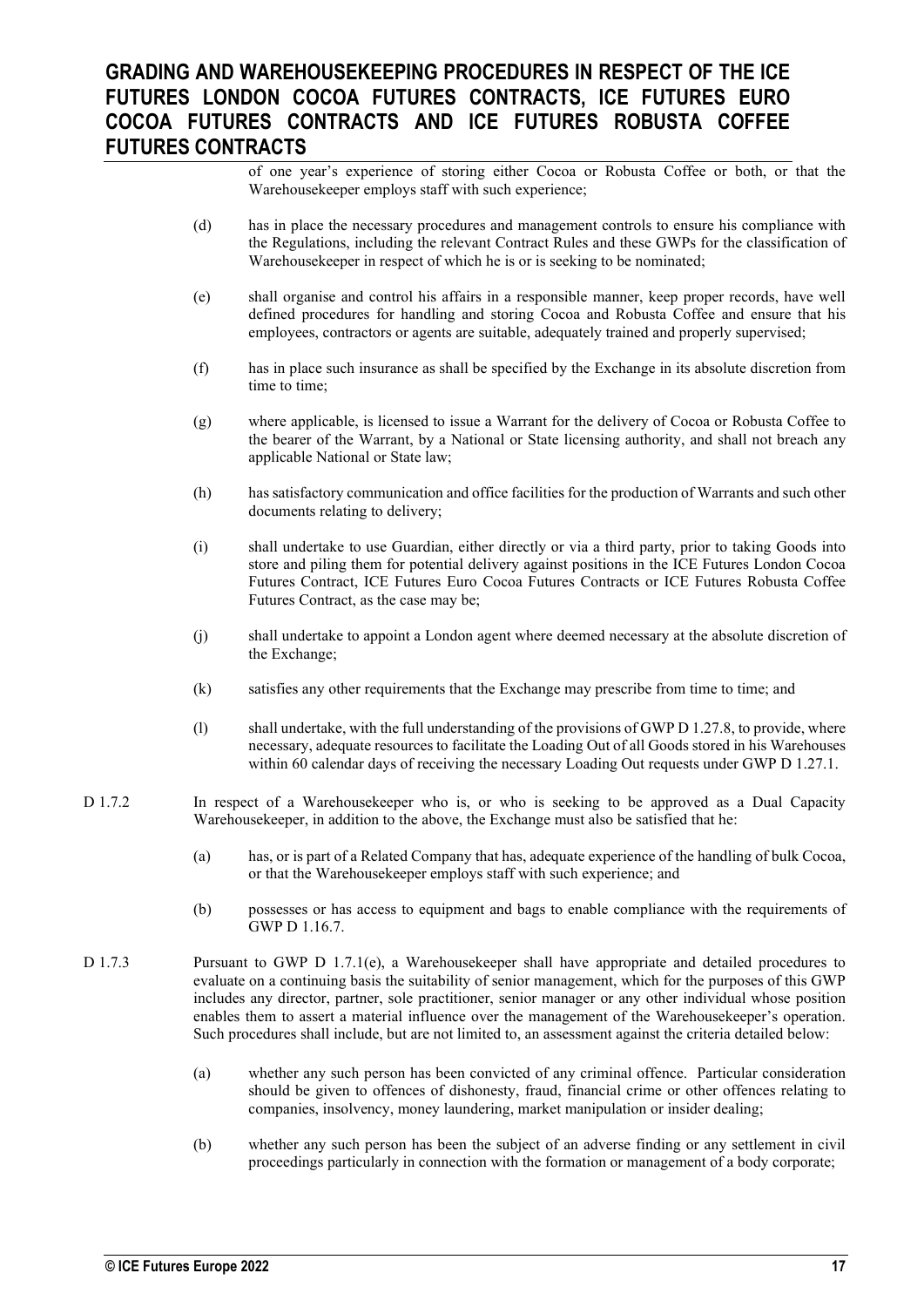- (c) whether any such person has been the subject of, or has been interviewed in the course of, any existing or previous investigation or disciplinary proceedings by a regulatory authority, clearing house or exchange, professional or trade body, or government body or agency;
- (d) whether any such person has been the subject of any proceedings of a disciplinary or criminal nature, or has been notified of any potential proceedings or of any investigation which might lead to those proceedings;
- (e) whether any such person has been involved with a company, partnership or other organisation that has been refused registration, authorisation, membership or a licence to carry out a trade,

business or profession, or has had that registration, authorisation, membership or licence revoked, withdrawn or terminated, or has been expelled by a regulatory or government body;

- (f) whether any such person has been a director, partner, or has been concerned in the management, of a business that has gone into insolvency, liquidation or administration while the person has been connected with that organisation or within one year of that connection;
- (g) whether any such person has been dismissed, or has been asked to resign and resigned, from employment or from a position of trust, fiduciary appointment or similar;
- (h) whether any such person has ever been disqualified from acting as a director or from acting in any managerial capacity; and
- (i) whether any such person being an individual has ever been declared bankrupt or has made any arrangement or composition with his creditors.
- D 1.7.4 Where a Warehousekeeper assesses that any criterion detailed in GWP D 1.7.3 has been met by any person in a senior management position, the Warehousekeeper shall immediately notify the Exchange with details of all facts and circumstances surrounding the assessment including:
	- (a) whether the Warehousekeeper believes, notwithstanding that one or more of the criteria has been met, that the person remains suitable for senior management; and, if so
	- (b) the reasons, facts, or circumstances why the Warehousekeeper believes the person remains suitable.
- D 1.7.5 In order to satisfy itself that a prospective or existing Warehousekeeper fulfils the criteria detailed in this GWP D 1.7, the Exchange may seek references from any organisation or body it considers appropriate (e.g. Members, other Warehousekeepers, bankers or Dun & Bradstreet).

#### **D 1.8 Application to become a Warehousekeeper**

- D 1.8.1 To be approved and to remain approved as a Warehousekeeper an applicant must:
	- (a) meet the criteria for approval specified in GWP D 1.7 for the classification of Warehousekeeper in respect of which he is applying;
	- (b) sign the Terms and Conditions of Appointment for Nominated Warehousekeepers;
	- (c) register at least one Warehouse suitable for the storage of Goods. For the avoidance of doubt, a Warehousekeeper wishing to remain on the list of Nominated Warehousekeepers will be required to have at least one Warehouse in respect of which he is the Nominated Warehousekeeper; and
	- (d) submit to the Exchange details of its charges as required by GWP D 1.26.1. Such charges must satisfy the requirements of GWP D 1.26.2.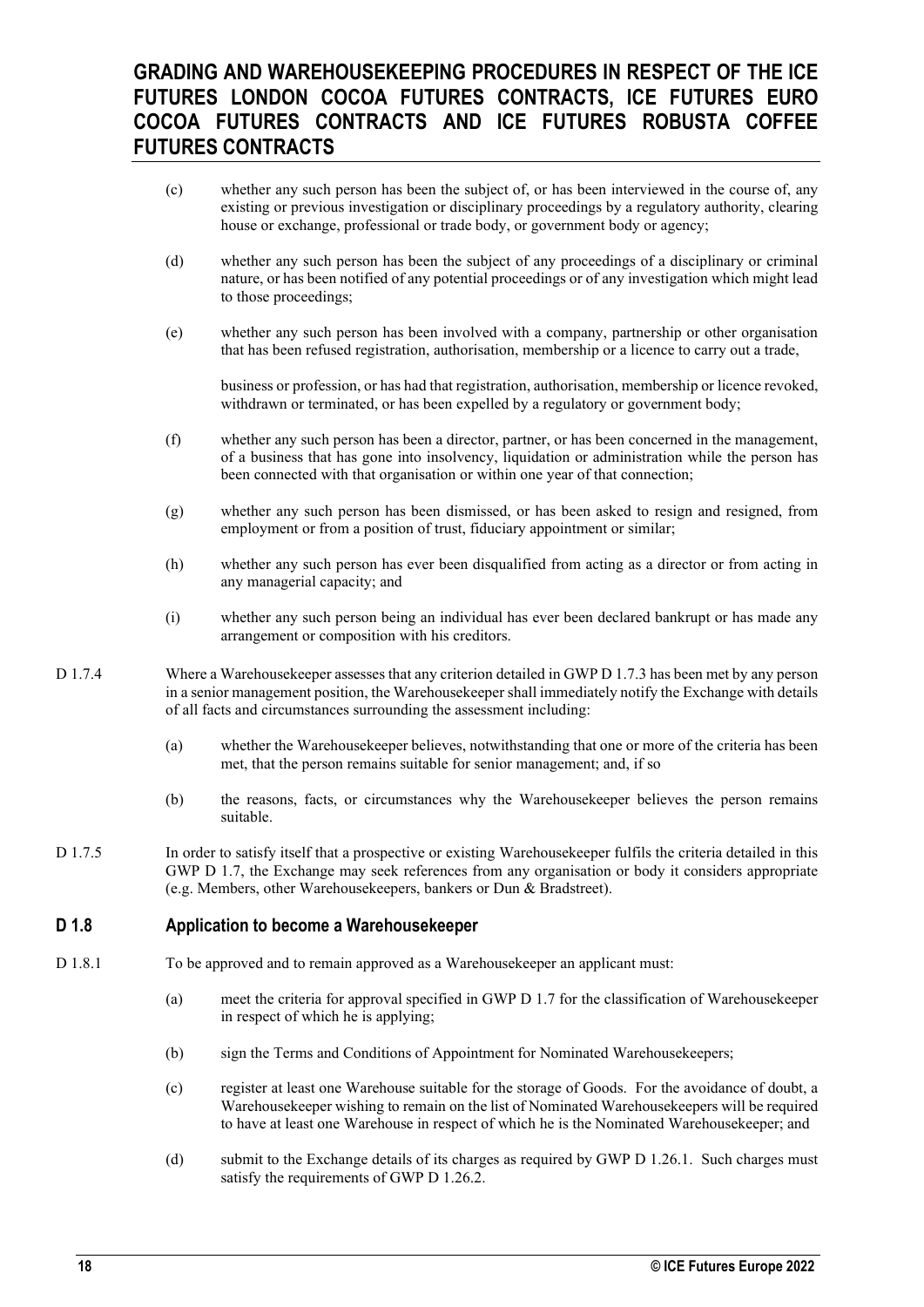- D 1.8.2 To apply for nomination the applicant shall complete a Nominated Warehousekeeper's Application Form and submit it to the Exchange together with a copy of his latest accounts and such other documents as the Exchange may require. To support the application, the Exchange will require references from a minimum of two persons who have stored Cocoa or Robusta Coffee with the applicant within the previous two years. The Exchange may, at any time, request information from the Warehousekeeper as to any matter relevant to preserving the integrity of the contract. D 1.8.3 The Exchange will, when considering an application or readmission, and at the applicant's expense, inspect the facilities which are the subject of the application. D 1.8.4 A successful applicant will be required to sign the Terms and Conditions of Appointment of Nominated Warehousekeepers. D 1.8.5 Subject to GWP D 1.8 being completed satisfactorily and upon payment of both the annual Nominated Warehousekeeper Fee and the annual Nominated Warehouse Fee, as determined by the Exchange from time to time, and having made such other financial provisions as may be prescribed by the Exchange from time to time for the protection of an Owner's interests, the applicant will be added to the List of Nominated Warehousekeepers and Nominated Warehouses published by the Exchange from time to time.
- D 1.8.6 The acceptance of an application to become a Warehousekeeper will be at the absolute discretion of the Exchange. Where the Exchange decides not to accept the application to become a Warehousekeeper the Warehousekeeper may appeal the decision of the Exchange. An appeal made under this GWP must be made to the Directors (or to a committee appointed by the Directors for this purpose) in writing within five business days of the decision not to accept the application. The Directors or such committee shall determine the appeal within 28 days of the Exchange's receipt of the written appeal.

#### **D 1.9 Application to add a Warehouse**

- D 1.9.1 To have a Warehouse approved and for such Warehouse to remain approved, the applicant Warehousekeeper must ensure that it meets the requirements specified in GWP D 1.16 for the classification of Warehouse in respect of which he is applying.
- D 1.9.2 To apply for nomination of a Warehouse the applicant shall complete a Nominated Warehouse Application Form and submit it to the Exchange together with such other documents as the Exchange may require.
- D 1.9.3 The Exchange will, at the applicant's expense, inspect the facilities which are the subject of the application when considering the application.
- D 1.9.4 Subject to GWP D 1.9 being completed satisfactorily, the Warehouse will be added to the List of Nominated Warehousekeepers and Nominated Warehouses.
- D 1.9.5 The acceptance of an application for the nomination of a Warehouse will be at the absolute discretion of the Exchange.

#### **D 1.10 Annual Renewal of Nomination**

- D 1.10.1 In order for the Warehousekeeper to continue to be eligible for nominated status, the Warehousekeeper is required by no later than 30 business days prior to 1 May, or on such other date as may be notified by the Exchange, to submit to the Exchange each year:
	- (a) an Application Form for Renewal of Appointment to the ICE List of Nominated Warehousekeepers and Warehouses; and
	- (b) details of its charges as required by GWP D 1.26.1. Such charges must satisfy the requirements of GWP D 1.26.2.
- D 1.10.2 A Warehousekeeper shall notify the Exchange immediately if he has reason to believe that any of the information supplied to the Exchange in the original Nominated Warehousekeepers Application Form or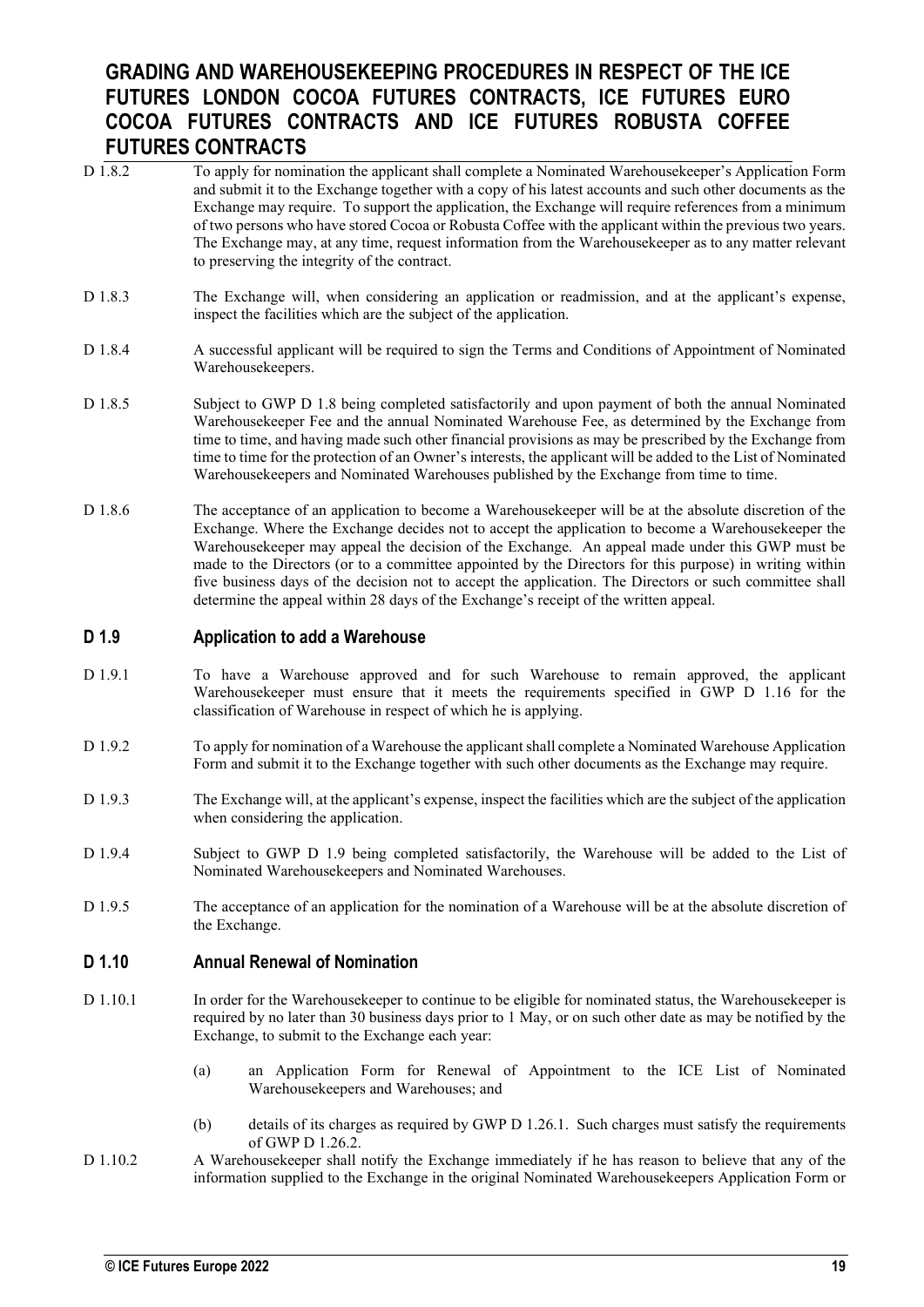the annual Nominated Warehousekeepers Renewal Form has ceased to be accurate, or, if he ceases to comply with the requirements stated in these GWPs.

D 1.10.3 A Warehousekeeper shall pay to the Exchange both the annual Nominated Warehousekeeper Fee and the annual Nominated Warehouse Fee, as determined by the Exchange, by no later than 30 April each year, or on such other date as may be notified by the Exchange.

#### **D 1.11 Resignation**

- D 1.11.1 A Warehousekeeper wishing to resign from his nominated status shall give six months' notice in writing to the Exchange.
- D 1.11.2 Before the resignation of a Warehousekeeper can be accepted he will be required to confirm in writing to the Exchange that he no longer has any Goods with a Valid Grading Results held in Warehouses under his control or; either
	- (a) he has received the consent of all current holders of the relevant Warrants for the Goods to be transferred in accordance with GWPs D 1.19 and D 1.20, D 1.23, D 1.24 or D 1.25, as the case may be, into the control of another Warehousekeeper; or
	- (b) he has received the agreement of the current holders of the relevant Warrants that the Goods will no longer be stored in a Warehouse.
- D 1.11.3 Any movement or change in control of Goods which have a Valid Grading Result which are required to be made by the Warehousekeeper must comply with GWPs D 1.19 and D 1.20, D 1.21, D 1.23 or D 1.24, as the case may be.
- D 1.11.4 Any costs incurred in connection with the movement or change in control of Goods necessitated by the resignation of the Warehousekeeper shall be for the account of the Warehousekeeper.
- D 1.11.5 Where a Warehousekeeper wishes to resign the nominated status of a Warehouse he may do so by giving reasonable notice in writing to the Exchange. Reasonable notice shall be considered to be six full calendar months or until such time as any Goods have been removed from the Warehouse, whichever is the sooner. The Exchange may from time to time declare what is to be taken as reasonable notice for the purposes of this GWP, and different periods may be so declared for different cases.
- D 1.11.6 Any movement of Goods which is required to be made by the Warehousekeeper must comply with GWPs D 1.19, D 1.21, D 1.23 or D 1.24, as the case may be.
- D 1.11.7 Any costs incurred in connection with the movement of Goods necessitated by the resignation of a Warehouse by the Warehousekeeper shall be for the account of the Warehousekeeper.

#### **D 1.12 Insolvency[43](#page-19-0)**

- D 1.12.1 The Exchange must be informed immediately, in writing, either directly by the Warehousekeeper or via the appointed liquidator or receiver, as the case may be:
	- (a) where the Warehousekeeper is a company, if the Warehousekeeper passes a resolution for its winding up or a court of competent jurisdiction makes an order for the Warehousekeeper's winding up or dissolution;
	- (b) where the Warehousekeeper is a partnership, if the Warehousekeeper is dissolved;
	- (c) if the Warehousekeeper fails to pay any sum due and payable or suspends any payment;

<span id="page-19-0"></span><sup>43</sup> Amended 20 November 2017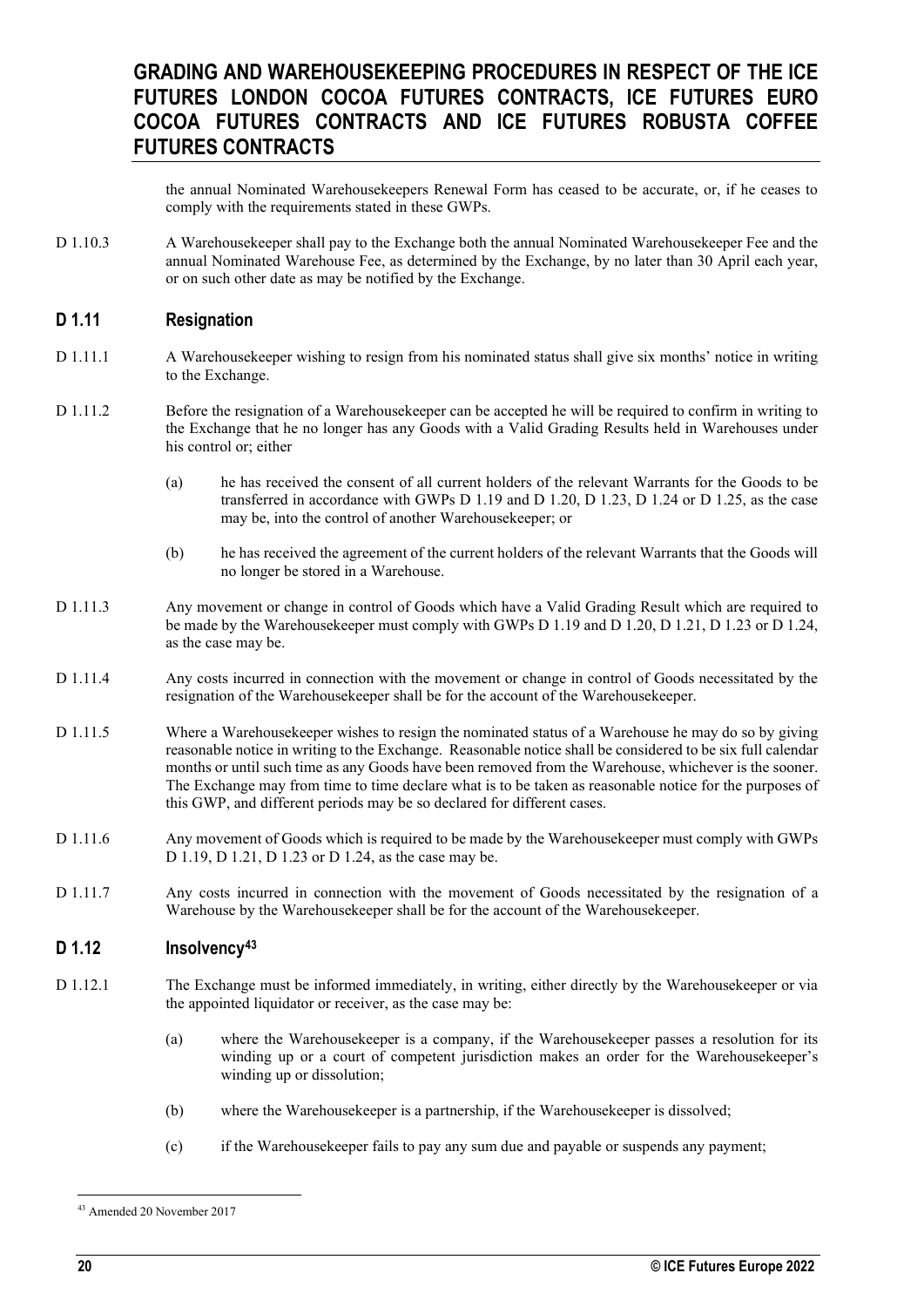- (d) of the making of an administration order in relation to the Warehousekeeper or the appointment of a receiver over, or an encumbrancer taking possession of or selling, an asset of the Warehousekeeper;
- (e) if the Warehousekeeper makes an arrangement or composition with its creditors generally or makes an application to a court of competent jurisdiction for protection from its creditors generally;
- (f) of the making of a bankruptcy order against the Warehousekeeper; or
- (g) if the Warehousekeeper is subject to any other insolvency or bankruptcy procedure under the Insolvency Act 1986 or Insolvent Partnerships Order 1994 or an analogous procedure under the law of the jurisdiction in which the Warehousekeeper is incorporated or any jurisdiction in which it carries on business.

For these purposes the "winding up" or "dissolution" of a company or partnership, an "administration order" or "bankruptcy order" is to be construed so as to include any equivalent or analogous proceedings or orders under the law of the jurisdiction in which the Warehousekeeper is formed or any jurisdiction in which it carries on business.

- D 1.12.2 Upon receiving a notification under GWP D 1.12.1, the Exchange will immediately suspend the Warehousekeeper from the List of Nominated Warehousekeepers and Nominated Warehouses and shall publish such information by notice posted on the Market. The suspended Warehousekeeper will continue to be bound by the Exchange's requirements and the Exchange may give directions as to the status and disposal of Warrants issued by the suspended Warehousekeeper which relate to Goods stored for potential delivery against the ICE Futures London Cocoa Futures Contract, ICE Futures Euro Cocoa Futures Contracts or ICE Futures Robusta Coffee Futures Contract.
- D 1.12.3 Following the suspension of the Warehousekeeper an Owner of Goods under the control of the suspended Warehousekeeper may make an application for the movement of the Goods to another Warehousekeeper in accordance with GWPs D 1.20, D 1.23 or D 1.24 as the case may be.
- D 1.12.4 Any movement undertaken under GWP D 1.12.3 must comply with GWPs D 1.19 and GWPs D 1.20, D 1.23, D 1.24 or D 1.25 as the case may be, or as otherwise instructed by the Exchange in its absolute discretion.
- D 1.12.5 Any movement undertaken under GWP D 1.12.3 shall be the responsibility of, and for the account of the Owner of the Goods. The Owner may make an application for the Exchange to utilise the performance bond of the Warehousekeeper who has been suspended to contribute to the costs incurred by the Owner in relation to the movement of the Goods.
- D 1.12.6 On consideration of an application under GWP D 1.12.5 the Exchange may, at its absolute discretion, determine not to utilise the performance bond where, at the time of the application:
	- (a) the business of the suspended Warehousekeeper has been taken over by another Nominated Warehousekeeper and that Warehousekeeper has consented to taking control of the Goods; or
	- (b) the Goods are currently stored in a Warehouse which is registered by another Warehousekeeper and that Warehousekeeper has consented to taking control of the Goods.
- D 1.12.7 Subject to GWP D 1.12.6 the Owner shall, upon completion of the movement of the Goods, present to the Exchange a detailed account of the costs incurred in the movement of the Goods. The Exchange may, in its absolute discretion, utilise the performance bond of the Warehousekeeper who has been suspended to contribute to the costs incurred by the Owner in the movement of Goods which have a Valid Grading Result or an expired Valid Grading Result. Any such funds made available by the utilisation of the performance bond in accordance with these GWPs can only be used to contribute to the costs of the movement of Goods within the same Delivery Area.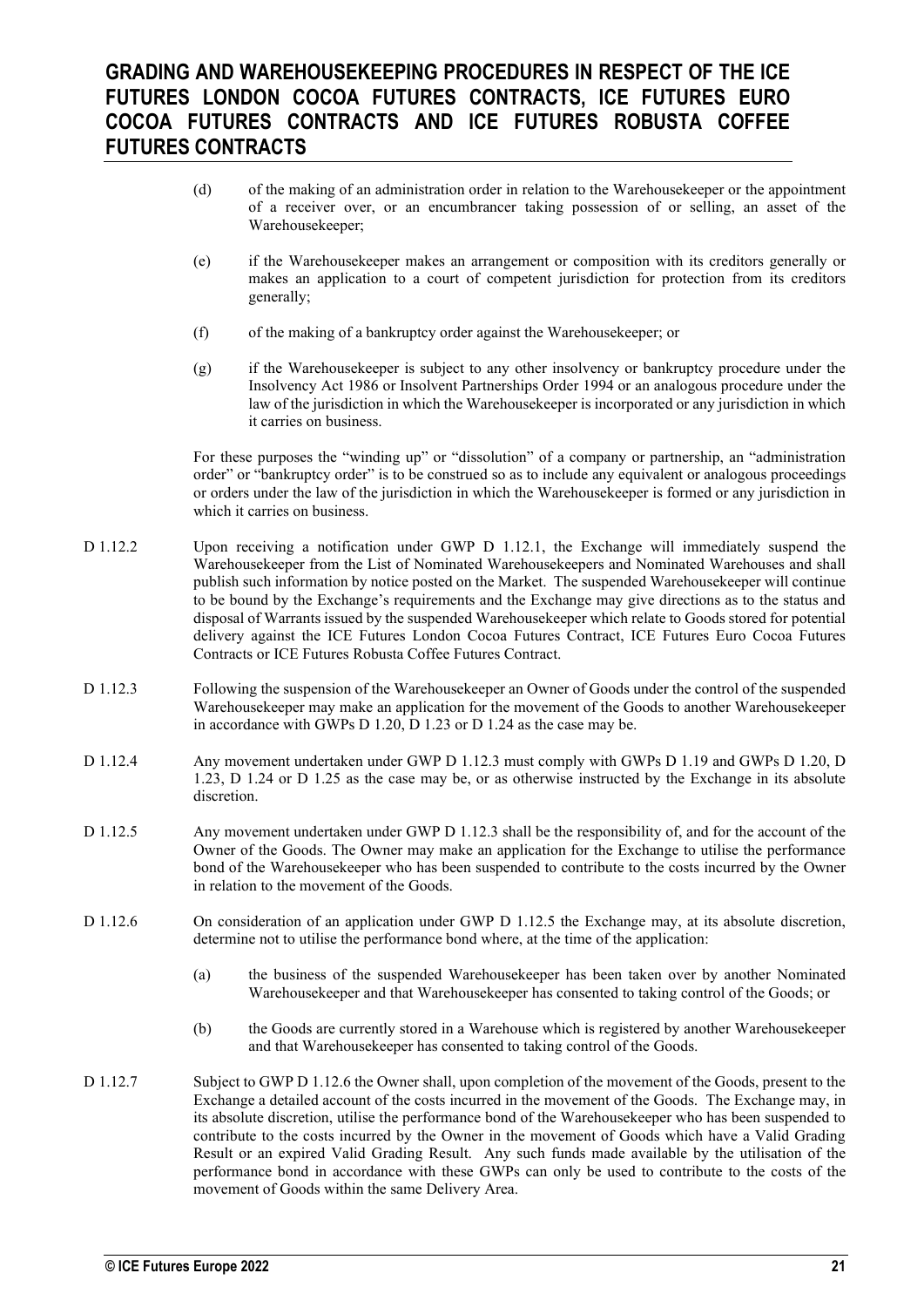#### D 1.12.8 For the purpose of these GWPs the cost of the movement of Goods will include but not be limited to:

- (a) the cost of loading of the Goods onto the means of transportation;
- (b) the cost of transportation of the Goods to the receiving Warehouse;
- (c) the cost of unloading of the Goods into the receiving Warehouse;
- (d) the cost of weighing the Goods at the receiving Warehouse; and
- (e) the legal and administrative costs in relation to the loading, transportation, unloading and / or weighing of the Goods as per (a) to (d) above.
- D 1.12.9 The Exchange, once satisfied that it is in possession of all requests for funds in accordance with GWP D 1.12.7, in relation to the suspension of a particular Warehousekeeper, will allocate to the Owners of the Goods the funds deriving from utilisation of the performance bond in the following manner:
	- (a) where sufficient funds are available, the cost of moving all relevant Goods which have a Valid Grading Result or expired Valid Grading Result will be met. Any surplus funds will be returned to the issuer of the performance bond; or
	- (b) where the funds are not sufficient to meet the costs of moving all Goods which have a Valid Grading Result or expired Valid Grading Result then the funds will be allocated to meet the cost of moving:
		- (i) all relevant Goods which have a Valid Grading Result. Where the funds are not sufficient to meet the cost of moving all such Goods then the funds will be allocated pro-rata by Owner across those Goods; and
		- (ii) if any further funds are available, such funds will be allocated pro-rata by Owner across all relevant Goods which have an expired Valid Grading Result.

The Owner may seek to recover any remaining costs from the Warehousekeeper, his liquidator or receiver as the case may be.

- D 1.12.10 Following any suspension under GWP D 1.12.2, the nomination of a Warehousekeeper may be terminated in accordance with GWP D 1.13.
- D 1.12.11 Following any suspension under GWP D 1.12.2 samples may only be drawn from Goods under the supervision of the Exchange or a Supervision Company.
- D 1.12.12 A Warehousekeeper that has been suspended under GWP D 1.12.2 may not create any new records on Guardian in respect of any Cocoa or Robusta Coffee currently stored, or expected to be stored, by that Warehousekeeper.
- D 1.12.13 A tender against a position held in the ICE Futures London Cocoa Futures Contract, ICE Futures Euro Cocoa Futures Contracts or ICE Futures Robusta Coffee Futures Contract of a Warrant issued by a Warehousekeeper which is made prior to the suspension of that Warehousekeeper shall not be invalidated, but no further tenders of Warrants issued by the suspended Warehousekeeper may be made after his suspension.

#### **D 1.13 Termination of Nomination[44](#page-21-0)**

D 1.13.1 The Exchange may, in its sole and absolute discretion, suspend or terminate at any time the nominated status of any Warehouse or Warehousekeeper.

<span id="page-21-0"></span><sup>44</sup> Amended 20 November 2017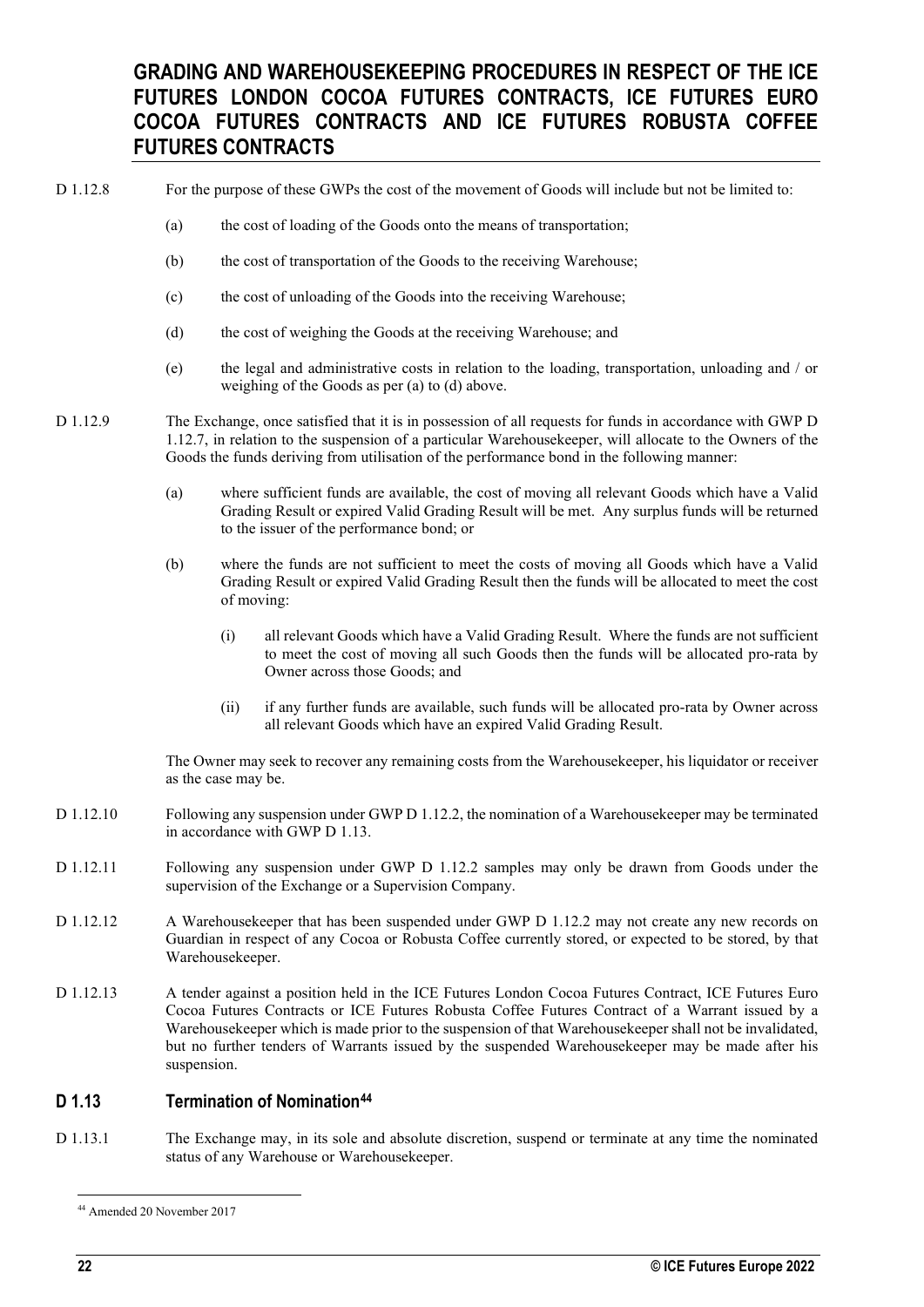- D 1.13.2 Except as provided under GWP D 1.12, a Warehousekeeper may appeal the decision of the Exchange to suspend or terminate its nomination or the nomination of a Warehouse for which it is the Nominated Warehousekeeper. An appeal made under this GWP must be made to the Directors (or to a committee appointed by the Directors for this purpose) in writing within five business days of the termination or suspension of the nomination and must contain evidence as to why the nomination should not be suspended or terminated. The Directors or such committee shall determine the appeal within 28 days of the Exchange's receipt of the written appeal.
- D 1.13.3 In the event of the termination of a nominated:
	- (a) Warehousekeeper, the nomination of all Warehouses under the control of such Warehousekeeper shall be terminated and the Warehousekeeper and all Warehouses under the control of such Warehousekeeper shall immediately be removed from the list of nominated Warehousekeepers and Warehouses.
	- (b) Warehouse, the Warehouse shall immediately be removed from the list of nominated Warehouses.

Warehouse or Warehousekeeper, the Directors may impose such other and further restrictions in connection with any such suspension or termination as it may deem necessary and appropriate.

- D 1.13.4 Unless the Directors otherwise determine, if the nomination of any Warehouse is suspended or terminated for any reason, any Goods with a Valid Grading Result stored in such Warehouse must be moved to a nominated Warehouse within sixty (60) calendar days of such suspension or termination.
- D 1.13.5 Any movement undertaken under GWP D 1.13.4 shall be the responsibility of the Owner of the Goods. Any costs incurred in the movement of the Goods shall be for the account of the Warehousekeeper whose nomination has been terminated. Should the Warehousekeeper refuse to co-operate with the Owner of the Goods with regard to meeting any reasonable costs incurred in the movement of the Goods, the Owner shall inform the Exchange of this in writing and provide a detailed account of the costs incurred in the movement of the Goods.
- D 1.13.6 Where the Exchange considers, that such costs as may be advised to it in accordance with GWP D 1.13.5 are reasonable, the Exchange may, in its absolute discretion, utilise the performance bond of the Warehousekeeper whose nomination has been terminated to contribute to the costs incurred by the Owner in the movement of Goods which have a Valid Grading Result or an expired Valid Grading Result. Any such funds made available by the utilisation of the performance bond in accordance with these GWPs can only be used to contribute to the costs of the movement of Goods within the same Delivery Area.
- D 1.13.7 For the purpose of these GWPs the cost of the movement of Goods will include but not be limited to:
	- (a) the cost of loading of the Goods onto the means of transportation;
	- (b) the cost of transportation of the Goods to the receiving Warehouse;
	- (c) the cost of unloading of the Goods into the receiving Warehouse;
	- (d) the cost of weighing the Goods at the receiving Warehouse; and
	- (e) the legal and administrative costs in relation to the loading, transportation, unloading and / or weighing of the Goods as per (a) to (d) above.
- D 1.13.8 The Exchange, once satisfied that it is in possession of all requests for funds in accordance with GWP D 1.13.5, in relation to the termination of nomination of a particular Warehousekeeper, will allocate to the Owners of the Goods the funds deriving from utilisation of the performance bond in the following manner:
	- (a) where sufficient funds are available, the cost of moving all relevant Goods which have a Valid Grading Result or expired Valid Grading Result will be met. Any surplus funds will be returned to the issuer of the performance bond; or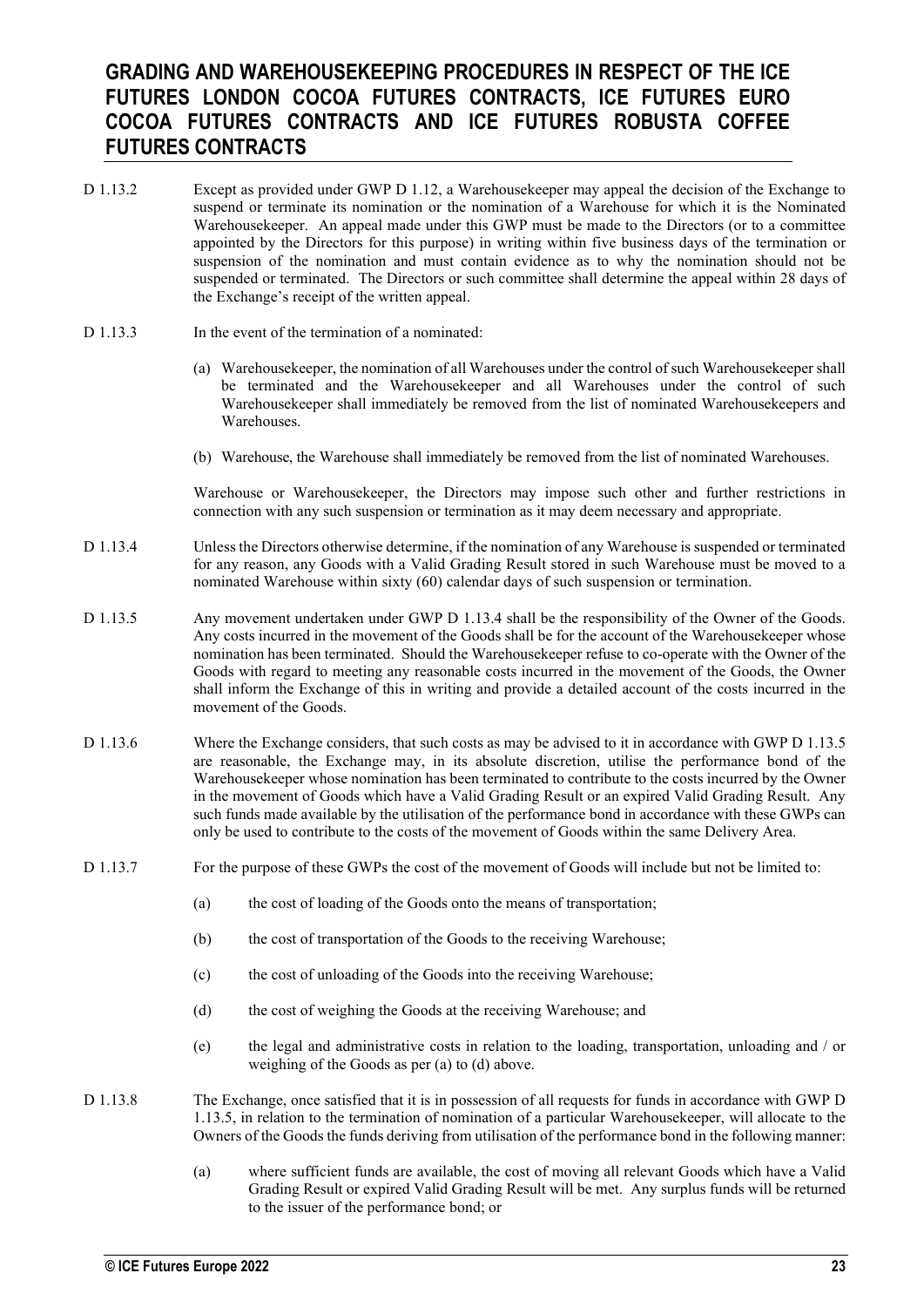- (b) where the funds are not sufficient to meet the costs of moving all Goods which have a Valid Grading Result or expired Valid Grading Result then the funds will be allocated to meet the cost of moving:
	- (i) all relevant Goods which have a Valid Grading Result. Where the funds are not sufficient to meet the cost of moving all such Goods then the funds will be allocated pro-rata by Owner across those Goods ; and
	- (ii) if any further funds are available, such funds will be allocated pro-rata by Owner across all relevant Goods which have an expired Valid Grading Result.

The Owner may seek to recover any remaining costs from the Warehousekeeper.

- D 1.13.9 Where the nomination of a Warehousekeeper or Warehouse has been suspended or terminated by the Exchange and if any Goods are being stored in the Warehouse in question, or by the Warehousekeeper, then:
	- (a) further samples from such Goods for submission to the Exchange for grading shall only be drawn under supervision of the Exchange or a Supervision Company; and
	- (b) no tender shall be permitted of Goods with a Valid Grading Result until such time as;
		- (i) the Goods have been moved to another Warehouse, is so required, in accordance with GWPs D1.19, D 1.23, D 1.24 or D 1.25 as the case may be;
		- (ii) change in control of the Goods has occurred, in accordance with GWPs D 1.19 and D 1.20; or

the suspension of nomination has been lifted.

- D 1.13.10 Members of the Exchange shall be informed of the suspension or termination of the nomination of a Warehousekeeper or Warehouse and, where relevant, the status of the Goods which have a Valid Grading Result or expired Valid Grading Result stored by the Warehousekeeper or within the Warehouse, in such manner and at such time as may be determined by the Exchange.
- D 1.13.11 The Exchange may from time to time give directions as to the status and disposal of outstanding Warrants where the nominated status of a Warehouse or a Warehousekeeper has been suspended or terminated.
- D 1.13.12 A Warehousekeeper who ceases to be a Warehousekeeper in relation to a Warehouse shall remain subject to the Regulations, including these GWPs, and to the jurisdiction of the Exchange in respect of all acts and omissions while he was a Warehousekeeper and in respect of any investigation or disciplinary proceedings relating thereto (including the payment of any fine or application or any other sanction imposed) as if he were a Warehousekeeper, for the longer of:
	- (a) the period of twelve months from the date on which he ceased to be a Warehousekeeper in relation to such Warehouse; or
	- (b) the period during which any disciplinary proceedings continue against him, being proceedings started by the Exchange no later than twelve months after the date on which he ceased to be a Warehousekeeper subject to any extension of the period.

Where a Warehousekeeper has ceased to be a Warehousekeeper in relation to a Warehouse, it shall be open to the Exchange to rely upon any breach of the Regulations, including these GWPs, in respect of the time when the Warehousekeeper was subject thereto any investigation or disciplinary proceedings.

#### **D 1.13.A Duty to Notify**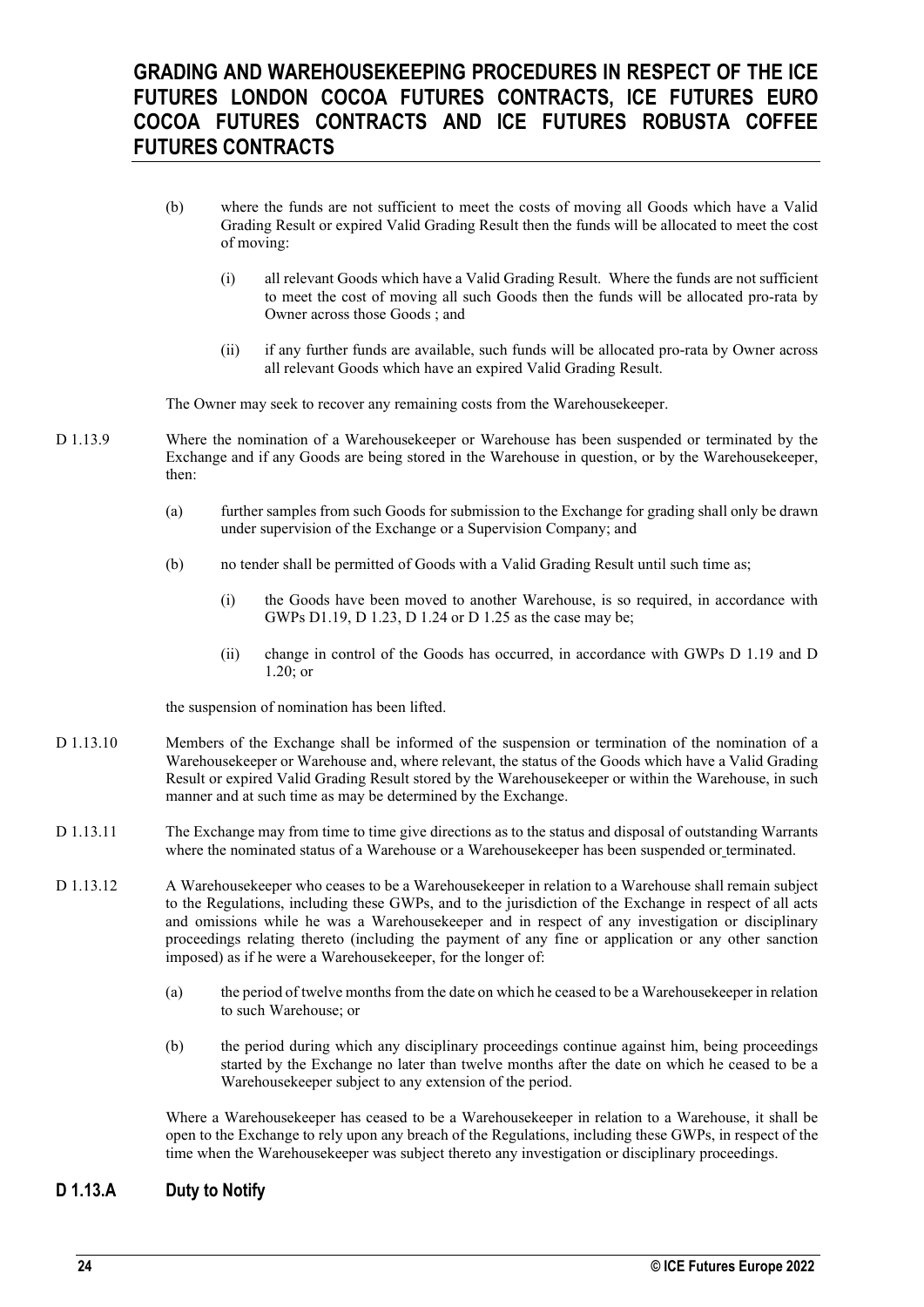- D 1.13.A.1 Without prejudice to any similar obligations to notify the Exchange of matters arising pursuant to terms and conditions of acceptance as a Nominated Warehousekeeper or elsewhere in the Regulations, a Warehousekeeper shall immediately notify the Exchange in writing by facsimile or electronic transmission of the occurrence of any of the following events:
	- (a) acquisition of a licence issued by any other commodity exchange;
	- (b) any material and adverse change in financial condition or of an emergency event or a financial emergency;
	- (c) if the Warehousekeeper is a corporate entity, any change in the ownership of or controlling interest in the corporate entity if it is a corporation, limited liability company or similar and, if the Warehousekeeper is a partnership, any change in the identity of the partners;
	- (d) any conviction, finding of guilt, confession of guilt, plea of guilty, or plea of *nolo contendere* to a crime or misdemeanor charging misrepresentation, fraud, deceit, theft, embezzlement, gambling, conversion, abuse of a fiduciary relationship or other such act on the part of the Warehousekeeper;
	- (e) any refusal to be granted a license of any type by any commodity exchange; withdrawal of any application for a license from any commodity exchange; suspension, or cancellation of a license or the issuance of any bar, fine, or censure against such licensee by any commodity exchange; issuance of a cease and desist order, temporary or permanent injunction, or any other sanction or discipline through an adverse determination, voluntary settlement or otherwise, by any commodity exchange, related central counterparty or clearing organization or competent regulatory authority or quasi governmental body or under the authority of a competent court.
	- (f) becoming subject to any material unsatisfied liens or judgments;
	- (g) the discovery of any false statement made in or in connection with any application filed with the Exchange;
	- (h) failure or inability to meet continuously the criteria for eligibility as a Nominated Warehousekeeper, including without limitation the eligibility of any Warehouse operated by a Nominated Warehousekeeper, or such other qualifications as the Directors may from time to time determine are in the best interests of the Exchange;
	- (i) any irregularity or fraud, or neglect or infraction of the Regulations by any Member, or any licensee, that may come to its knowledge;
	- (j) any damage relevant or material damage suffered by any Goods;
	- (k) failure to meet the requirements prescribed in the Regulations or specified by the Exchange or the Warehouse and License Committee from time to time; and
	- (j) the inability to function as a Warehousekeeper, or the inability of a Warehouse to be used as such, due to a physical emergency such as damage to or destruction of business facilities, strike or other labor dispute, or other similar events.

#### **D 1.14 Disciplinary Proceedings**

D 1.14.1 Any breach of these GWPs by a Warehousekeeper, or failure on his part to observe the terms of or facilitate the performance of ICE Futures London Cocoa Futures Contracts or ICE Futures Robusta Coffee Futures Contracts, ICE Futures Euro Cocoa Futures Contracts made under the Regulations, may be investigated under Section E of the Regulations, and disciplinary proceedings may be commenced against him thereunder.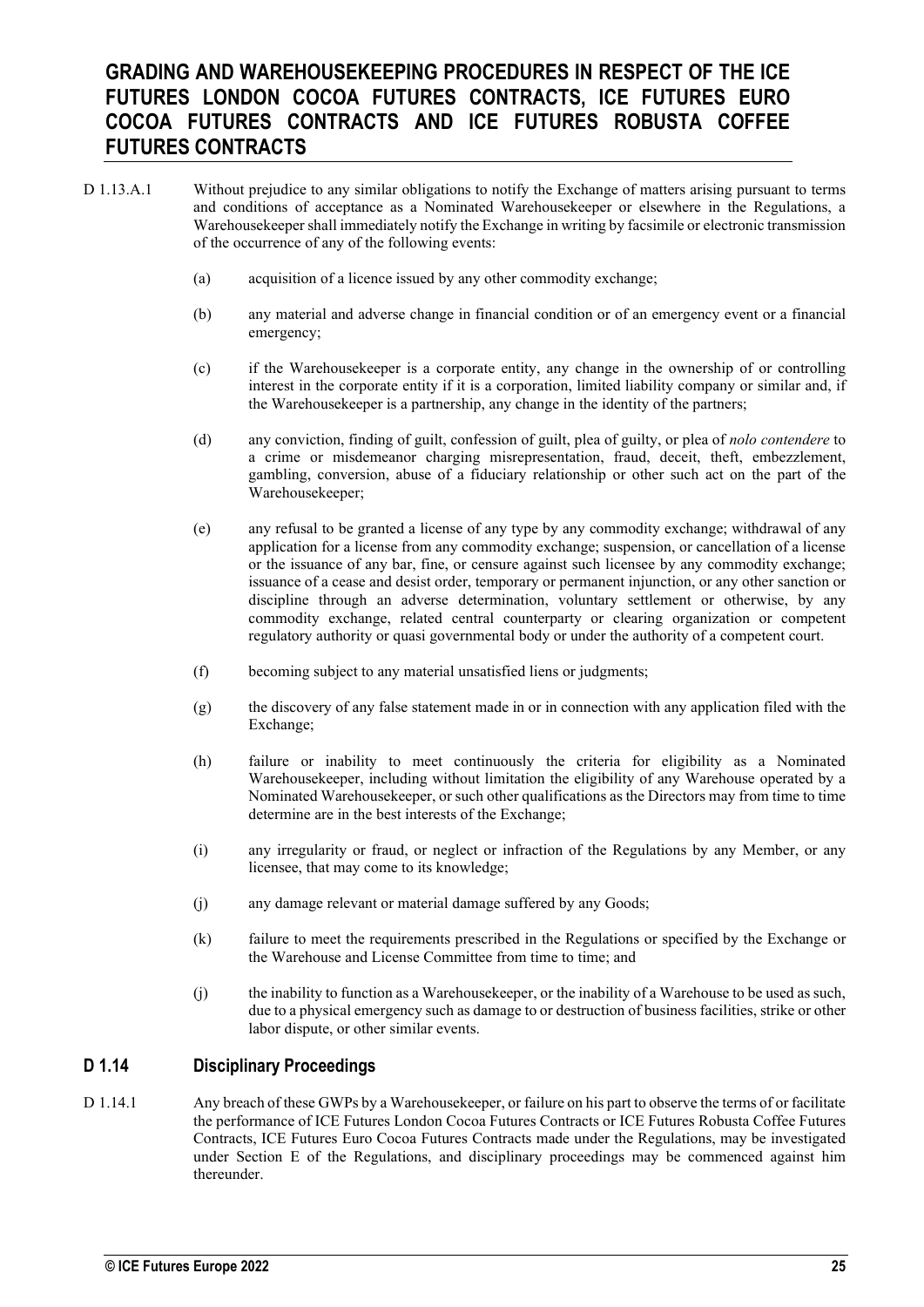#### **D 1.15 Role and Responsibilities of a Warehousekeeper[45](#page-25-0)**

- D 1.15.1 Goods shall be stored by a Warehousekeeper, in a Warehouse nominated by the Exchange for the storage of such Goods.
- D 1.15.2 Warehousekeepers have the following primary responsibilities under the Regulations, including the relevant Contract Rules and these GWPs:
	- (a) to provide and properly maintain facilities for the receipt, storage, sampling and delivery out of Goods from a Warehouse in accordance with the Regulations, including the relevant Contract Rules and these GWPs for the classification of Warehousekeeper for which he is nominated;
	- (b) to issue Warrants and other documents in respect of Goods stored in a Warehouse, as required by the Regulations, including the relevant Contract Rules and these GWPs. The Warehousekeeper may deliver Goods out of a Warehouse where the original Warrant has been destroyed or mislaid once the Warehousekeeper is satisfied upon diligent enquiry and after completion of all relevant procedural requirements in that jurisdiction that the person claiming ownership of the relevant Goods has a proper right to do so;
	- (c) to enter onto Guardian and properly maintain Warrant details of Goods in store as required by the relevant Contract Rules and these GWPs;
	- (d) to ensure that Goods are at all times correctly stored and identified as required by:
	- (i) in respect of Cocoa, GWPs D 1.16, D 2.1 and D 2.2; or
	- (ii) in respect of Robusta Coffee, GWPs D 1.16, D 3.1 and D 3.2.
	- (e) a Warehousekeeper shall maintain Goods in external good order and externally free from any insect, rodent or any other type of infestation;
	- (f) to draw samples in accordance with GWPs D 2.4, D 2.5, D 2.6 and D 2.7 in respect of Cocoa and GWPs D 3.4 and D 3.5 in respect of Robusta Coffee for despatch to the Grading Room;
	- (g) to pay to the Exchange such registration and other fees as are provided for in or under the Regulations and in the Nominated Warehousekeeper's Application Form or as prescribed by the Exchange from time to time. Such fees shall not be refundable in the event of resignation or termination of nomination;
	- (h) to maintain such other financial provisions as may be prescribed by the Exchange from time to time for the protection of an Owner's interests;
	- (i) to maintain appropriate insurance to ensure that the interests of Owners are protected should a claimable event occur;
	- (j) to act in such a way that ensures that any landlord, authority or other person will not acquire a lien, right of pledge or similar charge over the Goods stored in the Warehouse, and to agree not to exercise any lien, right of pledge or similar charge in relation to the Goods save in respect of charges owed to him in relation to the storage of those Goods. If, notwithstanding this GWP a lien or other right does arise the Warehousekeeper shall notify the Exchange in writing immediately. Where the Warehousekeeper could discharge the lien he must do so immediately or where this is not possible he must arrange for all the Goods stored in the Warehouse to be transferred to another Warehouse, or as the Exchange shall direct, and upon such transfer shall ensure that the provisions of GWPs D 1.19, D 1.20, D 1.23, D 1.24 and D 1.25 are complied with; and

<span id="page-25-0"></span><sup>45</sup> Amended 01 May 2016, 20 November 2017, 16 July 2018.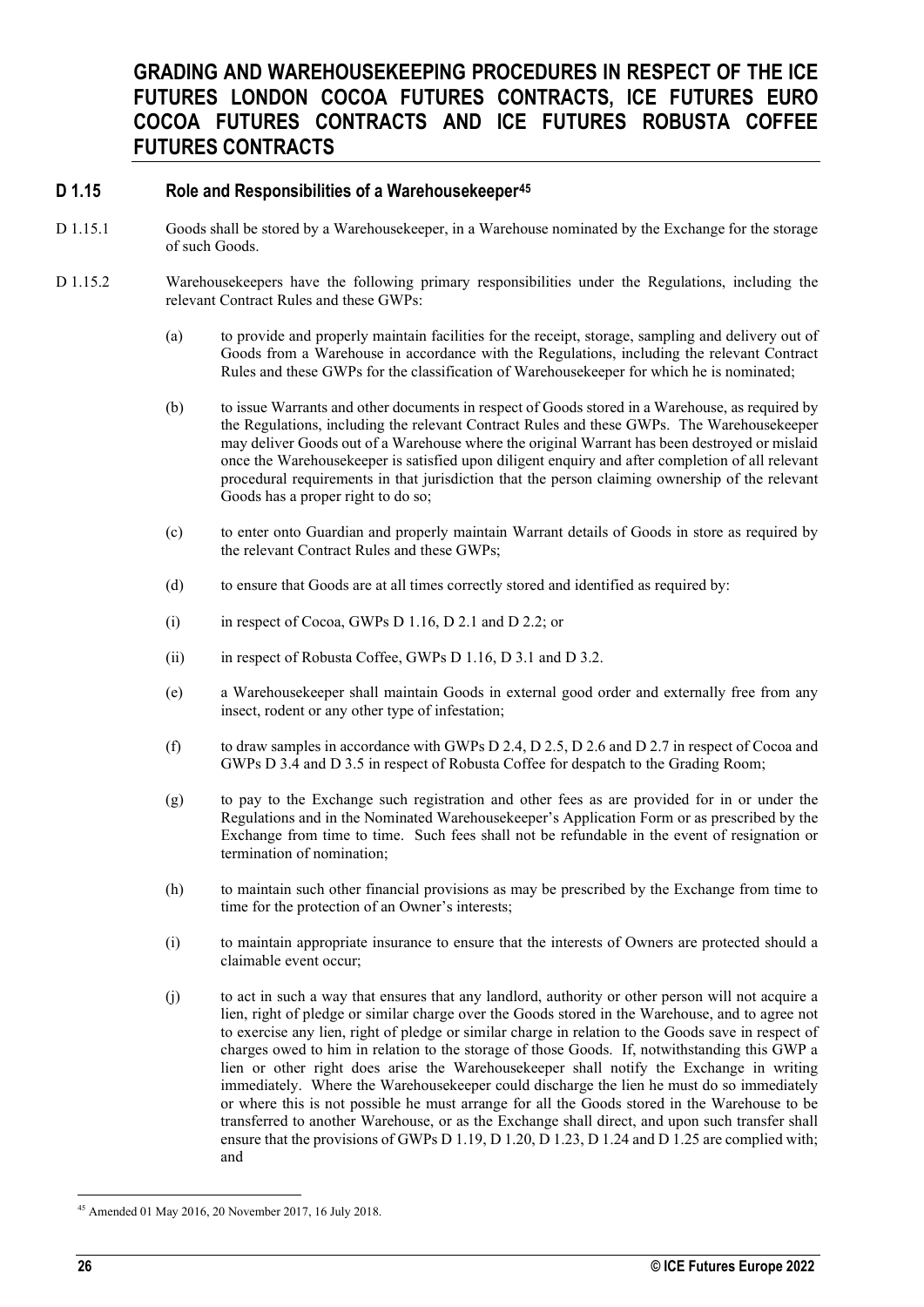- (k) to abide by any other procedures published by the Exchange from time to time.
- (l) Warehousekeepers shall be registered at all times with the U.S. Food and Drug Administration as a "Food Facility" or "Foreign Food Facility", as applicable.
- (m) In the case of Robusta Coffee, subject to the delivery notices having been issued Warehousekeepers shall allow access to forthcoming Buyers of the goods from the Tender Day, for the purposes of inspecting the goods. The Warehousekeeper shall agree to sample the goods if required. This access extends to any nominated representative of the forthcoming Buyer.
- D 1.15.3 Without prejudice to Exchange's, a Member's or Owner's rights, the Exchange may, at its absolute discretion, determine to utilise the Performance Bond to cover any loss incurred or suffered by the Exchange, the Clearing House, a Member or Owner (if different from the Member) as a result of Warehousekeeper's failure to perform its obligations in accordance with the Terms and Conditions of any Warrants, the Terms and Conditions of Appointment of Nominated Warehousekeepers, the Nominated Warehousekeeper's Application Form as submitted by the Warehousekeeper, the Application Form for Renewal of Appointment, these GWPs, the relevant Contract Rules and Administrative Procedures or any other provisions of the Regulations of the Exchange.

For the purposes of this provision D 1.15.3, "*Member*" includes any Nominated Member or other Member of the Exchange and any member of the Clearing House.

#### **D 1.16 Storage Requirements[46](#page-26-0)**

- D 1.16.1 A Warehouse may only be registered by one Warehousekeeper. A Warehousekeeper may store Goods in bags in a Warehouse in respect of which he is not the nominated Warehousekeeper. However, a Warehousekeeper may only store Goods in bulk in a Warehouse for which he is the nominated Warehousekeeper.
- D 1.16.2 Goods must be stored in accordance with GWPs D 2.1 and D 2.2 in respect of Cocoa and GWPs D 3.1 and D 3.2 in respect of Robusta Coffee.
- D 1.16.3 In instances where a Warehousekeeper is storing Goods in bags in a Warehouse registered by another Warehousekeeper the following conditions will apply:
	- (a) the Warehousekeeper who has registered the Warehouse will be responsible for the payment of the annual Nominated Warehouse Fee and the provision of an appropriate performance bond to cover that Warehouse, even though Goods which are under the control of other Warehousekeepers may from time to time be stored in that Warehouse;
	- (b) the Warehousekeeper who has registered the Warehouse will be responsible for any failure to maintain that Warehouse to the standard required in these GWPs and will be sanctioned accordingly, notwithstanding that such a failure may have been as a result of the storage of Goods in that Warehouse by another Warehousekeeper;
	- (c) the Warehousekeeper recorded on Guardian as storing Goods in a Warehouse will be responsible for any failure to maintain those Goods to the standard required by these GWPs and will be sanctioned accordingly, even though such a failure may be as a result of the actions of another Warehousekeeper in whose Warehouse the Goods are stored or the failure of that Warehousekeeper to maintain that Warehouse to the standard required by these GWPs;
	- (d) any sampling, weighing or other activity required by the Owner of the Goods in relation to Goods stored in the Warehouse of another Warehousekeeper shall be carried out by the Warehousekeeper who issued the Warrants in respect of those Goods; and

<span id="page-26-0"></span><sup>46</sup> Amended 1 May 2022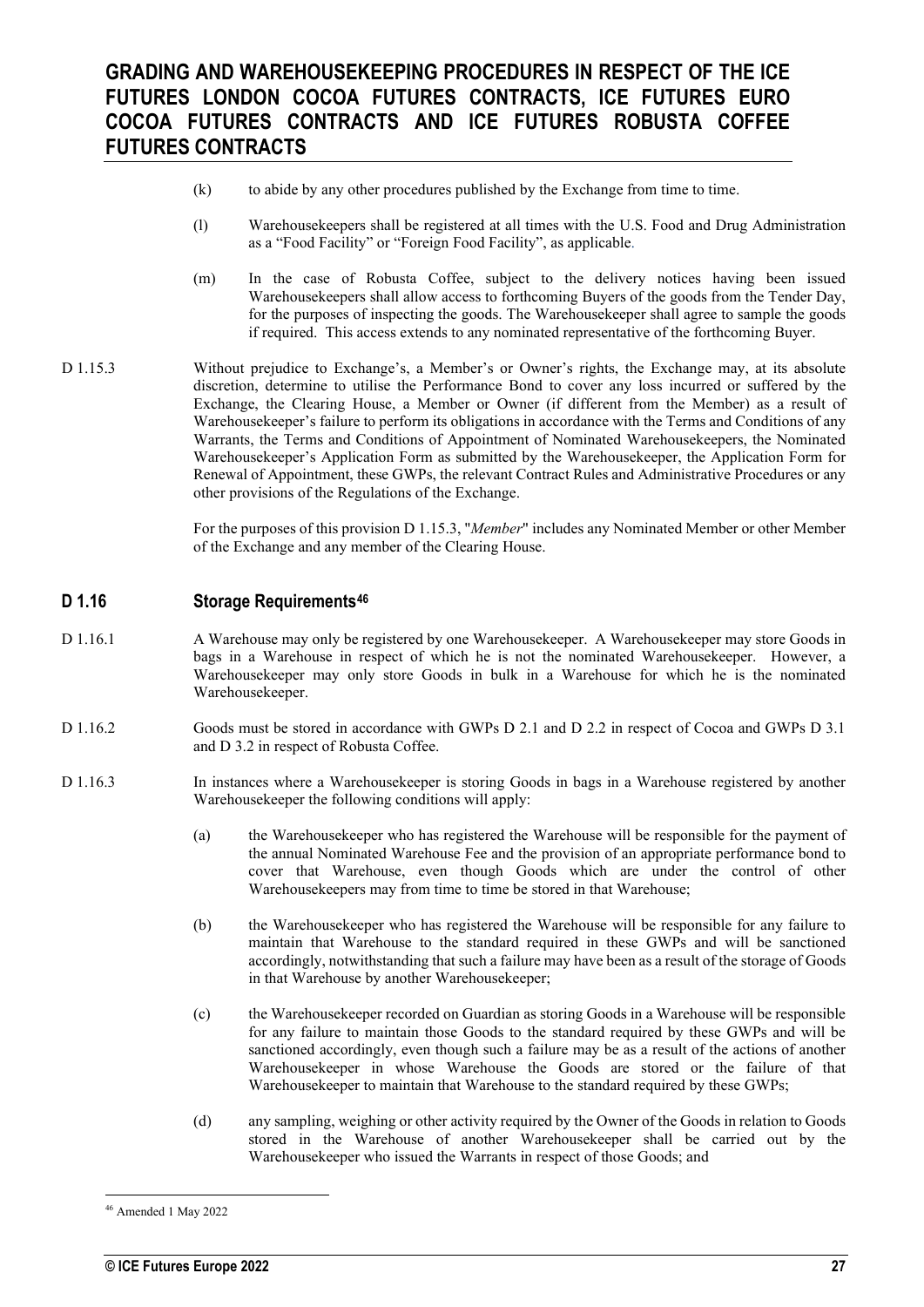- (e) a Warehousekeeper may not undertake any movement of Goods which are stored in his Warehouse and that are under the control of another Warehousekeeper unless directed to do so by the responsible Warehousekeeper who in turn will have, where necessary, gained permission from the Owner and the Exchange.
- D 1.16.4 Each Warehouse shall be clearly identified with a name, letter or number and such designation shall be recorded in the List of Nominated Warehousekeepers and Warehouses.

#### D 1.16.5 A Warehousekeeper shall:

- (a) keep any Warehouse, in respect of which he is registered as the Warehousekeeper, in a good state of repair at all times. Windows, doors and drainpipes shall be weatherproof and properly fitted to prevent the entry of pests. Guttering shall be sound and free from weeds and debris. Downpipes shall be sound and lead immediately to an adequate drain or soak-away. Where internal downpipes are vulnerable to collision damage, they must be adequately protected;
- (b) keep ground around the outside of a Warehouse free from waste, lumber, weeds and other debris, to discourage pests and reduce the risk of fire. The immediate area should also be kept free of trees and other vegetation whose growth could present a threat to the structure of the Warehouse;
- (c) provide effective lighting in all areas where Goods are stored or handled. In respect of Warehouses approved for the storage of Bulk Delivery Units, such lighting should be protected to prevent breakages falling upon the Goods;
- (d) keep pest control logs and records of visits made by the pest control company;
- (e) ensure that a Warehouse is equipped with adequate fire-fighting facilities, which comply with an applicable local, port, state and or national regulations. Access to extinguishers and hoses must not be blocked. Equipment must be checked regularly and each inspection recorded;
- (f) prohibit smoking in storage areas;
- (g) ensure that all animals, both domestic and wild, are excluded from the Warehouse;
- (h) bear the cost of maintaining the Goods stored in his Warehouse to the standard required in GWP D 1.15.2. In respect of Cocoa, it is understood that the Warehousekeeper shall make a periodic charge to cover the cost of fumigation and fogging, in addition to rent that is charged; and
- (i) in respect of Bulk Delivery Units, undertake regular raking of the bulk pile as appropriate to maintain the pile in good condition.
- D 1.16.6 In respect of Warehouses nominated for the storage of Goods in bags or FIBCs the following requirements shall apply:
	- (a) Goods shall be stored in sound bags or FIBCs in external good order and meeting the criteria prescribed by the Exchange from time to time;
	- (b) the following substances must not be stored with Goods stored in a Warehouse:
		- (j) dangerous chemicals or inflammable materials, as classified in the International Maritime Dangerous goods Code;
		- (ii) spices of any kind;
		- (iii) any type of animal hides;
		- (iv) odorous substances; or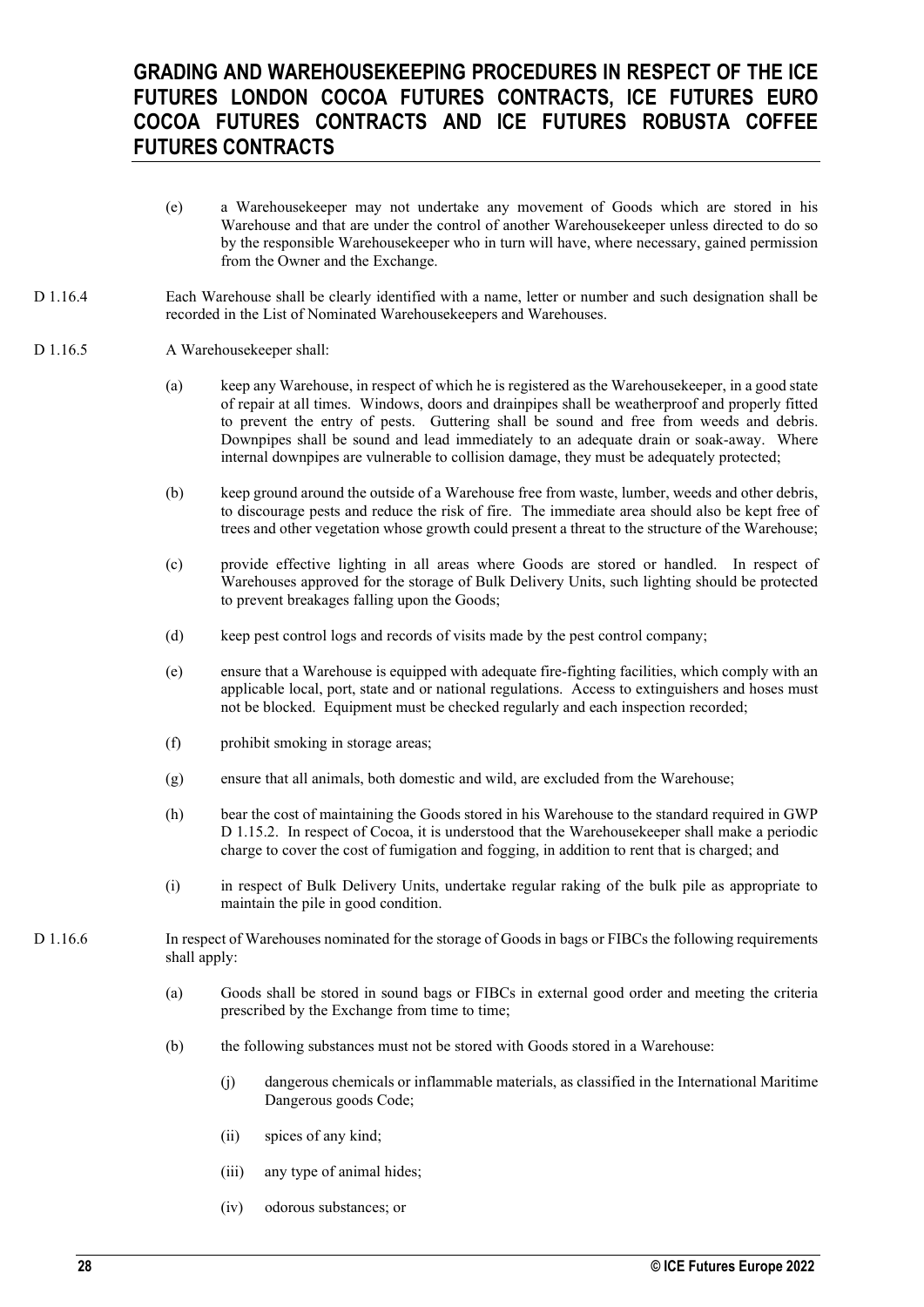(v) any other materials that the Exchange may deem to be harmful to the Goods; and

Robusta Coffee and Cocoa may only be stored in the same Warehouse when they are piled in such a manner that they could not be affected by taint e.g. segregated in separate areas of the shed;

- (c) a Warehouse shall be adequately ventilated;
- (d) a Warehouse shall be kept broom clean, with cleaning materials close to hand. All spillages shall be tidied up promptly;
- (e) a Warehouse and any Goods stored therein shall be kept clear of infestation by:
	- (i) closed rodent prevention bait boxes/traps, which shall be in sufficient numbers and well maintained at ground level at regular intervals along the internal walls of the building. These should be inspected by the pest control company on a regular basis but not less than once a month;
	- (ii) fumigating as and when necessary;
	- (iii) fogging as and when necessary; and
- (f) each Warehouse, or group of Warehouses, shall have accurate scales for weighing palletised Goods which shall weigh to a minimum interval of 1 kg with a tolerance of 1.5 kg above or below the true weight. The scales shall be regularly serviced and re-calibrated at least once a year and tested every shift prior to use or following any change in location of the scales. Service records shall be available to demonstrate compliance with these requirements.
- D 1.16.7 In respect of Warehouses nominated for the storage of Cocoa in bulk, the following requirements shall apply in addition to those in GWP D 1.16.6:
	- (a) Goods shall be kept in external good order. Bulk pile surfaces should be free from excessive webbing, dust build up or other extraneous matter and externally free from any insect, rodent or any other type of infestation.
	- (b) the Warehouse shall either be used solely for the purpose of storing bulk Cocoa, or be fitted with a permanent or temporary screen across the full height and width of the Warehouse segregating the bulk Cocoa from all other Goods, including bagged Cocoa, stored within the Warehouse;
	- (c) the Warehouse, or area intended for the storage of bulk Cocoa within the Warehouse, shall be of a size capable of accommodating a minimum of two Bulk Delivery Units;
	- (d) the Warehouse must be equipped with such permanent or temporary partitioning which allows the retention and segregation of Cocoa, ensures its security from theft, and which is otherwise in accordance with these GWPs;
	- (e) equipment should be readily available for the stowage into, loading out from or movement of Cocoa within the Warehouse;
	- (f) equipment should be readily available for the batch weighing of Cocoa stored in bulk. Where the equipment is used to weigh quantities of 5 tonnes or less of Cocoa it shall weigh to a minimum interval of 5 kg with a tolerance of 7.5 kg above or below the true weight. Where the equipment is used to weigh quantities of more than 5 tonnes of Cocoa it shall weigh to a minimum interval of 20 kg with a tolerance of 30 kg above or below the true weight. The equipment shall be regularly serviced and re-calibrated at least once a year and tested every shift prior to use or following any change in location of the equipment. Service records shall be available to demonstrate compliance with these requirements. In the event that a public weighbridge is used,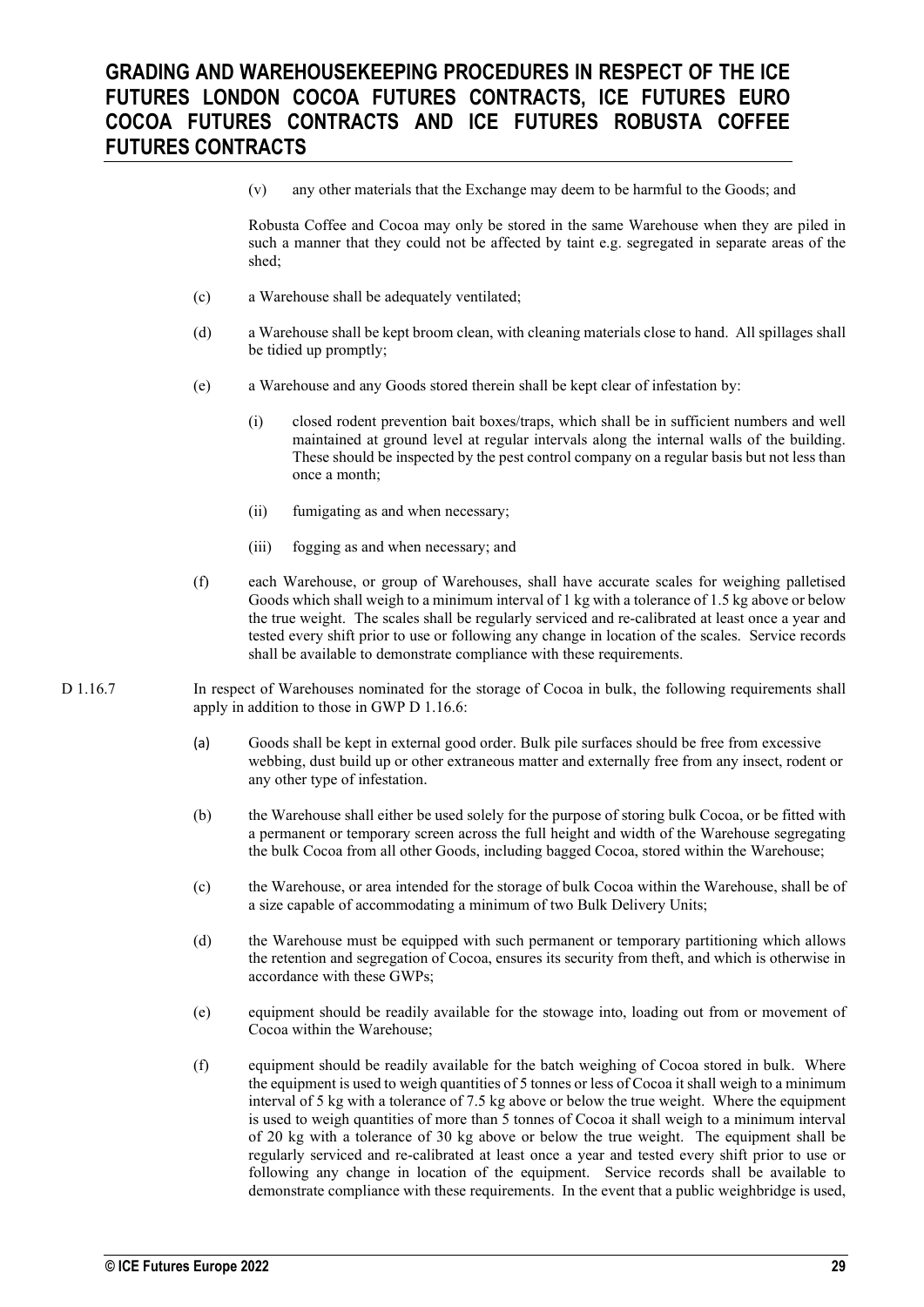such weighbridge must comply with these requirements and be appropriately certified by the local authorities;

- (g) equipment should be readily available for the bagging of a Bulk Delivery Unit into bags of a size and standard meeting the criteria prescribed by the Exchange from time to time; and
- (h) bags meeting the criteria prescribed by the Exchange from time to time must be readily available in sufficient quantities to allow for the bagging of a Bulk Delivery Unit.

#### **D 1.17 Maintenance of Records[47](#page-29-0)**

- D 1.17.1 A Warehousekeeper shall maintain full and appropriate records:
	- (a) that are arranged, filed and indexed so as to allow prompt access to any particular record;
	- (b) from which the precise identity of Goods stored in a Warehouse may be ascertained;
	- (c) which provide a complete audit trail of the Goods from the time that they were taken into store by the Warehousekeeper;
	- (d) Pre-payment of Load Out Charges; and
	- (e) which identify the charges made by a Warehousekeeper in respect of the Robusta Coffee comprising a Lot and the Cocoa comprising a Delivery Unit.
- D 1.17.2 In respect of Cocoa, a Warehousekeeper shall maintain on file:
	- (a) proof of identity of the Goods which shall include but may not be limited to: (i) copy bill(s) of lading: (ii) Warehouse receipts: (iii) storage instructions received from the Owner of the Goods; and (iv) any other such documents which may aid in identifying the relevant Goods and their date of shipment from Origin; and
	- (b) records providing a complete history of the Goods whilst stored by the Warehousekeeper which shall include, but are not limited to, those relating to the weighing, sampling, movement, and fumigation of the Goods (including the identity of the personnel executing such functions) and in respect of Bulk Delivery Units, the dates and times of ventilation and extraction performed in respect of such Cocoa as well as any other information considered relevant to such exercise, and any instructions received from the Owner of the Goods relating to the Goods.
- D 1.17.2A In respect of Robusta Coffee, a Warehousekeeper shall maintain on file:
	- (a) proof of identity of the Goods, which shall include but may not be limited to: (i) copy bill(s) of lading; (ii) for Goods first tendered from and including the January 2023 Contract, copies of the complete phytosanitary certificate(s) and certificate(s) of origin issued by a competent authority; (iii) copies of Warehouse receipts; (iv) storage instructions received from the Owner of the Goods; and (v) any other such documents which may aid in identifying the relevant Goods and their date of shipment from Origin; and
	- (b) records providing a complete history of the Goods whilst stored by the Warehousekeeper which shall include, but are not limited to, those relating to the weighing, sampling, movement, and fumigation of the Goods (including the identity of the personnel executing such functions) as well as any other information considered relevant to such exercise, and any instructions received from the Owner of the Goods relating to the Goods.
- <span id="page-29-0"></span>D 1.17.3 A Warehousekeeper shall maintain records of:

<sup>47</sup> Amended 16 July 2018, 7 June 2021, 1 May 2022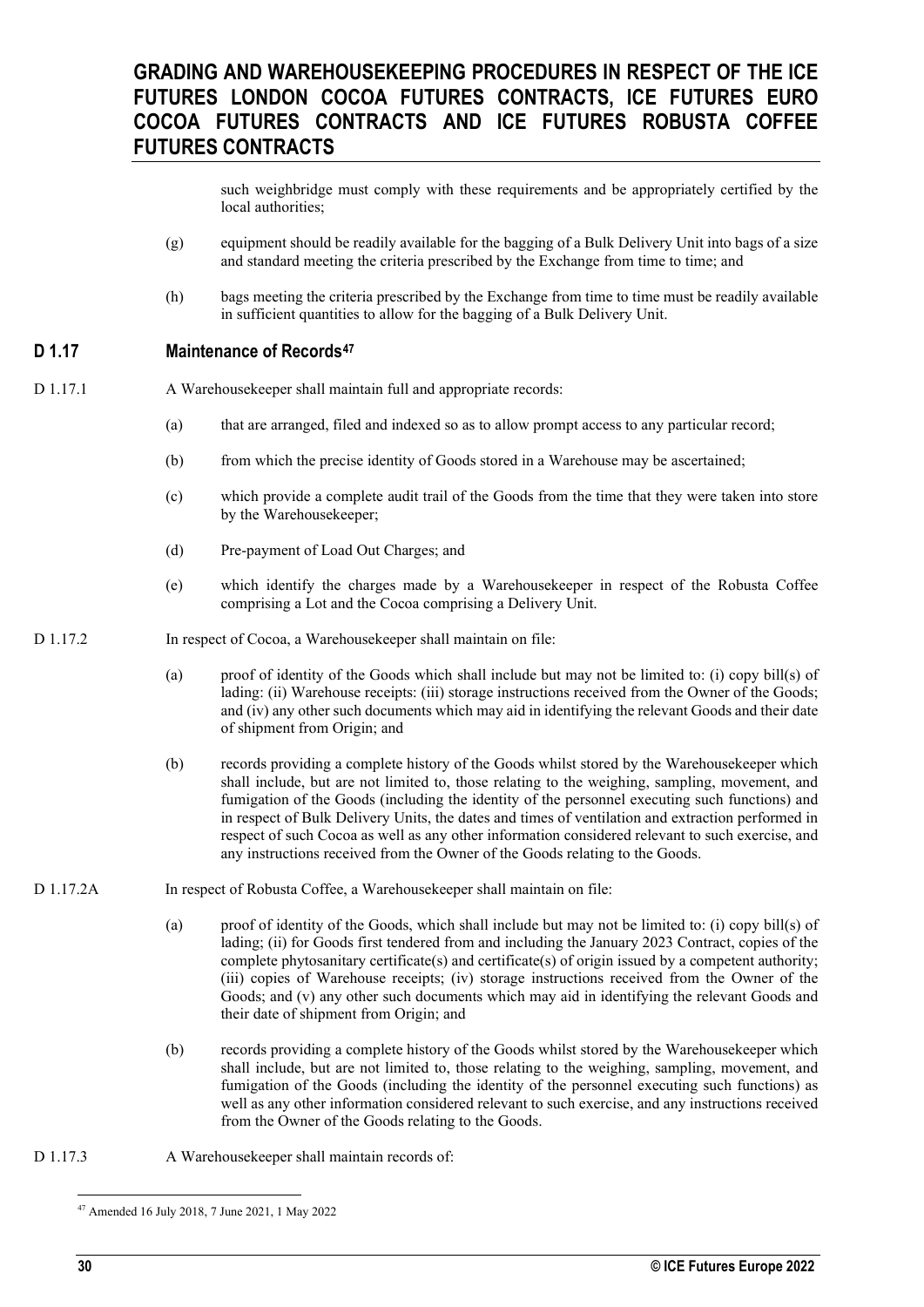- (a) The position of bagged Goods within the Warehouse on a storage plan of the Warehouse or on a list of storage zones or locations of the Warehouse in a manner that will allow an Exchange official or other third party readily to locate and identify the Goods; and
- (b) Goods shall be kept in external good order. Bulk pile surfaces should be free from excessive webbing, dust build up or other extraneous matter and externally free from any insect, rodent or any other type of infestation.
- D 1.17.4 Without prejudice to any requirement for a Warehousekeeper to keep an original or a hard copy of a record, a Warehousekeeper may keep a record in electronic form, provided that:
	- (a) a hard copy can be reproduced if so required; and
	- (b) the system is adequately safeguarded against loss of information by way of appropriate back-up systems.
- D 1.17.5 All records relating to Goods stored in a Warehouse shall be retained for a minimum of two years following delivery out of the Goods) and shall be held in such a manner that they may be promptly accessed upon request and are reasonably safeguarded against loss, alteration or destruction.
- D 1.17.6 A Warehousekeeper shall keep all the records specified in GWP D 1.17 and all information held in its capacity as Warehousekeeper confidential at all times except where directed to disclose such information by the Exchange in its absolute discretion or where otherwise required by these GWPs.

#### **D 1.18 Stock Figures[48](#page-30-0)**

- D 1.18.1 Following the grading of a sample by ICE Registered Cocoa or Robusta Coffee Graders, the Exchange shall inform the Warehousekeeper responsible for the drawing of the sample from the Goods in such a manner as may be prescribed by the Exchange from time to time, whether the Goods to which the sample relates has been graded tenderable or not tenderable. The Warehousekeeper shall keep a record of such results.
- D1.18.2 At a time and in such a manner as may be prescribed by the Exchange from time to time, any Warehousekeeper having a Warehouse nominated for the storage of:
	- (a) Cocoa, shall advise the Exchange of the number of Standard, Large and Bulk Delivery Units which are in store in the Warehouse and are the subject of:
		- (i) a Valid Grading Result;
		- (ii) an expired grading result; and
		- (iii) a not tenderable grading result;
		- or
	- (b) Robusta Coffee, shall advise the Exchange of the number of parcels and the number of lots which are in store in the Warehouse and are the subject of:
		- (i) a Valid Grading Result; and
		- (ii) a not tenderable Grading Result.

<span id="page-30-0"></span><sup>48</sup> Amended 1 May 2022.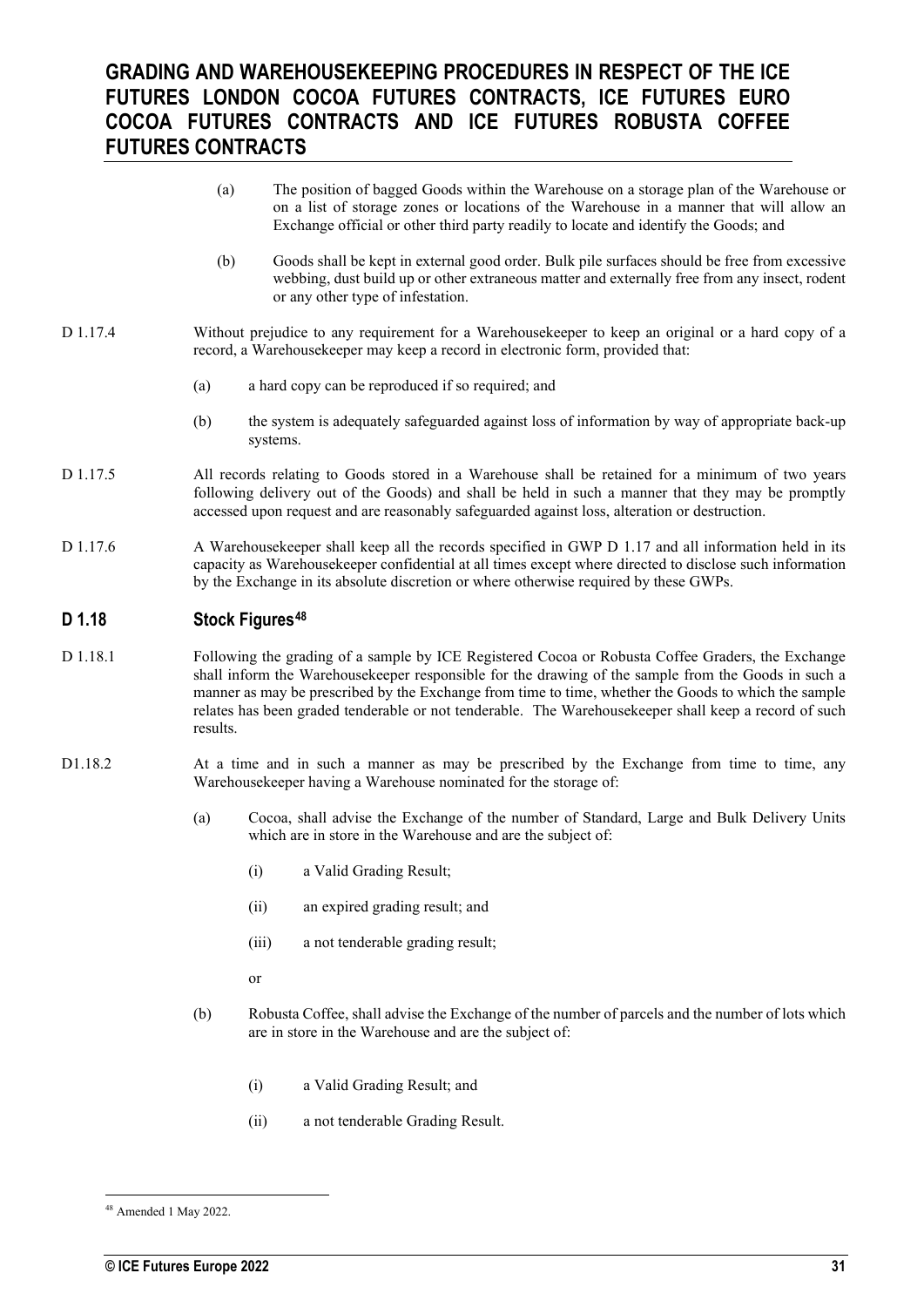D 1.18.3 The Exchange will use such information to compile data relating to the total number of lots of Robusta Coffee or Delivery Units of Cocoa, as the case may be, stored in Warehouses. The Exchange may, in its absolute discretion, publish information relating to the total number and type of lots of Robusta Coffee or Delivery Units of Cocoa, which are the subject of Valid Grading Results, expired grading results, or which are not tenderable, stored in each port or Delivery Area.

#### **D 1.19 Movement of Goods and change in control of a Warehouse or Warehousekeeper – General Requirements and GWPs[49](#page-31-0)**

- D 1.19.1 From time to time a Warehousekeeper may:
	- (a) determine to either:
		- (i) move Goods to another Warehouse under his control;
		- (ii) relinquish the control of a Warehouse to another Warehousekeeper;
		- (iii) move Goods from a Warehouse under his control to another Warehouse under the control of another Warehousekeeper; or
	- (b) in respect of Cocoa, be instructed by the Owner of the Cocoa to move or convert Delivery Units; or
	- (c) in respect of Robusta Coffee be instructed by the Owner of the Robusta Coffee to move a parcel or lot.

In such circumstances, GWPs D 1.19.2 to D 1.19.8 shall apply, as the case may be, in respect of GWPs D 1.20 to D 1.24 inclusive.

- D 1.19.2 Save for the purposes of fumigation, goods that have been moved during a Delivery Month shall not be tendered in that same Delivery Month. In the case of movement for fumigation, goods must be re-weighed and weights entered into guardian prior to tender.
- D 1.19.3 For the purpose of these GWPs, control of the Goods shall be deemed to be exercised by the Warehousekeeper recorded on Guardian as storing the Goods in his Warehouse.
- D 1.19.4 In respect of Goods having a Valid Grading Result and which do not, according to these GWPs, require re-grading before they may be tendered, then:
	- (a) prior to the change of control and where relevant, movement, of Goods between different Warehousekeepers, the current and new Warehousekeepers shall jointly inspect the Goods at the Warehouse of the current Warehousekeeper to verify the identity of the Goods which are the subject of the change in control, and to determine the external good order of such Goods; and
	- (b) once both Warehousekeepers are satisfied as to the identity and external good order of the Goods they shall countersign appropriate documentation to that effect and, where relevant, may undertake the movement of such Goods. In the event that such agreement cannot be reached, then the opinion of a mutually acceptable competent independent authority shall be sought by the Warehousekeepers.
- D 1.19.5 The Exchange shall have the discretion to require independent supervision of the movement of Goods having a Valid Grading Result.

<span id="page-31-0"></span><sup>49</sup> Amended 26 May 2015, 28 September 2020, 7 June 2021, 1 May 2022.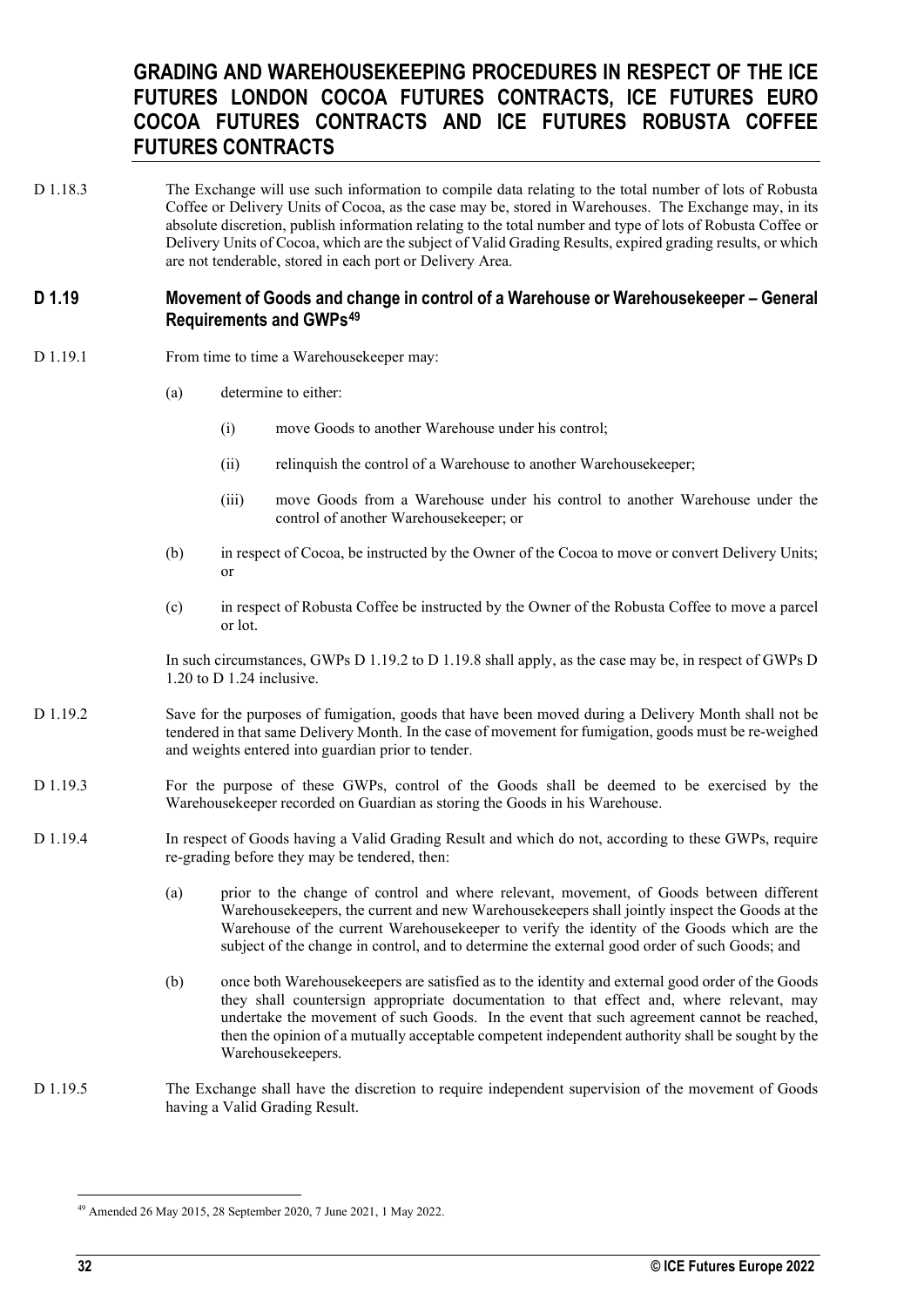D 1.19.6 All costs incurred in following the requirements laid out in GWP D 1.19 to D 1.24, as the case may be, and including, inter alia, the costs of independent supervision, where relevant, shall be for the account of the:

- (a) Owner of the Goods where such movement or change in control is at the request of, or caused by, the Owner of the Goods, including where such movement is the result of an instruction from the Exchange to the Seller to convert a Delivery Unit in accordance with Rule EEEE.12(c) (ICE Futures London Cocoa Futures Contract) or Rule EEEE1.12(c) (ICE Futures Euro Cocoa Futures Contract), as the case may be; or
- (b) Warehousekeeper, where any such movement or change in control is at the request of, or caused by, the Warehousekeeper.

D 1.19.7 The following shall be provided by the current Warehousekeeper to the new Warehousekeeper or Owner upon request:

(a) a copy of the relevant Bill(s) of Lading,

(i) In respect of Cocoa, with any confidential counterparty details deleted

- (ii) In respect of Robusta Coffee, for goods first tendered up to and including the November 2022 contract with any confidential counterparty details deleted; and for goods first tendered from and including the January 2023 contract, without redaction.
- (b) in respect of Robusta Coffee first tendered from and including the January 2023 contract, copies of the phytosanitary certificate and certificate of Origin;
- (c) details of the existing warrant number of such Goods; and
- (d) any other information as the Exchange may require from time to time.

In the event that the current Warehousekeeper is not in possession of copy or original documents required in order to comply with GWP D 1.19.7, he shall advise the Exchange in writing, including the reason for the absence of such documentation, and the Exchange shall determine in its absolute discretion what other information or documentation may instead be provided.

- D 1.19.8 The Exchange may if it deems it necessary and if it is considered that a movement or change in control of Goods stored in a Warehouse will harm or may have the potential to harm the integrity of the contract:
	- (a) refuse permission for the movement of Goods if it is considered that a particular Warehousekeeper would, as a result, control a disproportionately large amount of Goods having Valid or expired grading results;
	- (b) require the re-grading of any Goods having a Valid Grading Result under circumstances where it is the subject of a movement or change in control; or
	- (c) require a Warehousekeeper or the Owner of the Goods to demonstrate that there were sound commercial reasons for a change in control to take place, before granting its permission.
- D 1.19.9 In respect of the movement of Robusta Coffee under GWPs D 1.23 and D 1.25, GWP D 1.27 shall also apply.

#### **D 1.20 Change in control of Goods between different Warehousekeepers – Goods remaining in**  the same Warehouse<sup>[50](#page-32-0)</sup>

<span id="page-32-0"></span>D 1.20.1 Prior to any change in control of Goods between different Warehousekeepers where the Goods remain in the same Warehouse:

<sup>50</sup> Amended 1 April 2015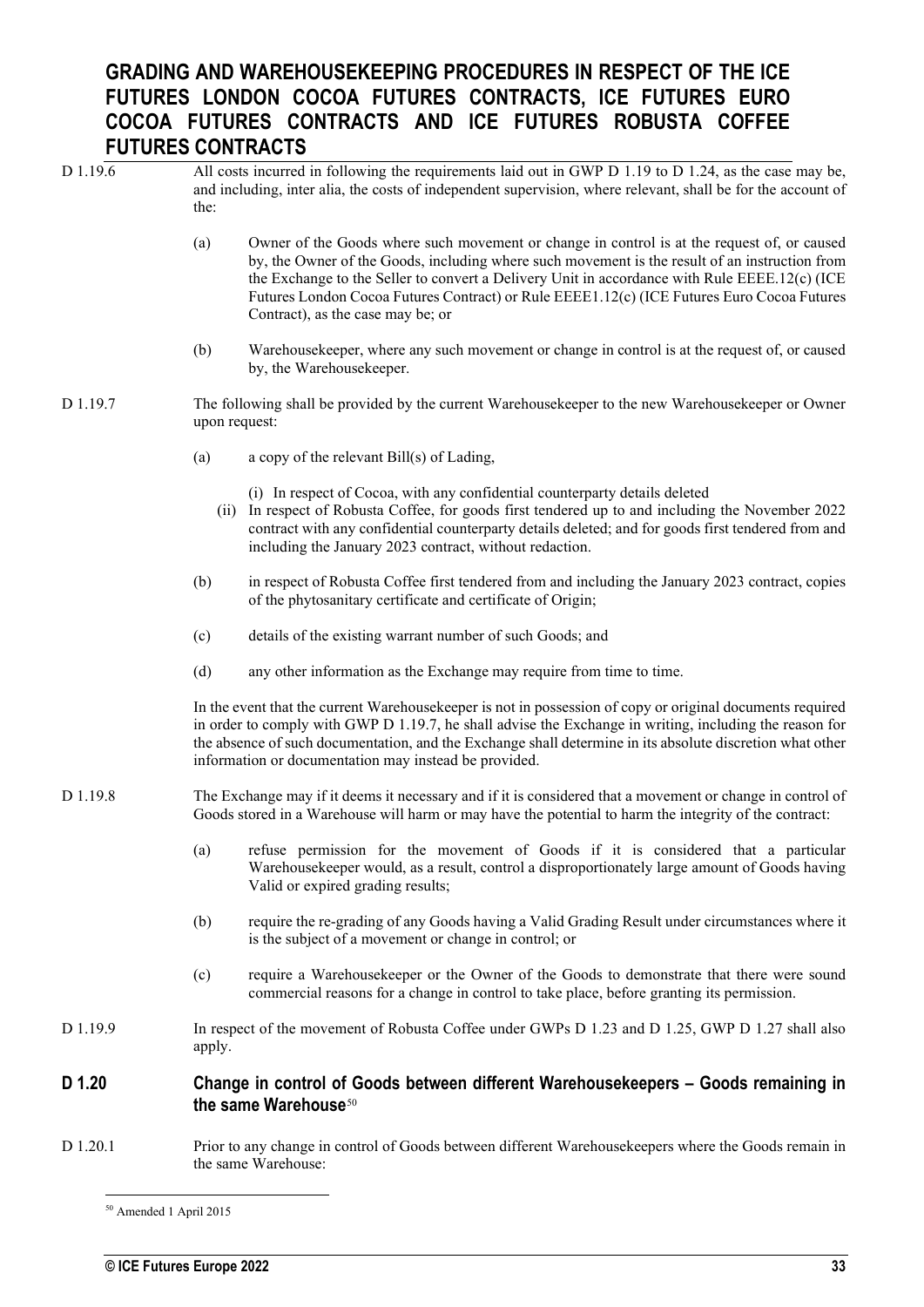- (a) the current Warehousekeeper shall make a written application to the Exchange giving the following information:
	- (i) the reason for the intended change in control of the Goods; and
	- (ii) where the change in control of the Goods is at the request of the Warehousekeeper, evidence that the written consent of the Owner of the Goods has been obtained.
- (b) the new Warehousekeeper shall confirm to the Exchange in writing that he will:
	- (i) either (A) re-weigh the Goods and, where applicable, write the new weights on the sides of the FIBCs in accordance with GWP D 3.3.1(d) and, unless otherwise agreed with the Owner, take responsibility for any loss in weight, if applicable, or (B) accept the weights detailed on the Warrant recorded on Guardian;
	- (ii) issue new Warrants against the Goods stored in a Warehouse;
	- (iii) provide the Exchange with the new Warrant number relating to the cancelled Warrant; and
	- (iv) where applicable update the weight details of the Warrant recorded on Guardian.
- D 1.20.2 Change in control of the Goods may not take place until such time as the Exchange has received the above and any additional information it may require, and has given its written consent. The new Warehousekeeper shall inform the Exchange upon completion of the change in control.

#### **D 1.21 Movement of Goods within the same Delivery Area – Warehouses under the control of the same Warehousekeeper**

- D 1.21.1 Prior to any movement of Goods from one Warehouse directly to another Warehouse within the same Delivery Area and under the control of the same Warehousekeeper, the Warehousekeeper shall make a written application to the Exchange, giving the following information:
	- (a) the reason for the intended movement;
	- (b) the approximate distance between the relevant Warehouses;
	- (c) where the movement of the Goods is at the request of the Warehousekeeper, evidence that the written consent of the Owner of the Goods has been obtained; and
	- (d) an undertaking to re-weigh the Goods and, where applicable, write the new weights on the sides of the FIBCs in accordance with GWP D 3.3.1(d) and, unless otherwise agreed with the Owner, take responsibility for any loss of weight, if applicable.
- D 1.21.2 Movement of the Goods may not commence until such time as the Exchange has received the above and any additional information it may require and has given its written consent. Upon completion of the movement of the Goods the Warehousekeeper shall inform the Exchange of the new Warehouse details and shall enter onto Guardian the new weight details where applicable.
- D 1.21.3 A Bulk Delivery Unit which has been moved from one Warehouse to another pursuant to GWP D 1.21 may not be tendered until it has been re-graded as tenderable.

#### **D 1.22 Movement of Goods within the same Delivery Area for the purpose of fumigation**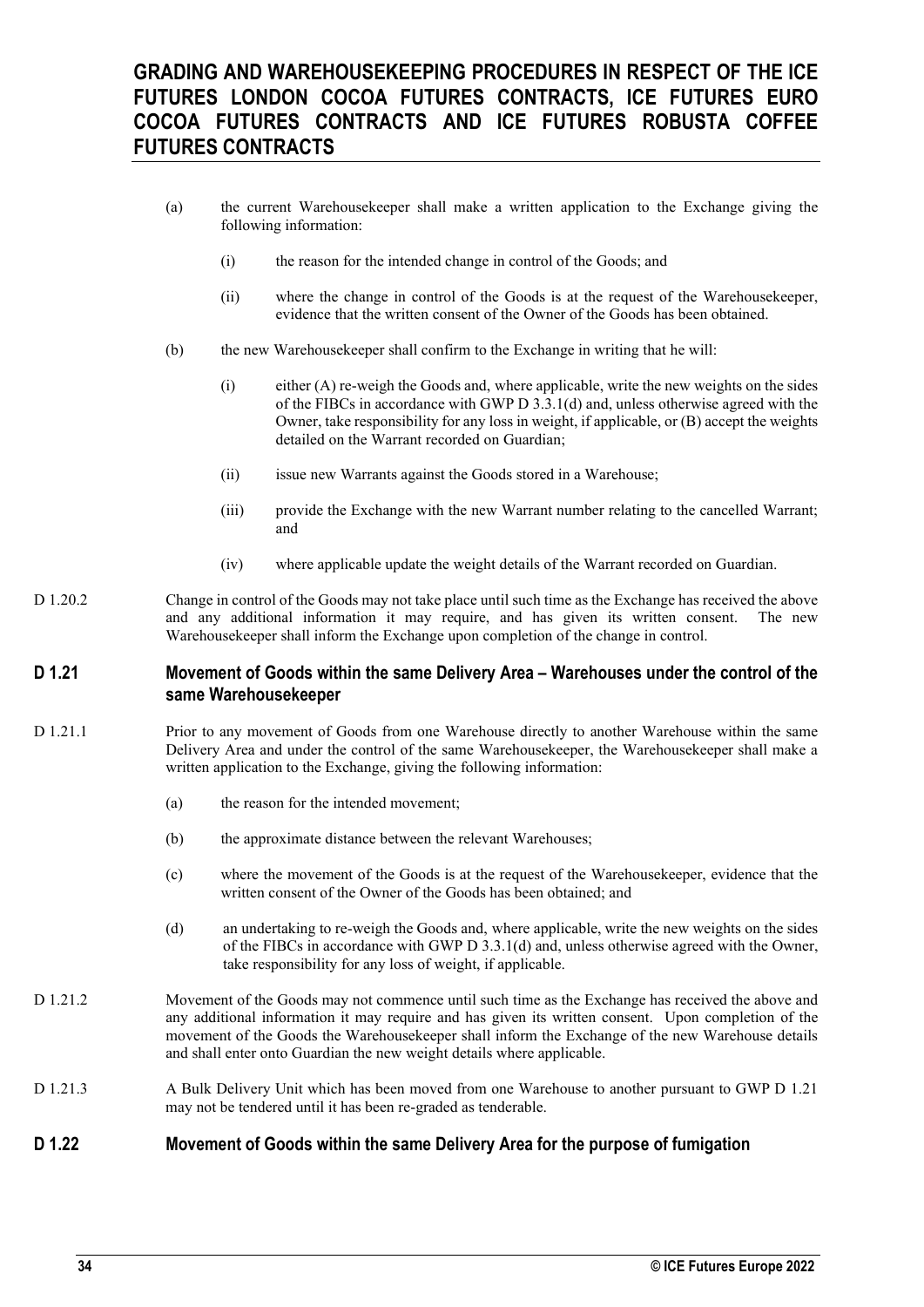D 1.22.1 For the purpose of fumigation, a Warehousekeeper may move Goods to another Warehouse within the same Delivery Area and under the control of the same Warehousekeeper, provided that the Warehousekeeper:

- (a) gives the Exchange two working days' notice of the intended movement of the Goods; and
- (b) provides written confirmation to the Exchange that:
	- (i) on completion of the fumigation, the Goods will be moved back to the Warehouse in which they were stored prior to fumigation; and
		- (ii) he will re-weigh the Goods and, where applicable, write the new weights on the sides of the FIBCs in accordance with GWP D 3.3.1(d) and, unless otherwise agreed with the Owner, take responsibility for any loss in weight, if applicable.

#### **D 1.23 Movement of Goods within the same Delivery Area - Warehouses under the control of different Warehousekeepers[51](#page-34-0)**

- D 1.23.1 Prior to any movement of Goods from a Warehouse of one Warehousekeeper directly to another Warehouse under the control of a different Warehousekeeper within the same Delivery Area:
	- (a) the current Warehousekeeper shall make a written application to the Exchange giving the following information:
		- (i) the reason for the intended movement and change in control of the Goods; and
		- (ii) where the movement and change in control of the Goods is at the request of the Warehousekeeper, evidence that the written consent of the Owner of the Goods has been obtained; and
	- (b) the new Warehousekeeper shall confirm to the Exchange in writing that he will:
		- (i) re-weigh the Goods and, where applicable, write the new weights on the sides of the FIBCs in accordance with GWP D 3.3.1(d) and, unless otherwise agreed the Owner, will take responsibility for any loss in weight;
		- (ii) issue new Warrants against the Goods stored in a Warehouse;
		- (iii) provide the Exchange with the new warrant numbers and warehouse details; and
		- (iv) update the weight details of the Warrant recorded on Guardian.
- D 1.23.2 Movement and change in control of the Goods may not commence until such time as the Exchange has received the above and any additional information it may require, and has given its written consent. The new Warehousekeeper shall inform the Exchange upon completion of the movement and change in control of the Goods.
- D 1.23.3 A Bulk Delivery Unit which has been moved from one Warehouse to another pursuant to GWP D 1.23 may not be tendered until it has been re-graded as tenderable.

#### **D 1.24 Movement of Goods across different Delivery Areas – Warehouses under the control of the same or different Warehousekeepers**

<span id="page-34-0"></span>D 1.24.1 In the event that movement of Goods from one Warehouse to another in a different Delivery Area under the control of:

<sup>51</sup> Amended 1 April 2015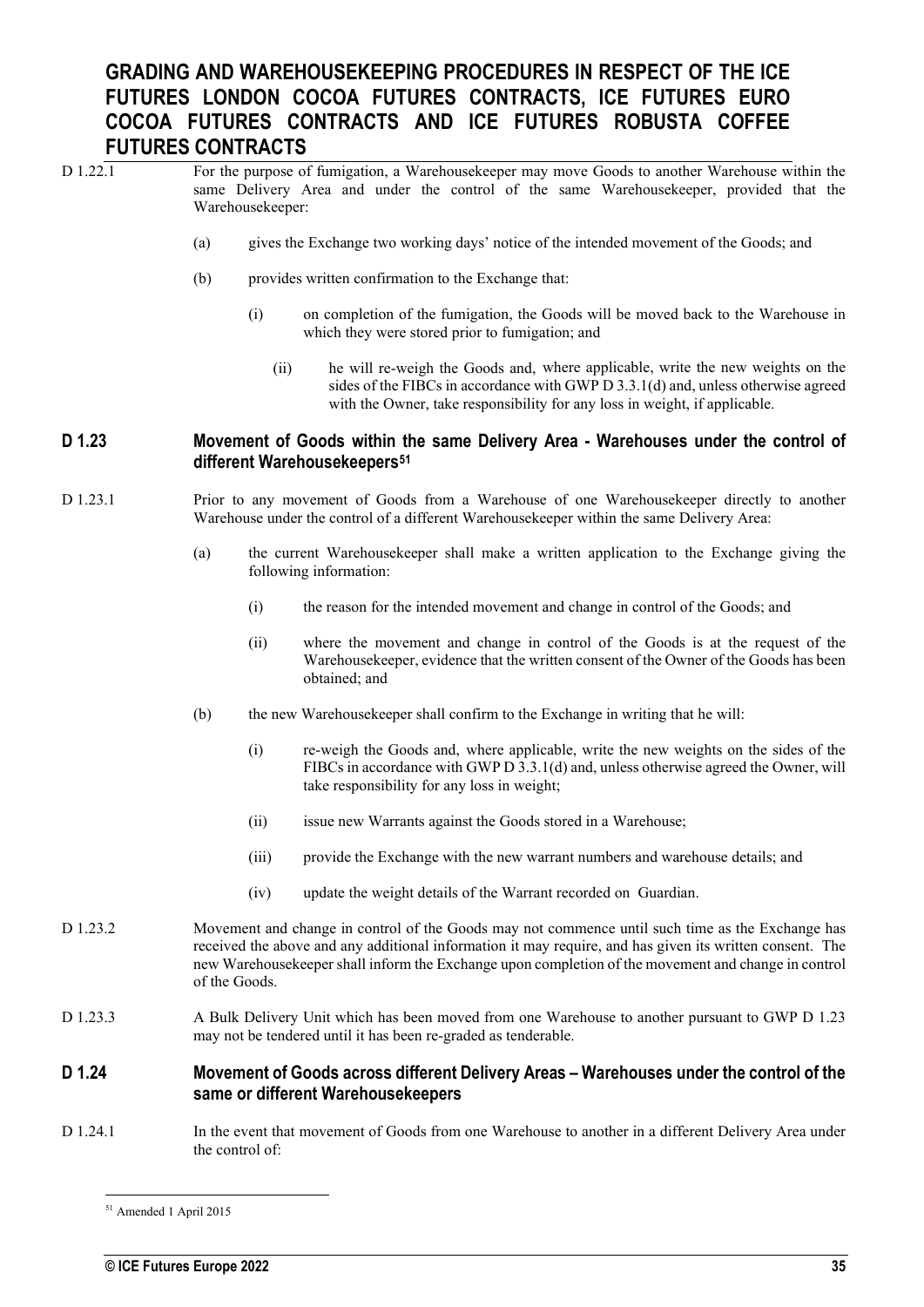- (a) the same Warehousekeeper is required, the GWPs in D 1.21 shall apply; or
- (b) different Warehousekeepers is required, the GWPs in D 1.20 shall apply.
- D 1.24.2 Any such Goods having a Valid Grading Result may not be tendered following such movement until the Goods have been re-graded as tenderable.

#### **D 1.25 Insolvency or delisting of a Warehousekeeper causing movement or change in control of Goods**

- D 1.25.1 Where movement or change in control of Goods occurs in circumstances where the Exchange determines in its sole discretion that the original Warehousekeeper is no longer able to carry on business in the capacity of a Warehousekeeper or has been delisted from the List of Nominated Warehousekeepers and Nominated Warehouses, and the Goods):
	- (a) do not move out of a Warehouse but the control of the Goods changes from one Warehousekeeper to another Warehousekeeper; or
	- (b) move directly between the Warehouses of different Warehousekeepers within the same Delivery Area;

then the Exchange may require that the Goods are re-graded as tenderable before they may be tendered if the Exchange concludes that the specific circumstances warrant such an approach.

D 1.25.2 Where movement or change in control of Goods having a Valid Grading Result occurs in circumstances where the Exchange determines in its sole discretion that the original Warehousekeeper is no longer able to carry on business in the capacity of a Warehousekeeper or has been delisted from the List of Nominated Warehousekeepers and Nominated Warehouses and the Goods move from one Warehouse to another in a different Delivery Area under the control of either the same or different Warehousekeepers, then the Exchange may determine that the Goods do not require re-grading before they may be tendered if the Exchange concludes that the specific circumstances warrant such an approach.

#### **D 1.26 Warehouse Charge[s52](#page-35-0)**

- D 1.26.1 At the time of application to be approved as a Nominated Warehousekeeper in accordance with GWP D 1.8, and at each subsequent annual renewal of nomination in accordance with GWP D 1.10, a Warehousekeeper shall submit to the Exchange details of the charges, as specified by the Exchange from time to time, which it may make in respect of both:
	- (a) Robusta Coffee (in bags or FIBCs) and Cocoa (in bags and/or in bulk) which is stored in its Warehouses and listed on Guardian; and
	- (b) Robusta Coffee (in bags or FIBCs) and Cocoa (in bags and/or in bulk) which is stored in its Warehouses under a commercial agreement.

Details of the charges notified to the Exchange under GWP D 1.26.1 shall include, but are not limited to, Loading In Charges, Rent, weighing, sampling and rebagging charges, Conversion Charges, Rip and Tip Charges and Loading Out Charges and shall be for the period up to the next annual renewal of nomination. Charges submitted in accordance with GWP  $D 1.26(1)(b)$  should be accompanied by commercial term sheets as a means to substantiate those charges.

D 1.26.2 The details of the charges notified to the Exchange pursuant to GWP D 1.26.1(a) above shall be reasonable and comparable with the commercial charges levied for similar services and shall be justified by the applicant as such.

<span id="page-35-0"></span><sup>52</sup> Amended 20 November 2017, 16 July 2018, 17 March 2020, 1 May 2022.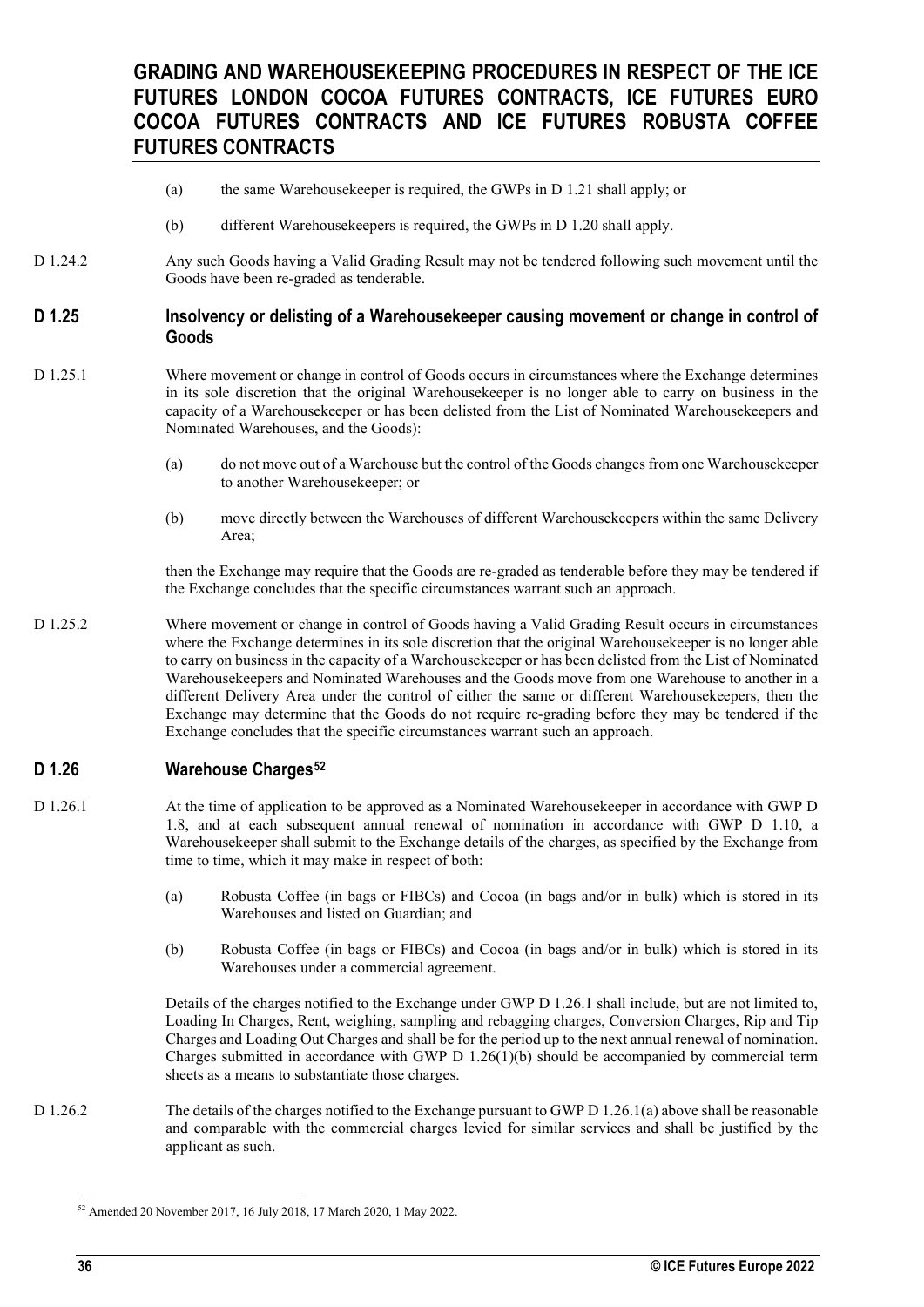- D 1.26.3 The charges submitted pursuant to GWP D 1.26.1(a) in respect of Rent, Conversion Charges, Rip and Tip Charges and Loading Out Charges shall state the **maximum** amount (inclusive of any applicable taxes) which the Warehousekeeper may charge.
- D 1.26.4 Except pursuant to GWP D 1.26.10, Rent, Conversion Charges, Rip and Tip Charges and Loading Out Charges submitted in accordance with GWP D 1.26.1(a) may only be increased once a year at the annual renewal of nomination. The Exchange must receive written notice of any proposed increase in the charges at least one hundred and twenty days prior to the Warehousekeeper's annual renewal of nomination. In the case of Robusta Coffee, pre-paid Load Out Charges may not be increased for Warrants already delivered in that Warehousekeeper through the tender process save where this additional cost is occasioned by a subsequent owner changing the storage format of the Robusta Coffee and this additional Load Out Charge shall also be pre-paid by the then relevant owner that occasioned the additional costs.
- D 1.26.5 On receipt of a notification under GWP D 1.26.4 the Exchange will invite the Warehousekeeper to justify any proposed increase as reasonable and comparable with commercial charges levied for similar services. If the proposed increase in charges can be so reasonably justified to the Exchange then the increase shall become effective on the date of the Warehousekeeper's annual renewal of nomination. If the proposed increase in charges cannot be justified to the Exchange then the increase shall not become effective with respect to Robusta Coffee and Cocoa stored by the Warehousekeeper and listed on Guardian.
- D 1.26.6 A Warehousekeeper may not impose any charges in relation to the delivery of Goods out of a Warehouse on to a truck or a reasonable equivalent, as published by the Exchange from time to time other than a Loading Out Charge. However, nothing in this GWP D 1.26 shall prevent a Warehousekeeper from agreeing with an Owner:
	- (a) to levy any charges which are lower than the maximum amount published by the Exchange pursuant to GWP D 1.26.8;
	- (b) to charge a different amount from the Loading Out Charge for the delivery of Goods from within a Warehouse on to a different means of transport; or
	- (c) for the provision of additional services, and additional charges for such services, in addition to those services covered by the Rent and Loading Out Charge,

where so requested by, or agreed with, an Owner.

- D 1.26.7 A Warehousekeeper shall, upon a request from the Exchange, provide details to the Exchange of any charges made, or agreed to be made, between the Warehousekeeper and an Owner in respect of the Robusta Coffee comprising a Lot or the Cocoa comprising a Delivery Unit.
- D 1.26.8 The Exchange may publish, in respect of the nomination period, details of the maximum Rent, Conversion Charges, Rip and Tip Charges and Loading Out Charges accepted by the Exchange pursuant to GWP D 1.26.1(a) in a format as determined by the Exchange from time to time
- D 1.26.9 A Warehousekeeper may not charge Rent, Conversion Charges or Loading Out Charges which exceed the maximum amount published by the Exchange in respect of a nomination period.
- D 1.26.10 Notwithstanding GWP D 1.26.4, a Warehousekeeper may, in exceptional circumstances, submit a written request to the Exchange seeking approval to increase the maximum amount of Rent, Conversion Charges, Rip and Tip Charges and/or Loading Out Charges levied by it in respect of the nomination period or in the case of Loading Out Charges levied in advance on a particular owner. The Exchange may permit or reject such an increase at its absolute discretion and the decision shall be final.
- D 1.26.11 [Not used].
- D 1.26.12 For contract months from and including the December 2021 contract, in respect to Loading Out Charges for Robusta Coffee and Cocoa: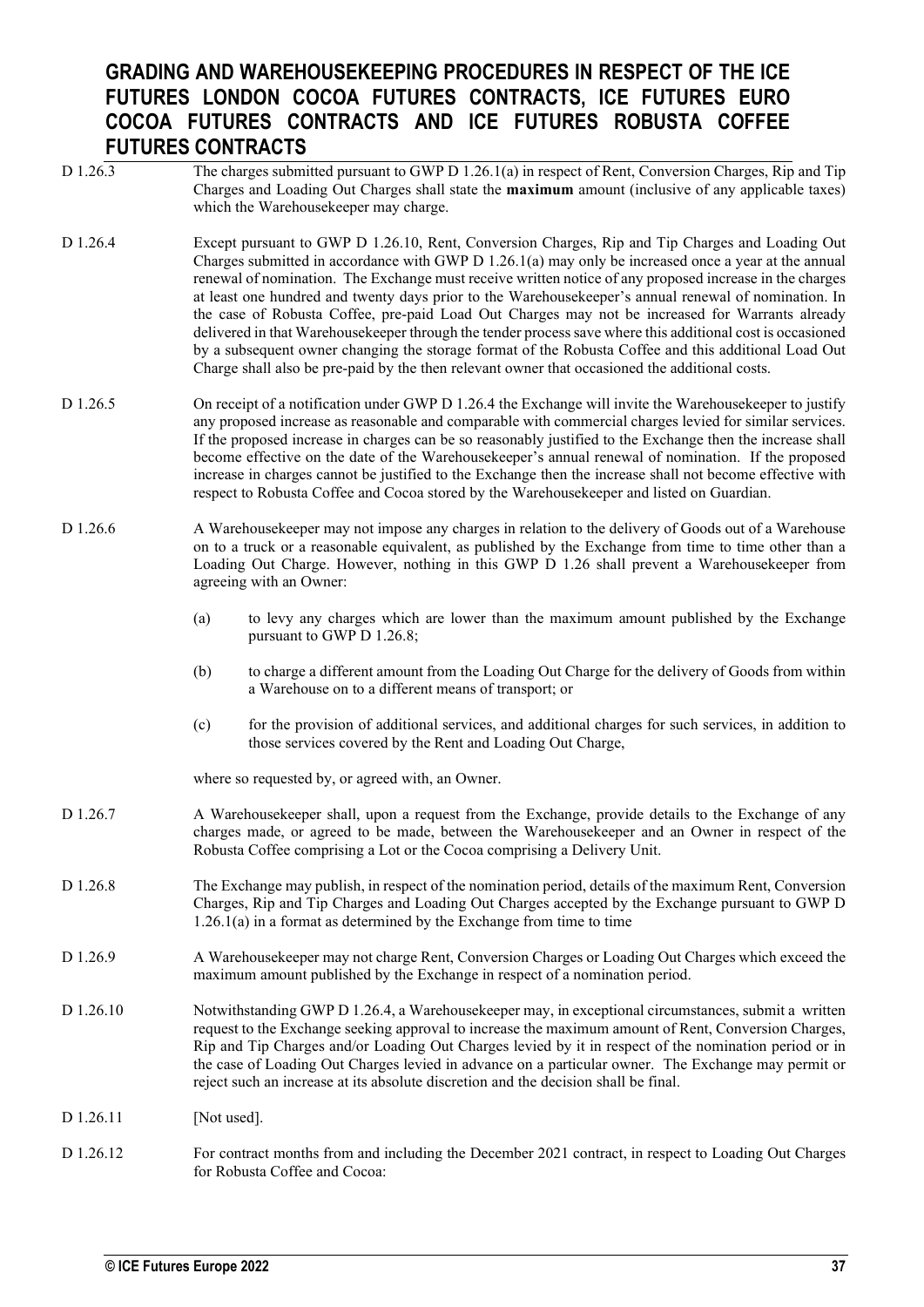- (a) a Warehousekeeper may not make any charges with regard to Loading Out costs to any subsequent owner other than the first Seller who tenders the Warrants at that Warehousekeeper (save additional costs may be levied on a pre-payment basis by owners (including subsequent owners) who raise load out costs by changing the format of the storage of the goods under Warrant).
- (b) For subsequent tenders of the same Warrant at the same Warehousekeeper, Loading Out Charges shall be considered already pre-paid and cannot be re-charged by the Warehousekeeper to any subsequent owner.
- (c) (save as outlined at D1.26.10 above) Loading Out Charges may not be increased for Robusta Coffee and Cocoa under Warrants already delivered in that Warehousekeeper through the tender process.
- (d) If Robusta Coffee or Cocoa under Warrant moves to a new Warehousekeeper, that new Warehousekeeper is entitled to charge Loading Out Charges to the next Seller who tenders the Warrants at the new Warehousekeeper.
- D 1.26.13 The Exchange may by Circular direct that any of GWP D 1.26.3, D 1.26.4, D 1.26.5, D 1.26.8, D 1.26.9 and D 1.26.10 applies equally to any other charge notified by a Warehousekeeper to the Exchange pursuant to GWP D 1.26.1 as it applies to Rent, Conversion Charges, Rip and Tip Charges or Loading Out Charges.

### **D 1.27 Loading Out of Goods from a Nominated Warehousekeeper**

- D 1.27.1 In respect of a lot or Delivery Unit which has been awarded a Valid Grading Result and which is to be Loaded Out of a Nominated Warehouse for reasons other than those detailed in GWPs D 1.21, D 1.22 and D 1.24, the Member or, if he is not the Owner of the Goods, the Owner on whose behalf the Member is making the request for Loading Out of the Goods, shall inform the Warehousekeeper in writing that the Goods are to be Loaded Out of the Nominated Warehouse.
- D 1.27.2 On receipt of an application under GWP D 1.27.1 the Warehousekeeper will, subject to GWPs D 1.23 and D 1.25 where applicable, schedule and agree with the Owner date(s) for the Loading Out of the Goods.
- D 1.27.3 The Owner must present the Warehousekeeper or his London Agent with the relevant Warrants a minimum of 48 hours prior to the scheduled commencement of the Loading Out.
- D 1.27.4 When carrying out a request for the Loading Out of Goods under GWP D 1.27.1, the Nominated Warehousekeeper shall comply with the minimum Loading Out rates and the procedures relating thereto, as published by the Exchange by notice posted on the Market from time to time.
- D 1.27.5 Where a Warehouse keeper is in receipt at the same time of requests to both:
	- (a) Load Out Goods to be taken up from Guardian under GWP D 1.27.1; and
	- (b) Load Out Goods under GWPs D 1.23 and D 1.25,

the Warehousekeeper shall ensure that the Movement Out of Goods which is to be Loaded Out under GWP D 1.27.1 and taken up from Guardian is prioritised and undertaken first in accordance with the Loading Out rate as published by the Exchange from time to time.

- D 1.27.6 Where the Warehousekeeper is in receipt of more than one request to load out either:
	- (a) Goods to be taken up from Guardian under GWP D 1.27.1; or
	- (b) Goods under GWPs D 1.23 and D 1.25,

the Warehousekeeper shall treat each request equitably and schedule the Loading Out for such requests in a fair and reasonable manner.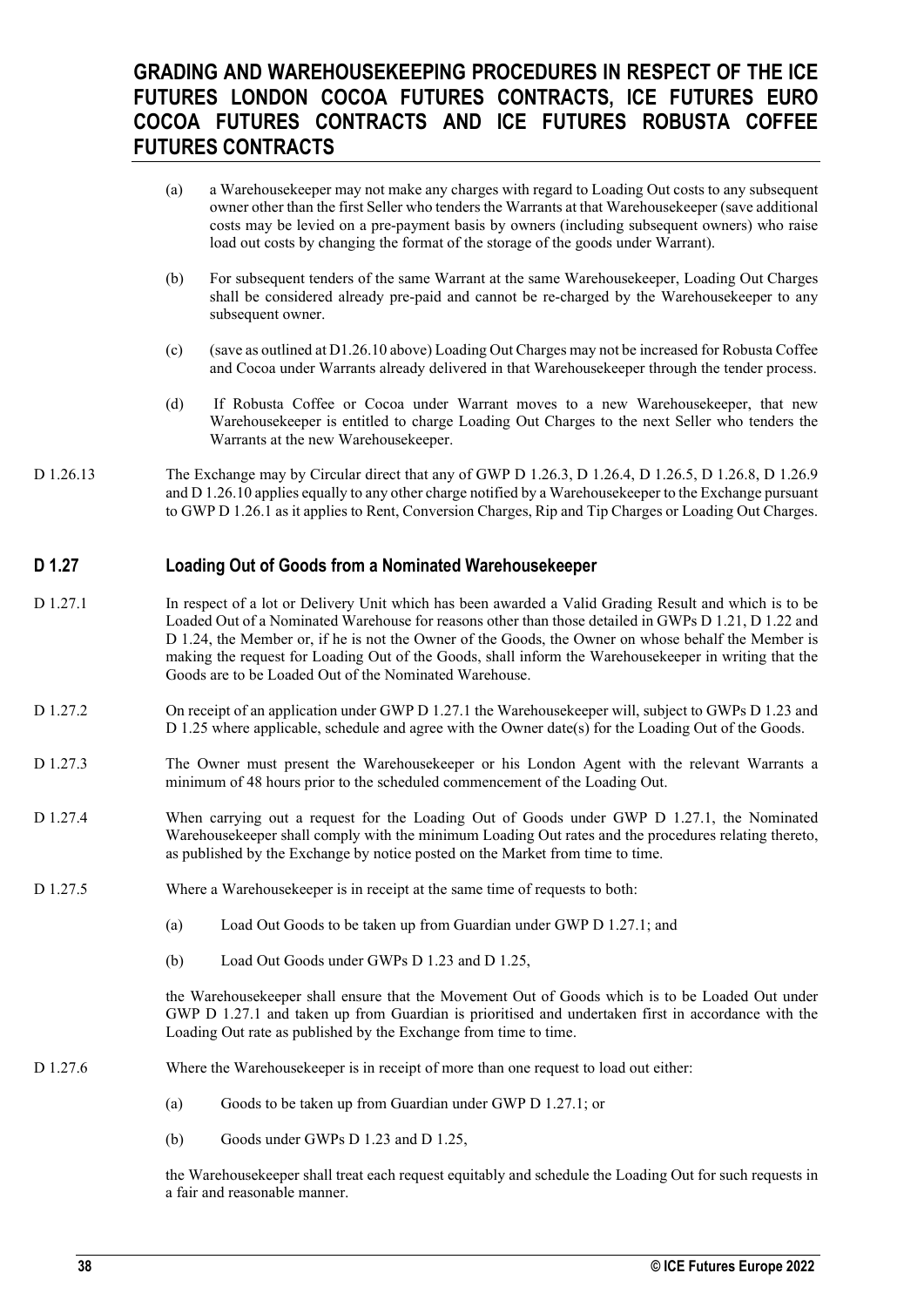D 1.27.7 Where the Warrants in respect of the Goods scheduled to be Loaded Out of a Warehouse have not been presented to the Warehousekeeper or his London Agent a minimum of 48 hours prior to the scheduled commencement of the Loading Out, the Warehousekeeper may cancel the Loading Out. D 1.27.8 Where after the expiry of 60 calendar days from the receipt by the Warehousekeeper of a Loading Out request under GWP D 1.27.1, that Loading request has not been completed in full, the Warehousekeeper may not, from that point onwards, levy any further Rent against the Goods forming part of the Loading Out request that are remaining in its Warehouses, unless so agreed with the Owner of those Goods. D 1.27.9 The provisions of GWP D 1.27.8 shall not apply where the Warehousekeeper has cancelled the Loading Out in accordance with GWP D 1.27.7 or where the Exchange is satisfied that circumstances outside the control of the Warehousekeeper have hindered or prevented the Warehousekeeper from fulfilling the Loading Out request and, provided that such circumstances have been documented and reported to the Exchange in a timely manner. D 1.27.10 Once all or part of the Goods have been Loaded Out from the Nominated Warehouse the Warehousekeeper must, with the exception of Goods moved under GWPs D 1.23 and D 1.25, remove the relevant record from Guardian in accordance with GWP D 1.3.4. D 1.27.11 For the avoidance of doubt the minimum Loading Out rate may be achieved by a Warehousekeeper as an average over the period during which the Goods are to be moved. D 1.27.12 Where the Warehousekeeper is in receipt of requests from one or more Members to Load Out both Robusta Coffee and Cocoa at the same time, the Warehousekeeper must meet the minimum Loading Out rates for both Robusta Coffee and Cocoa. D 1.27.13 It should be noted that where a Dual Capacity Warehousekeeper is in receipt of requests from one or more Members to Load Out Cocoa stored in both bags and bulk at the same time the Dual Capacity Warehousekeeper must meet the minimum Loading Out rates for both the bagged and bulk Cocoa. Further, should a Dual Capacity Warehousekeeper receive requests from one or more Members to load out Robusta Coffee and Cocoa stored in bags and bulk at the same time the Dual Capacity Warehousekeeper must meet the minimum Loading Out rates in respect of the Robust Coffee and the bagged and bulk Cocoa.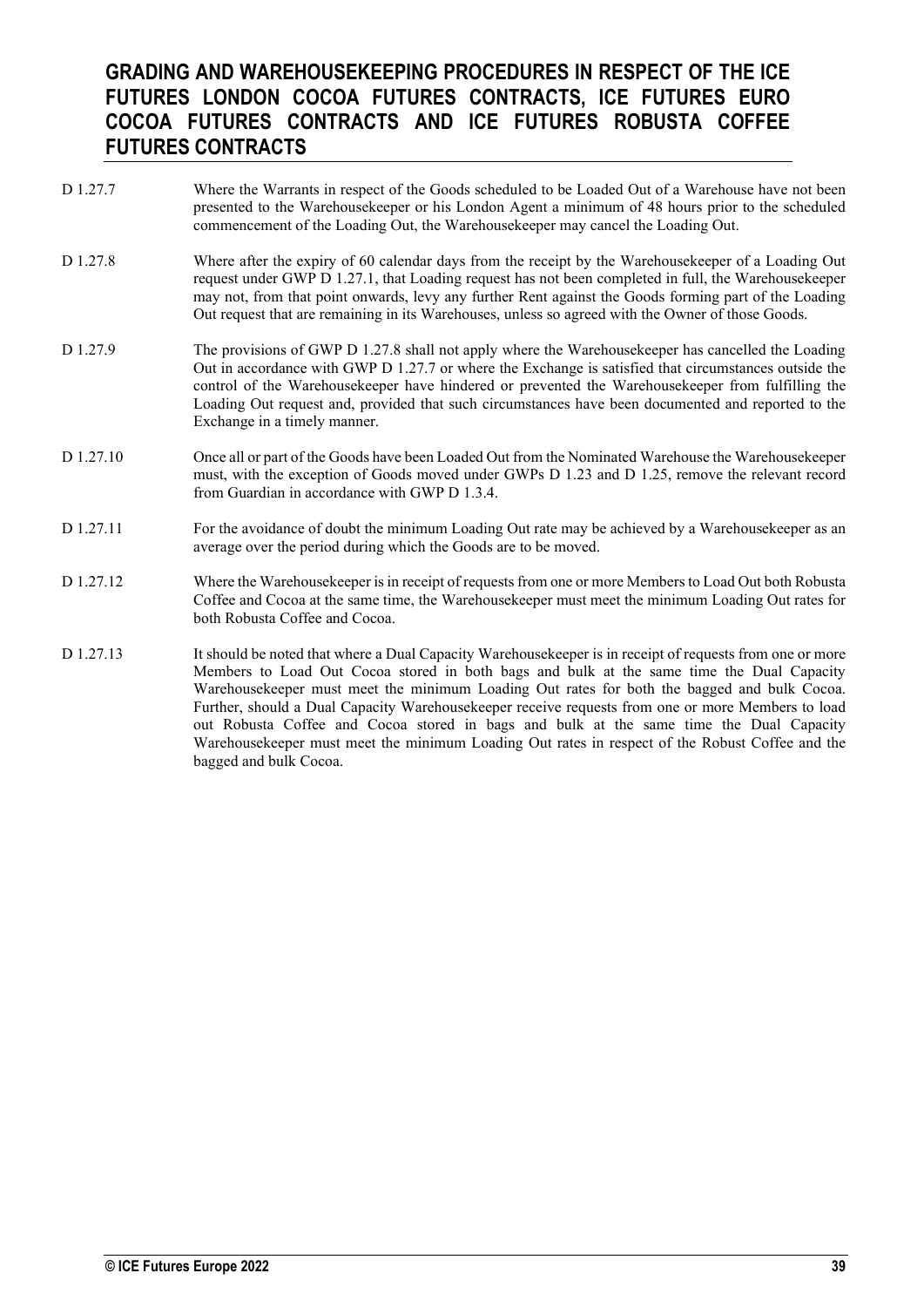## **D 2. COCOA[53](#page-39-0)**

### **D 2.1 Piling of Cocoa[54](#page-39-1)**

- D 2.1.1 In respect of Cocoa Goods stored in bags, details of which are represented by the Warrant recorded on Guardian, the following storage requirements shall be observed:
	- (a) each Delivery Unit shall be stored in a single Warehouse on pallets at ground level, with the exception of multi-storey Warehouses with wooden floors where the bags of Cocoa may be stored directly on the floor;
	- (b) Cocoa comprising a Standard Delivery Unit shall be stored, subject to GWP D 2.1.1(d), together in a single row, pile or component of a block stow;
	- (c) Cocoa comprising a Large Delivery Unit shall be stored in no more than two adjacent rows, piles or block stows. GWP D 2.1.1(f) shall apply to each non-adjoining row or pile;
	- (d) where a Delivery Unit is composed of palletised bags the bags on each pallet shall relate only to that Delivery Unit. Where there is a balance of bags making up a Delivery Unit which is insufficient to fill a pallet to capacity, those remaining bags shall be exclusively stored on a pallet which shall be marked in accordance with GWP D 2.2 and placed either on top of the column of pallets comprising the majority of the Delivery Unit or at the end of the row in which the Delivery Unit is piled;
	- (e) Cocoa shall be stored with a gap of at least 45 centimetres:
		- (i) from any wall; and
		- (ii) from any other Cocoa or other material stored in the Warehouse to allow compliance with GWP D 2.1.1(f); or
	- (f) at least 40% of the bags in a Delivery Unit or non–adjoining row or pile of a Large Delivery Unit must be accessible for sampling. Where the Delivery Unit is composed of palletised bags stored in columns or rows, at least one side of each pallet shall be readily accessible for sampling. Where the parcel, lot or Delivery Unit forms all or part of a block stow, or is composed of two block stows, all sides of the block stow shall be readily accessible for sampling;
- D 2.1.2 In respect of Cocoa Goods stored in bulk, the following storage requirements shall be observed in addition to those in GWP D 1.16.7:
	- (a) each Bulk Delivery Unit must be readily identifiable by the Warehousekeeper and the Exchange inspectors;
	- (b) each Bulk Delivery Unit shall be stored:
		- (i) in one pile segregated from all other Bulk Delivery Units or, other Cocoa stored in bulk, by temporary or permanent partitioning as detailed in GWP D 1.16.7(d) and in such a way as to ensure the Cocoa is secure from theft; or
		- (ii) in accordance with such other requirements as may be determined by the Exchange from time to time;
		- (iii) in such a way as to allow the optimum level of ventilation, and

<span id="page-39-0"></span><sup>&</sup>lt;sup>53</sup> Amended 01 August 2015, 17 March 2020, 1 May 2022.<br><sup>54</sup> Amended 1 May 2022.

<span id="page-39-1"></span>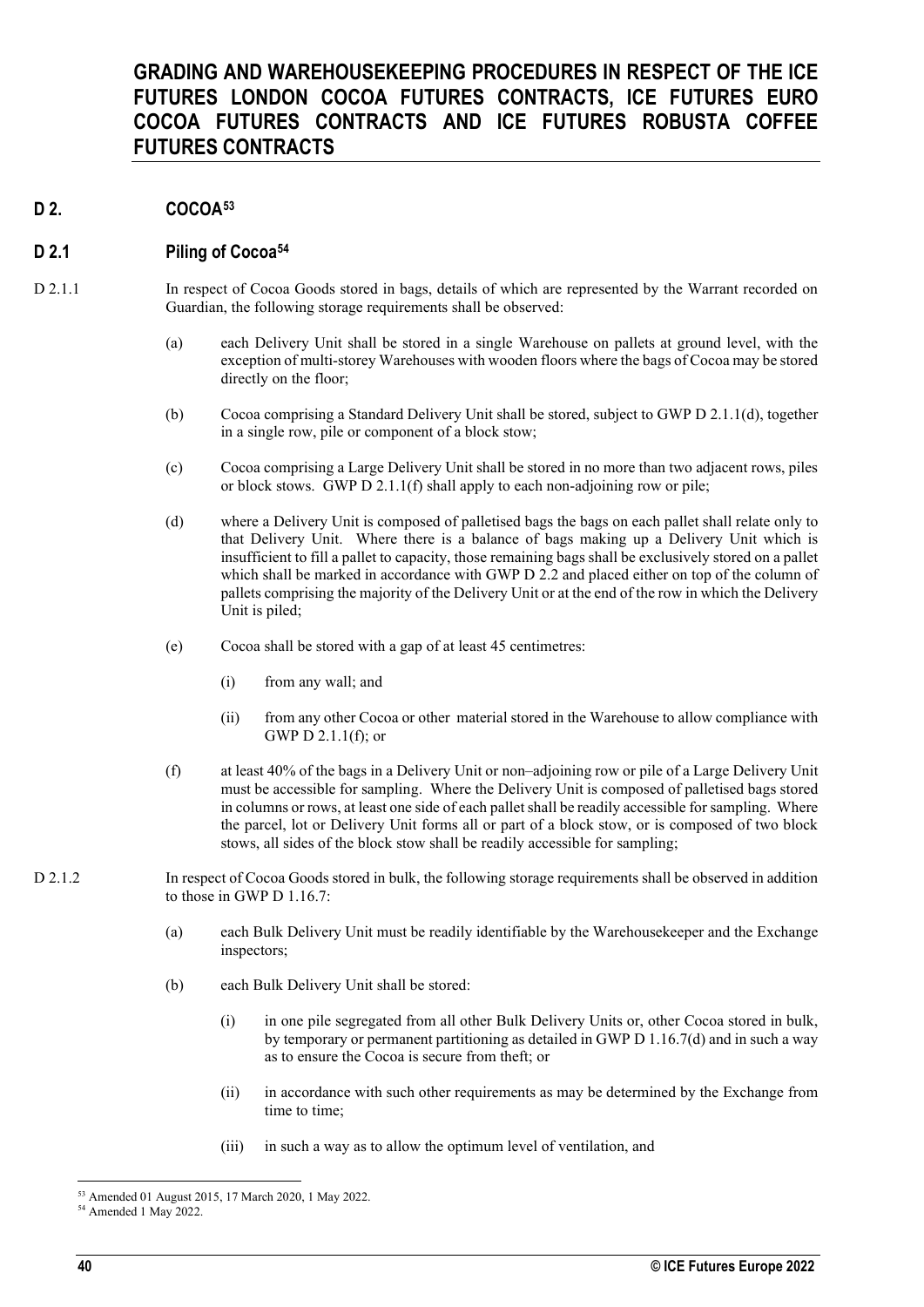- (iv) in such a way that would facilitate the sampling of the Bulk Delivery Unit within 5 business days of the Warehousekeeper receiving the instruction to sample under Procedure D 2.4.2.
- D 2.1.3 In respect of Cocoa stored for potential delivery against a Contract in each Delivery Unit shall be comprised of sound Cocoa which shall be the product of a single Origin, of the same shipment period and stored in one Warehouse.
- D 2.1.4 A Delivery Unit may not, in whole or in part, be comprised of Cocoa which previously comprised a Delivery Unit graded as not tenderable.

#### **D 2.2 Identification of a Delivery Unit[55](#page-40-0)**

- D 2.2.1 Each Delivery Unit shall be readily identifiable by the Warehousekeeper and the Exchange officials. The following minimum requirements for the identification of a Delivery Unit shall apply:
	- (a) where a Delivery Unit is composed of bags placed on pallets which are stored in rows and/or columns;
		- (i) a hard wearing and durable label, visible from the aisle side of the column and/or row shall be securely fastened to either a bag lying on the first of the storage sequence or the pallet itself and shall show, as minimum, the Warrant number relating to the Delivery unit and the number of bags comprising the Delivery Unit; and
		- (ii) a bag on the bottom layer of bags of each pallet and visible from the aisle side of the column and/or row shall be marked clearly, legibly and indelibly on the fabric of the bag with the Warrant number of the Delivery Unit;
	- (b) where a Delivery Unit forms part of a block stow;
		- (i) the boundary of each individual Delivery Unit shall be marked. A label showing as a minimum the Warrant number relating to the Delivery Unit and number of bags comprising the Delivery Unit, shall be securely fastened to one bag on each face of the Delivery Unit; and
		- (ii) A bag on the bottom, middle and top row of each face of the Delivery Unit shall be marked clearly, legibly and indelibly on the fabric of the bag with the Warrant number of the Delivery Unit.
	- (c) for a Bulk Delivery Unit, signage detailing the bulk pen identification code specified in GWP D 1.17.3 (b), the Warrant number, origin and weight and any other details as prescribed by the Exchange from time to time shall be attached to the front wall or edge of the storage area.

#### **D 2.3 Weighing of a Delivery Unit[56](#page-40-1)**

- D 2.3.1 A Delivery Unit shall be weighed or reweighed on each of the following occasions:
	- (a) when the Cocoa is combined to form the Delivery Unit in accordance with GWP D 2.1;
	- (b) each time Cocoa contained in the Delivery Unit is bagged, rebagged or debagged in accordance with GWPs D 2.10 to D 2.13, as the case may be;
	- (c) upon conversion or formation of the Delivery Unit in accordance with GWPs D 2.10 to 2.12, as the case may be;

<span id="page-40-0"></span> $55$  Amended 1 May 2022.<br> $56$  Amended 1 May 2022.

<span id="page-40-1"></span>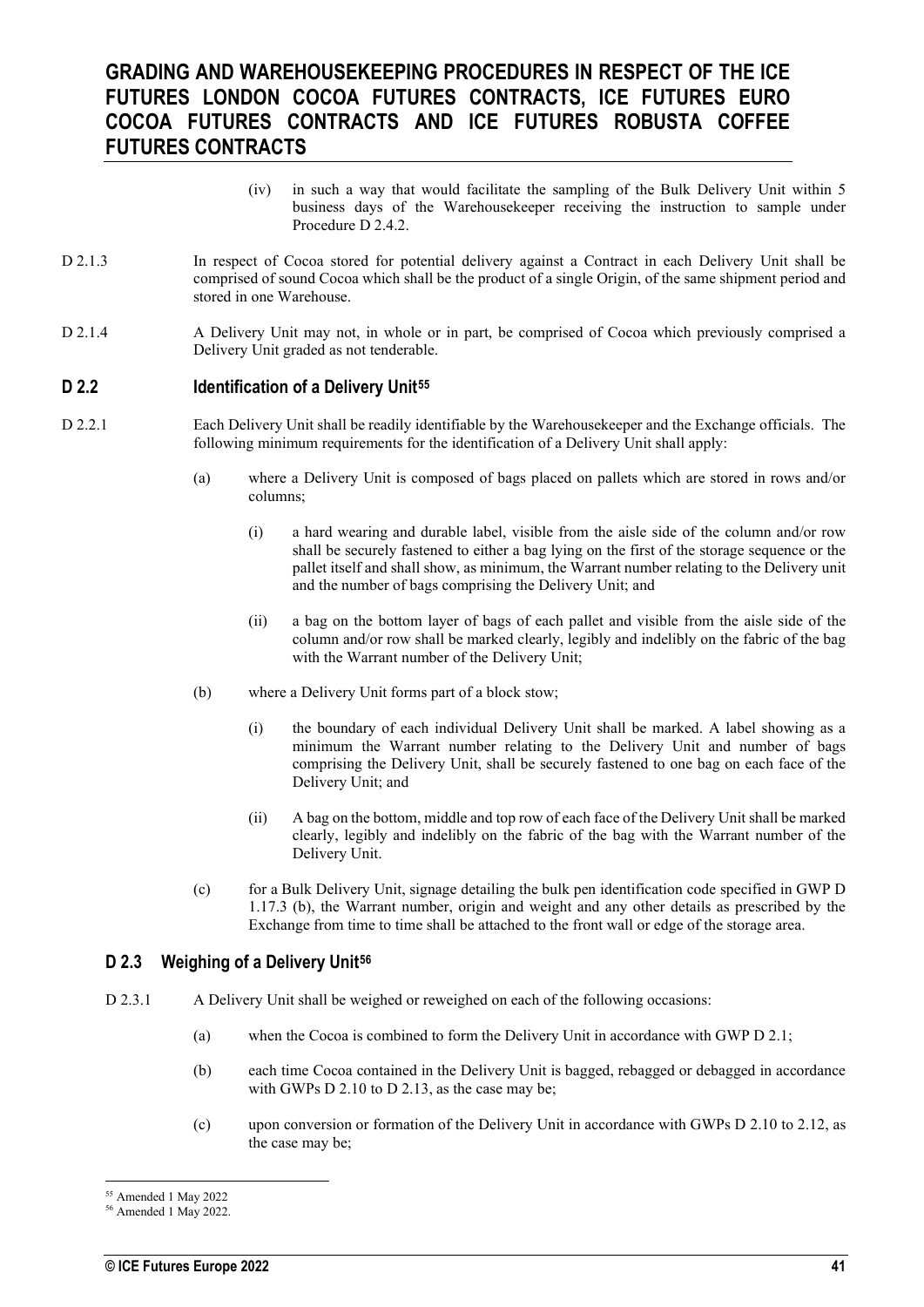- (d) each time the Delivery Unit is moved or is the subject of a change in control, in accordance with GWPs D 1.19 to D 1.25, as the case may be; and
- (e) in respect of a Bulk Delivery Unit, each time the Bulk Delivery Unit is re-piled, including, without limitation, when it is re-piled in order to be sampled for grading under GWP D 2.6.
- D 2.3.2 In respect of a Bulk Delivery Unit, weights shall be taken on the same day that the Cocoa is sampled, during the process of piling or re-piling the Unit and immediately prior to the cocoa being discharged into a moving stream for sampling.
- D 2.3.3 The tare weight of the bags shall be that ascertained when the Cocoa was originally weighed and Warrant details recorded on Guardian.

### **D 2.4 Sampling of a Delivery Unit[57](#page-41-0)**

- D 2.4.1 The Exchange may amend the requirements on sampling of Delivery Units at any time at its absolute discretion by notice posted on the Market.
- D 2.4.2 In respect of a Delivery Unit which is to be graded pursuant to Section E of these GWPs, the Member or, if he is not the Owner of the Cocoa, the Owner on whose behalf the Member is making the application for grading, shall instruct the Warehousekeeper in writing to draw a sample from the Delivery Unit to be graded. Upon receipt of such instruction, the Warehousekeeper shall act without delay and, in the case of a Bulk Delivery Unit, commence the sampling operation no later than 5 business days after receiving the notification in accordance with GWP D 2.1.2(b)(iv).
- D 2.4.3 Where the Warehouse keeper has provided notification of sampling to the Exchange on any business day by 12:00 hours London time, sampling may commence on the following business day. Where notification of sampling is received after this time, sampling may only begin on the second business day. The Warehousekeeper shall:
	- (a) draw the sample in accordance with these GWPs;
	- (b) upon completion of drawing the sample, send the sample direct to the Grading Room, for assessment by a Grading Panel appointed by the Exchange; and
	- (c) in accordance with GWP D 1.3.3 enter onto Guardian all Warrant details no later than two business days after the arrival of the sample at the Grading Room. Grading will not commence until such details are complete. Samples which have been in the Grading Room for more than two business days, and for which details are not complete, may be removed from the grading queue.
- D 2.4.4 Subject to GWPs D 1.5.7 and D 1.5.8, if sampling is to occur outside of normal Delivery Area working hours and the sampling is determined to require supervision, then such sampling shall take place at times mutually agreed between the Warehousekeeper and the Exchange.
- D 2.4.5 Before sampling, the Delivery Unit identified correctly in accordance with GWP D 2.2 shall be inspected by the Warehousekeeper and, if nominated, the Supervisor shall confirm that;
	- (a) the Cocoa complies with GWPs D 2.1.1 and D 2.2; and
	- (b) all sampling apparatus is clean, dry and free from foreign odours.

<span id="page-41-0"></span><sup>57</sup> Amended 01 August 2015, 17 January 2020, 17 March 2020, 1 May 2022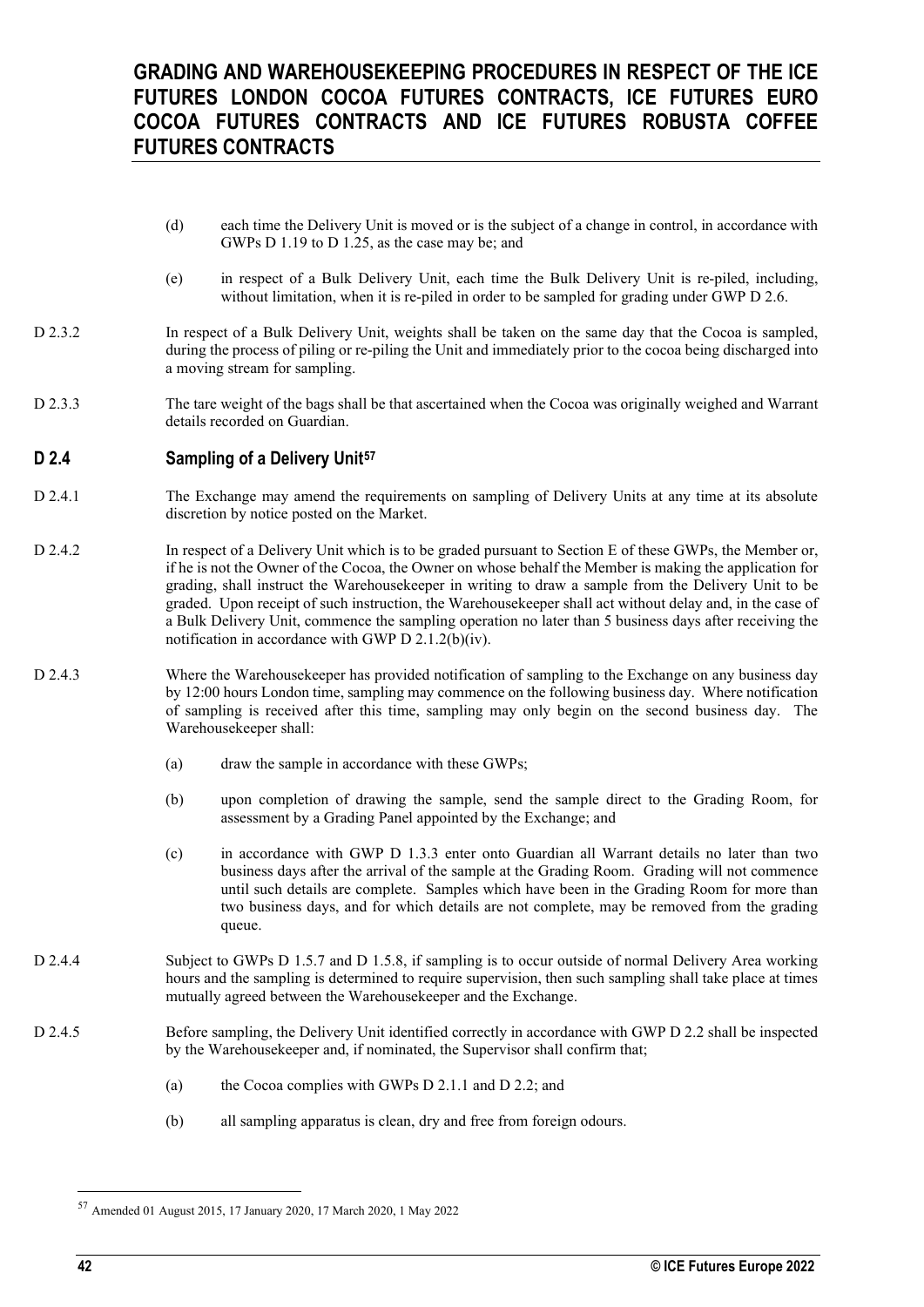- D 2.4.6 Where the conditions of GWP D 2.4.5 are not met the Warehousekeeper or, if nominated, the Supervisor shall immediately contact the Exchange which shall determine what action shall be taken before sampling can commence.
- D 2.4.7 Any sample which is to be presented to the Grading Room and represents either a Standard or Large Delivery Unit shall be drawn (and if required quartered) and sealed, on the same day. Any sample which is to be presented to the Grading Room and represents a Bulk Delivery Unit shall be quartered and sealed on the day on which the last portion of Cocoa which is part of the Bulk Delivery Unit is stored. All sample bags shall be sealed with the Warehousekeeper's seal and, if supervised, the Supervision Company's seal and the sample bag shall be marked with the following as a minimum:
	- (i) the name of the Warehousekeeper responsible for drawing the sample;
	- (ii) Warrant number;
	- (iii) Delivery Area;
	- (iv) Origin;
	- (v) Date on which the Cocoa was sampled; and
	- (vi) The bar code issued by or recorded on Guardian in respect of the sample.

### **D 2.5 Sampling of Cocoa Stored in Bag[s58](#page-42-0)**

- D 2.5.1 In respect of a sample drawn from a Standard Delivery Unit:
	- (a) a sample of 2 kg minimum weight shall be drawn which shall be representative of the Standard Delivery Unit as a whole, and shall be taken randomly from a minimum of 30% of the number of sound bags forming the Standard Delivery Unit and over the full height and width of the Standard Delivery Unit directly;
	- (b) the sample material shall be placed directly into a clean, dry, empty and odourless cotton or linen sample bag with a tare not exceeding 100g; and
	- (c) the sampling and sealing of each sample from a Standard Delivery Unit shall be completed on the same day that sampling started.
- D 2.5.2 In respect of a sample drawn from a Large Delivery Unit:
	- (a) sample material of 12 kg minimum weight shall be drawn from a minimum of 30% or more of the number of sound bags over the full height and width of the Large Delivery Unit; the sample material shall be quartered to provide a grading sample weighing not less than 3kg;
	- (b) the remaining beans from the preliminary sample shall be bagged, clearly marked and stored with the Large Delivery Unit from which they were drawn;
	- (c) the sample material shall be placed into a clean, dry, empty and odourless cotton or linen sample bag with a tare not exceeding 150g;
	- (d) the sampling, quartering and sealing of each sample from a Large Delivery Unit shall be completed on the same day that sampling started; and
	- (e) the Warehousekeeper shall record on Guardian that the 3 kg sample has been drawn.

<span id="page-42-0"></span><sup>58</sup> Amended 17 January 2020, 17 March 2020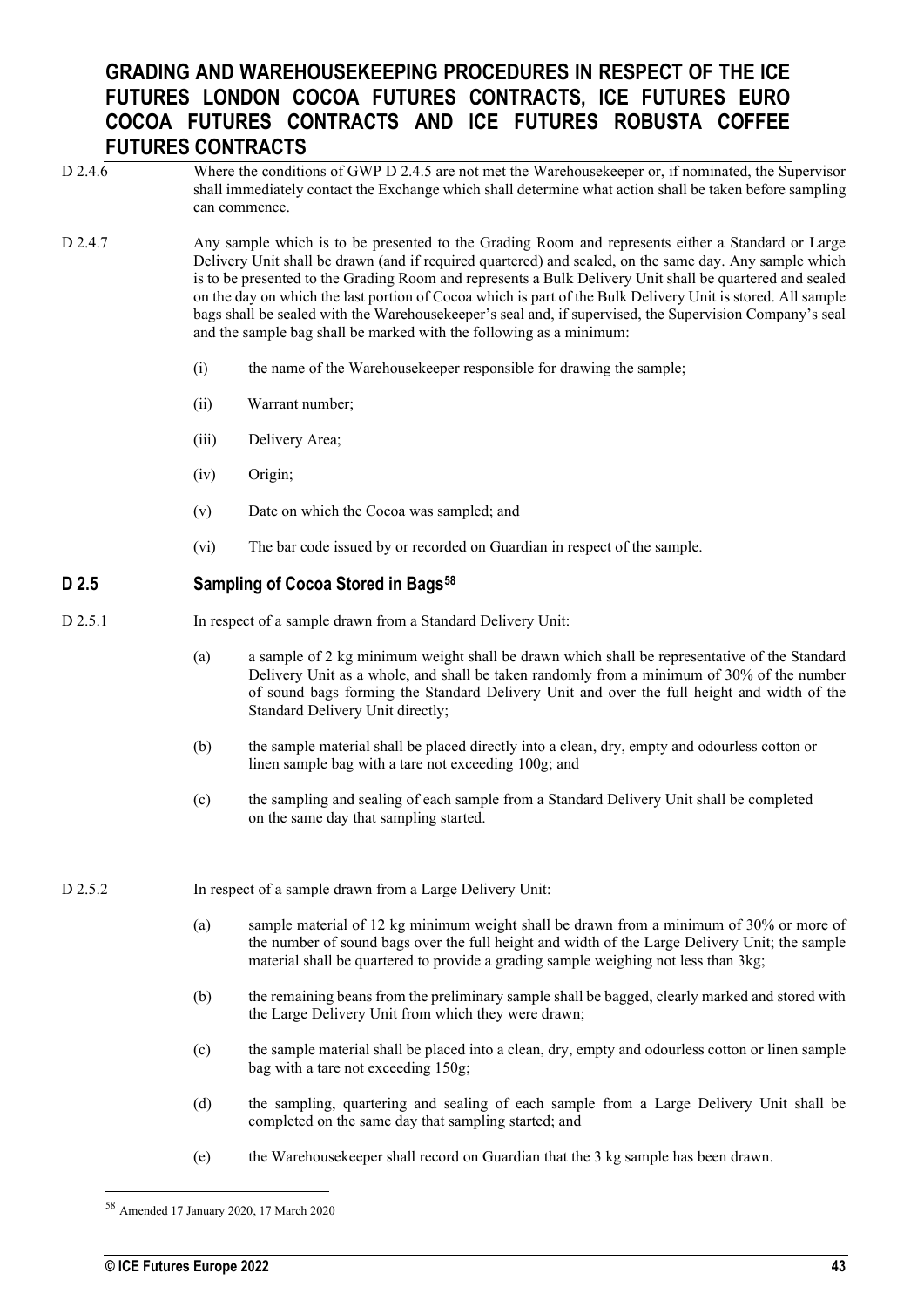## **D 2.6 Sampling of Cocoa Stored in Bulk[59](#page-43-0)**

D 2.6.1 In respect of sample material drawn from a Bulk Delivery Unit before 16 September 2021:

- (a) sample material of 50 kg minimum weight which is representative of the Bulk Delivery Unit as a whole shall be derived from Cocoa drawn on an incremental basis perpendicularly across the whole flow of a moving stream of Cocoa (but excluding the 'fall') comprising the whole Bulk Delivery Unit, while the Cocoa is being re-piled. The incremental samples shall be drawn at regular intervals dependent on the speed of the flow, each comprising of a minimum of 500g of Cocoa such that a total of a minimum 100 individual samples are drawn from the Bulk Delivery Unit into bags which are clean, dry, empty and odourless;
- (b) sampling of each Bulk Delivery Unit shall be completed within a period of 30 calendar days from the date on which sampling commenced. During such period, the bag(s) containing the incremental samples shall be sealed at all times when sampling is not taking place, and shall be clearly marked and stored in a secure location;
- (c) following completion of movement and weighing or reweighing, the Cocoa drawn, which shall be a minimum of 50 kg, shall be quartered to provide a grading sample of 5 kg minimum weight. The balance of the 50 kg drawn shall be returned to the relevant Bulk Delivery Unit;
- (d) the grading samples shall be placed in clean, dry, empty and odourless cotton or linen sample bags with a tare not exceeding 250 g;
- (e) the Warehousekeeper shall record on Guardian that the 5 kg sample has been drawn; and
- (f) the Warehousekeeper shall maintain a record of the equipment used for the repiling and sampling, the speed of the Cocoa flow and the intervals during which the incremental samples were drawn, and the individual dates on which each incremental sample, or consecutive incremental samples, were drawn.
- D 2.6.2 In respect of sample material drawn from a Bulk Delivery Unit on or after 16 September 2021:
	- (a) four samples shall be drawn, each representing a nominal weight of 250MT and which together are representative of the Bulk Delivery Unit as a whole. Each sample shall be derived from Cocoa drawn on an incremental basis perpendicularly across the whole flow of a moving stream of Cocoa (but excluding the 'fall') comprising the whole Bulk Delivery Unit, while the Cocoa is being re-piled.
	- (b) the incremental samples shall be drawn at regular, approximate 5MT, intervals dependent on the speed of the flow, each comprising of a minimum of 500g of Cocoa into bags which are clean, dry, empty and odourless. A minimum of 50 individual samples shall be drawn per 250MT, such that each of the four samples representing a nominal weight of 250MT shall contain sample material of 25kg minimum weight.
	- (c) the 25 kg sample shall be quartered to provide:
		- (i) a grading sample of 6.25 kg minimum weight; and
		- (ii) a moisture test sample of 3 kg minimum weight,

the balances of the 25 kg drawn shall be returned to the relevant Bulk Delivery Unit.

(d) the grading samples shall be placed in clean, dry, empty and odourless cotton or linen sample bags with a tare not exceeding 250 g.

<span id="page-43-0"></span><sup>59</sup> Amended 17 January 2020, 17 March 2020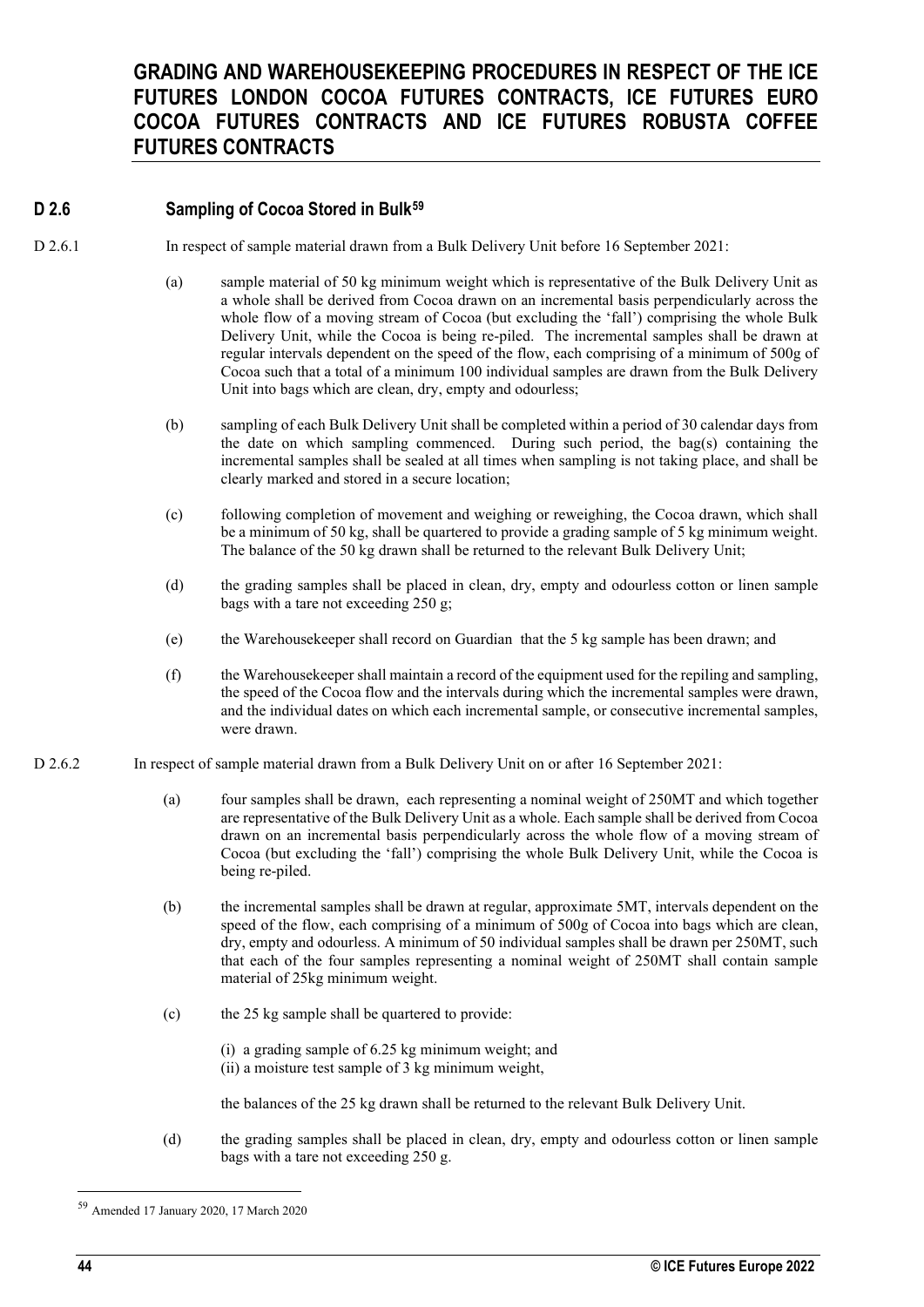- (e) the moisture test samples shall be placed in clean, dry, empty plastic sample bags or any other bag as prescribed by the Exchange from time to time.
- (f) the sampling, quartering, sealing, storage and despatch of samples shall be carried out by the warehousekeeper in accordance with instructions issued by the Exchange from time to time.
- (g) sampling of each Bulk Delivery Unit shall be completed within a period of 30 calendar days from the date on which sampling commenced. During such period, the bag(s) containing the incremental samples shall be sealed at all times when sampling is not taking place, and shall be clearly marked and stored in a secure location; and
- (h) the Warehousekeeper shall maintain a record of the equipment used for the repiling and sampling, the speed of the Cocoa flow and the intervals during which the incremental samples were drawn, and the individual dates on which each incremental sample, or consecutive incremental samples, were drawn.

### **D 2.7 Submission of a Sample[60](#page-44-0)**

- D 2.7.1 A Warehousekeeper shall draw a sample in accordance with GWPs D 2.4 to D 2.6, as the case may be, and shall submit such sample directly to the Grading Room for grading. Customs duties, if any, shall be for the account of the Warehousekeeper.
- D 2.7.2 Samples for grading, and the related application for grading, must be submitted directly to the Grading Room:
	- (a) in respect of a Standard Delivery Unit or Large Delivery Unit, within 10 business days of the date on which the sample was drawn; and
	- (b) in respect of a Bulk Delivery Unit, within 60 calendar days of the date on which the first incremental sample forming part of the sample material was drawn.
- D 2.7.3 The Exchange may at its sole discretion, designate the time or day at which samples may be delivered to the Grading Room.
- D 2.7.4 A Member may request the Exchange to withdraw a sample submitted to the Grading Room for grading in accordance with the procedures detailed in Section E of these GWPs. Any such request must be made to the Grading Room via Guardian. Requests to withdraw samples submitted to the Grading Room for grading may be made at any time prior to the sample being presented to the Grading Panel for grading.
- D 2.7.5 Where a valid request to withdraw a sample submitted to the Grading Room for grading has been received, the Exchange may charge the Member requesting the withdrawal a fee as prescribed from time to time by the Exchange.
- D 2.7.6 Moisture test for Bulk Delivery Units:
- D 2.7.6.1 For contract months from and including December 2021, Bulk Delivery Units will be subject to a moisture test prior to the submission of samples for grading.
	- (a) The four moisture test samples shall be analysed by following the 'Method for determination of moisture content (oven method)' set out in ISO 2451, or any other appropriate analysis or machinery as may be prescribed by the Exchange from time to time.
	- (b) The average moisture level of the four samples shall be calculated and reported by the Exchange to the warehousekeeper.

<span id="page-44-0"></span><sup>60</sup> Amended 14 December 2018, 17 March 2020, 5 April 2021.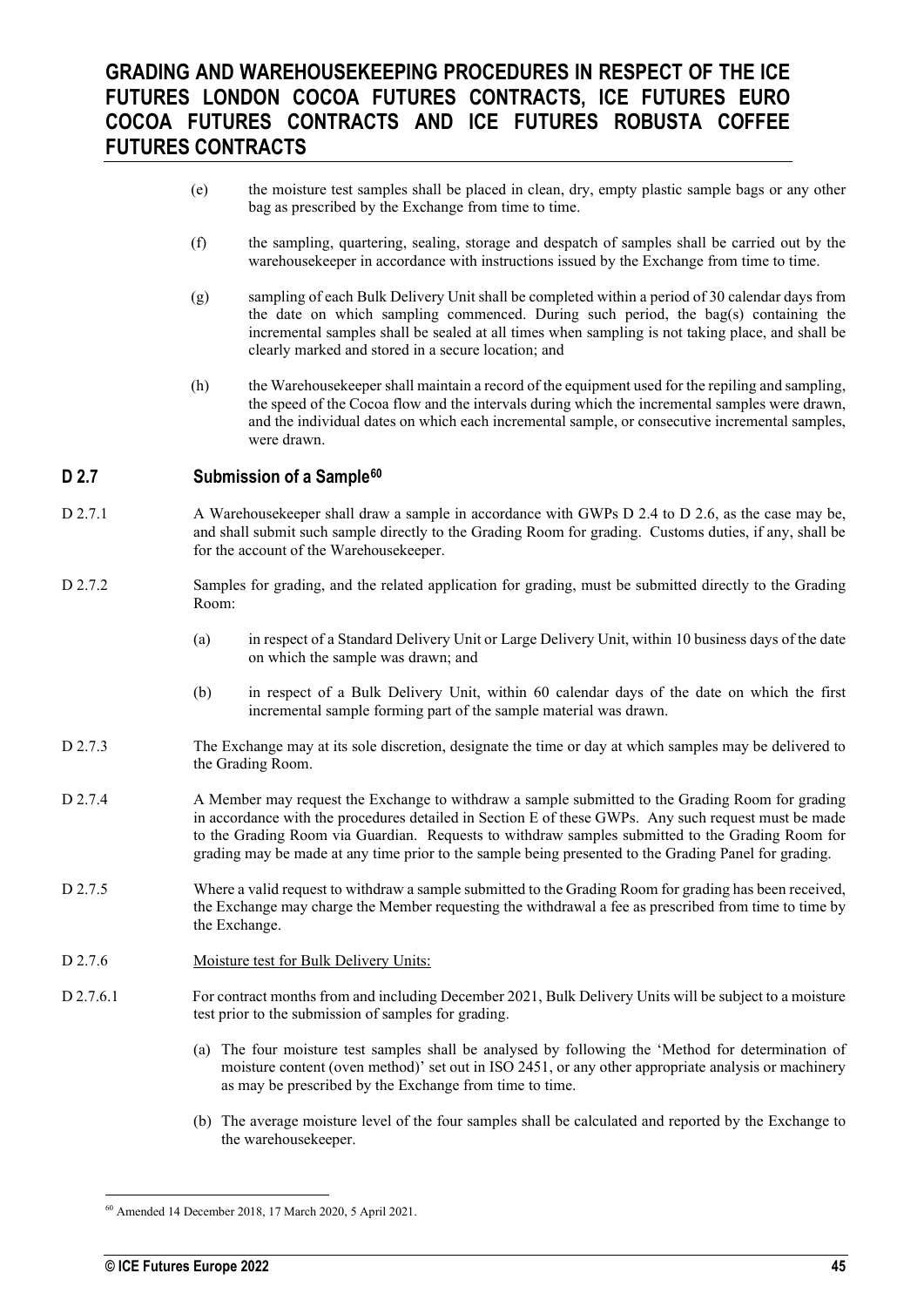- (c) In the event that the average moisture level is 8.3% or above, the grading sample for the Bulk Delivery Unit may not be submitted for grading.
- (d) In the event that the average moisture level is less than 8.3%, the result shall be recorded on Guardian and the grading sample may be submitted for grading.

### **D 2.8 Fumigation and Fogging[61](#page-45-0)**

- D 2.8.1 Pursuant to GWP D 1.15.2(e), the cost of fumigating and fogging Cocoa stored in accordance with the Cocoa Contract Rules shall be for the account of the Warehousekeeper. It is understood that the Warehousekeeper shall charge a periodic fee, to cover the cost of fumigation and/or fogging, in addition to the Rent that is charged.
- D 2.8.2 In the event of ICE Registered Cocoa Graders finding live infestation in a sample, the applicant Member may submit within 21 calendar days, or other such deadline as prescribed by the Exchange from time to time, documentary evidence from the Warehousekeeper that the relevant Delivery Unit has begun Fumigation or other such appropriate treatment for infestation. Following receipt of satisfactory evidence of treatment for infestation, the Exchange may lift the Suspended status of the Warrant(s), with the effect that they would become valid for tender. Warrant(s) for which evidence of fumigation is submitted where fumigation is commenced outside the prescribed 21 calendar day window specified above shall not have the Suspended status lifted; such Warrants would have to be re-sampled in order to be reconsidered for grading.
- D 2.8.3 All Warrants tendered shall be endorsed by the Warehousekeeper to the effect that fumigation and/or fogging fees have been paid in respect of the period up to and including the Settlement Day and in the case of a Nominated Bulk Delivery Unit up to the Conversion Settlement Day or the Extended Conversion Settlement Day as the case may be.
- D 2.8.4 Once the Warehousekeeper has charged a fumigation and/or fogging fee on Cocoa, a fee may continue to be charged regardless of whether or not a current grading result is in effect. Movement of the Cocoa for fumigation purposes, shall be subject to GWP D 1.22.
- D 2.8.5 An Owner of Cocoa may only cease to pay the fumigation and/or fogging fee if the Cocoa:
	- (a) is graded not tenderable and is de-listed from Guardian;
	- (b) is sold commercially and de-listed from Guardian; or
	- (c) is re-piled and de-listed from Guardian.
- D 2.8.6 If, within 28 days of being de-listed under the circumstances outlined in GWP D 2.8.5, the Cocoa is found to be infested, the cost of fumigation shall be borne by the Warehousekeeper.
- D 2.8.7 The cost of such fumigation and/or fogging shall be for the Owners account where:
	- (a) the Cocoa stored in a Warehouse is sold other than under a Contract;
	- (b) a Phytosanitary Certificate is required; or
	- (c) the Owner requests the Cocoa to be fumigated, notwithstanding the apparent absence of infestation,
- D 2.8.8 If, under these GWPs, the Owner of the Cocoa is of the opinion that fumigation is necessary to eradicate current infestation but the Warehousekeeper disagrees, then, in order to establish the need for fumigation, the Owner must provide either:

<span id="page-45-0"></span><sup>61</sup> Amended 10 October 2016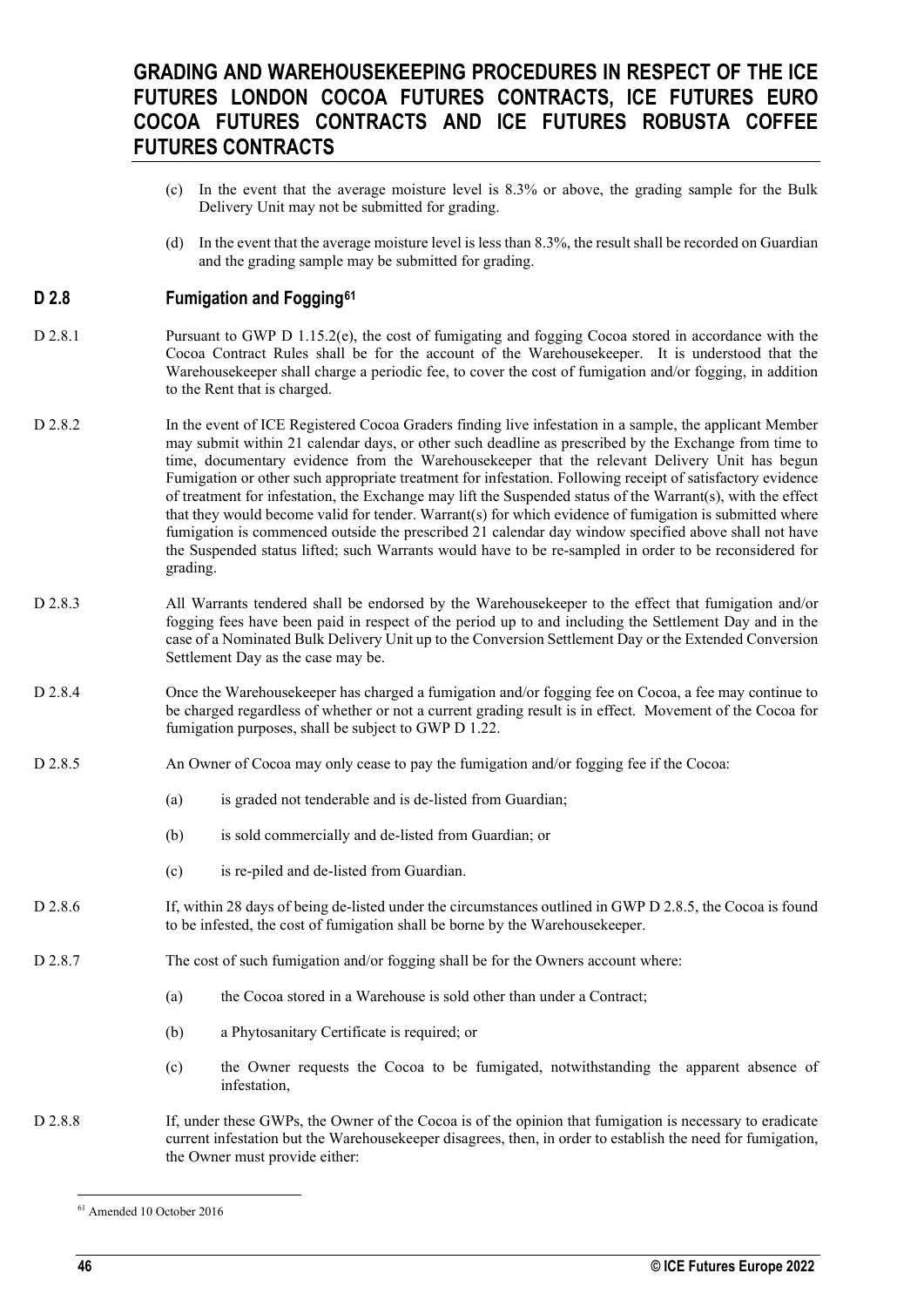- (a) an order from a local official body (e.g. Port Health Authority) that fumigation must be carried out; or
- (b) a report from a competent independent authority confirming that fumigation is necessary.

If the local official body or the competent independent authority should deem it unnecessary for the Cocoa to be fumigated all charges and fees in respect of such inspections/reports will be for the account of the Owner of the Cocoa, otherwise such costs, if any, shall be borne by the Warehousekeeper.

## **D 2.9 Conversion of a Delivery Unit[62](#page-46-0)**

- D 2.9.1 In addition to his obligations under GWP D 1.17 a Warehousekeeper will be required to identify a Delivery Unit that has been converted by including the following on Guardian as a suffix to the Warrant number:
	- (a) "DFB" (derived from Bulk);
	- (b) "DFL" (derived from Large); or
	- (c) "DFS" (derived from Standard).
- D 2.9.2 The Owner of the Cocoa comprising a Delivery Unit, details of which are represented by the Warrant recorded on Guardian, may instruct a Warehousekeeper to convert such a Delivery Unit provided that:
	- (a) the prior written consent of the Exchange is obtained and, subject to Rule EEEE.12(d)(i) (ICE Futures London Cocoa Futures Contract) or Rule EEEE1.12(d)(i) (ICE Futures Euro Cocoa Futures Contract), as the case may be, such Delivery Unit is not the subject of a Tender; and
	- (b) such conversion is made in accordance with these GWPs and the status of the Warehousekeeper.
- D 2.9.3 A Warehousekeeper may:
	- (a) following notice to it by the Seller that it has received instruction from either the Exchange or the Clearing House, convert a Bulk Delivery Unit to Large and/or Standard Delivery Units, or a Large Delivery Unit to Standard Delivery Units in accordance with Rule EEEE.12(c) (ICE Futures London Cocoa Futures Contract) or Rule EEEE1.12(c) (ICE Futures Euro Cocoa Futures Contract), as the case may be (an "Exchange-instructed Conversion"); or
	- (b) at any request of the Owner of the Cocoa, either:
		- (i) convert a Bulk Delivery Unit to Large and/or Standard Delivery Units, or a Large Delivery Unit to Standard Delivery Units; or
		- (ii) convert Standard or Large Delivery Units to form a Large or Bulk Delivery Unit,

(in either case, an "Owner-instructed Conversion").

D 2.9.4 (a) A conversion of:

<span id="page-46-0"></span><sup>62</sup> Amended 26 May 2015, 17 March 2020, 28 September 2020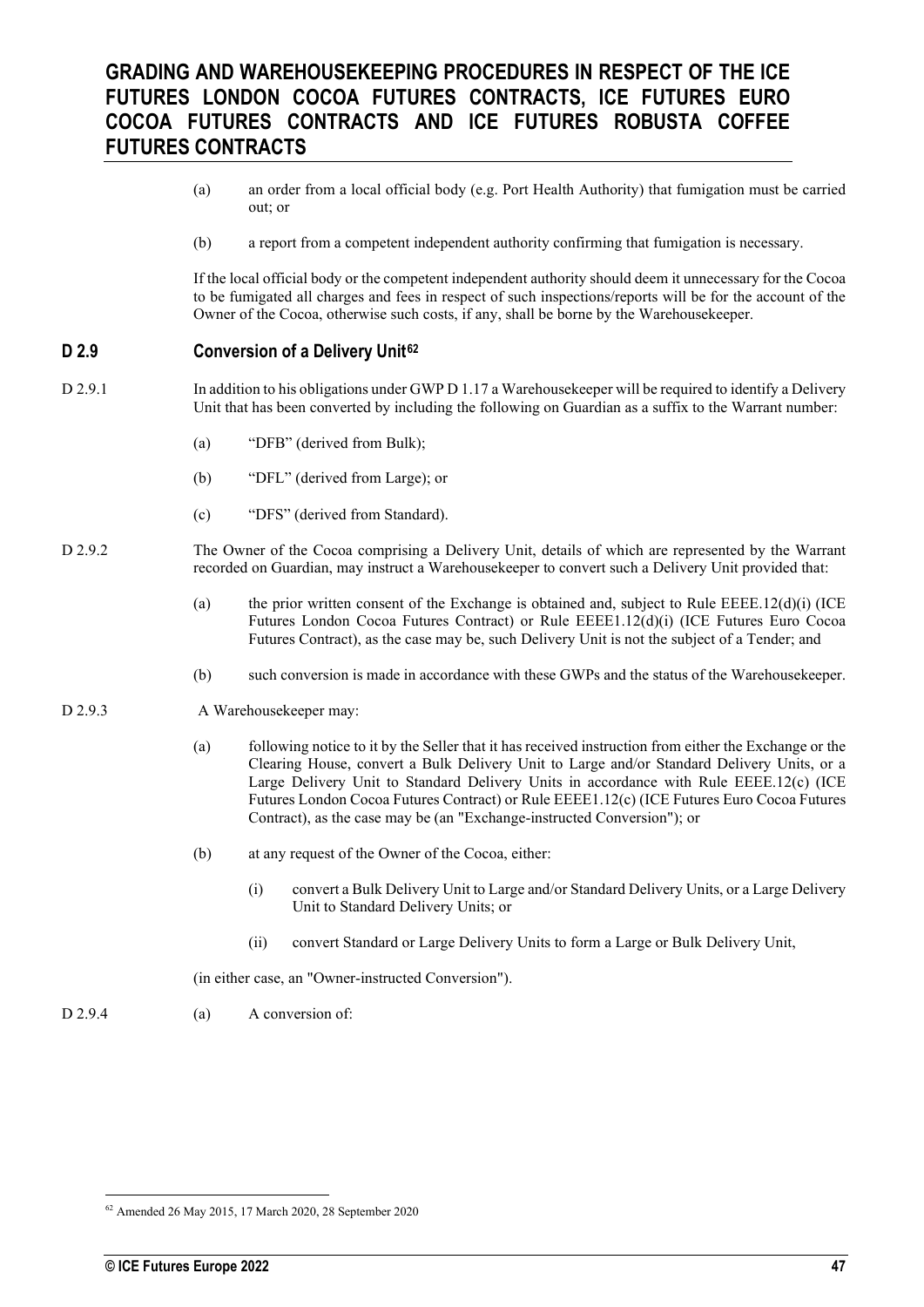- (i) a Bulk Delivery Unit into Standard and/or Large Delivery Units; or
- (ii) Standard and/or Large Delivery Units into a Bulk Delivery Unit;
- or
- (b) the formation of a Bulk Delivery Unit from any other Cocoa (subject to GWPs D 2.9.11 and D 2.9.12), for delivery under a Contract, shall only be undertaken by a Dual Capacity Warehousekeeper.
- D 2.9.5 (a) A conversion of:
	- (i) a Large Delivery Unit into Standard Delivery Units; or
	- (ii) Standard Delivery Units into a Large Delivery Unit; or
	- (b) the formation of a Standard or Large Delivery Unit from any other Cocoa (subject to GWPs D 2.9.11 and D 2.9.12),

for delivery under a Contract, may be undertaken by either a Dual or Single Capacity Warehousekeeper.

- D 2.9.6 A Warehousekeeper storing a Bulk Delivery Unit shall ensure the availability of bags meeting the criteria prescribed by the Exchange, in order to meet the requirements to convert a Bulk Delivery Unit if so required by the Exchange in accordance with Rule EEEE.12(c) (ICE Futures London Cocoa Futures Contract) or Rule EEEE1.12(c) (ICE Futures Euro Cocoa Futures Contract).
- D 2.9.7 Upon conversion of an Original Delivery Unit:
	- (a) the Valid Grading Result for the Original Delivery Unit shall immediately lapse, unless the Original Delivery Unit is a Nominated Delivery Unit, in which case the Valid Grading Result for the Nominated Delivery Unit shall apply to each Converted Delivery Unit;
	- (b) each Converted Original Delivery Unit shall be weighed;
	- (c) a new Warrant number for each Converted Original Delivery Unit shall be issued by the Warehousekeeper in accordance with these GWPs;
	- (d) new Warrant details of the Delivery Unit shall be recorded on Guardian for each Converted Original Delivery Unit in accordance with GWP D 1.3;
	- (e) any FFA allowance attached to an Original Delivery Unit, will continue to be reflected on any Converted Original Delivery Unit regardless of the lapse of the Valid Grading Result.
- D 2.9.8 A Converted Original Delivery Unit, which is not a Converted Delivery Unit, may only be delivered under a Contract if it has been re-graded in accordance with these GWPs and a Valid Grading Result has been issued upon such re-grading.
- D 2.9.9 If, as a result of a conversion, a Delivery Unit is moved by a Warehousekeeper from one of its Warehouses to another, such Delivery Unit may only be delivered under a Contract:
	- (a) if it is reweighed and new Warrant details are recorded on Guardian prior to the day specified in the Administrative GWPs in the Cocoa Contract Rules for the relevant Delivery Month; or
	- (b) in respect of a Converted Delivery Unit, if it is reweighed, and revised Warrant details are recorded on Guardian prior to the first Business Day prior to the Conversion Settlement Day or the first Business Day prior to the Extended Conversion Settlement Day, as the case may be, for the relevant Delivery Month.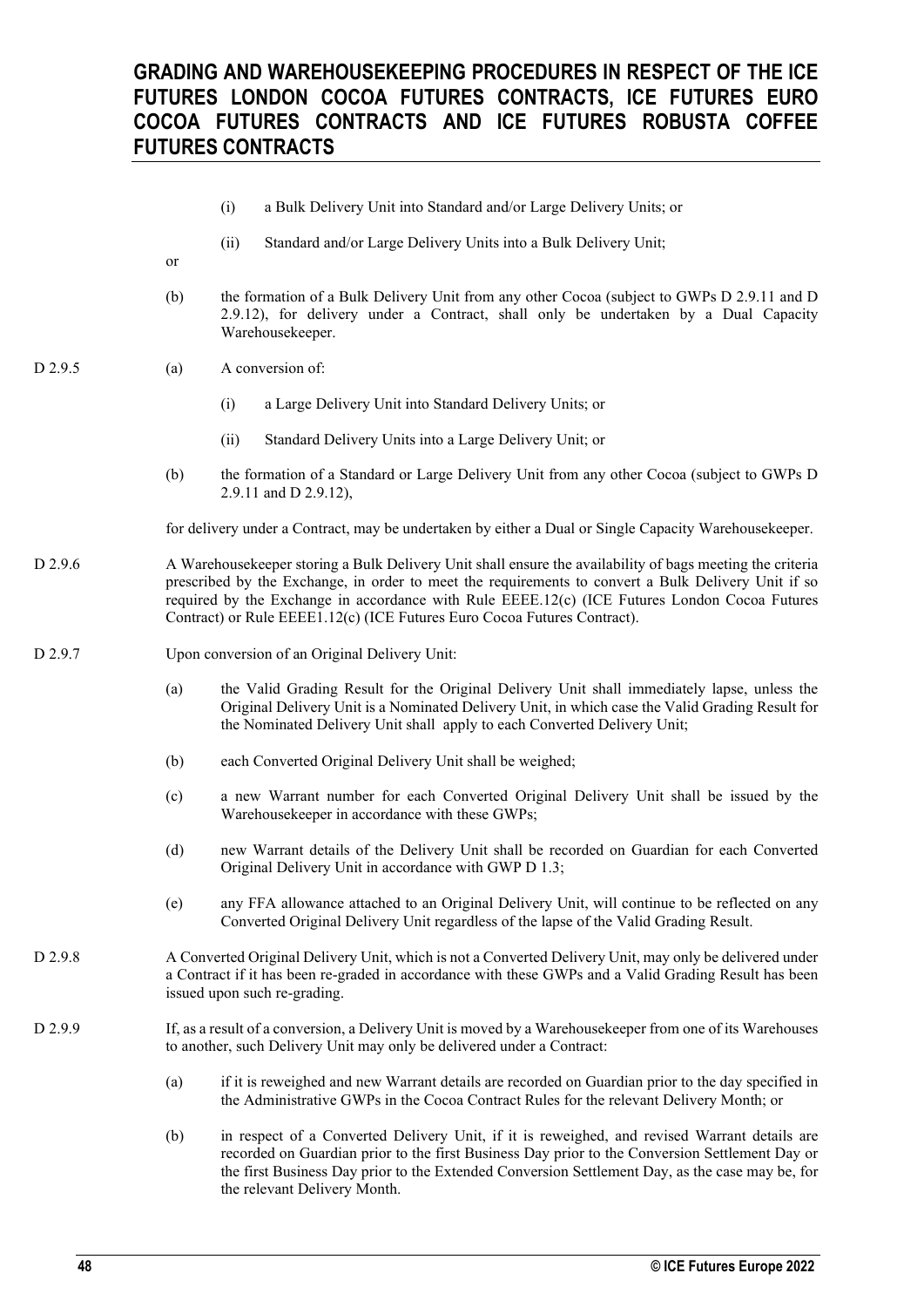- D 2.9.10 If, as a result of conversion, a Delivery Unit is moved out of the control of a Warehousekeeper, such Delivery Unit may only be delivered against a Contract if it is reweighed at the Warehouse of the new Nominated Warehousekeeper or otherwise in accordance with these GWPs, revised Warrant details are recorded on Guardian, and it is re-graded as tenderable.
- D 2.9.11 The Conversion Charges shall be borne as follows:
	- (a) in the case of an Exchange-instructed Conversion, in equal proportions by the Seller (or the Owner of the Cocoa holding for the Seller) and the Buyer (or the Owner of the Cocoa holding for the Buyer) of the relevant Delivery Unit; and
	- (b) in the case of an Owner-instructed Conversion, by the Owner of the Cocoa comprising the relevant Delivery Unit.
- D 2.9.12 The Exchange may, at its absolute discretion, supervise the conversion of a Delivery Unit.

### **D 2.10 Conversion of a Nominated Delivery Unit**

- D 2.10.1 Where the Owner of Cocoa comprising a Bulk Delivery Unit instructs a Warehousekeeper to convert such Delivery Unit to Large and/or Standard Delivery Units, the following procedures shall apply:
	- (a) the Owner of the Cocoa shall advise the Warehousekeeper of the identity of the Bulk Delivery Unit to be converted, and the type of Delivery Units to which it is to be converted;
	- (b) the Warehousekeeper shall give the Exchange a minimum of one clear business day notice of the commencement of the conversion process;
	- (c) during conversion, Cocoa comprising the Bulk Delivery Unit shall be packed into bags meeting the criteria prescribed by the Exchange from time to time. The bags shall be marked with the following information:
		- (i) Origin of the Cocoa;
		- (ii) shipment period (as determined from the Delivery Unit details);
		- (iii) the name or identifying mark of the Warehousekeeper storing the BDU; and
		- (iv) the letters "DFB" (derived from bulk);
	- (d) the bagged Cocoa shall be palletised in accordance with the requirements prescribed by the Exchange from time to time, and moved to a Warehouse nominated by the Exchange for the storage of Cocoa in bags. Upon arrival at such Warehouse, the Cocoa shall be weighed and piled into the appropriate Delivery Units in accordance with the requirements prescribed by the Exchange from time to time and otherwise conforming with the requirements of the Contract Rules and these GWPs; and
	- (e) the Warehousekeeper shall, record on Guardian the new Warrant details including any new weight details.
- D 2.10.2 Where the Owner of the Cocoa comprising a Large Delivery Unit instructs a Warehousekeeper to convert such Delivery Unit to Standard Delivery Units, the following procedures shall apply:
	- (a) the Owner of the Cocoa shall advise the Warehousekeeper of the identity of the Large Delivery Unit to be converted;
	- (b) the Warehousekeeper shall give the Exchange a minimum of one clear business day notice of the commencement of the conversion process;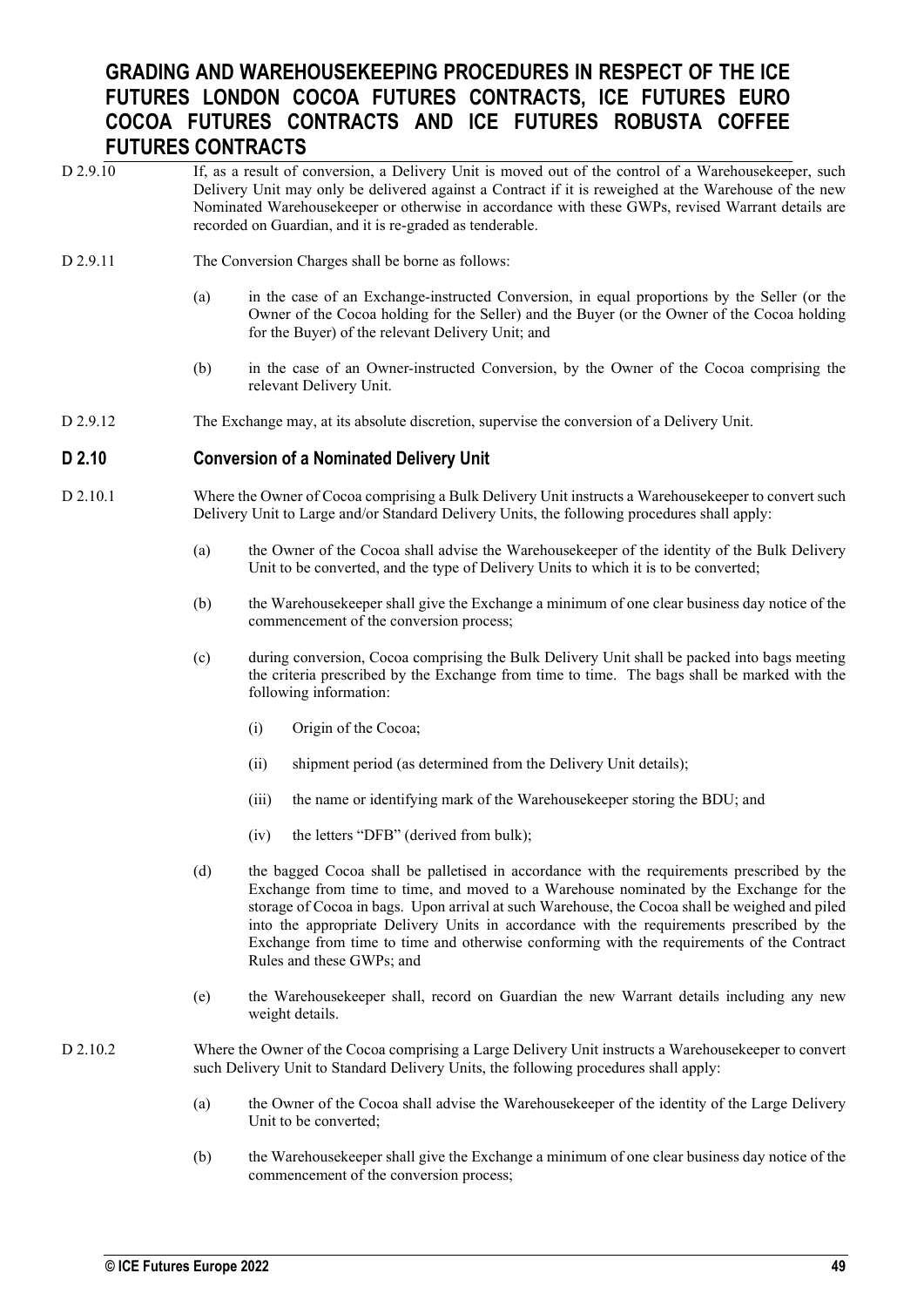- (c) the Cocoa shall be weighed and piled into the appropriate Delivery Units in accordance with the requirements prescribed by the Exchange from time to time and otherwise conforming with the requirements of the Contract Rules and these GWPs; and
- (d) the Warehousekeeper shall record on Guardian the new Warrant details including any new weight details.

### **D 2.11 Conversion of an Original Delivery Unit**

- D 2.11.1 Where the Owner of Cocoa comprising a Bulk Delivery Unit instructs a Warehousekeeper to convert such Delivery Units to Large and/or Standard Delivery Units, the following procedures shall apply:
	- (a) the Warehousekeeper shall inform the Exchange of the details of the instructions and request approval to convert the Delivery Unit;
	- (b) the Exchange shall not approve such conversion if the Delivery Unit has been previously graded as not tenderable, or for any other reason at the absolute discretion of the Exchange;
	- (c) the Warehousekeeper shall give the Exchange a minimum of one clear business day notice of the commencement of the conversion process;
	- (d) during conversion, Cocoa comprising the Bulk Delivery Unit shall be packed into bags meeting the criteria prescribed by the Exchange from time to time. The bags shall be marked with the following information:
		- (i) Origin;
		- (ii) shipment period (as determined from the Delivery Unit details);
		- (iii) the name or identifying mark of the Warehousekeeper storing the BDU; and
		- (iv) the letters "DFB" (derived from bulk);
	- (e) the bagged Cocoa shall be palletised and moved to:
		- (i) a segregated area of the Warehouse if such Warehouse meets the requirements outlined in GWP D 1.16.6 or
		- (ii) to a Warehouse nominated by the Exchange for the storage of Cocoa in bags.

The Cocoa shall be weighed and piled into the appropriate Delivery Units conforming with the requirements of the Contract Rules and these GWPs; and

(f) the Warehousekeeper shall enter onto Guardian the new Warrant details including any new weight details.

#### D 2.11.2 Where the Owner of Cocoa comprising a Large Delivery Unit instructs a Warehousekeeper to convert such Delivery Unit to Standard Delivery Units, the following procedures shall apply:

- (a) the Warehousekeeper shall inform the Exchange of the details of the instructions and request approval to convert the Delivery Unit;
- (b) the Exchange shall not approve such conversion if the Delivery Unit has previously been graded not tenderable, or for any other reason at the absolute discretion of the Exchange;
- (c) the Warehousekeeper shall give the Exchange a minimum of one clear business day notice of the commencement of the conversion process; and

**50 © ICE Futures Europe 2022**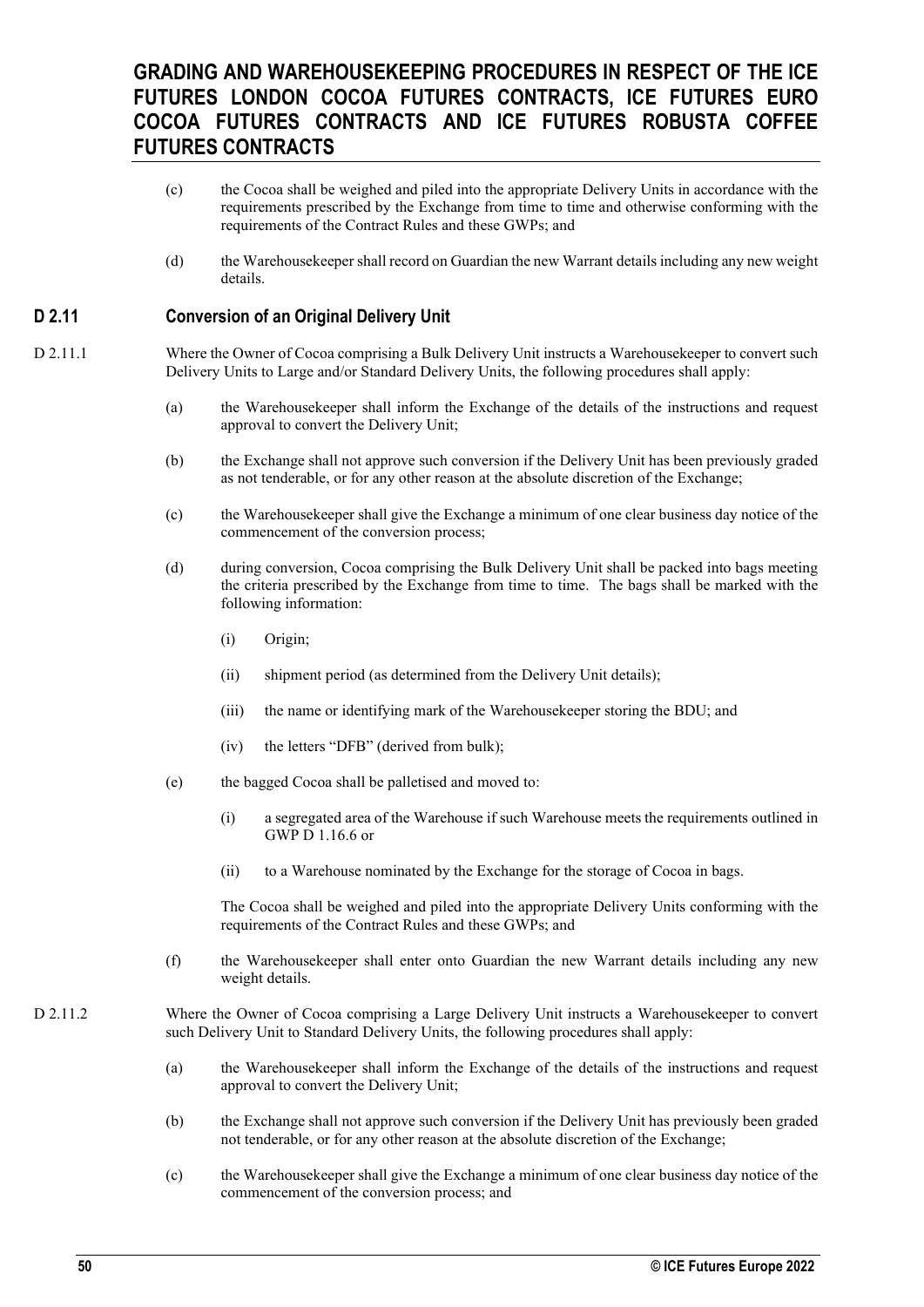- (d) the Warehousekeeper shall, enter onto Guardian the new Warrant details including any new weight details.
- D 2.11.3 Where the Owner of Cocoa comprising a Standard or Large Delivery Unit instructs a Warehousekeeper to convert such Delivery Units to Large or Bulk Delivery Units, the following procedures shall apply:
	- (a) the Warehousekeeper shall:
		- (i) inform the Exchange of the details of the instructions including:
			- (A) the Warrant numbers of the Delivery Units to be converted and Warehouse in which each is stored;
			- (B) the Warehouse in which the resulting Delivery Unit is to be stored;
			- (C) any further information which the Exchange may request; and
		- (ii) request approval to convert the Delivery Unit;
	- (b) the Exchange shall not approve such conversion if any of the relevant Delivery Units has previously been graded not tenderable, or for any other reason at the absolute discretion of the Exchange; and
	- (c) upon receipt of the Exchange's approval to convert the Delivery Unit, the Warehousekeeper shall:
		- (i) in respect of the formation of a Bulk Delivery Unit:
			- (A) remove the Cocoa being converted to a Warehouse nominated for the storage of bulk Cocoa;
			- (B) de-bag the Cocoa, weigh and pile it; and
		- (ii) in respect of the creation of a Large Delivery Unit, weigh such Delivery Unit and re-pile in accordance with GWP D 2.1;

and if so instructed by the Owner of the Cocoa sample the Cocoa in accordance with GWPs D 2.3 and D 2.4 or D 2.5, as the case may be.

### **D 2.12 Rebagging of Cocoa in Unsound or Damaged Bags[63](#page-50-0)**

- D 2.12.1 In respect of a Standard Delivery Unit or Large Delivery Unit, details of which are represented by the Warrants recorded on Guardian and which is, or has been, the subject of a Valid Grading Result, the Cocoa may be rebagged at the discretion of the Exchange where the fabric of the bags comprising all or part of the Delivery Unit has become unsound or damaged, providing the Cocoa contained in such bags remains sound.
- D 2.12.2 In the event that such rebagging is required, the Warehousekeeper storing the Cocoa shall inform the Exchange of the details, including the following information:
	- (a) proof of the instructions from the Owner of the Cocoa to rebag such Cocoa;
	- (b) the reason why rebagging is necessary;

<span id="page-50-0"></span><sup>63</sup> Amended 26 May 2015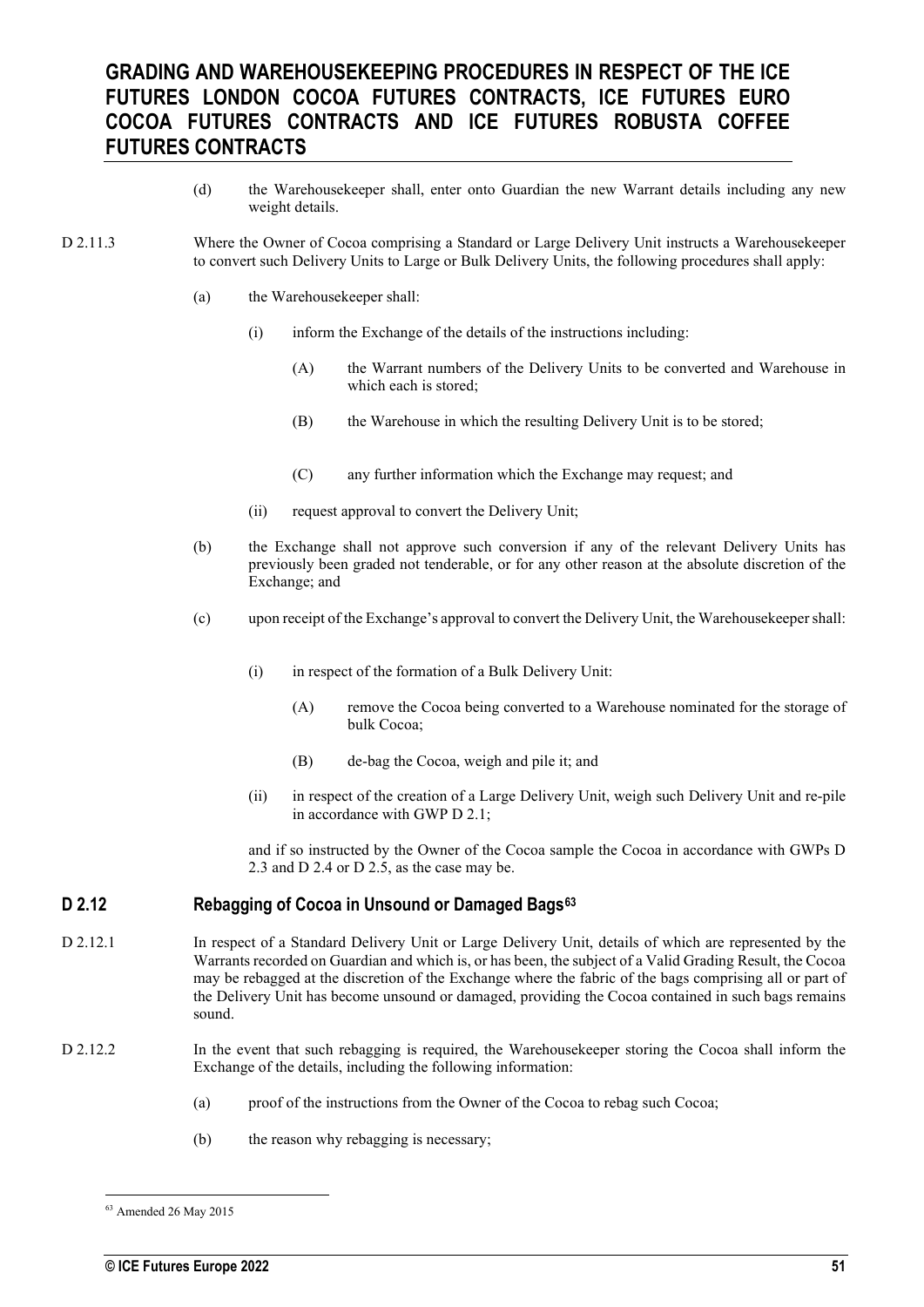- (c) the Warrant number of the relevant Delivery Unit; and
- (d) the approximate number of bags requiring rebagging

and request approval to rebag the Cocoa.

- D 2.12.3 In considering such a request, the Exchange may require further information to be provided by the Warehousekeeper. In the event that such rebagging is authorised by the Exchange, it may, at its absolute discretion, supervise such rebagging.
- D 2.12.4 Where such rebagging occurs, the Warehousekeeper shall rebag the Cocoa into bag(s) meeting the criteria prescribed by the Exchange from time to time. Where the Exchange has appointed a supervisor, the rebagging shall only take place in the presence of such supervisor.
- D 2.12.5 The bag(s) into which the Cocoa is rebagged shall be marked with the mark or marks of the original bag(s).
- D 2.12.6 The Warehousekeeper shall amend the details on the Warrant for the Delivery Unit to show the number of original bags which have been rebagged.
- D 2.12.7 Upon the rebagging of any such Cocoa comprised in a Delivery Unit, any Valid Grading Result for such Delivery Unit shall, subject to Rule EEEE.3(e)(iii) (ICE Futures London Cocoa Futures Contract) or Rule EEEE1.3(e)(iii) (ICE Futures Euro Cocoa Futures Contract), immediately lapse, unless the Exchange determines, in its absolute discretion, that the Valid Grading Result shall continue to apply to Cocoa contained in a Delivery Unit which has been rebagged in whole or in part:
	- (a) as a consequence of one or more bags contained in the Delivery Unit becoming damaged in the Warehouse or in transit; and
	- (b) in accordance with any instructions or other directions given by the Exchange.
- D 2.12.8 The costs of rebagging Cocoa comprised in a Delivery Unit shall be borne by the Owner of the Cocoa.

### **D 2.13 Top-up of a Delivery Unit[64](#page-51-0)**

- D 2.13.1 In respect of a Delivery Unit, details of which are represented by the Warrant recorded on Guardian and which is, or has been, the subject of a Valid Grading Result, and upon reweighing is found to be of a weight less than the tolerance specified in Rule EEEE.5(e) (ICE Futures London Cocoa Futures Contract) or Rule EEEE1.5(e) (ICE Futures Euro Cocoa Futures Contract), Cocoa may be added to the Delivery Unit provided that:
	- (a) following the addition of Cocoa the Delivery Unit is in compliance with Rule EEEE (ICE Futures London Cocoa Futures Contract) or Rule EEEE1 (ICE Futures Euro Cocoa Futures Contract), and with GWP D 2.1.3;
	- (b) the additional Cocoa has never been graded as not tenderable; and
	- (c) in respect of Standard or Large Delivery Units the additional Cocoa is contained in bag(s) meeting the criteria prescribed by the Exchange from time to time.
- D 2.13.2 Any Delivery Unit having a Valid Grading Result which has been the subject of a top-up may not be tendered following the top up until the Delivery Unit has been weighed and re graded as tenderable.
- D 2.13.3 The cost of a top-up of a Delivery Unit shall be borne by the Owner of the Cocoa.

<span id="page-51-0"></span><sup>64</sup> Amended 26 May 2015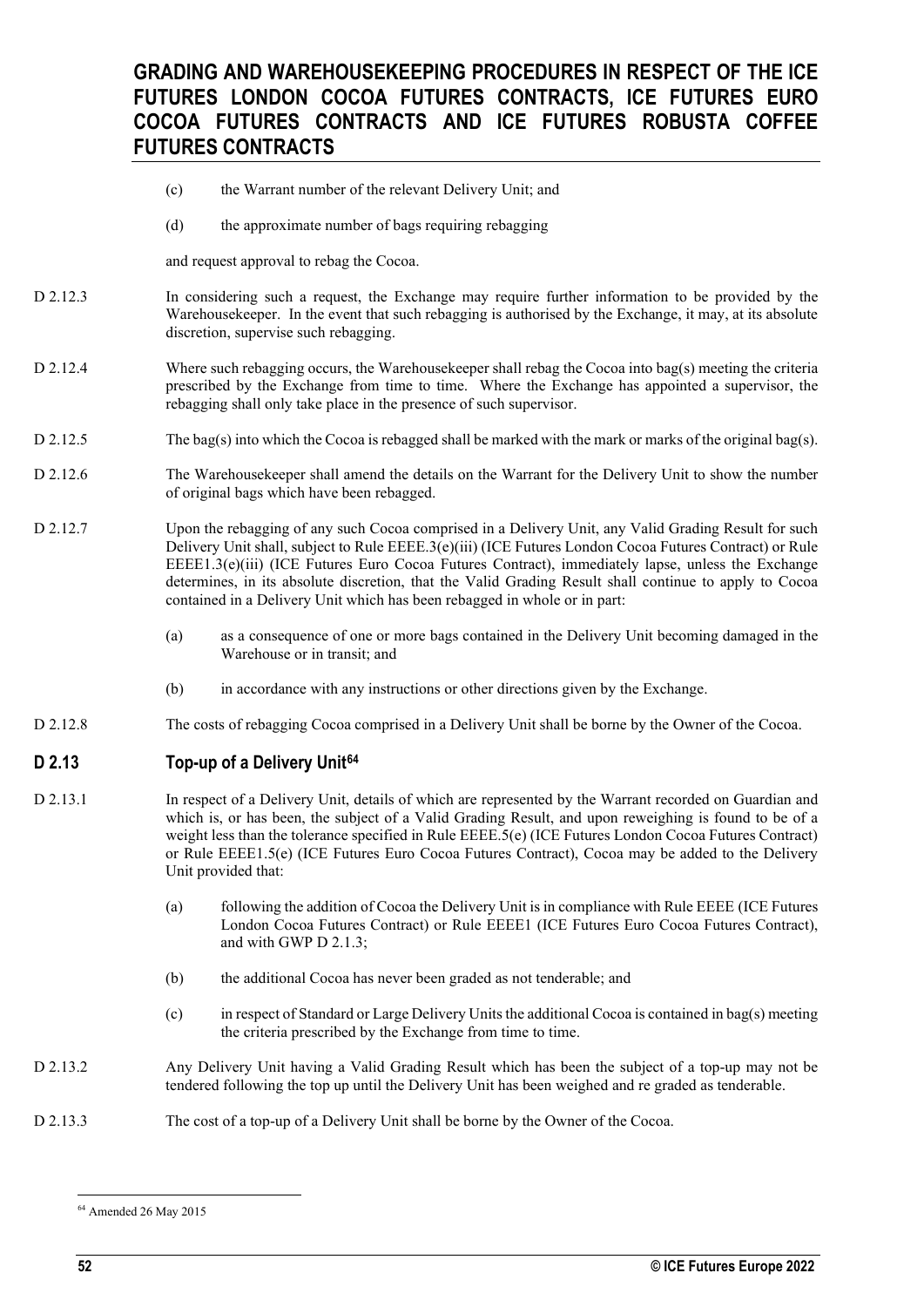## **D 3. Robusta Coffee**

**D 3.1 Piling of Robusta Coffee**

## **D 3.1.1 Robusta Coffee Shipped from Origin in Bags[65](#page-52-0)**

- D 3.1.1.1 In respect of Robusta Coffee Goods, details of which are represented by the Warrant recorded on Guardian, the following storage requirements shall be observed:
	- (a) each lot shall all be packed in sound bags which are in external good order, are woven from natural fibres, are of sufficient strength to withstand transit and storage, are previously unused, clean and suitable for food contact use and meet such other criteria as may be prescribed by the Board from time to time. For a lot stored on or after 01 July 2021, the bags shall only bear markings which relate to the Robusta Coffee within;
	- (b) each parcel or lot shall be stored on pallets at ground level, with the exception of multi-storey Warehouses with wooden floors where the bags of Robusta Coffee may be stored directly on the floor;
	- (c) the Robusta Coffee comprising a parcel or lot shall be stored, subject to GWP D 3.1.1.1(d) together in a single row or pile;
	- (d) Where a lot or parcel is composed of palletised bags, the bags on each pallet shall relate only to that lot or parcel. Where there is a balance of bags making up a parcel or lot which is insufficient to fill a pallet to capacity those remaining bags shall be exclusively stored on a pallet which shall be marked in accordance with GWP D 3.2 and placed either on top of the column of pallets comprising the majority of the lot or parcel or at the end of the row in which the lot or parcel is piled;
	- (e) Robusta Coffee shall be stored with a gap of at least 45 centimetres and, for Robusta Coffee piled from and including 01 May 2022, with at least a gap of 50 centimetres
	- (i) from any wall;
	- (ii) from any other Robusta Coffee or other material stored in the Warehouse to allow compliance with GWP D 3.1.1.1(f); and
	- (f) at least 40% of the bags in a parcel or lot must be accessible for inspection. Where the parcel or lot is composed of palletised bags stored in columns or rows, at least one side of each pallet shall be readily accessible for inspection.
- D 3.1.1.2 Subject to GWP D 3.1.1.3 below, a lot may not, in whole or in part, be comprised of Robusta Coffee which previously comprised a lot graded under GWP E 3.
- D 3.1.1.3 Robusta Coffee that has been re-graded pursuant to GWP E 1.10.7 may comprise the whole or a part of a lot.

### **D 3.1.2 Shipped from Origin in Bulk[66](#page-52-1)**

- D 3.1.2.1 In respect of Robusta Coffee Goods, details of which are represented by the Warrant recorded on Guardian, the following storage requirements shall be observed:
	- (a) Each lot shall all be packed in either;

<span id="page-52-1"></span>

<span id="page-52-0"></span><sup>65</sup> Amended 15 December 2020, 7 June 2021, 1 May 2022. 66 Amended 7 December 2020, 7 June 2021, 1 May 2022.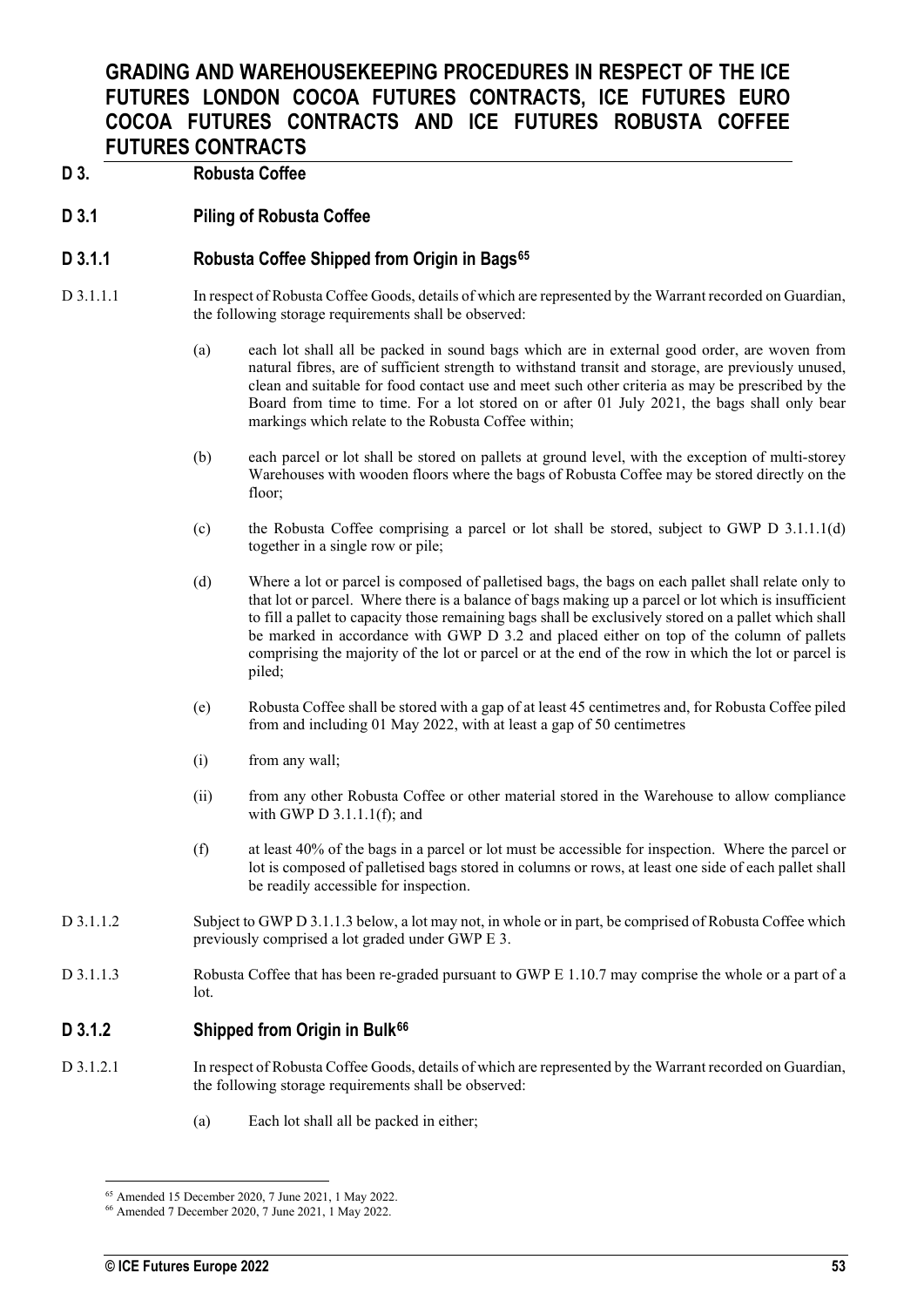- (i) sound bags which are in external good order, are woven from natural fibres, are of sufficient strength to withstand transit and storage, are previously unused, clean and suitable for food contact use and meet such other criteria as may be prescribed by the Exchange from time to time and which shall have a gross weight of no more than 80 kilograms and shall comply with GWP D 3.1.1.1; or
- (ii) sound FIBCs which must be sealed by means of a numbered and suitably recorded seal, are in external good order, are constructed using woven material such that they prevent condensation occurring during storage, are of sufficient strength to withstand transit and storage, are previously unused, clean and suitable for food contact use and meet such other criteria as may be prescribed by the Exchange from time to time and which shall have a gross weight of no less than 900 kilograms and no more than 1,100 kilograms and shall comply with GWP D 3.1.2.1(b) to (h) inclusive; and
- (iii) for a lot stored on or after 01 July 2021, the bags or FIBCs (as applicable) shall only bear markings which relate to the Robusta Coffee within.
- (b) Each lot shall be stored:
	- (i) on pallets at ground level; or
	- (ii) in racking in accordance with GWPs  $D$  3.1.2.1(e) to (g) inclusive.
- (c) The Robusta Coffee comprising a lot shall be stored together in a single row, pile, or sequence.
- (d) Robusta Coffee stored in one FIBC may only relate to the same lot.
- (e) Robusta Coffee on pallets or in racking shall be stored with a gap of at least 45 centimetres:
	- (i) from any wall; and
		- (iii) (ii) from any other Robusta Coffee or other material stored in the Warehouse to allow compliance with GWP D 3.1.2.1(h).
- (f) With regards to Robusta Coffee stored in racking:
	- (i) the racking installations shall allow for sufficient space in the working aisles for any access required by (A) officials or appointed representatives of the Exchange or (B) the appointed representatives of the Owner;
	- (ii) all racking installations must be inspected and approved as suitable by the Exchange;
	- (iii) permission to store FIBCs in racking installations will be granted on a case-by-case basis at the absolute discretion of the Exchange; and
	- (iv) promptly upon receipt of a reasonable request from the Owner or the Exchange, Warehousekeepers shall move FIBCs from the racking to the ground floor for the purposes of inspection or identification or sampling, and all costs for such removal and return of the FIBCs from and to the racking shall be for the account of the Warehousekeeper.
- (g) The Exchange may issue additional requirements relating to storage in racking from time-totime.
- (h) All of the FIBCs must be accessible for inspection.
- D 3.1.2.2 Subject to GWP D 3.1.2.3 below, a lot may not, in whole or in part, be comprised of Robusta Coffee which previously comprised a lot graded under GWP E 3.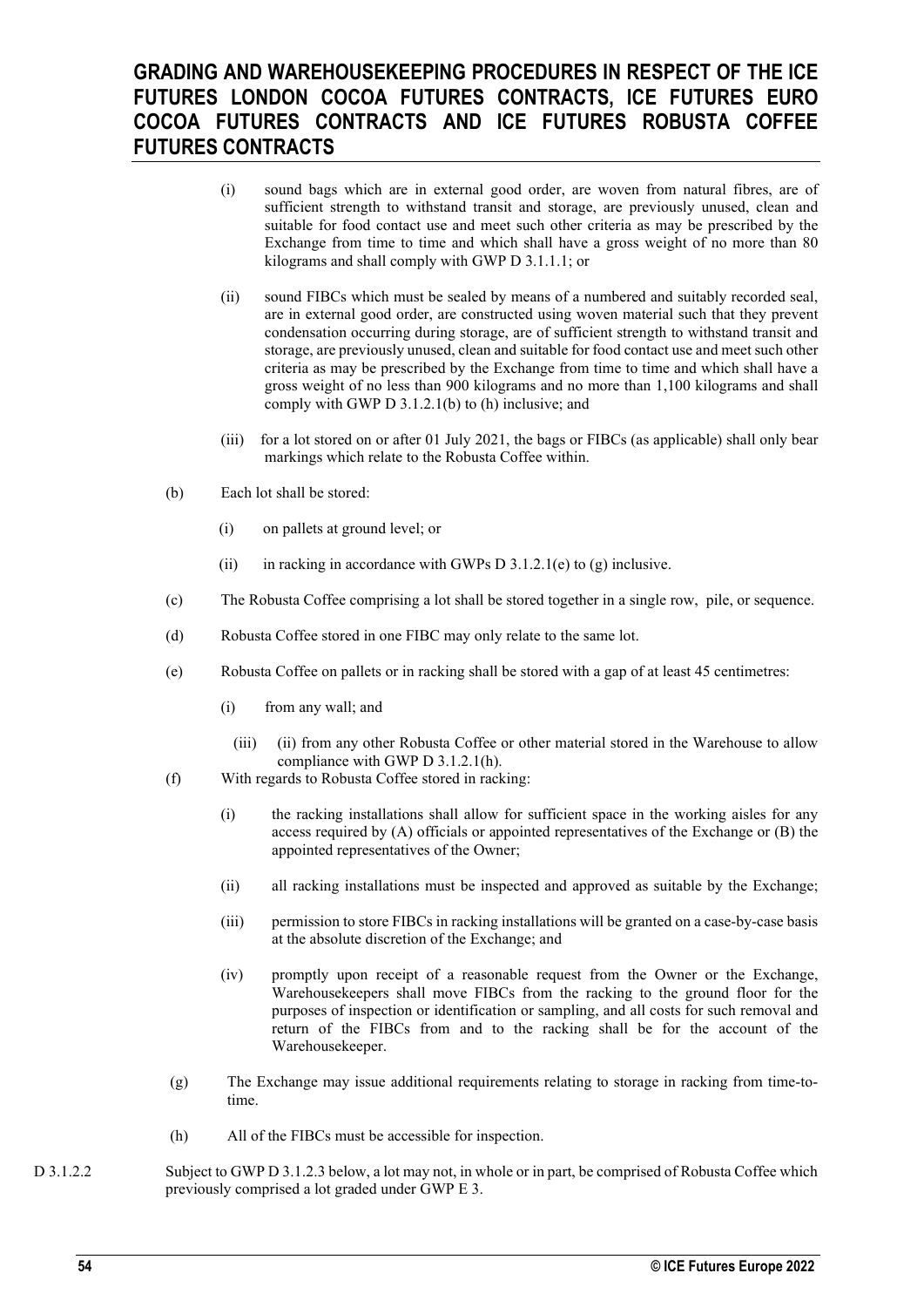D 3.1.2.3 Robusta Coffee that has been re-graded pursuant to GWP E 1.10.7 may comprise the whole or a part of a lot.

### **D 3.2 Identification of a parcel or lot**

- D 3.2.1 Each parcel or lot shall be readily identifiable by the Warehousekeeper and the Exchange officials. The following minimum requirement for the identification of a parcel or lot shall apply:
	- (a) A label, visible from the aisle side of the column and/or row shall be securely fastened to either a bag or FIBC lying on the first pallet of the storage sequence or the pallet itself and shall show, as a minimum, the Warrant number relating to the parcel or lot and the number of bags or FIBCs comprising the parcel or lot; and;
	- (b) (i) For bags A bag on the bottom layer of bags of each pallet and visible from the aisle side of the column and/or row shall be marked clearly, legibly and indelibly on the fabric of the bag with the Warrant number of the parcel or lot.
		- (ii) For FIBCs Each FIBC visible from the aisle side of the column and/or row shall be marked clearly, legibly and indelibly on the fabric of the FIBC with the Warrant number of the lot and the gross weight.

### **D 3.3 Weighing of a parcel or lot**

- D 3.3.1 A parcel or lot shall be weighed or reweighed:
	- (a) when the parcel or lot is piled for tendering;
	- (b) each time the Robusta Coffee contained in the parcel or lot is re-bagged in accordance with GWP D 3.7; and
	- (c) each time the parcel or lot is moved or is the subject of a change in control, in accordance with GWPs D 1.19 to D 1.24, as the case may be.
	- (d) In the case of Robusta Coffee stored in FIBCs being re-weighed, new weights shall be written on the sides of the bags in accordance with GWP D 3.2.1(b)(ii).
- D 3.3.2 Rule GGGG.5(f) (ICE Futures Robusta Coffee Futures Contract) sets out the requirements for periodic reweighing and applicable weight allowances. Should Robusta Coffee require reweighing before delivery, such reweighing shall be at the Owner's expense.
- D 3.3.3 The tare weight of the bags or FIBCs shall be that ascertained when the Robusta Coffee was originally weighed and the Warrant details recorded on Guardian.
- D 3.3.4 In the event of reweighing, if not already stored in adjacent piles, parcels forming lots should be moved into adjacent piles.

### **D 3.4 Sampling of a parcel or lot[67](#page-54-0)**

- D 3.4.1 The Exchange may amend the requirements on sampling of a Lot at any time at its reasonable discretion by notice posted on the Market.
- <span id="page-54-0"></span>D. 3.4.2 In respect of a parcel or lot which is to be graded pursuant to GWPs E.1 and E.3, the Member or, if he is not the Owner of the Robusta Coffee, the Owner on whose behalf the Member is making the application

<sup>67</sup> Amended 1 May 2022.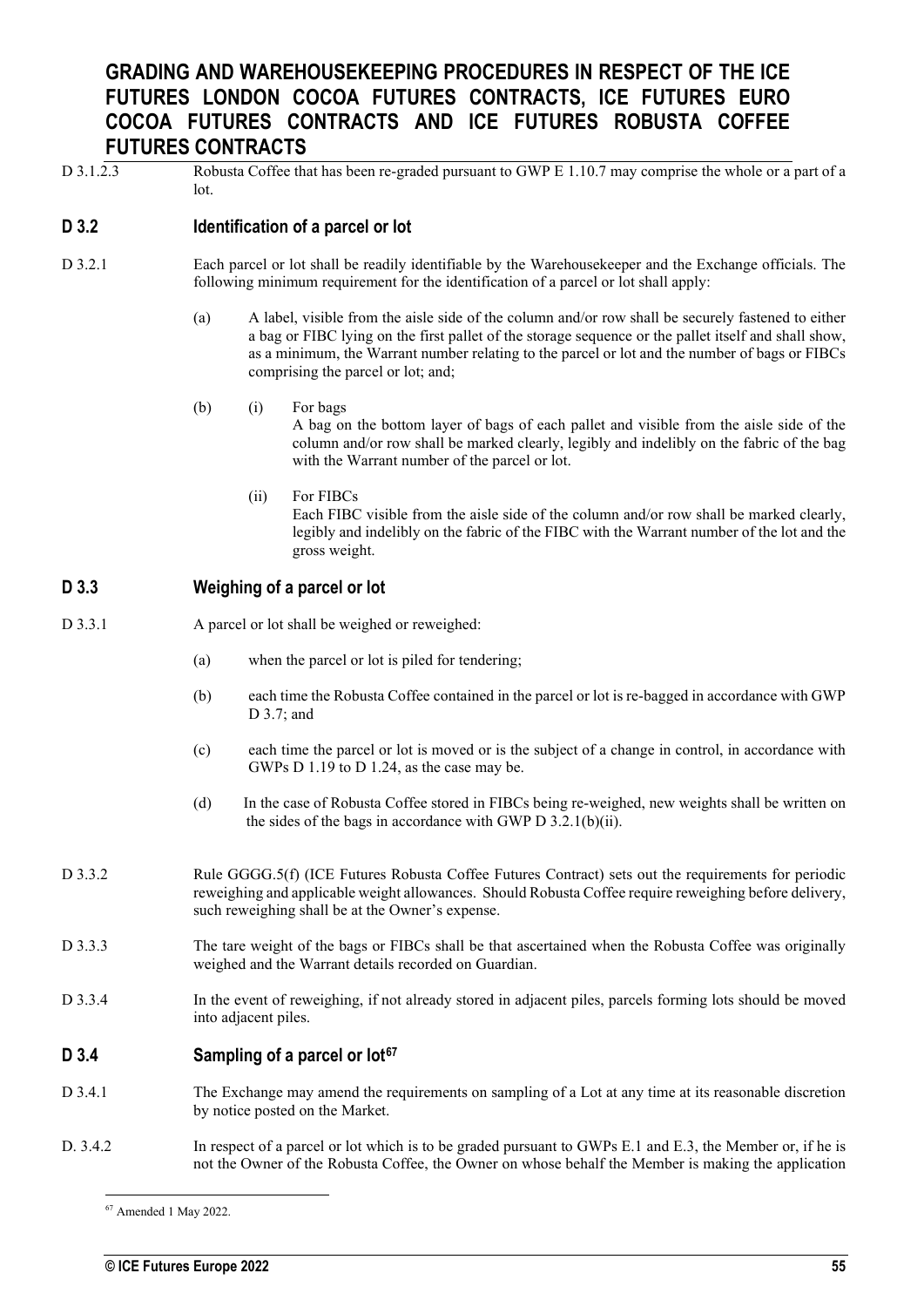for grading, shall instruct the Warehousekeeper in writing to draw a sample from the parcel or lot to be graded. Upon receipt of such instruction, the Warehousekeeper shall act without delay.

- D 3.4.3 If two to five lots are to be sampled from the same consignment, and those lots consist of Robusta Coffee from one Origin, ex one Vessel shipped on one Bill of Lading, and stored in the same Warehouse under the control of the same Warehousekeeper then the Owner may instruct the Warehousekeeper to draw and present the individual samples to be graded as grouped lots.
- D 3.4.4 Where the Warehousekeeper has provided sampling notification to the Exchange on any business day by 12:00 hours London time, sampling may commence on the following business day. Where sampling notification is received after this time, sampling may only begin on the second business day. The Warehousekeeper shall advise the Exchange whether or not the samples are to be delivered to be graded as grouped lots. The Warehousekeeper shall:
	- (a) draw the sample in accordance with these GWPs;
	- (b) upon completion of drawing the sample, send the sample direct to the Grading Room in accordance with GWP D 3.5.2, for assessment by a Grading Panel appointed by the Exchange. Samples forming grouped lots shall all be presented to the Grading Room together;
	- (c) in accordance with GWP D 1.3.3 enter all Warrant details of a parcel or lot on Guardian no later than two business days after the arrival of the sample at the Grading Room. Grading will not commence until such details are complete. Samples which have been in the Grading Room for more than two business days, and for which details are not complete, may be removed from the grading queue.
- D 3.4.5 Subject to GWP D 1.5.7 and D 1.5.8, if sampling is to occur outside of normal port working hours and that the sampling is deemed to require supervision, then this is to occur at times mutually agreed between the Warehousekeeper and the Exchange.
- D 3.4.6 Before sampling, the parcel or lot identified correctly in accordance with GWP D 3.2 shall be inspected by the Warehousekeeper and, if supervised, the Supervision Company shall confirm:
	- (a) that the Robusta Coffee complies with GWP D 3.1; and
	- (b) all sampling apparatus is clean, dry and free from foreign odours.
- D 3.4.7 Where one or both of the conditions in GWP D 3.4.6 are not met the Warehousekeeper or, if supervised, the Supervision Company shall immediately contact the Exchange which shall determine what action shall be taken before sampling can commence.
- D 3.4.8 Any sample to be presented to the Grading Room shall be drawn and sealed, all of which is to occur on the same day. All samples forming grouped lots shall be drawn and sealed on the same day.
- D 3.4.9 Each lot shall comprise of not more than two parcels of Robusta Coffee. Where a lot is to be formed of two parcels, a sample from each parcel must be submitted for grading and both samples must be covered by a Valid Grading Result for the lot to be tenderable. Where a sample relating to a parcel is graded not tenderable then the whole lot comprising of both parcels shall be not tenderable. The parcel comprising such lot which was graded as tenderable may not be combined with another tenderable parcel to form a tenderable lot.
- D 3.4.10 In respect of each sample drawn from a parcel or lot stored in bags:
	- (a) a grading sample of 1.5 kg minimum weight shall be drawn which; shall be representative of the parcel or lot as a whole, and shall be taken randomly from a minimum of 30% of the number of sound bags forming the parcel or lot and over the full height and width of the parcel or lot directly into a clean, dry, empty and odourless cotton or linen sample bag; with a tare not exceeding 100 g to be presented to the Grading Room.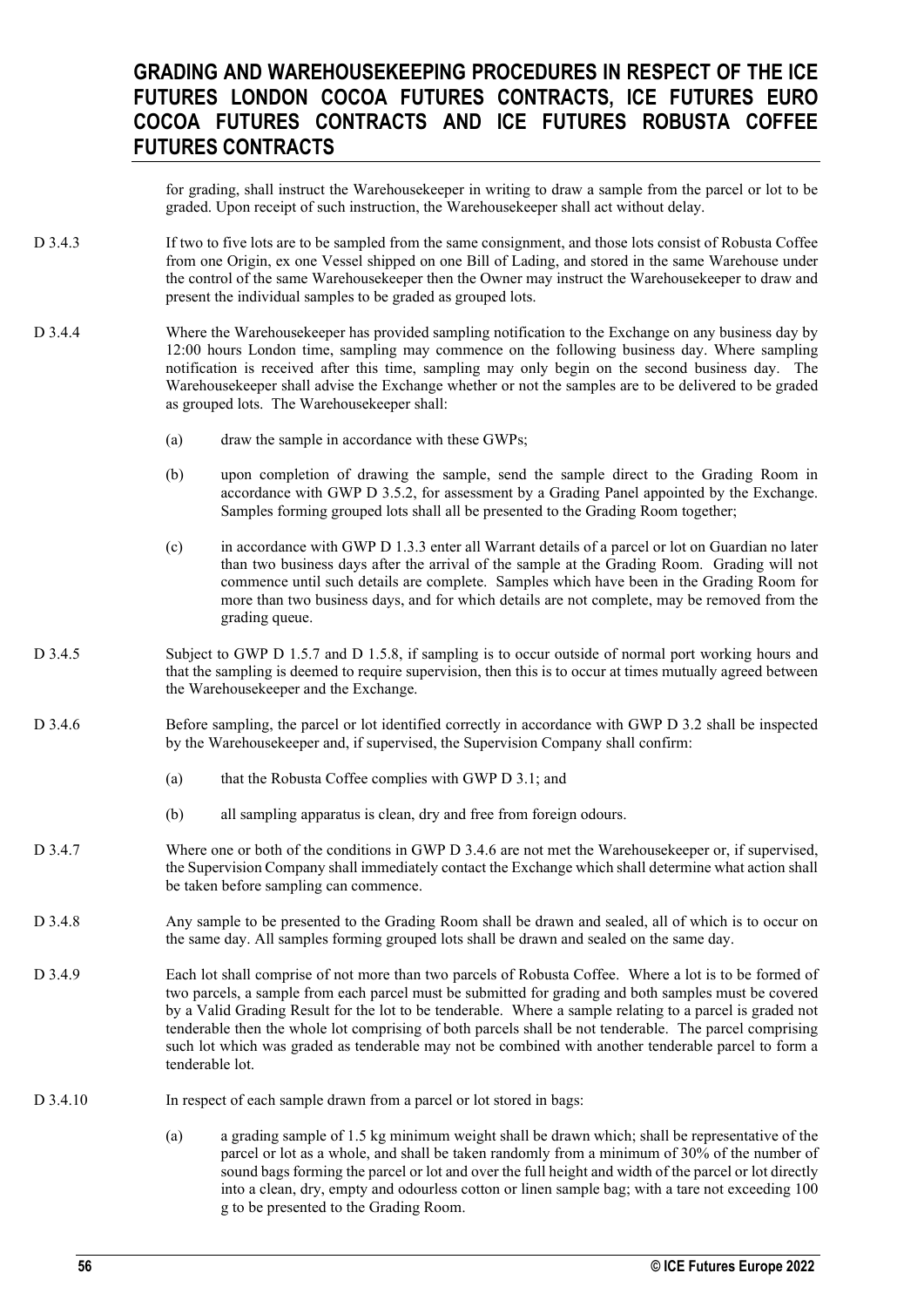- (b) The sample bag shall be sealed with the Warehousekeeper's seal and also if supervised the Supervision Company's seal. The following minimum details shall be marked on the bag:
	- (i) the Warehousekeeper responsible for drawing the sample;
	- (ii) Warrant number;
	- (iii) port;
	- (iv) Origin;
	- (v) date on which the Robusta Coffee was landed; and
	- (vi) the bar code issued by or recorded on Guardian in respect of the sample.
- D 3.4.11 In respect of each sample drawn from a lot stored in FIBCs:
	- (a) a grading sample of 1.5 kg minimum weight shall be drawn which; shall be representative of the lot as a whole, and shall be taken by means of one of the following procedures:

#### **(i) Sampling from a conveyor during bagging**

Sample material of 12.5 kg minimum weight (the bulk sample) which is representative of the lot as a whole shall be derived from Robusta Coffee drawn on an incremental basis perpendicularly across the whole flow of a moving stream of Robusta Coffee (but excluding the 'fall') comprising the whole lot, while the Robusta Coffee is being bagged. The incremental samples shall be drawn at regular intervals dependent on the speed of the flow, each comprising of a minimum of 250g of Robusta Coffee such that a total of a minimum 50 individual samples are drawn from the lot. The Warehousekeeper shall maintain a record of the equipment used for the bagging and sampling, the speed of the Robusta Coffee flow and the intervals during which the incremental samples were drawn.

#### **(ii) Sampling using a compartmentalised sampling iron**

Sample material of 7.5 kg minimum weight (the bulk sample) which is representative of the lot as a whole shall be derived from Robusta Coffee drawn once the FIBCs are filled with Robusta Coffee but before they are sealed. Samples may be drawn from each FIBC by use of a sampling iron which has a minimum of four compartments in its length. Each FIBC shall be sampled a minimum of three times by access through the loading chute, such that the sampling iron reaches the bottom two of the FIBC's corners, and once central vertically down the middle of the FIBC. A minimum of 0.75kg per FIBC shall be drawn.

#### **(iii) Sampling using a sampling iron**

Sample material of 7.5 kg minimum weight (the bulk sample) which is representative of the lot as a whole shall be derived from Robusta Coffee drawn once the FIBCs are filled with Robusta Coffee and before they are sealed. Samples may be drawn from each FIBC by use of a sampling iron which is of sufficient length to reach the centre core of the FIBC. Sampling must be on one side of the FIBC with a minimum of threeincremental samples being drawn, such that the middle and two diagonally opposing corners are sampled. A minimum of 0.75kg per FIBC shall be drawn.

- (b) The bulk sample, which shall be a minimum of 7.5 kg, shall be quartered to provide a grading sample of 1.5 kg minimum weight. The balance of the bulk sample shall be returned to the relevant lot before the FIBCs are sealed and weighed.
- (c) the grading sample shall be placed in a clean, dry, empty and odourless cotton or linen sample bag with a tare not exceeding 100 g.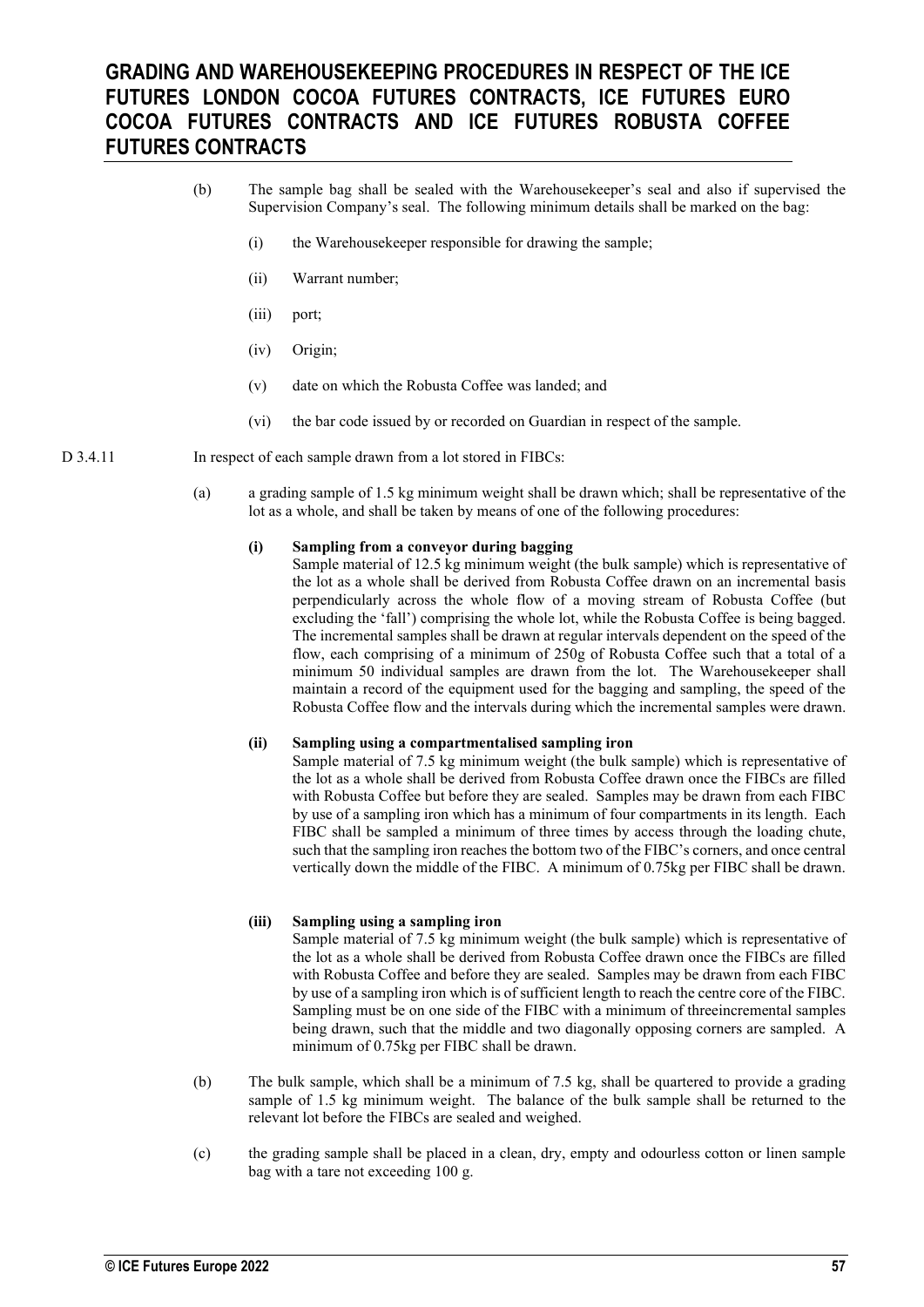(d) The sample bag shall be sealed with the Warehousekeeper's seal, and also if supervised the Supervision Company's seal. The sample bag shall be marked as specified in GWP D 3.4.10 (b).

### **D 3.5 Submission of a Sample**

- D 3.5.1 A Warehousekeeper shall draw a grading sample in accordance with GWP D 3.4, and shall submit such sample directly to the Grading Room for grading. Customs duties, if any, shall be for the account of the Warehousekeeper.
- D 3.5.2 Grading samples, and the related application for grading, must be submitted directly to the Grading Room within 10 business days of the date on which they were drawn.
- D 3.5.3 The Exchange may at its sole discretion, designate the time or day at which samples may be delivered to the Grading Room.

### **D 3.6 Fumigation and Fogging**

- D 3.6.1 Pursuant to GWP D 1.15.2(e), the cost of fumigating and fogging of Robusta Coffee stored in accordance with the Robusta Coffee Contract Rules shall be for the account of the Warehousekeeper.
- D 3.6.2 In the event of ICE Registered Robusta Coffee Graders finding live infestation in a sample, the applicant Member may submit within 21 calendar days, or other such deadline as prescribed by the Exchange from time to time, documentary evidence from the Warehousekeeper that the relevant lot has begun Fumigation or other such appropriate treatment for infestation. Following receipt of satisfactory evidence of treatment for infestation, the Exchange may lift the Suspended status of the Warrant(s), with the effect that they would become valid for tender. Warrant(s) for which evidence of fumigation is submitted where fumigation is commenced outside the prescribed 21 calendar day window specified above shall not have the Suspended status lifted; such Warrants would have to be re-sampled in order to be reconsidered for grading.
- D 3.6.3 The cost of such fumigation and/or fogging shall be for the Owner's account where:
	- (a) the Robusta Coffee stored in a Warehouse is sold other than under a Contract; or
	- (b) a Phytosanitary Certificate is required; or
	- (c) the Owner requests the Robusta Coffee to be fumigated notwithstanding the apparent absence of infestation.
- D 3.6.4 If, under these GWPs, the Owner of the Robusta Coffee is of the opinion that fumigation and/or fogging is necessary to eradicate current infestation but the Warehousekeeper disagrees, then, in order to establish the need for fumigation and/or fogging, the Owner must provide either:
	- (a) an order from a local official body (e.g. Port Health Authority) that fumigation must be carried out; or
	- (b) a report from a competent independent authority confirming that fumigation and/or fogging is necessary.

If the local official body or the competent independent authority should deem it unnecessary for the Robusta Coffee to be fumigated and/or fogged all charges and fees in respect of such inspections/reports will be for the account of the Owner of the Robusta Coffee, otherwise such costs, if any, shall be borne by the Warehousekeeper.

#### **D 3.7 Re-bagging of Robusta Coffee stored in Unsound or Damaged Bags**

D 3.7.1 Robusta Coffee Goods stored in a parcel or lot which is, or has been, the subject of a Valid Grading Result may be re-bagged at the discretion of the Exchange where the fabric of the bags comprising all or part of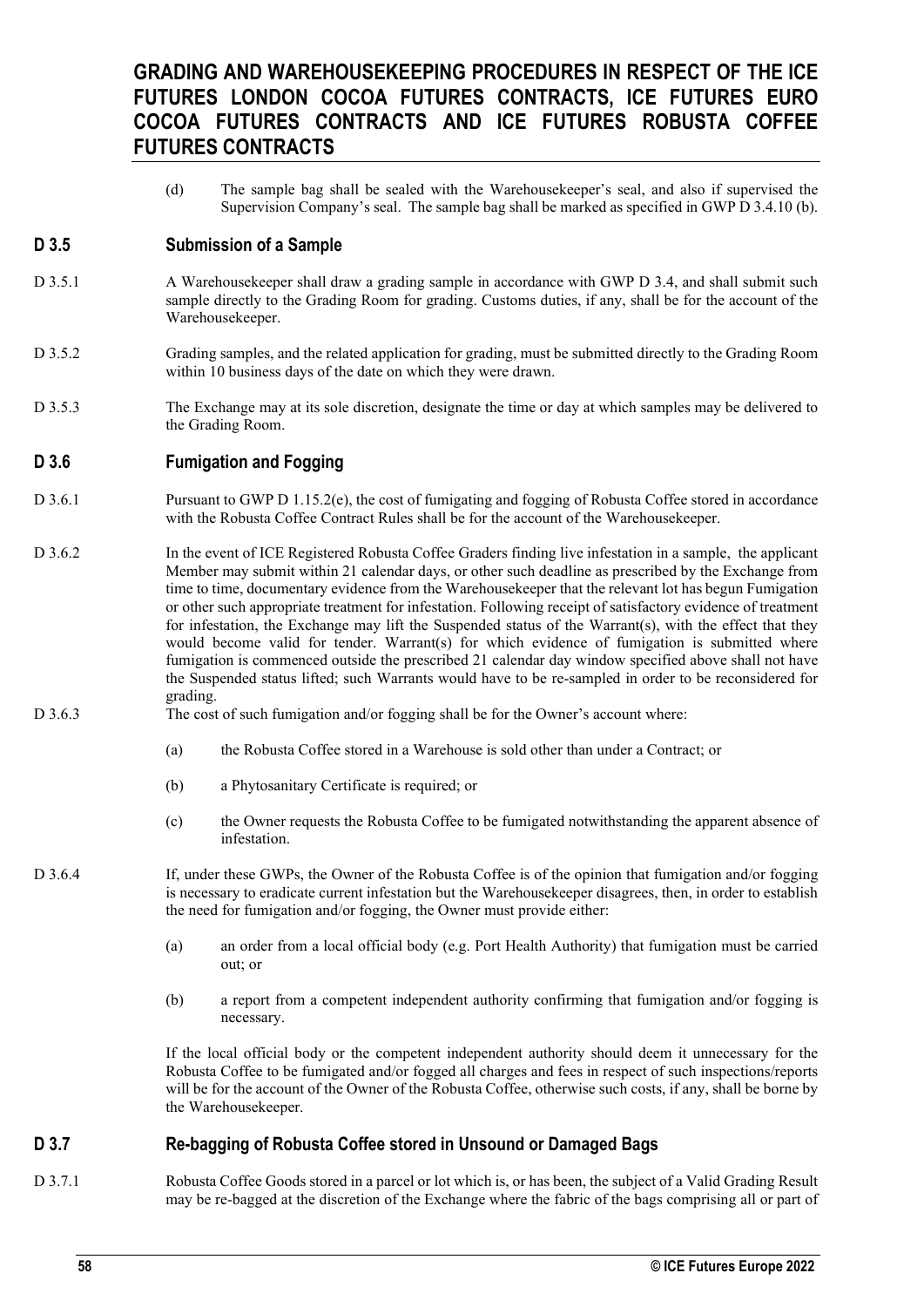a parcel or lot or the FIBCs comprising all or part of a lot have become unsound or damaged, providing the Robusta Coffee contained in such bags remains sound.

- D 3.7.2 In the event that such re-bagging is required, the Warehousekeeper storing the Robusta Coffee shall inform the Exchange of the details, including the following information:
	- (a) proof of the instructions from the Owner of the Robusta Coffee to re-bag such Robusta Coffee;
	- (b) the reason why re-bagging is necessary;
	- (c) the Warrant number of the relevant parcel or lot; and
	- (d) the approximate number of bags or FIBCs requiring re-bagging,

and request approval to re-bag the Robusta Coffee.

- D 3.7.3 In considering such a request, the Exchange may require further information to be provided by the Warehousekeeper. In the event that such re-bagging is authorised by the Exchange, it may, at its absolute discretion, supervise such re-bagging.
- D 3.7.4 Where such re-bagging occurs, the Warehousekeeper shall re-bag the Robusta Coffee into bags or FIBCs meeting the criteria prescribed by the Exchange from time to time. Where the Exchange has appointed a supervisor, the re-bagging shall only take place in the presence of such supervisor.
- D 3.7.5 The bag(s) into which the Robusta Coffee is rebagged shall be marked with the mark or marks of the original bag(s).
- D 3.7.6 The Warehousekeeper shall amend the details on the Warrant for the parcel or lot to show the number of original bags which have been rebagged.
- D 3.7.7 Upon the rebagging of any such Robusta Coffee comprised in a parcel or lot, any Valid Grading Result for such parcel or lot shall immediately lapse, unless the Exchange determines, in its absolute discretion, that the Valid Grading Result shall continue to apply to Robusta Coffee comprised in a parcel or lot which has been rebagged in whole or in part:
	- (a) as a consequence of one or more bags contained in the parcel becoming damaged in the Warehouse or in transit; and
	- (b) in accordance with any instructions or other directions given by the Exchange.
- D 3.7.8 The costs of rebagging Robusta Coffee comprised in a parcel shall be borne by the Owner of the Robusta Coffee.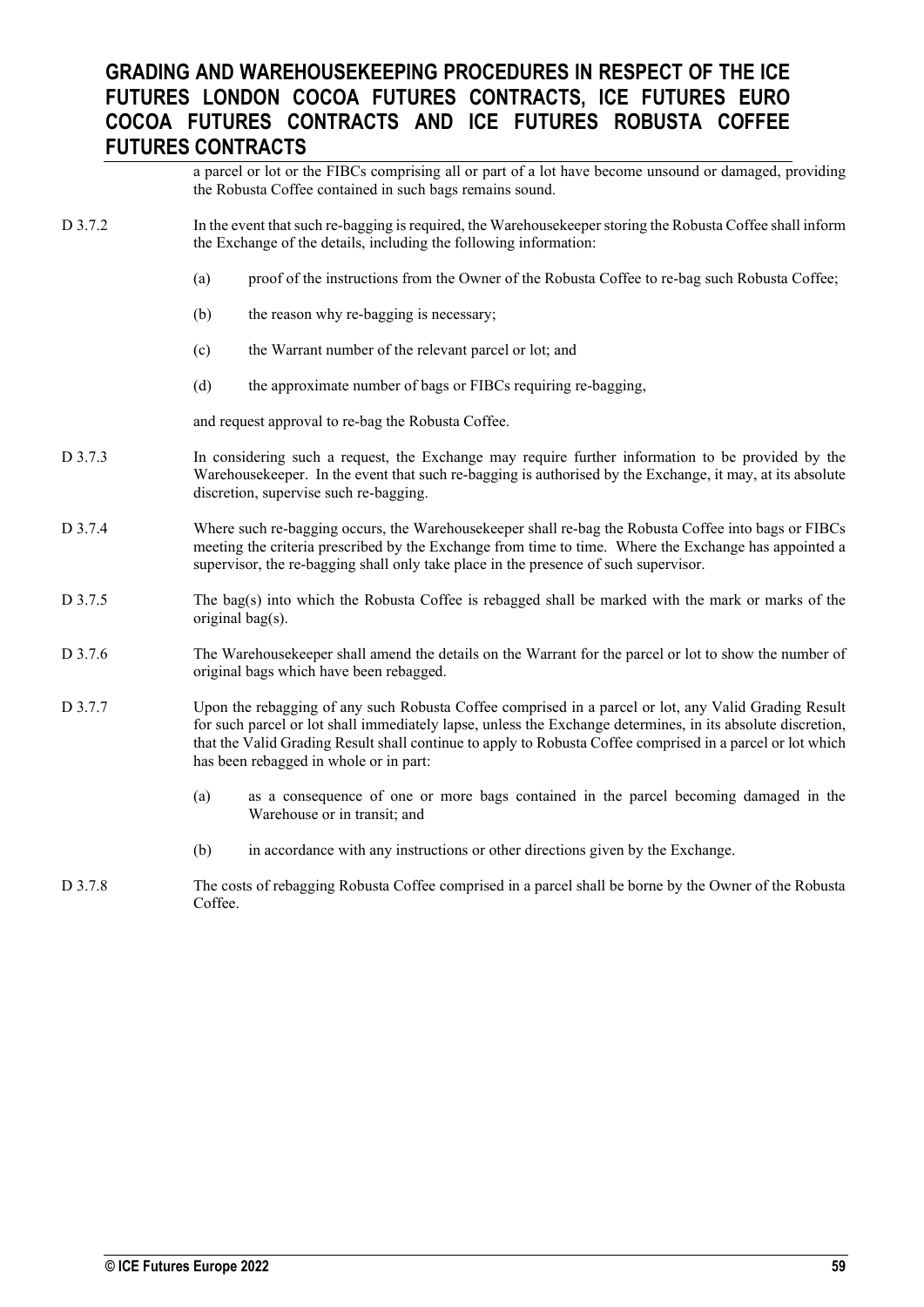## **SECTION E: GRADING PROCEDURES IN RESPECT OF COCOA AND ROBUSTA COFFEE**

### **E 1. GENERAL**

### **E 1.1 Exchange Grading Operations**

- E 1.1.1 The grading operations necessary to support the ICE Futures London Cocoa Futures Contracts, ICE Futures Euro Cocoa Futures Contracts and ICE Futures Robusta Coffee Futures Contracts are managed by the Exchange.
- E 1.1.2 In respect of grading operations, the Exchange is responsible for:
	- (a) maintaining a list of suitably qualified and Graders;
	- (b) convening Grading Panels and Appeal Panels;
	- (c) supervising the grading and appeal process, where necessary;
	- (d) recording and disseminating grading results; and
	- (e) overseeing the return of a graded sample to an applicant or his appointed agent.
- E 1.1.3 Neither the Exchange nor any department, panel or individual operating on behalf of or in association with the Exchange shall do anything under these GWPs or take any other action which shall put the Exchange in breach of any legislation, restriction or sanction to which it is subject.

#### **E 1.2 Application and Qualification as an ICE Registered Cocoa or ICE Robusta Coffee Grader[68](#page-59-0)**

- E 1.2.1 To be registered with the Exchange as an ICE Registered Cocoa or ICE Robusta Coffee Grader, an individual must complete an application in the form prescribed by the Exchange from time to time. The Exchange will determine, in its absolute discretion, whether the applicant is suitable and if so, the applicant will be invited to attend either a Cocoa or Robusta Coffee grading course, as the case may be, held by the Exchange. Such courses are held by the Exchange at such times and at such cost to the applicant as the Exchange may determine in its absolute discretion.
- E 1.2.2 An employee of, or a person in regular employment by a Warehousekeeper or Supervision Company is ineligible to be registered as a Grader, as such person may have a potential conflict of interest.
- E 1.2.3 Registered Cocoa or Robusta Coffee graders, who may be employees of the Exchange, must on completion of the grading course, undertake the written and practical examinations prescribed by the Exchange.
- E 1.2.4 All applicants who successfully complete the examination process must sign a Graders Contract before undergoing a series of "grading observations", the nature and duration of which shall be determined by the Exchange.
- E 1.2.5 Notwithstanding that an applicant has complied with GWPs E 1.2.1 to 1.2.4, the Exchange may, in its absolute discretion, deny the applicant registration as an ICE Registered Cocoa or Robusta Coffee Grader.
- E 1.2.6 The Exchange may require a Grader to undergo a series of grading observations as specified in GWP E 1.2.4, if the Grader has not participated in a Grading Panel for six months or more.

### <span id="page-59-0"></span>**E 1.3 Conduct of Graders[69](#page-59-1)**

<span id="page-59-1"></span><sup>68</sup> Amended 26 May 2015

<sup>69</sup> Amended 26 May 2015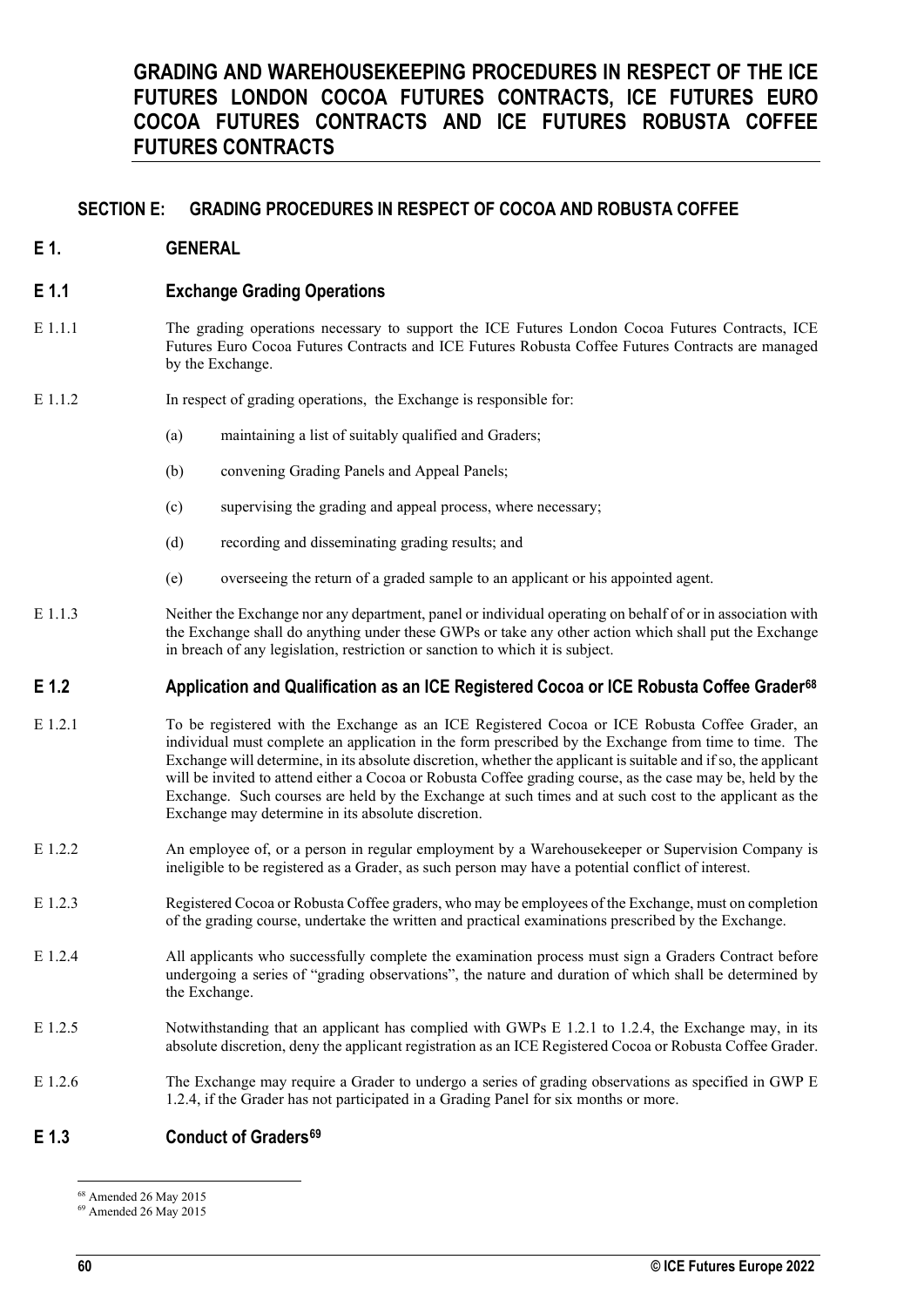E 1.3.1 A Grader must act in accordance with the standards required by these GWPs and the Graders Contract. E 1.3.2 During the course of grading, whilst conducting other duties pertaining to their office or while on the Exchange's premises, a Grader shall maintain the highest standards of professional conduct and orderly behaviour. E 1.3.3 Where a Grader is called to join a Grading Panel or Appeal Panel, as the case may be, and the Grader is, or becomes, aware that the company of which he is an employee, or any Related Company, has an interest in Cocoa or Robusta Coffee that is the subject of the relevant application for grading, he shall inform the Exchange of such interest immediately. The Exchange shall either: (a) arrange for the Grading Panel or Appeal Panel, as the case may be, of which such Grader is a member, to grade samples in which there is no such interest; or (b) defer grading until such time as another Grading Panel or Appeal Panel, as the case may be, can be constituted, or where circumstances are such that grading cannot be deferred, call another Grader to replace the Grader on the relevant Grading Panel or Appeal Panel. E 1.3.4 If a member of a Grading Panel or Appeal Panel is believed, in the opinion of an Exchange official, to be under the influence of alcohol or drugs, such Grader will not be permitted to undertake grading on behalf of the Exchange. E 1.3.5 While in the Grading Room, a Grader must refrain from behaviour which might distract any member of another Grading Panel or Appeal Panel. E 1.3.6 A Grader should not observe the grading taking place at other Grading Stations or confer with other Graders not forming part of his Grading Panel or Appeal Panel, in respect of samples that such Grading Panel or Appeal Panel are grading. E 1.3.7 An Exchange official may stop or suspend grading at any time, if he considers that the Regulations or these GWPs are being breached, or that the fairness of the grading of any sample has been compromised. E 1.3.8 [DELETED] E 1.3.9 If an Exchange official has reason to believe that a Grader has acted or is acting in breach of the Regulations or these GWPs then a senior Exchange Official must be informed as soon as possible of the suspected breach. E 1.3.10 A Grader must not remove samples of Cocoa or Robusta Coffee from the Grading Room. E 1.3.11 Graders must leave the Grading Room promptly once they have completed grading the samples allocated to their Grading Panel or Appeal Panel, as the case may be. E 1.3.12 Smoking or eating in the Grading Room is prohibited. E 1.3.13 A Grader who fails to follow these GWPs, may be liable to further investigation. Should such an investigation provide evidence that the Grader has breached the Regulations or these GWPs then the Exchange shall take such disciplinary action it deems appropriate, which may include de-registration. Any such disciplinary action will only be imposed after the Grader concerned has been given a fair and appropriate opportunity to present his case to the Exchange.

### **E 1.4 Interested Parties**

E 1.4.1 A Grader who is employed by, or otherwise associated with, a company which is an interested party with regard to any parcel, lot or Delivery Unit, shall not be appointed to, and must not knowingly participate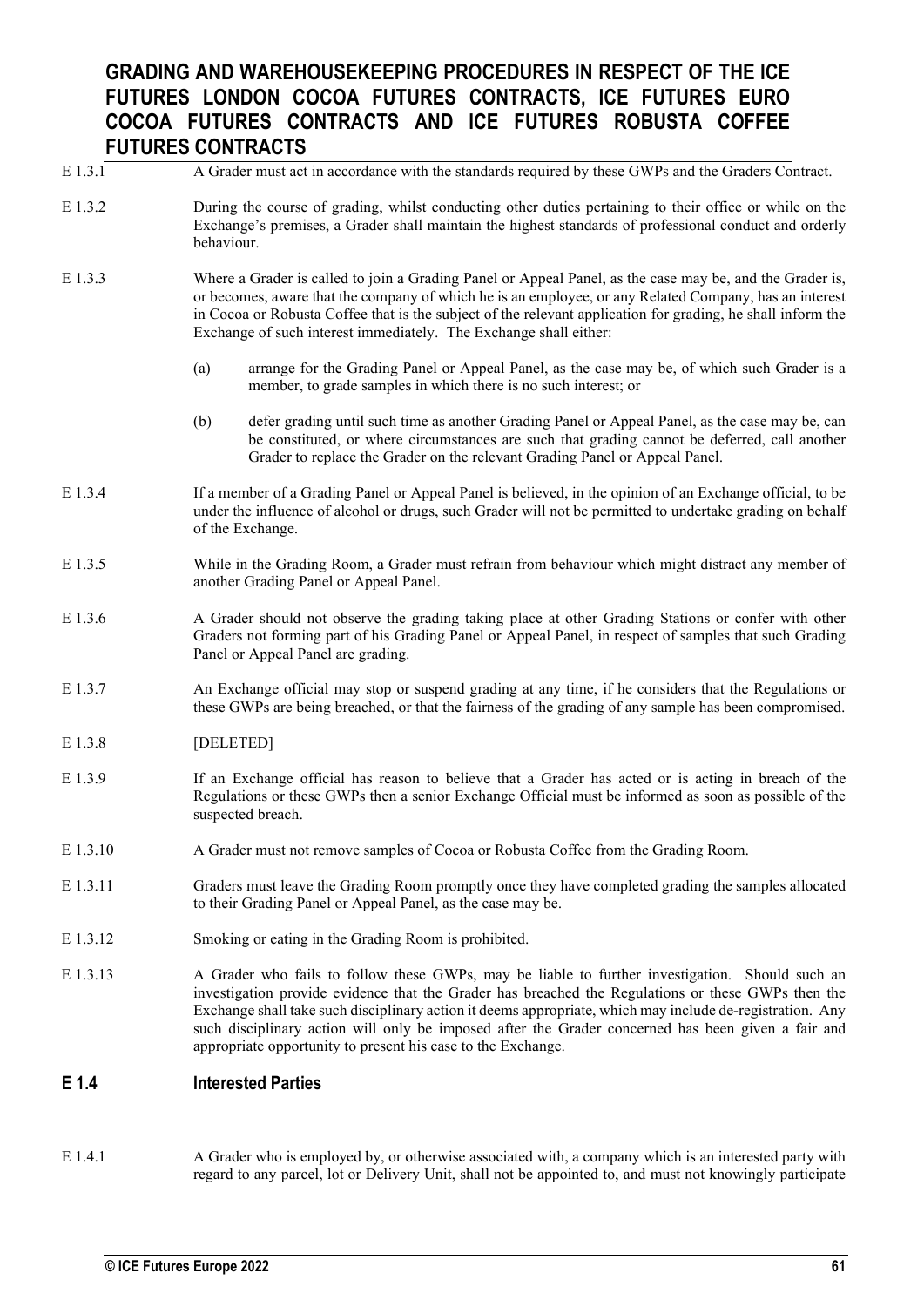in, a Grading Panel or an Appeal Panel in respect of such parcel, lot or Delivery Unit. Whether such association exists shall be at the sole determination of the Exchange.

- E 1.4.2 The following are interested parties for the purpose of GWP E 1.4.1:
	- (a) the applicant for grading;
	- (b) the Owner of the Goods; and
	- (c) where either the applicant or Owner of the Goods is a company, a Related Company.
- E 1.4.3 Notwithstanding GWPs E 1.4.1 and E 1.4.2, a grading result shall not be invalidated in the event that the parcel, lot or Delivery Unit to which it applies is subsequently received, by way of tender against an Exchange contract, by a company which employs, or is otherwise associated with a Grader who participated in the grading of such parcel, lot or Delivery Unit.

### **E 1.5 Termination of Registration as a Grader**

- E 1.5.1 The registration of a Grader may be terminated:
	- (a) upon such notice as the Exchange may deem expedient, if the Grader does not continue to meet the criteria for registration as determined by the Exchange in its absolute discretion; or
	- (b) either summarily or upon such notice as the Exchange may in its absolute discretion deem expedient, if the Grader's acts, or the Grader's failure to act, is in breach of the requirements of the Regulations, the Grader's Contract or these GWPs and, as a consequence of disciplinary action by the Exchange, the Exchange determines such termination is appropriate.
- E 1.5.2 If a Grader wishes to resign from being a ICE Registered Cocoa or Robusta Coffee Grader, the Grader must give four weeks notice to the Exchange. A Grader must comply with any conditions the Exchange may impose on his resignation.

### **E 1.6 Grading and Appeal Panels[70](#page-61-0)**

- E 1.6.1 On receiving an application for grading or notice of an appeal in respect of a grading result, the Exchange will, at its absolute discretion, convene a Grading Panel or Appeal Panel, respectively, from the list of the ICE Registered Cocoa or Robusta Coffee Graders, as the case may be, who are eligible to grade. The Exchange will endeavour to ensure that each Grading Panel or Appeal Panel includes Graders with appropriate experience of the Appeal process.
- E 1.6.2 The Exchange will as far as practicable select a ICE Registered Cocoa or Robusta Coffee Grader, as the case may be, to form part of a Grading Panel or Appeal Panel in rotation provided that:
	- (a) not more than one Grader from the same company, or a Related Company, will be selected to form the same Grading Panel or Appeal Panel;
	- (b) a Grader who is an employee of the Member, or a Related Company, submitting an application for grading or, if such Member is not the Owner of the Goods from which the sample was drawn, then the Owner of such Goods, or a Related Company, shall not form part of the Grading Panel or Appeal Panel undertaking the grading of such sample; and
	- (c) a Grader will not form part of an Appeal Panel if such Grader formed part of the Grading Panel that originally graded such sample.

#### <span id="page-61-0"></span>**E 1.7 Grading Appeals[71](#page-61-1)**

<span id="page-61-1"></span><sup>70</sup> Amended 26 May 2015

<sup>71</sup> Amended 26 May 2015, 01 August 2015, 28 September 2020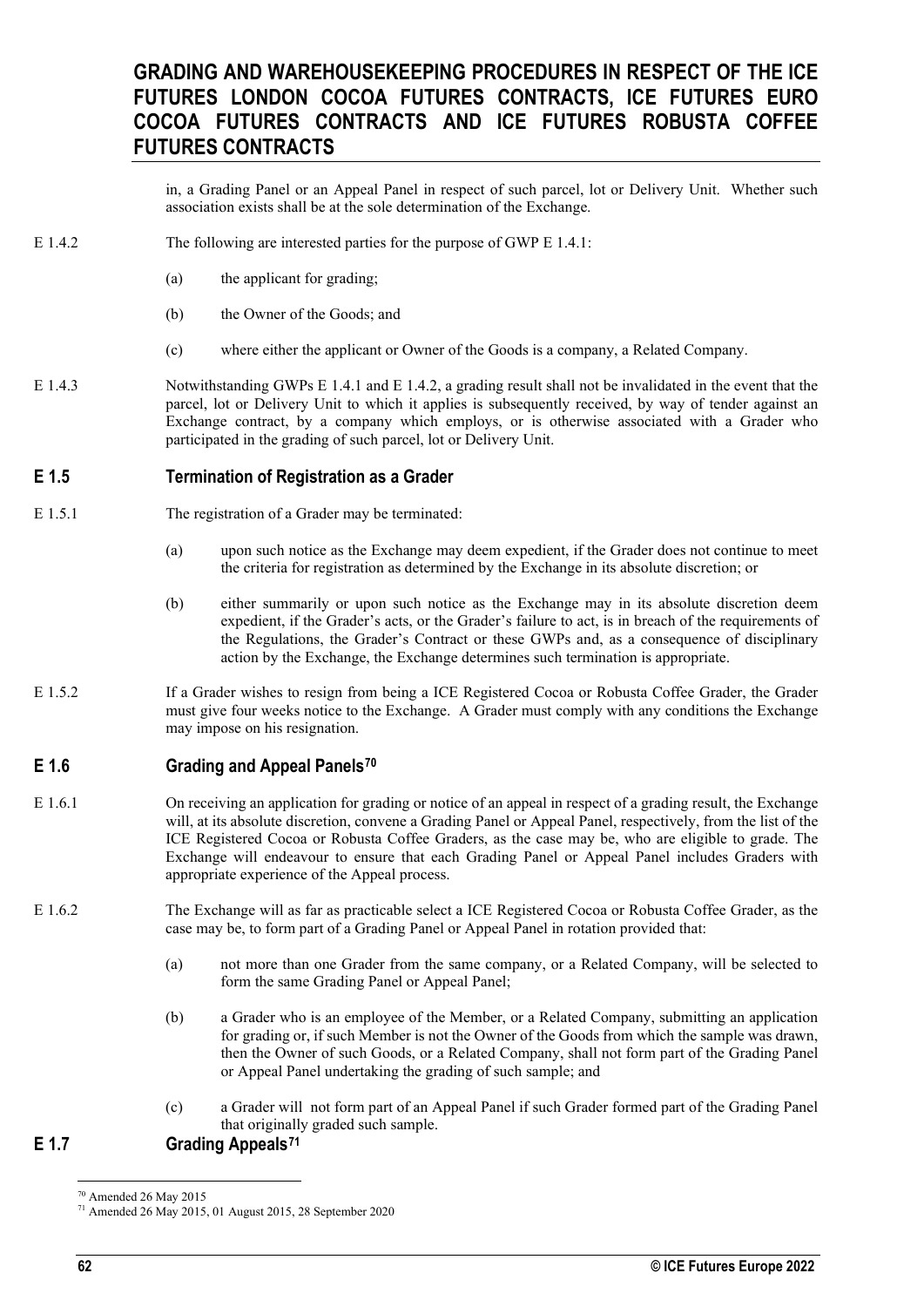#### E 1.7.1 In respect of Robusta Coffee:

(a) There shall be no appeal in respect of a parcel or lot graded as tenderable. The applicant Member may appeal the grading result in respect of a parcel or lot graded as not tenderable, provided such appeal is made in accordance with these GWPs and within five business days after the date of the grading result;

In respect of Cocoa:

- (b) all Cocoa Delivery Units which have failed Grading due to excess Residue and Foreign Matter only, an application may be made in accordance with these GWPs to recondition the Goods removing the Residue and Foreign Matter and enter subsequent sample and grading application in Guardian;
- (c) the applicant Member may appeal the grading result issued by the Exchange provided such appeal is made in accordance with these GWPs and within twenty business days after the date of the grading result; and
- (d) in addition to the above appeal process, in respect of Cocoa in Bulk, the applicant Member may appeal the FFA test results separately in accordance with these GWPs and within twenty business days after the date of the grading result.
- E 1.7.2 An appeal may be lodged by the Nominated Member via Guardian complete with the details of the relevant Warrant number.

#### E 1.7.3 In respect of:

- (a) Cocoa, the original sample shall be submitted within twenty business days after the date of the grading result; and
- (b) Robusta Coffee, for a lot or parcel graded individually the original sample shall be submitted within ten business days after the date of the grading result. For grouped lots, sample material weighing a minimum of 1.5kg representing the grading sample in GWP E 3.2.2 shall be submitted within ten business days after the date of the grading result.
- E 1.7.4 In all cases the original sample must be submitted with the Exchange's seal intact. Where such a seal is broken, an appeal will not be undertaken.
- E 1.7.5 Grading appeals shall be conducted on the sample, or for samples graded as grouped lots a portion of sample material, originally submitted for grading.
- E 1.7.6 If the Appeal Panel decide that the original decision of the Grading Panel should be changed, the previous grading result will cease to be valid. The Exchange shall notify the applicant Member of the appeal grading result by such means and in a form prescribed by the Exchange from time to time.

## **E 1.8 Grading and Appeal Fees**

- E 1.8.1 The fee payable in respect of an application for grading a Delivery Unit of Cocoa or a parcel, lot or grouped lots of Robusta Coffee or in respect of a notice of appeal, as the case may be, shall be prescribed from time to time by the Exchange. It shall be payable on demand, or at such other time and in such manner as may be prescribed by the Exchange from time to time.
- E 1.8.2 Appeal fees in respect of grading appeals conducted in accordance with the Cocoa and Robusta Coffee Contract Rules shall not be reimbursed to the applicant in any circumstances.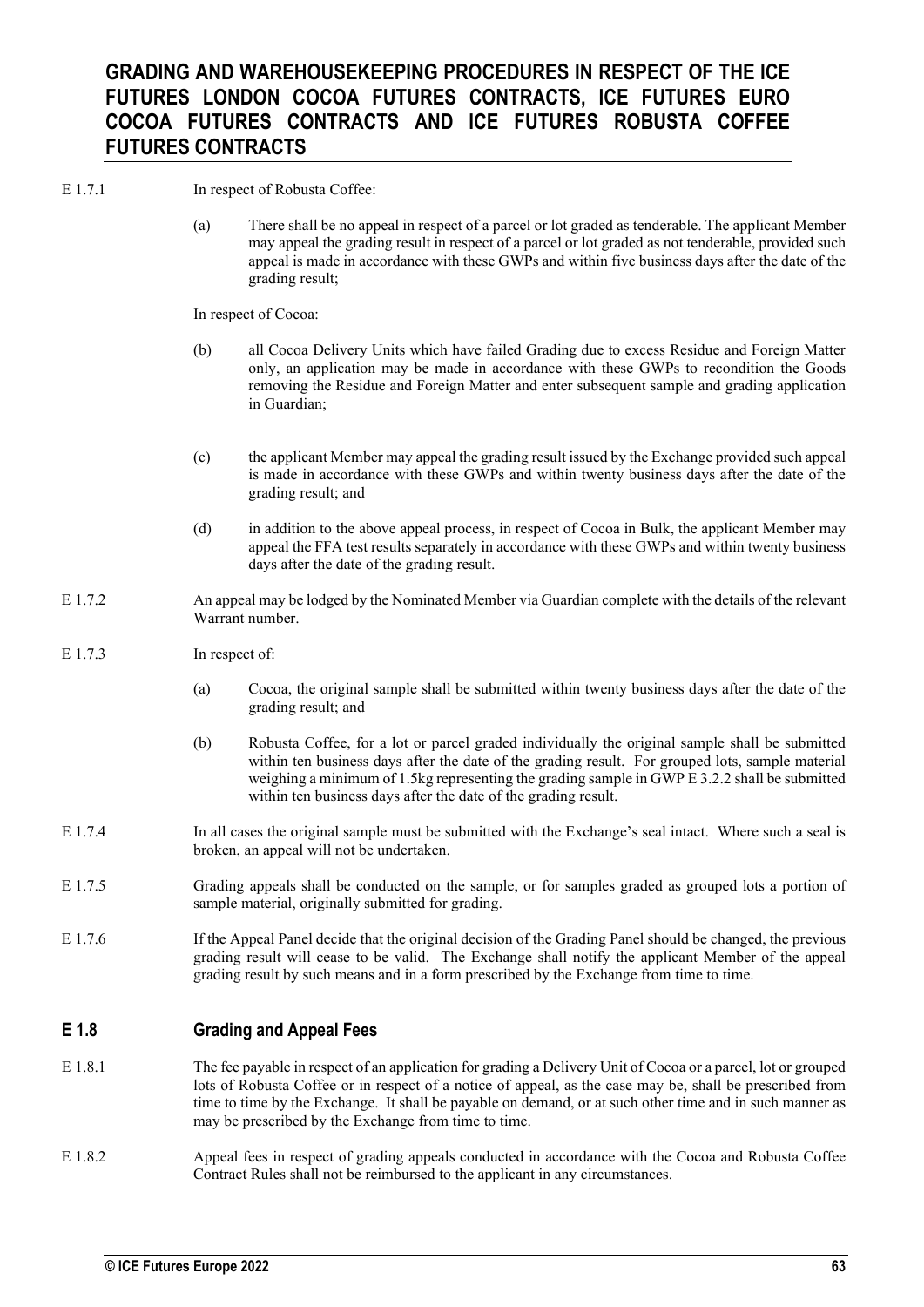E 1.8.3 The Exchange shall pay to the members of a Grading Panel or Appeal Panel such fee as it shall from time to time determine.

## **E 1.9 Liability for Grading**

- E 1.9.1 Without prejudice to any exclusion of liability provision in the Regulations, none of the Exchange, the Directors or the Clearing House shall be liable for any loss or damage whatsoever, whether for negligence, breach of contract, misrepresentation or otherwise, in respect of the failure to grade a sample of Cocoa or Robusta Coffee or to issue a grading result by a particular date.
- E 1.9.2 Nothing in this GWP shall operate to exclude or restrict the liability of the Exchange, the Directors or the Clearing House for fraud, wilful default or death or personal injury due to negligence.
- E 1.9.3 No person serving on any Grading Panel or Appeal Panel shall, in the absence of bad faith or wilful default, be under any liability whatsoever whether in contract, in tort or otherwise to any Member or other person for any decision taken or other act or omission in respect of an application for grading.

## **E 1.10 Application for Grading or Re-grading[72](#page-63-0)**

- E 1.10.1 An application for grading or re-grading, as the case may be, shall be made by a Nominated Member, via Guardian.
- E 1.10.2 A Member may apply to the Exchange for grading or re-grading, as the case may be, if, in respect of Cocoa, and subject to GWP E 2.1:
	- (i) the Delivery Unit does not have a Valid Grading Result;
	- (ii) the Delivery Unit does have a Valid Grading Result and the application for grading is made no earlier than the beginning of the calendar month immediately prior to the calendar month in which the Valid Grading Result expires; or
	- (iii) for contract months from and including December 2021, the Delivery Unit has a Valid Grading Result which is the second or subsequent Valid Grading Result.
- E 1.10.3 Irrespective of the usual validity period of a grading result for Cocoa which is the subject of an application for re-grading in accordance with GWP E.1.10.2 shall immediately lapse upon commencement of such regrading.
- E 1.10.4 In respect of Cocoa, no application for re-grading of a Delivery Unit may be made where the Cocoa comprising the Delivery Unit has previously been graded as not tenderable, with the exception where a Delivery Unit has failed due to Residue and Foreign Matter only.
- E 1.10.5 A Member may apply to the Exchange for grading of a lot or grouped lots of Robusta Coffee at any time, subject to GWP E 1.10.6.
- E 1.10.6 Subject to GWP E 1.10.7 below, in respect of Robusta Coffee, no application for grading of a lot may be made where part or all of the Robusta Coffee comprising the lot has previously been graded.
- E 1.10.7 The Exchange may, at its absolute discretion, arrange the re-grading of a Robusta Coffee lot that has previously been graded under any conditions that the Exchange deems appropriate.

## **E 1.11 Grading Process – General[73](#page-63-1)**

<span id="page-63-0"></span><sup>72</sup> Amended 01 August 2015, 17 January 2020, 17 March 2020, 7 December 2020

<span id="page-63-1"></span><sup>73</sup> Amended 26 May 2015, 10 October 2016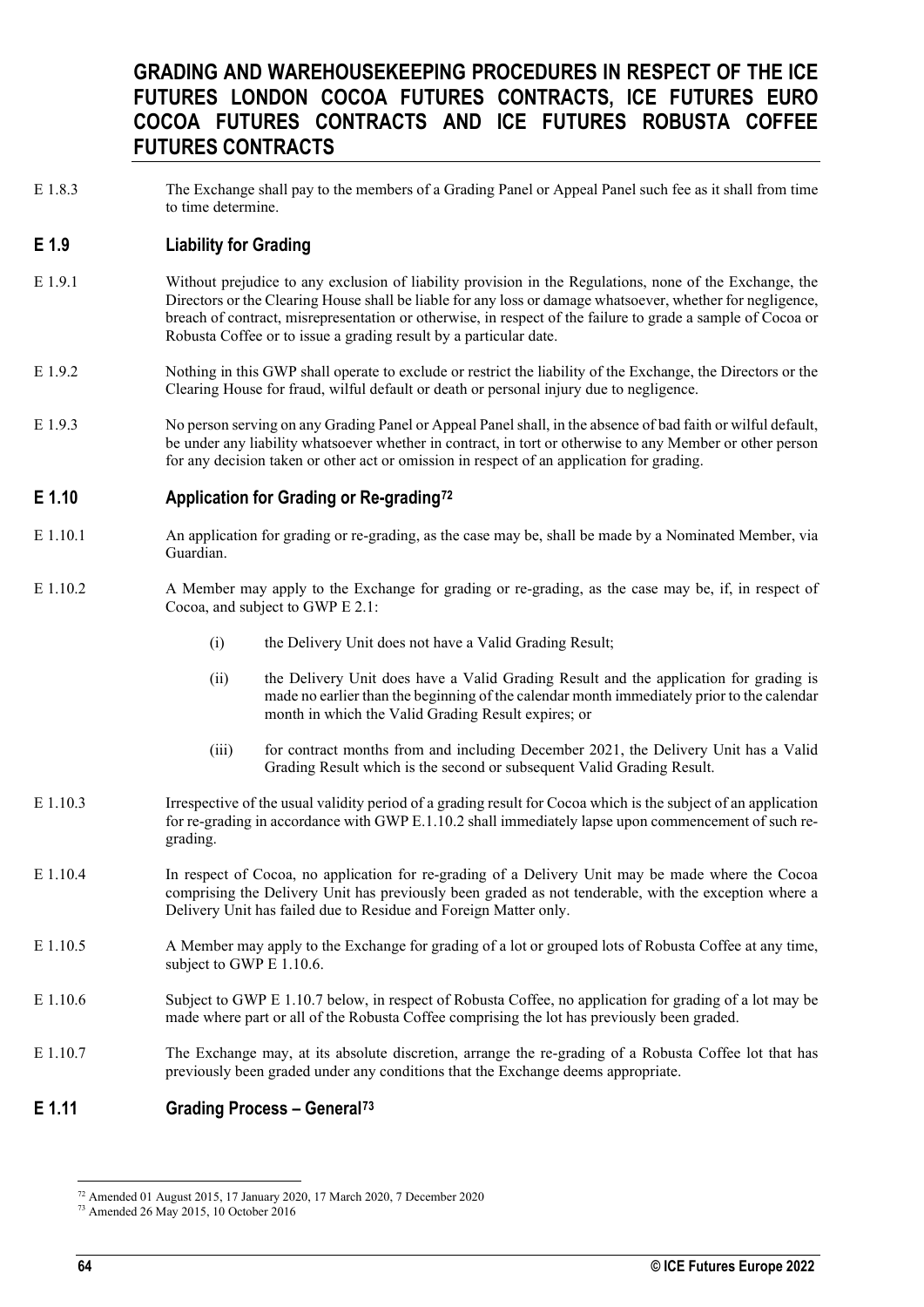| E 1.11.1 | Upon receipt of one or more applications for the initial grading of Cocoa or Robusta Coffee, or the re-<br>grading of Cocoa Goods or Robusta Coffee pursuant to the relevant Contract Rules and these GWPs, or if<br>otherwise required to do so under GWP E 1.7, the Exchange shall, at its absolute discretion, convene a<br>Grading Panel or Appeal Panel, as the case may be. Such Grading Panel or Appeal Panel shall consist<br>(subject to GWP E 1.6.2) of a minimum of:                                                                                                                                                                             |
|----------|-------------------------------------------------------------------------------------------------------------------------------------------------------------------------------------------------------------------------------------------------------------------------------------------------------------------------------------------------------------------------------------------------------------------------------------------------------------------------------------------------------------------------------------------------------------------------------------------------------------------------------------------------------------|
|          | three Cocoa Graders in respect of a Delivery Unit;<br>(a)                                                                                                                                                                                                                                                                                                                                                                                                                                                                                                                                                                                                   |
|          | (b)<br>three Robusta Coffee Graders in respect of a lot or grouped lots.                                                                                                                                                                                                                                                                                                                                                                                                                                                                                                                                                                                    |
| E 1.11.2 | In respect of each parcel, lot, grouped lots or Delivery Unit for which an application for grading is made,<br>the Grading Panel shall examine the sample submitted and shall determine the grading result.                                                                                                                                                                                                                                                                                                                                                                                                                                                 |
| E 1.11.3 | Subject to GWP E 1.11.1, grading for Robusta Coffee will only commence once all the Graders selected<br>to form a Grading Panel or Appeal Panel are present at the relevant Grading Station, and ready to<br>commence.                                                                                                                                                                                                                                                                                                                                                                                                                                      |
| E 1.11.4 | Prior to grading commencing, the Grading Panel will check that:                                                                                                                                                                                                                                                                                                                                                                                                                                                                                                                                                                                             |
|          | (a)<br>the seal(s) on the sample is/are in place and intact; and                                                                                                                                                                                                                                                                                                                                                                                                                                                                                                                                                                                            |
|          | (b)<br>the sample does not weigh less than the weight prescribed in these GWPs for a sample from the<br>relevant parcel lot or Delivery Unit.                                                                                                                                                                                                                                                                                                                                                                                                                                                                                                               |
|          | In addition, the Grading Panel may check that the tare weight of the sample bag does not exceed the weight<br>prescribed in these GWPs for a sample from the relevant parcel, lot or Delivery Unit.                                                                                                                                                                                                                                                                                                                                                                                                                                                         |
| E 1.11.5 | If the details on a sample bag do not correspond to those on the relevant application for grading, an<br>Exchange Official will advise the applicant Member. The applicant Member, or, if he is not the Owner of<br>the Goods, the Owner on whose behalf the Member is making the application for grading, may arrange<br>for either the Warehousekeeper, or his appointed agent, to alter the details on the sample bag and initial<br>and stamp the alteration.                                                                                                                                                                                           |
| E 1.11.6 | If in the opinion of an Exchange official, or the Grading Panel, the sample bag is insecure, incorrectly<br>sealed, appears to have been tampered with or a sample weighs less than the correct weight prescribed for<br>a sample from the relevant parcel, lot or Delivery Unit such sample shall not be graded. The applicant<br>Member will be informed of such fact and they, or the Owner of the Goods may, instruct the<br>Warehousekeeper to draw a fresh sample in accordance with the Regulations, including the relevant<br>Contract Rules, and these GWPs and may then submit a new application for grading in respect of the<br>relevant Goods. |
| E 1.11.7 | The original sample shall be held by the Exchange until either a fresh sample is received, or until sixty<br>calendar days has elapsed, whichever is the sooner. At such time, the applicant Member may, subject to<br>the agreement of the Exchange, arrange for the sample to be collected from the Grading Room. If,<br>however, it is suspected that a sample has been tampered with then it will be held for further investigation<br>by the Exchange.                                                                                                                                                                                                 |
| E 1.11.8 | If the Grading Panel determine, in their absolute discretion, that the sample contents do not correspond<br>with the details on the sample bag and the relevant application for grading, the Grading Panel shall<br>immediately advise an Exchange Official. If the Exchange Official is unable, for whatever reason, to agree<br>a course of action the matter shall be immediately referred to a senior Exchange Official who will<br>determine what action shall be taken by the Exchange. The applicant Member will be informed of the<br>course of action determined by the Exchange.                                                                  |

E 1.11.9 In the event of infestationin respect of Robusta Coffee and Cocoa: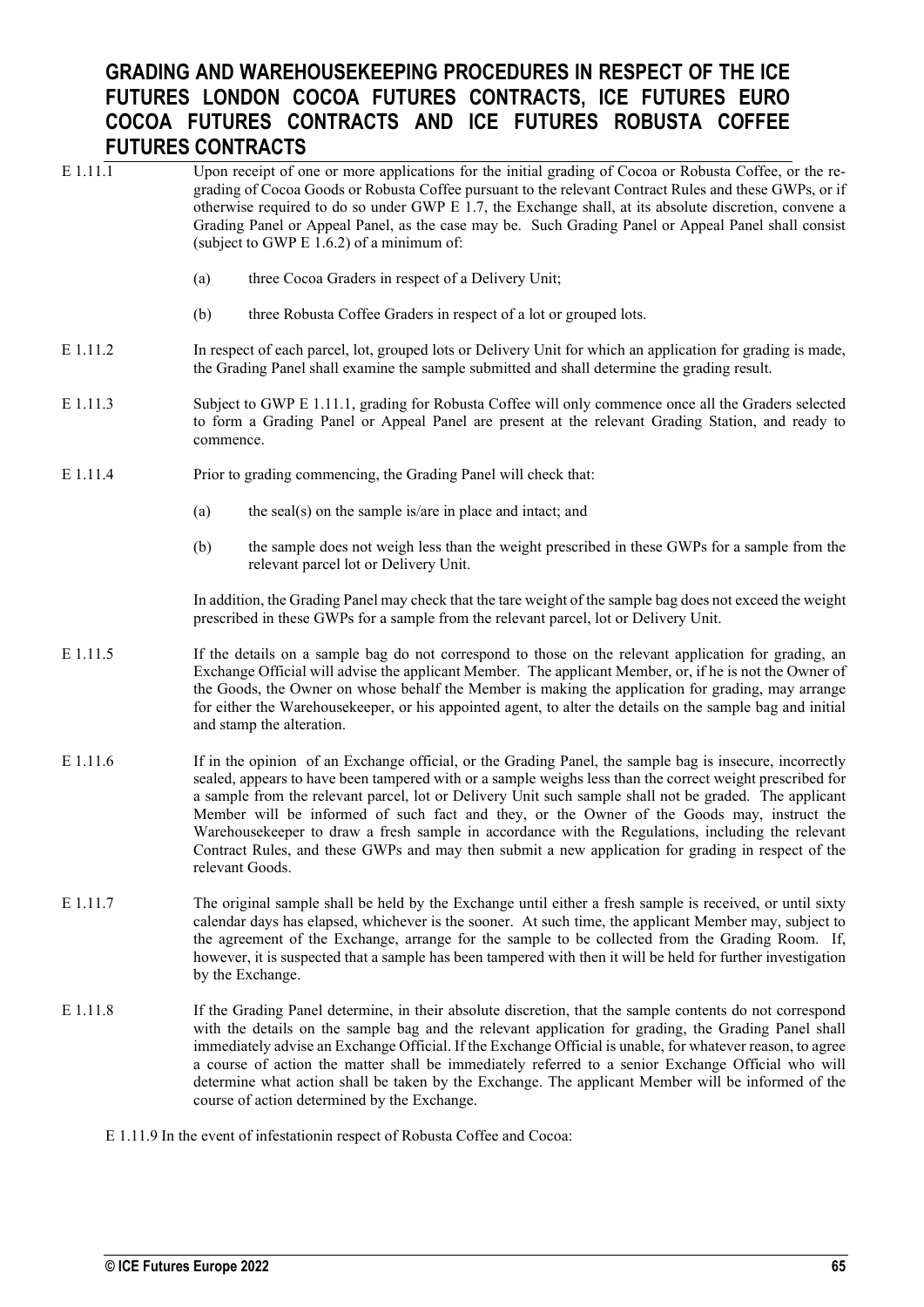Should at any time a Grading Panel discover live infestation in a sample, the grading of that sample will continue in order to reach a full grading result, which shall be published along with the other grading results.

- (i) The presence of live infestation will be noted on Guardian and an Exchange Official will instruct the applicant Member that infestation has been detected.
- (ii) The Warrant from which the sample was drawn shall be changed to Suspended status by an Exchange Official.
- (iii) Suspended Warrant(s) shall not be valid for tender.
- (iv) Subject to GWP D 2.8.2, the applicant Member may apply for removal of the Suspended status of the Warrant(s), following submission of evidence of fumigation.
- E 1.11.10 Prior to leaving the Grading Room, the Senior Grader will ensure that all results relevant to the samples graded by the Grading Panel or Appeal Panel have been recorded on Guardian.
- E 1.11.11 Once grading of each sample is completed, the Exchange will re-seal such sample with the Exchange's seal. The applicant Member, or his appointed agent, will be contacted to arrange collection of the sample. Should the sample not be collected promptly, it shall become the property of the Exchange who may, at its absolute discretion, arrange for its storage or disposal.

#### E 1.11.12 Following completion of grading, the Exchange shall in respect of:

- (a) Cocoa, notify the applicant Member and if so determined by the Exchange also notify the Warehousekeeper; or
- (b) Robusta Coffee, notify the applicant Member and the Warehousekeeper;

of the grading result in respect of the Goods which are the subject of the application, by such means and in a form prescribed by the Exchange from time to time. If the Exchange notifies the Member of the grading result via Guardian and the Member is unable to access such facility, or is prevented from accessing such facility due to its malfunction or failure, the Exchange may prescribe an alternative means and, if required, form in which the grading result will be provided to the Nominated Member.

- E 1.11.13 In respect of Robusta Coffee, where a lot comprises of two parcels, the Valid Grading Result of such lot shall state the discounts applicable, if any, in respect of the inferior parcel. Where such parcel is graded as not tenderable then the whole lot comprising of both parcels shall not be tenderable.
- **E 2. COCOA**

.

## **E 2.1 General[74](#page-65-0)**

- E 2.1.1 If a parcel or lot is graded by ICE Registered Cocoa Graders as not tenderable under the previous Cocoa contract rules (see E 2.1.2 below), a Member may submit such Cocoa as part or all of a Delivery Unit for re-grading under the Cocoa Contract Rules.
- E 2.1.2 If a Delivery Unit is graded by ICE Registered Cocoa Graders as not tenderable under the Cocoa Contract Rules, a Member shall not submit such Delivery Unit for re-grading under the Cocoa Contract Rules, except in accordance with the following:

<span id="page-65-0"></span><sup>74</sup> Amended 17 January 2020, 17 March 2020, 28 September 2020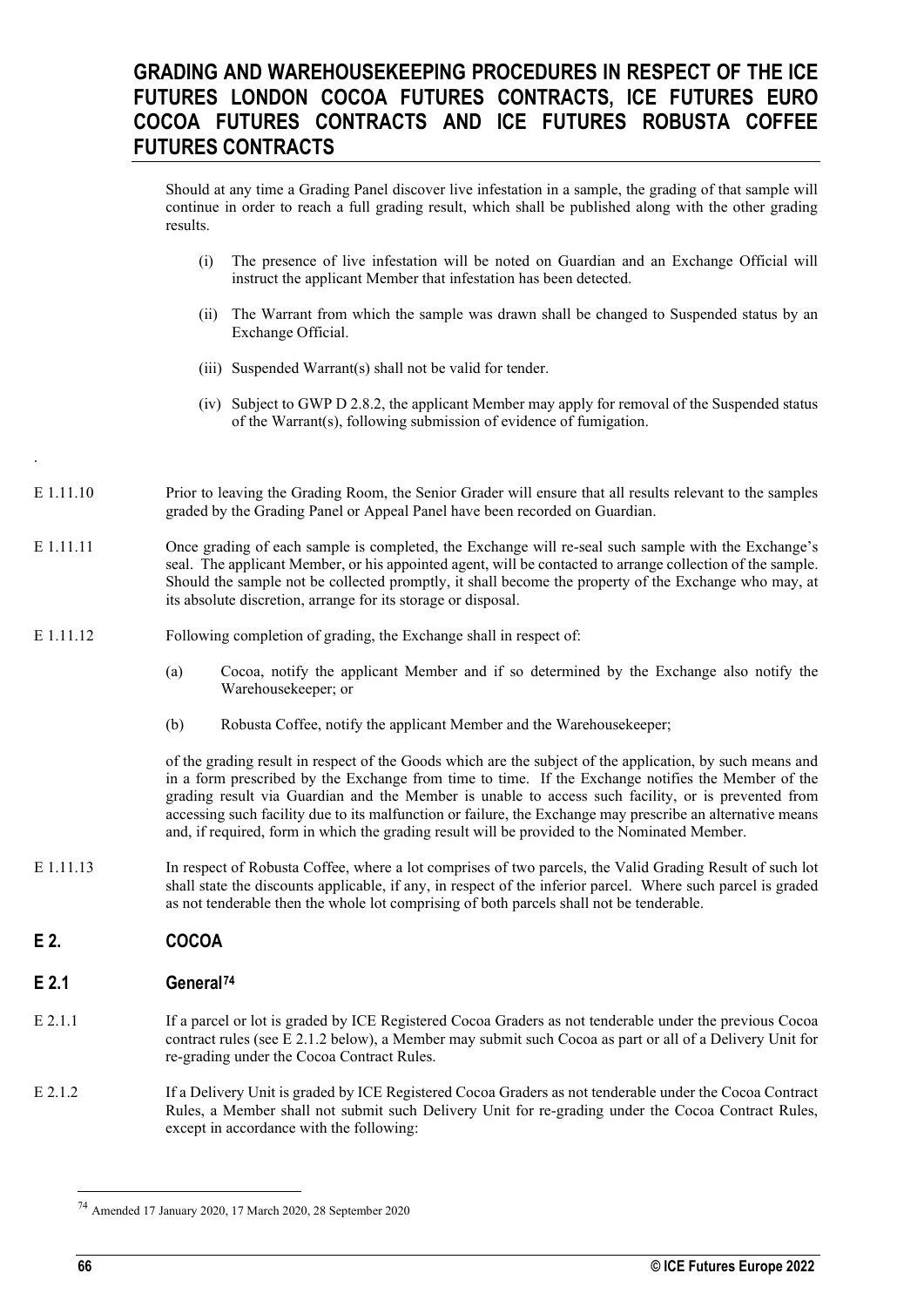A Member may, on one occasion only, apply to the Exchange for re-grading of a Delivery Unit where a previous application resulted in the sample being graded as not tenderable. This GWP will only apply where the reason, marked on the grading result, for the sample being graded as not tenderable was indicated to be "Residue".

Notwithstanding the above, the Exchange may, in its absolute discretion, require Members to provide it with such other documentary evidence as the Exchange considers necessary in order to satisfy the Exchange that the Member meets the requirements detailed above.

E 2.1.3 Effective for grading from 16 September 2021, Bulk Delivery Units will be represented by four samples, each representing a nominal weight of 250MT, in accordance with GWP D 2.6. Each sample shall be graded in accordance with GWP E.2.2. The average results of the four samples shall be calculated in order to derive the representative results for the Bulk Delivery Unit.

### **E 2.2 Grading Process[75](#page-66-0)**

- E 2.2.1 Residue and Foreign Matter Test
- E 2.2.1.1 A member of the Grading Panel shall, having satisfied himself that all seals are intact, break the sampleseal(s) and shall sieve the entire sample, using a sieve with a square mesh of 6mm. The Residue and Foreign Matter falling through the sieve, as well as any Residue and Foreign Matter remaining in the sieve but identified by the Graders as being Residue or Foreign Matter, shall be weighed and such weight shall be recorded on Guardian.

A sample drawn from a Bulk Delivery Unit or Large Delivery Unit (i.e. 5 kg or 3 kg respectively), shall be sieved in two halves and the resulting weight of Residue (but excluding bean clusters) and Foreign Matter added together.

#### E 2.2.1.1.1 An allowance will be awarded against the weight of the Residue and Foreign Matter recorded on Guardian by reference to the relevant allowance tables for Residue and Foreign Matter where the quantity of Residue and Foreign Matter does not exceed:

- (a) 105 grams for a sample drawn from a Standard Delivery Unit;
- (b) 157 grams for a sample drawn from a Large Delivery Unit; or
- (c) 262 grams for a sample drawn from a Bulk Delivery Unit.

If the quantity of Residue and Foreign Matter marked on the grading sheet exceeds the applicable weight, the sample shall be graded as not tenderable and the affected Delivery Unit cannot be delivered.

- E 2.2.1.2 If, by looking at the contents of the sieve, the Graders are of the opinion that there are excessive bean clusters in the sample, the bean clusters identified in the sieve shall be weighed and an Allowance will be made if, in respect of a sample drawn from a:
	- (a) Standard Delivery Unit, 51 grams or more in weight of bean clusters are identified;
	- (b) Large Delivery Unit, 76 grams or more in weight of bean clusters are identified; or
	- (c) Bulk Delivery Unit, 126 grams or more in weight of bean clusters are identified.

In each case, the resulting gross weight of bean clusters shall be recorded on Guardian.

<span id="page-66-0"></span><sup>75</sup> Amended 26 May 2015, 17 January 2020, 17 March 2020, 28 September 2020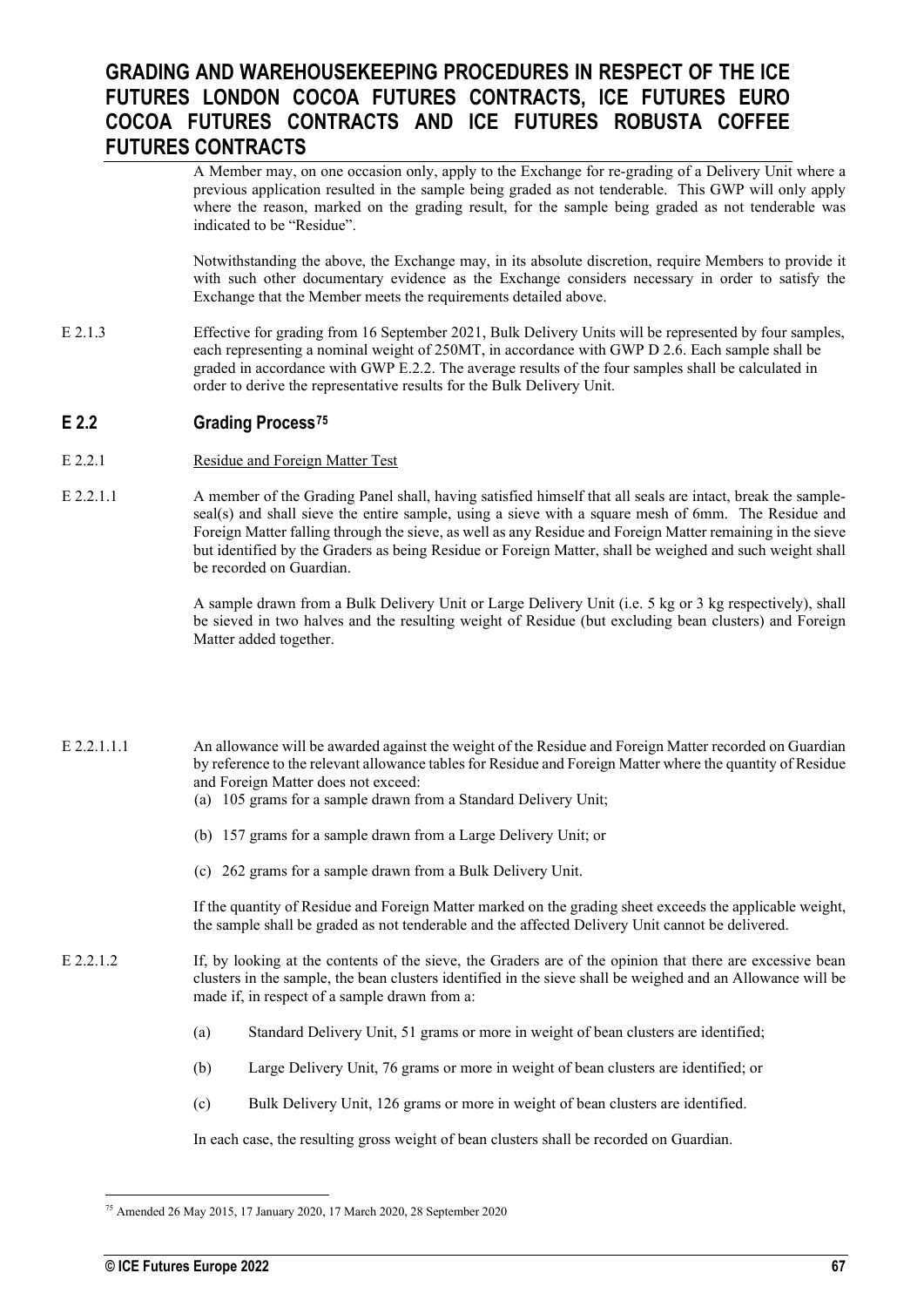In the event that the gross weight of bean clusters stated on the grading sheet is greater than:

- (d) 150 grams for a sample drawn from a Standard Delivery Unit;
- (e) 225 grams for a sample drawn from a Large Delivery Unit; or
- (f) 375 grams for a sample drawn from a Bulk Delivery Unit;

the sample shall be graded as not tenderable and the affected Delivery Unit cannot be delivered.

An allowance will be awarded against the weight of the Bean Clusters recorded on Guardian by reference to the relevant allowance table for Bean Clusters as published by the Exchange from time to time.

#### E 2.2.2 Standard Deviation of the Bean Count Test and Bean Count

- E 2.2.2.1 This test is to be conducted on all Delivery Units in accordance with the provisions of the relevant Cocoa Contract Rules and these GWPs:
	- (a) the entire sample in respect of a Delivery Unit (i.e. 2 kg, 3 kg or 5 kg for Standard, Large or Bulk Delivery Units respectively) will be poured into a mixing container, hand mixed and passed through a sample divider. A representative sub-sample of 300 g ("300 g Sub-Sample") will be withdrawn from the Cocoa which passed through the sample divider. Any Residue or Foreign Matter remaining in the Sub-Sample will be removed, weighed and replaced with whole beans of an equivalent weight;
	- (b) three sieves, with a round mesh of 13mm, 11.5mm and 10.5mm respectively, shall be assembled in descending mesh size order onto a base and placed on the sieving machine. The 300 g Sub-Sample shall be poured onto the upper sieve, and the sieves sealed;
	- (c) the sieving machine shall be set to 180rpm, and operated for three minutes. After such time, the Cocoa beans retained on each sieve and in the base shall be counted and weighed separately. Any Cocoa beans remaining in the apertures of a sieve shall be deemed to be retained on such sieve. Any Cocoa beans which subsequently fall through the mesh when dismantling the sieve shall be added to the numbers of Cocoa beans from the sieve onto which they fall. The total weight of the Cocoa beans retained in each sieve and in the base shall be rounded down to the nearest 0.1 g.

In the event that any bean clusters are found on any of the sieves following the sieving process, they shall be removed, weighed down and replaced with whole beans of an equivalent weight and the sieving process shall be repeated; and

(d) the information obtained in GWP E 2.2.2.1(c) including the number of beans forming the 300g (the "bean count") shall be recorded on Guardian

#### E 2.2.3 Bean Cut-test

E 2.2.3.1 For the purpose of determining the percentage of Defective and Slaty beans, a quantity of Cocoa beans must be cut open along their full length, creating two halves which clearly expose both cotyledons of the Cocoa bean for examination. Cocoa beans have to be cleanly cut through the widest section and shall not be cut whilst laying flat.

#### E 2.2.3.2 In respect of:

- (a) an application for grading, the number of Cocoa beans cut per sample will be as follows:
	- (i) in respect of a sample drawn from a Standard or Large Delivery Unit, a minimum of 300 Cocoa beans will be cut; and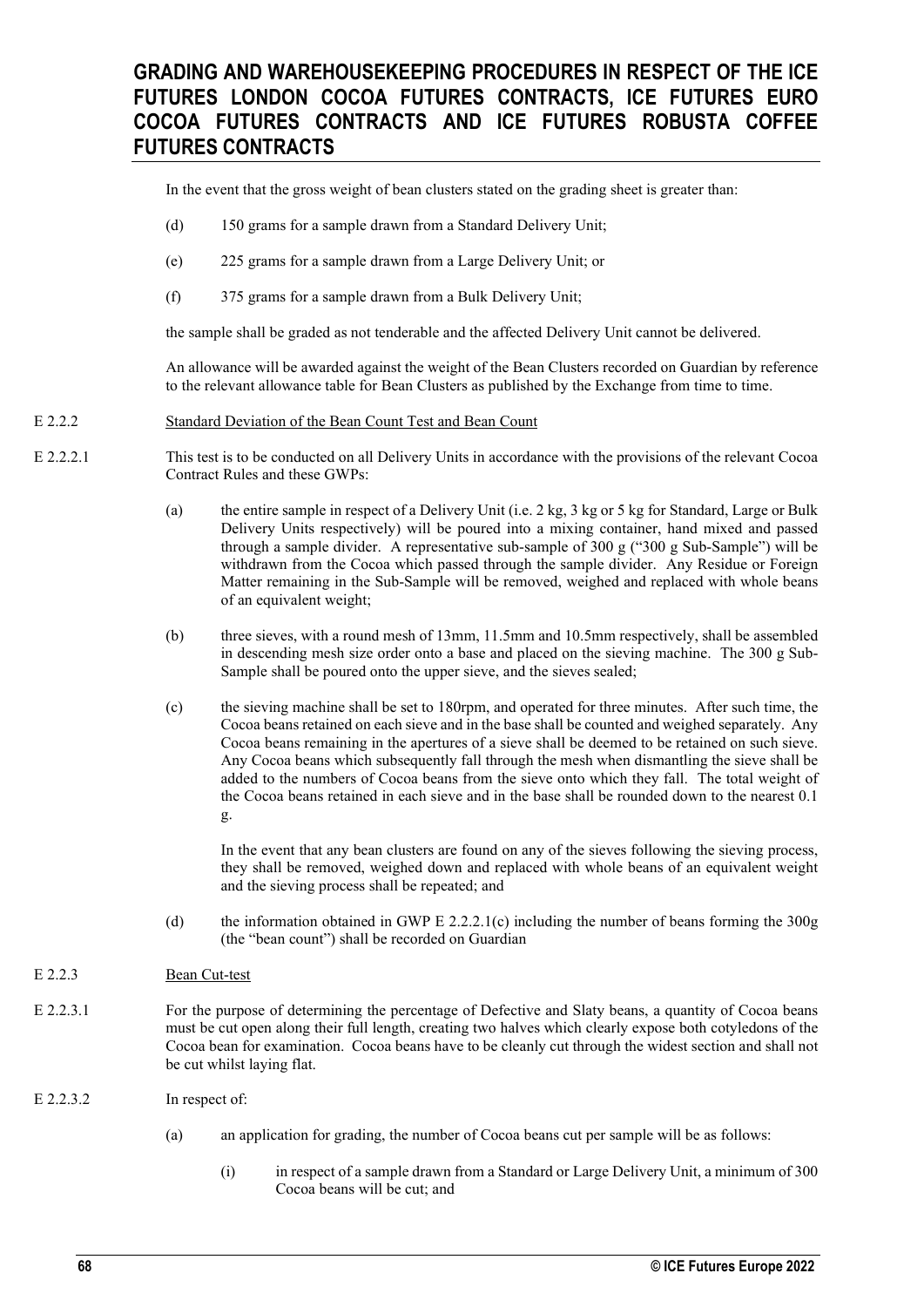- (ii) in respect of a sample drawn from a Bulk Delivery Unit, a minimum of 500 Cocoa beans will be cut, or
- (b) a grading appeal, the number of Cocoa beans cut per sample will be as follows:
	- (i) in respect of a sample drawn from a Standard or Large Delivery Unit, a minimum of 450 Cocoa beans will be cut; and
	- (ii) in respect of a sample drawn from a Bulk Delivery Unit, a minimum of 750 Cocoa beans will be cut.
- E 2.2.3.3 The number of Defective and Slaty Cocoa beans shall be recorded on Guardian.
- E 2.2.4 Smoky/Hammy/Unsound Cocoa
- E 2.2.4.1 Cocoa which is considered by the Grading or Appeal Panel:
	- (a) to have a smoky, hammy or other taint or smell;
	- (b) to contain a substance not inherent to Cocoa; or
	- (c) to be unsound,

will be graded as not tenderable and the grading sheet noted on Guardian accordingly. Any such beans that have been cut shall not be returned to the sample bag with the rest of the contents.

- E 2.2.5 Free Fatty Acid (FFA) for Bulk Delivery Units
- E 2.2.5.1 Determination of Free Fatty Acid (FFA) for Bulk Delivery Units:
	- (a) In respect of a sample drawn from a Bulk Delivery Unit, a test sample shall be analysed by using the International Confectionary Association Analytical Method 42.
	- (b) For the purpose of calculation the test sample shall undergo 3 individual cycles of analysis, the result will be averaged and registered in Guardian.
	- (c) In the event that the FFA level is above 3.5%, the Bulk Delivery Unit shall be graded as not tenderable and the effected Bulk Delivery Unit cannot be delivered.
- E 2.2.6 Cocoa graded as non- tenderable
- E 2.2.6.1 If, during the course of grading, a sample is found not to conform to the contract requirements in any category, such sample shall be graded as not tenderable and grading of the sample shall cease.
- E 2.2.6.2 A Delivery Unit which has been graded as not tenderable will be noted as such on Guardian, and the Guardian record shall specify under which category the sample has failed. In respect of gradings conducted pursuant to the Cocoa Contract Rules and these GWPs, it shall be noted on Guardian at which stage of the grading process for that particular category the Delivery Unit became not tenderable.

#### **E 3. Robusta Coffee**

#### **E 3.1 General**

E 3.1.1 In accordance with Rule GGGG.4 the following grading procedures shall apply, such that they do not conflict with GWP E 1.11.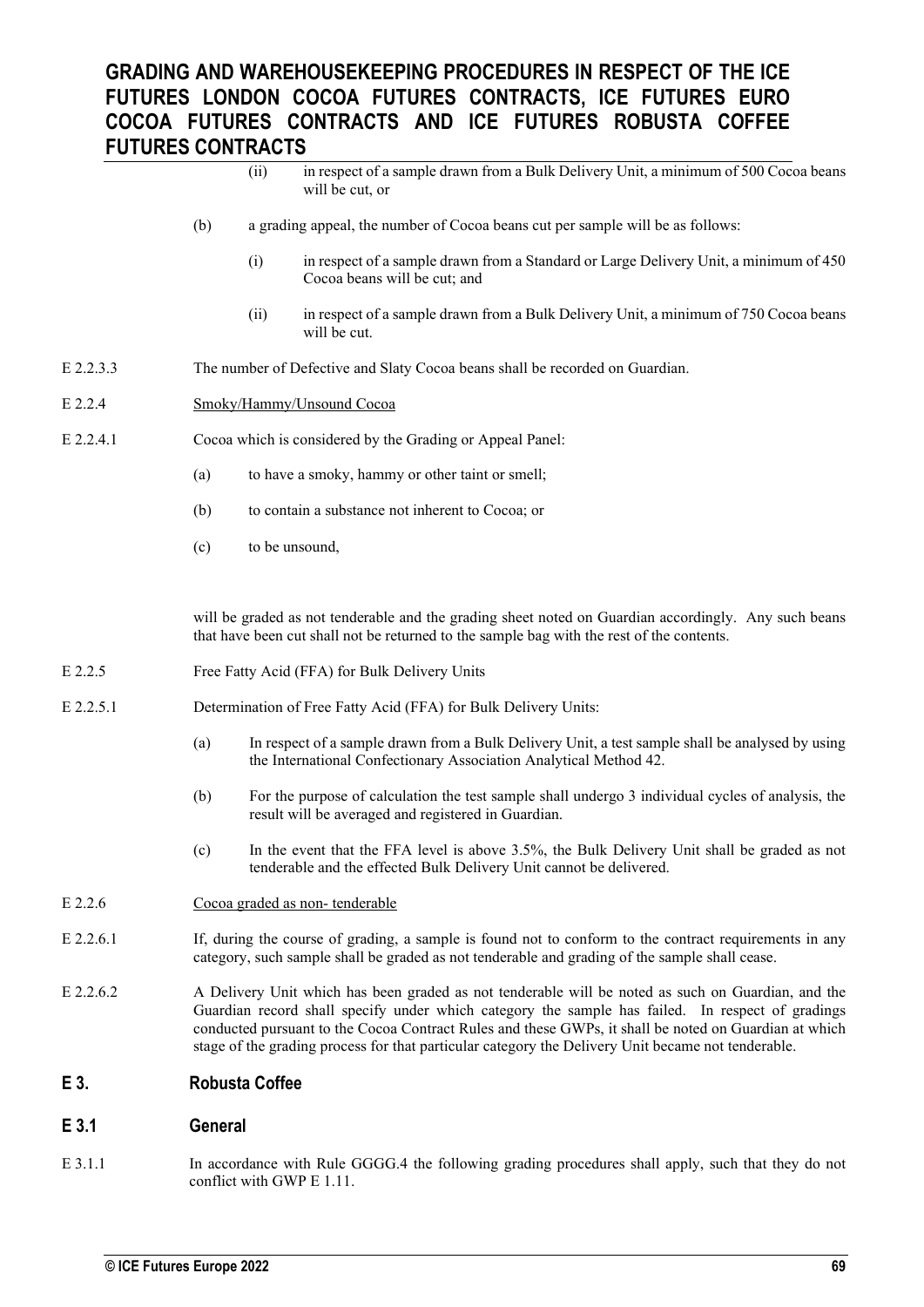### **E 3.2 Grading Procedure**

#### **E 3.2.1 Samples representing parcels, single lots or grouped lots**

The Grading Panel shall satisfy themselves that the samples presented are identified as either:

- (a) each representing a single parcel or lot and are not presented as being connected to any other parcels or lots; or
- (b) are presented as being grouped lots.

Those samples submitted as not representing grouped lots shall follow the GWPs E 3.2.2 and 3.2.4 to 3.2.7. Those samples submitted representing grouped lots shall follow GWPs E 3.2.3 and 3.2.4 to 3.2.7.

### **E 3.2.2 Sample preparation for a single lot**

- E 3.2.2.1 A member of the Grading Panel shall check that the sample complies with GWP E 1.11.
- E 3.2.2.2 If so, a member of the Grading Panel shall then break the sample-seal(s) and empty the entire contents of the grading sample into a tray and thoroughly mix the grading sample by hand.
- E 3.2.2.3 A laboratory sample shall then be prepared by use of a flat-bottomed scoop to remove a quantity of beans weighing not less than 300g from the grading sample which shall be placed in a clean and odourless container. The net weight of the laboratory sample shall be recorded on Guardian.

## **E 3.2.3 Sample preparation for grouped lots**

- E 3.2.3.1 A member of the Grading Panel shall check that all the samples presented for grading as grouped lots comply with GWP E 1.11.
- E 3.2.3.2 If so, a member of the Grading Panel shall then break the sample-seals and empty the entire contents of each grading sample into separate trays and thoroughly mix each one separately by hand.
- E 3.2.3.3 The Grading Panel will then visually examine the general appearance of each grading sample and be satisfied that all are homogenous in overall uniformity with each other. If the Grading Panel does not agree that the samples are homogenous then the samples shall be graded as individual lots and shall follow GWP E 3.2.2.
- E 3.2.3.4 If agreed that each sample is visually homogenous with the others, a member of the Grading Panel shall mix the grading samples together and quarter the resulting mixed grading samples such that the resulting quartered material is approximately 1.5 kg.
- E 3.2.3.5 A laboratory sample shall then be prepared by use of a flat-bottomed scoop to remove a quantity of beans weighing not less than 300g from the 1.5 kg grading sample described in 3.2.3.4 above which shall be placed in a clean and odourless container. The net weight of the laboratory sample shall then be recorded on Guardian.

### **E 3.2.4 Olfactory test**

- E 3.2.4.1 A member of the Grading Panel shall bring his nose close to the whole of a laboratory sample and sniff sharply. If any abnormal odour is detected then this is to be corroborated by the other members of the Grading Panel.
- E 3.2.4.2 In doubtful cases, if there is a suspicion of an abnormal odour, a clean, odourless container shall be halffilled with coffee from the laboratory sample, closed hermetically, and kept for a minimum of one hour at room temperature. The container shall be opened and the evaluation of the odour repeated.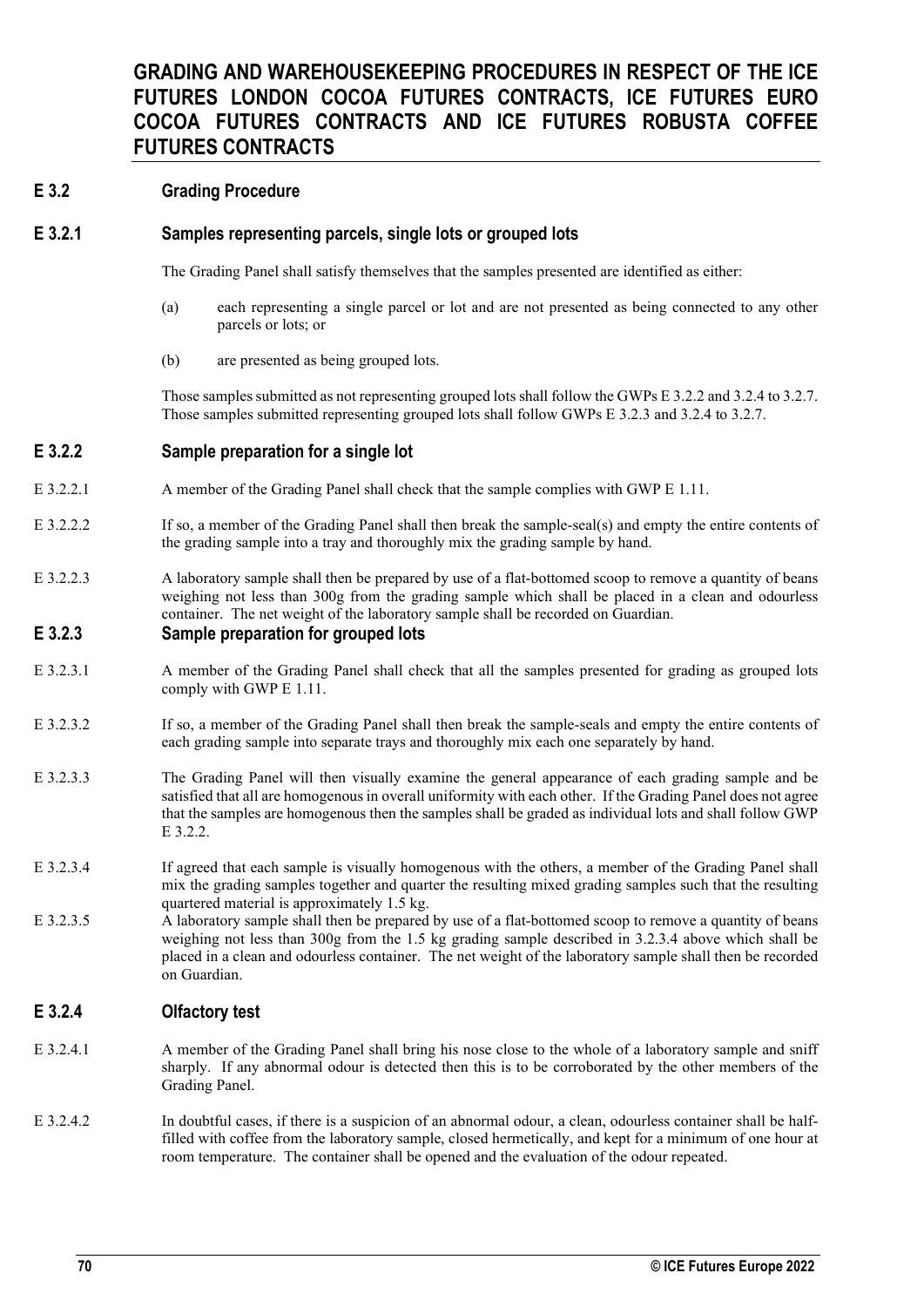E 3.2.4.3 The result shall be recorded if the sample is graded not being free of foreign odour and the single lot or grouped lots shall be non-tenderable.

### **E 3.2.5 Visual examination**

E 3.2.5.1 A laboratory sample shall be spread over a plain black surface under diffuse daylight or artificial light reproducing daylight as closely as possible and the sample inspected to confirm that the botanical origin of the beans in the sample conform with the contract specification, failing which the single lot or grouped lots shall be non-tenderable.

### **E 3.2.6 Screen Test**

- E 3.2.6.1 A laboratory sample shall be weighed, the weight recorded, and the sample material poured into the nest of sieves sized 15, 14, 13 and 12, the lid placed on top and the receiver placed under the sieve with the smallest aperture.
- E 3.2.6.2 The sieves shall be agitated with a slight corner-to-corner tilting action and with slight vertical shaking until no further beans move from one screen to the next, or a process which gives equivalent results. At the end of this operation, a sharp knock should be given to the nest of sieves in order that beans only loosely held in apertures will fall through. The oversize collected on each of the sieves used shall be weighed to the nearest 1g, and, if applicable, the undersize collected in the receiver. Beans remaining in apertures shall be considered to be retained on the sieve in question. The weights for each screen shall be recorded.

## **E 3.2.7 Determination of Foreign Matter and Defects**

E 3.2.7.1 A laboratory sample shall be weighed and the weight recorded. The laboratory sample shall be examined for foreign matter and Defects pursuant to Rules GGGG.4(d) and (e). Any such material so identified shall be separated and the aggregate in both categories shall each be weighed to the nearest 1g and the results compared to the weight of the laboratory sample.

### **E 3.3 Standards**

- E 3.3.1 Lots which are graded shall be deemed as tenderable subject to meeting the requirements as set out in Rule  $GGG.4(c)(ii)$ .
- E 3.3.2 Grading results from samples that have been derived from grouped lots shall apply to each individual lot making up the grouped lots.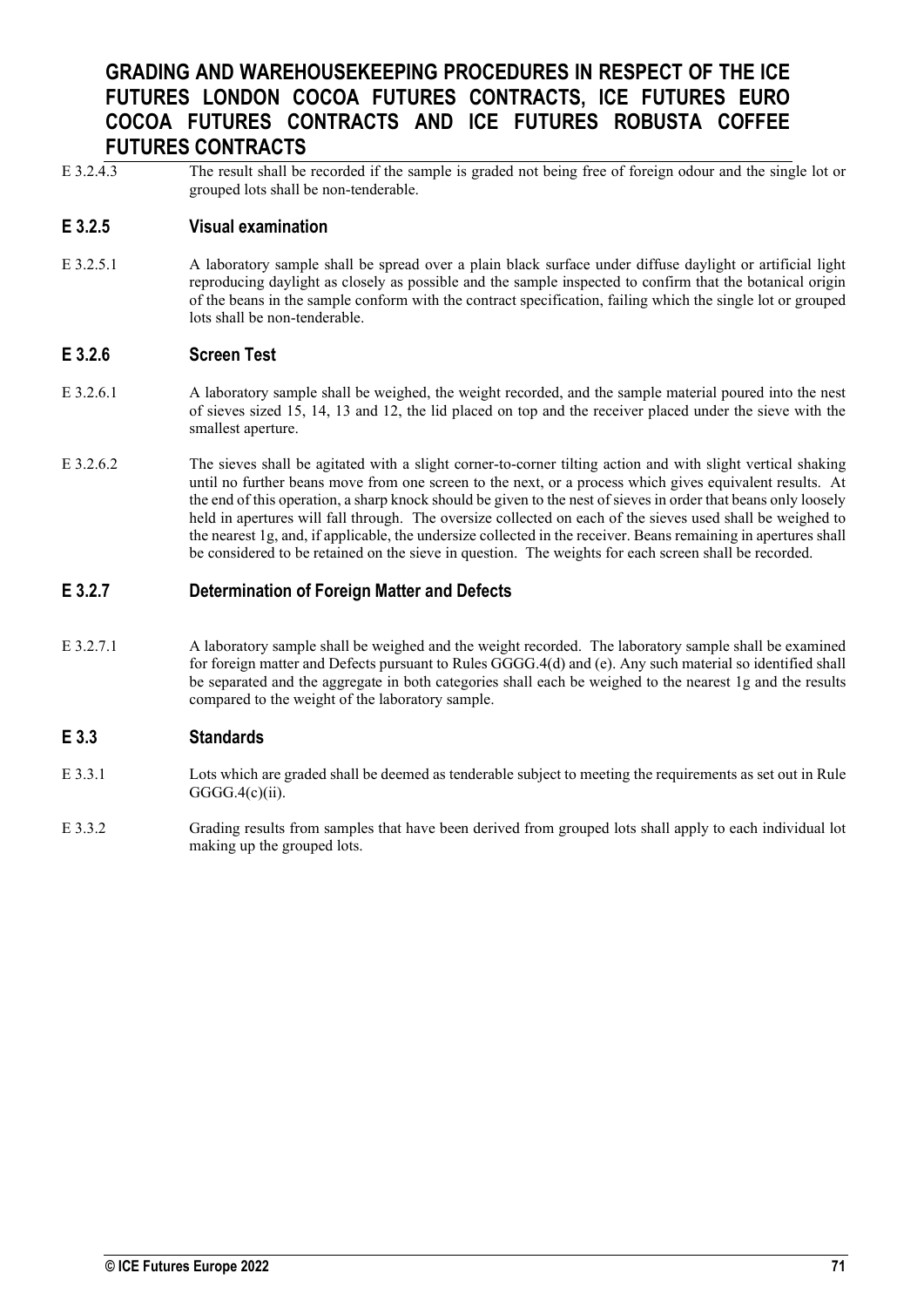## **SECTION F: WARRANT MANAGEMENT SERVICE**

### **F 1. Introduction**

- F 1.1 The Warrant Management Service is offered by the Exchange through the Guardian system. The Warrant Management Service caters for Cocoa and Robusta Coffee Warrants. It allows for transfer of ownership from seller to buyer via the Clearing House in a tender cycle or between seller and buyer in the event of a physical sale/purchase provided that Warrants have been issued and lodged with a Depository and recorded on Guardian by a Depository as having been immobilised.
- F 1.2 Only Warehousekeepers may issue Warrants. A Warehousekeeper must issue and print a Warrant prior to the initial grading of the Goods to which that Warrant relates.
- F.1.3 Where there are differences in respect of the details as to weight, and/or Rent, and/or the ICE Futures Warehouse reference between the Warrant and the details recorded on Guardian, the details on Guardian will be correct.
- F 1.4 Warrants in respect of Goods which are to be delivered under the ICE Futures London Cocoa Futures Contract, ICE Futures Euro Cocoa Futures Contracts or the ICE Futures Robusta Coffee Futures Contract must be immobilised.
- F 1.5 A Warehousekeeper shall maintain on Guardian an accurate copy of the Terms and Conditions to which Warrants issued by him are subject.
- F 1.6 A Nominated Member shall maintain details of the Owner on Guardian.
- F 1.7 The Warrant Management Service is only available to:
	- (a) Clearing Members;
	- (b) Warehousekeepers;
	- (d) the Exchange; and
	- (e) Depositories.

### **F 2. Legal Rules[76](#page-71-0)**

- F 2.1 These rules as described in this GWP F 2 (the "rules") set out the rights and obligations of Owners, Nominated Members and Warehousekeepers in respect of Warrants which have been immobilised in accordance with GWP F 3.4.
- F 2.2 These rules create rights and obligations legally enforceable by any Participant against any other Participant.

#### **F 2.3 Definitions**

F 2.3.1 In these rules:

"Participant" means a Nominated Member and a Warehousekeeper.

"Specified Third Party" means, in relation to a Nominated Member, an associate, and any person who is or was a Client of the Nominated Member.

<span id="page-71-0"></span><sup>76</sup> Amended 26 May 2015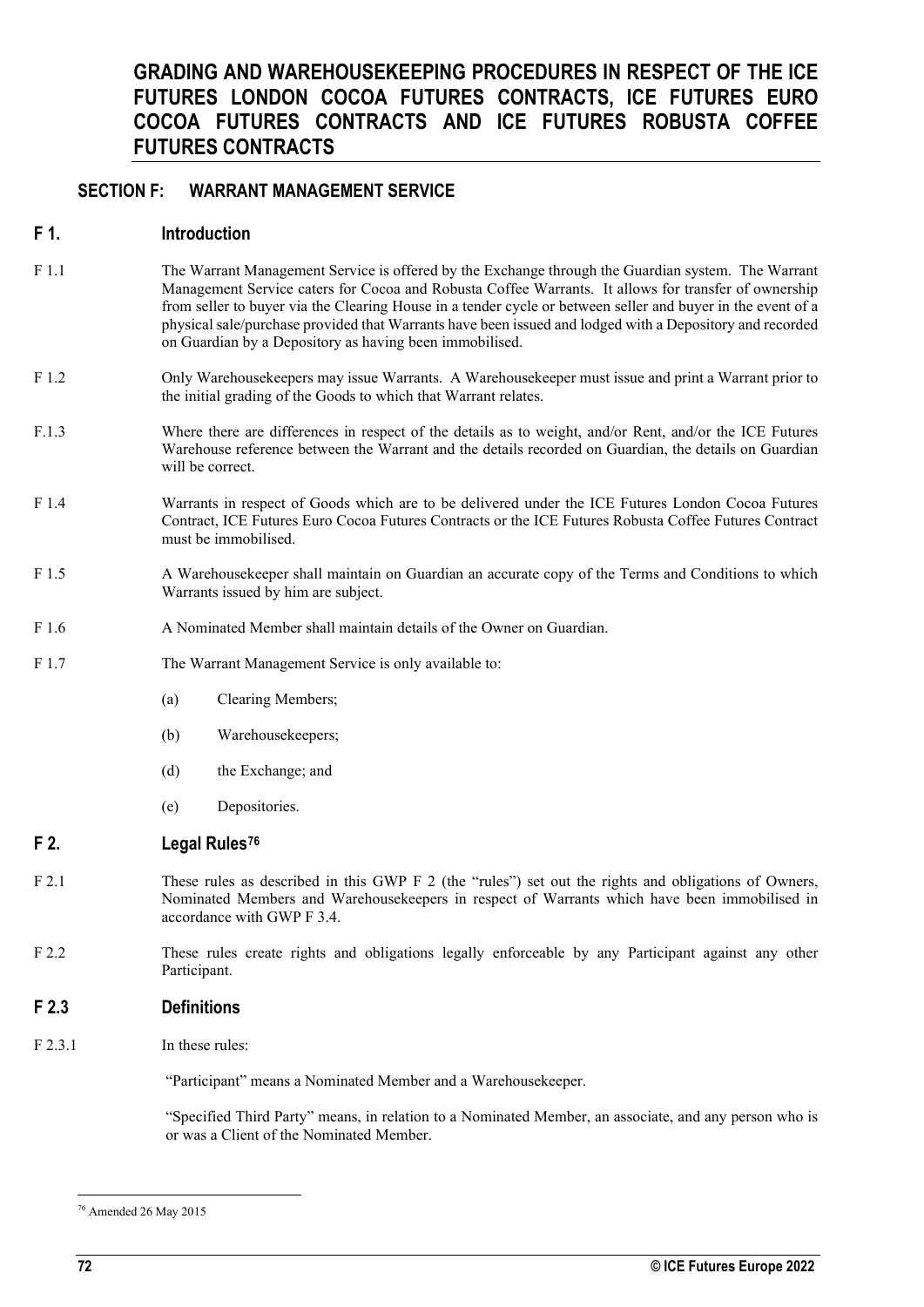"Client" of a Nominated Member means, in the context of these rules, an Owner or former Owner for whose Warrants the Nominated Member has at any time accepted nomination.

#### **F 2.4 Status of Owners**

- F 2.4.1 In respect of a Warrant that has been immobilised, a person whose name is recorded on Guardian as the "Owner" in relation to the Goods is the person entitled, as against each Participant, to possession of a Warrant in respect of those Goods.
- F 2.4.2 If a Nominated Member becomes subject to an event of default under Section D of the Regulations or Part 9 of the Clearing House Rules, the Clearing House may direct the Exchange to instruct another Clearing Member to act as Nominated Member in respect of some or all of the Warrants which have been immobilised for which the relevant Nominated Member has been nominated on Guardian.

#### **F 2.5 Immobilisation of Warrants**

- F 2.5.1 Effect of immobilisation of Warrants
- F 2.5.1.1 The Depository holds a Warrant that has been immobilised as bailee to the order of the Nominated Member against whose name the Warrant is recorded on Guardian. The Depository is obliged to deliver up the Warrant to the Nominated Member or to its order. The Nominated Member holds its rights in respect of a Warrant that has been immobilised as bailee for the relevant Owner, and shall act promptly on any instructions of the Owner (including in particular instructions to obtain delivery of the Warrant from the Depository).
- F 2.5.1.2 No Participant may assert any right or interest, or take any action, against any other person (including in particular any Owner) which is inconsistent with GWP F 2.5.1.1 above except insofar as that Participant has a better entitlement to possession to the relevant Goods, and that right is consistent with the content and intention of these rules.
- F 2.5.1.3 Each Nominated Member shall procure that no third party is granted any right or interest over the Warrants or Goods, or is permitted by the relevant Owner to take any action, against any other person which is inconsistent with the Regulations in respect of the Warrants or Goods and this prohibition shall, without limitation, include issuing another valid Warrant representing the same Goods (the proper course of which is to cancel the related Warrants prior to doing so) or any other actions which may risk the Goods being ineligible or unavailable for delivery pursuant to the Regulations and Nominated Members shall include a provision to this effect in its terms of business with clients who are or may become Clients. The foregoing shall not preclude: liens over Warrants or Goods in favour of Warehousekeepers; financing arrangements which involve an intended update of ownership records in Guardian to record the financer's interest in the Goods; and/or cancellation of Warrants in accordance with these Regulations.
- F 2.5.1.4 Whenever a Warrant is immobilised, the Nominated Member (as agent for the relevant Owner) at the time of immobilisation guarantees to each Participant that it has not created or permitted to subsist in relation to the Warrant any charge, encumbrance or other third party right or claim which would impair the full enjoyment of that Warrant, and that none of the Nominated Member, the relevant Owner, or any person claiming through or under them will disturb the quiet possession of the Warrant by any subsequent Owner.
- F 2.5.1.5 The Exchange may require the Depository to effect such endorsements to Warrants in the Depository's possession as are appropriate in order to enable the effective transfer of ownership to the Owner recorded for the time being on Guardian. Each Nominated Member shall include a provision in its terms of business with clients who are or may become Clients authorising the Exchange and the Depository to take such action as is mentioned in this rule on their behalf.

#### **F 2.6 Transfers**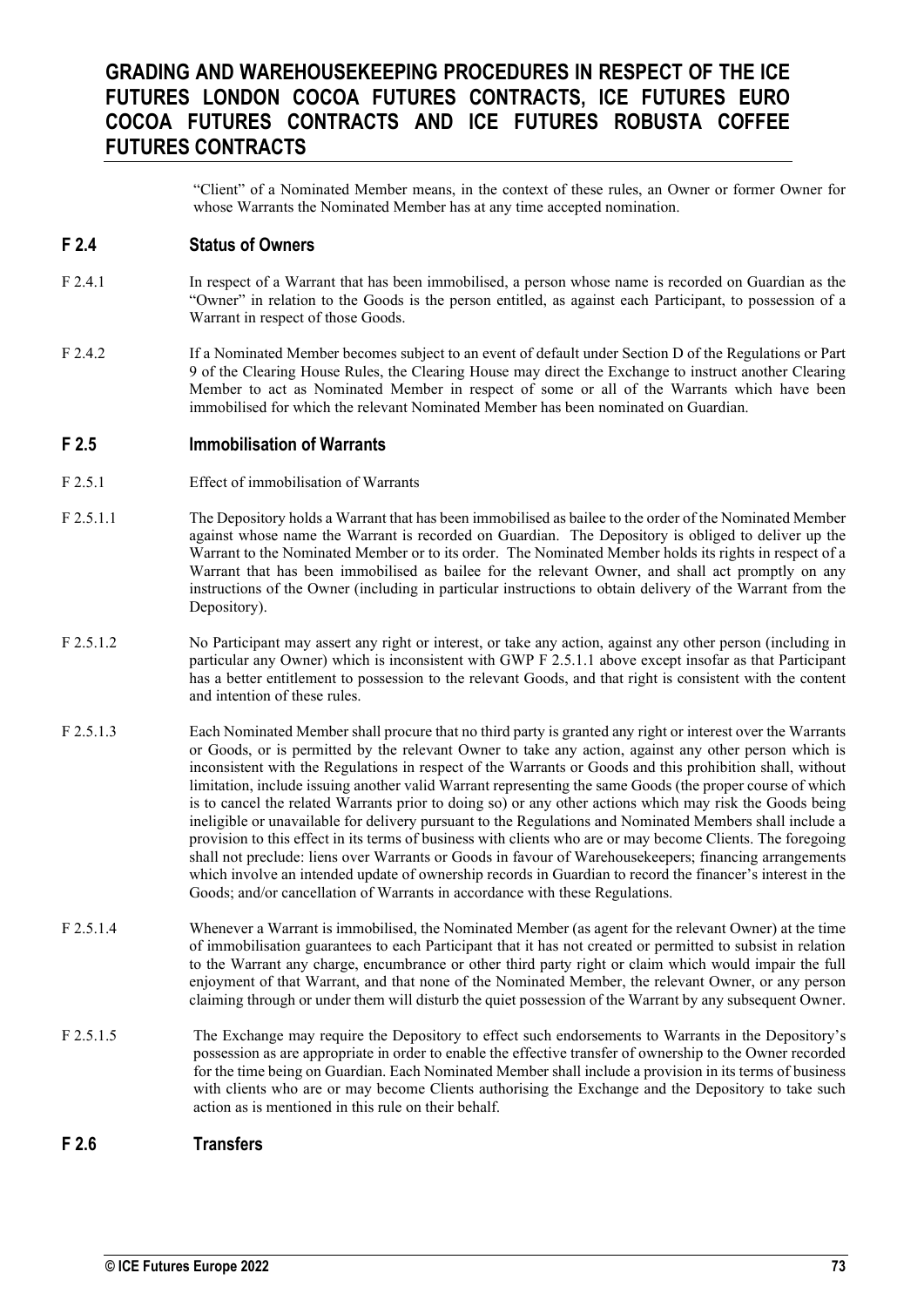- F 2.6.1 A change of Owner on Guardian amounts to a transfer of entitlement to possession of the relevant Goods. Where the Owner is changed in respect of a Warrant that has been immobilised, the registration of the name of the new Owner on Guardian constitutes and shall have the same effect as:
	- (a) in respect of the relevant Goods, an assignment to the new Owner of all rights (including in particular a claim to delivery up of the relevant Commodity Unit) against the Warehousekeeper, and an attornment in favour of the new Owner by the Warehousekeeper; and
	- (b) in respect of a Warrant that has been immobilised, an attornment in respect of the Warrant itself in favour of the new Owner by the Nominated Member.
- F 2.6.2 Where the Nominated Member is changed in respect of a Warrant that has been immobilised, the acceptance of nomination by the new Nominated Member constitutes an instruction by the previous Nominated Member and the new Nominated Member to the Depository to hold the Warrant to the order of the new Nominated Member. The Depository agrees that the registration of a Warrant that has been immobilised under the name of the new Nominated Member constitutes and shall have the same effect as an attornment by the Depository in favour of that Nominated Member.
- F 2.6.3 In respect of each Warrant that has been immobilised, the Nominated Member (acting for itself and as agent for the Owner) authorises the Exchange to transfer the right to have the Warrant delivered by means of changes to records on Guardian.
- F 2.6.4 In the event of a default during the settlement of an Exchange Contract, the Exchange may take any step to ensure that the Guardian record reflects that the Owner in respect of a Warrant is the Clearing House, where delivery ought to have been made to the Clearing House and no onward delivery ought to be made to another person.

### **F 2.7 General legal rights**

- F 2.7.1 Each Participant agrees to indemnify and hold harmless each other Participant in respect of any costs, claims, or loss occasioned by breach of these rules by the first Participant. The liability of a Participant under this rule shall be limited to the value, at the time of the breach, of the relevant Goods.
- F 2.7.2 Nothing in these rules affects the covenants for title incorporated expressly or by operation of law into a contract for the sale of goods.
- F 2.7.3 Pursuant to the Contracts (Rights of Third Parties) Act 1999, these rules confer rights enforceable by a Specified Owner against its relevant Nominated Member, and rights enforceable by a Participant against another Participant pursuant to GWP F 2.7.1. These rules may, however, be amended in any way without the consent of any Owner. Subject to the above provisions of this GWK, no person who is not a Participant, the Exchange or the Clearing House has rights under the Contracts (Rights of Third Parties) Act 1999 under these rules.
- F 2.7.4 These rules shall prevail in the event of inconsistency between these rules and any terms and conditions: (a) applicable between a Nominated Member and its Client; or (b) applicable between a Warehousekeeper and any Owner, Nominated Member or customer of the Warehousekeeper by virtue of custom and usage, operation of law, or inclusion in or on a Warrant.
- F 2.7.5 Neither the Exchange nor any Participant gives any undertaking, covenant or warranty to any person as to the effect of these rules as regards title to any Warrant or Goods. The use of the word "Owner" does not constitute a guarantee by the Exchange that any Warrant or Goods exists or that the person recorded as such on Guardian has any property interest in any Warrant or Goods.
- F 2.7.6 Without prejudice to any limitation of liability applicable by virtue of the Exchange's Regulations, procedures or any other agreement between the Exchange and any Participant or the Clearing House Rules, none of the Exchange, the Clearing House, their directors or agents shall be liable to any Participant or other person for any loss, damages, costs, expenses or other liability of whatever nature (each a "Loss")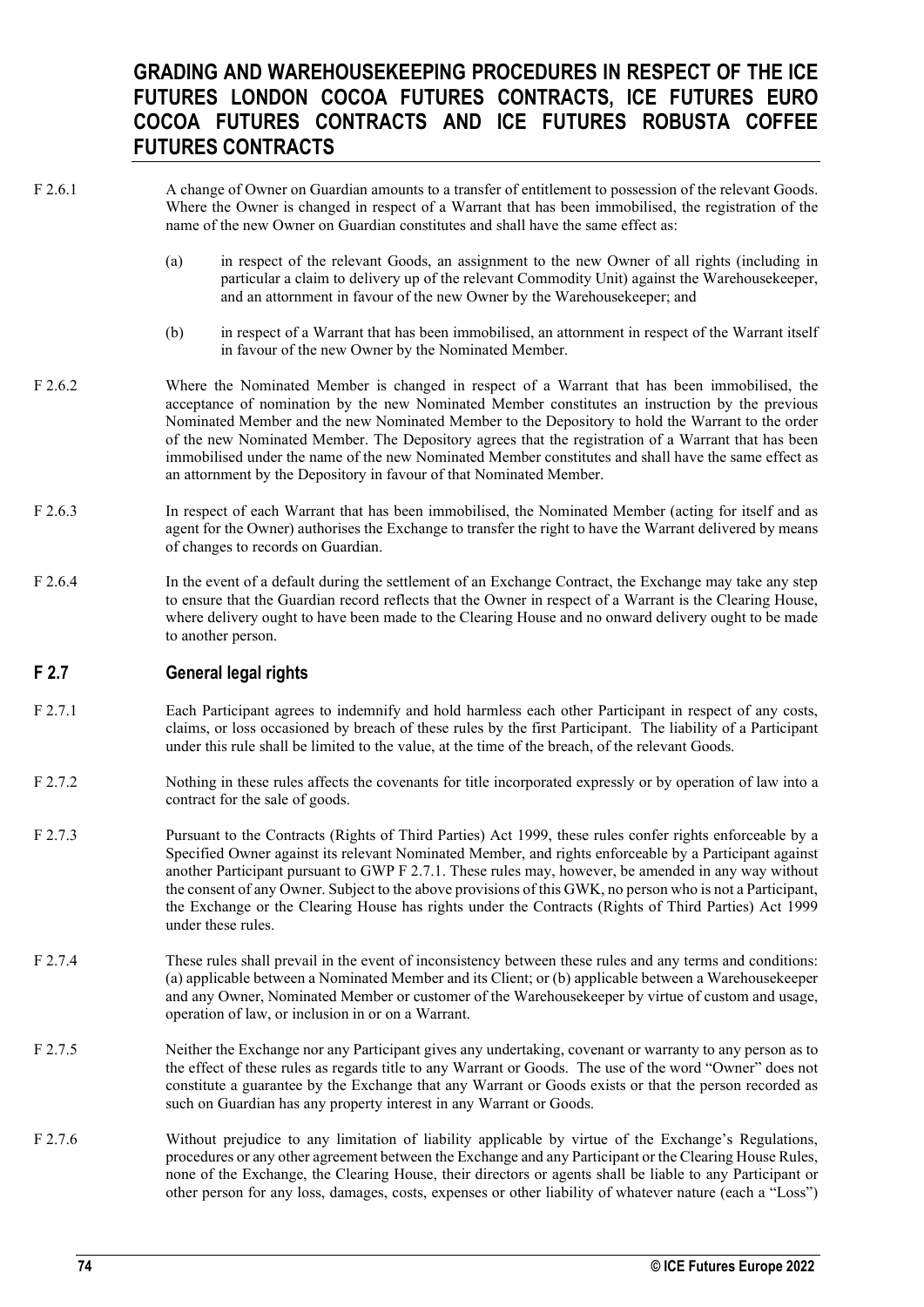relating to the operation of these rules or the performance or non-performance of any person under these rules, including where such Loss arises from negligence. The Exchange has no obligation to any person to ensure the accuracy or availability of any information recorded on Guardian; or to safeguard rights of any person entitled to a Warrant which has been immobilised or claiming as Owner; or as to the legal consequences of these rules in any jurisdiction. However, nothing in these rules excludes liability for fraud, wilful default or for personal injury or death caused by negligence.

### **F 3. Issuing a Warrant and Initial Nomination of a Clearing Member**

### **F 3.1 Issuing a Warrant**

- F 3.1.1 A Warrant may only be issued by a Warehousekeeper on the instructions of the Owner. The Warrant shall be printed on secure paper supplied by the Exchange. The following information shall be stated on the Warrant;
	- (a) Warehousekeeper's name, address and logo;
	- (b) Statement "Warehouse Warrant for Goods in Store";
	- (c) Warrant number;
	- (d) Statement "Bearer is entitled to receive:";
	- (e) Commodity;
	- (f) Origin of Goods;
	- (g) Name of vessel;
	- (h) Name of Warehouse in which the Goods are stored;
	- (i) Exchange Warehouse reference;
	- (j) port or Delivery Area;
	- (k) Marks, if any;
	- (m) Number of full bags, the contents of which are sound, and their gross weight. Bulk Delivery Units to show weight only;
	- (n) Number of slack bags, the contents of which are sound, and their gross weight;
	- (o) Tare of bags, and/or total tare;
	- (p) Total net weight;
	- (q) Final date of landing, date of storage and date of last weighing;
	- (r) Statement "This Warrant is subject to the Terms and Conditions specified overleaf";
	- (s) Date and place of issue;
	- (t) Warehousekeeper's signature;
	- (u) Warehousekeeper's Terms and Conditions printed on the reverse of the Warrant;
	- (v) Bar code;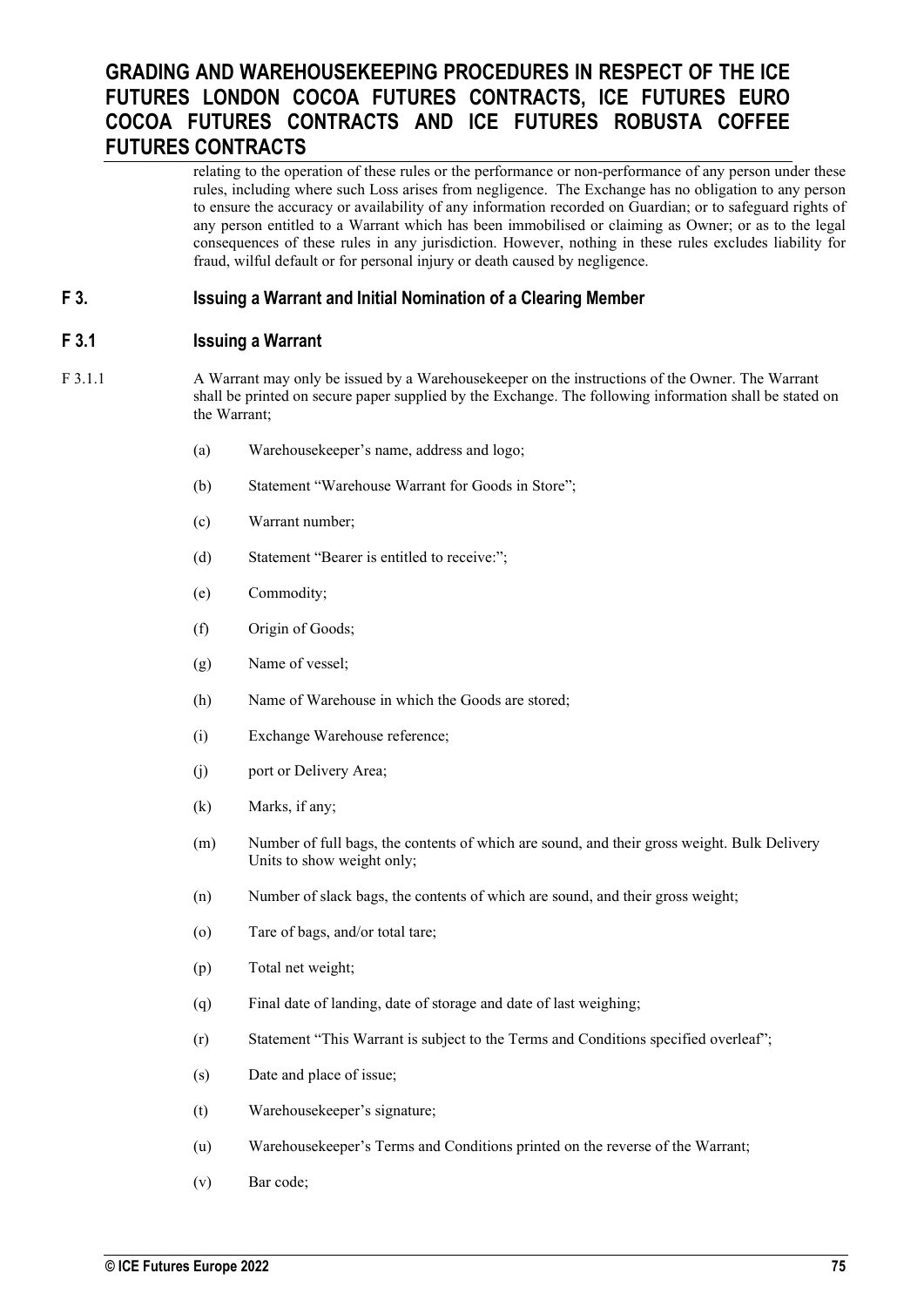- (w) Depository number; and
- (x) Rent expiry date.

#### F 3.1.2 In relation to the printing of Warrants there are minimum print quality standards as detailed below:

- (a) produced using a minimum of 300 DPI printing technology;
- (b) the barcode symbol area must:
	- (i) be free from spots (black blobs in the white areas) and voids (white spaces in the black bars); and
	- (ii) exhibit a high symbol contrast (black bars to be clearly distinguishable from the white spaces); and
	- (iii) contain bars that are not fuzzy, wavy, smudged or blurred at the edges; and
	- (iv) be free from over laminates or gloss finishes.

### **F 3.2 Initial Nomination of a Clearing Member**

- F 3.2.1 A Warehousekeeper may create Commodity Units, take samples and give sampling notification through the Guardian system without the need to nominate a Clearing Member. A Clearing Member must be nominated by the Warehousekeeper on behalf of the Owner before a Warrant may be immobilised, or an application for grading made within Guardian.
- F.3.2.2 Where there is no Nominated Member, an Owner may at any time instruct the Warehousekeeper to request the appointment of a Clearing Member as a Nominated Member. If an Owner does so, it shall provide the Warehousekeeper with the name and the ICE mnemonic of the Clearing Member. The Warehousekeeper shall post a request, which includes the Owner's name, on Guardian for the Nominated Member to confirm that it accepts the nomination.
- F 3.2.3 A Warrant may only be tendered under a Contract if it has been immobilised.

### **F 3.3 Re-Print of a Missing Warrant**

F 3.3.1 In the event of a Warehousekeeper being advised that a Warrant has been defaced, lost or destroyed, then all the requirements contained in the Terms and Conditions of the Warrant recorded on Guardian shall be fulfilled before a new Warrant may be issued by the Warehousekeeper. The Warehousekeeper shall ensure that it is recorded on Guardian that the original Warrant has been cancelled and is invalid and that the new Warrant has been issued in respect of the relevant Goods.

### **F 3.4 Immobilising a Warrant[77](#page-75-0)**

- F 3.4.1 When Goods are graded as tenderable, the Owner should make arrangements for the relevant Warrants to be lodged with the Depository at the earliest opportunity. A Warrant may only be immobilised on the instructions of a Nominated Member on behalf of the Owner. The Nominated Member shall request immobilisation by a Depository of the Warrant in Guardian. The Warrant must then be lodged with a Depository by the Nominated Member. Upon acceptance of the Warrant, the Depository shall record the Warrant as immobilised on Guardian. It is only at the point of registration of the Warrant being immobilised by the Depository that the Warrant will be in a form which is capable of being tendered.
- <span id="page-75-0"></span>F 3.4.2 Procedures for the immobilisation of Warrants

<sup>77</sup> Amended 26 May 2015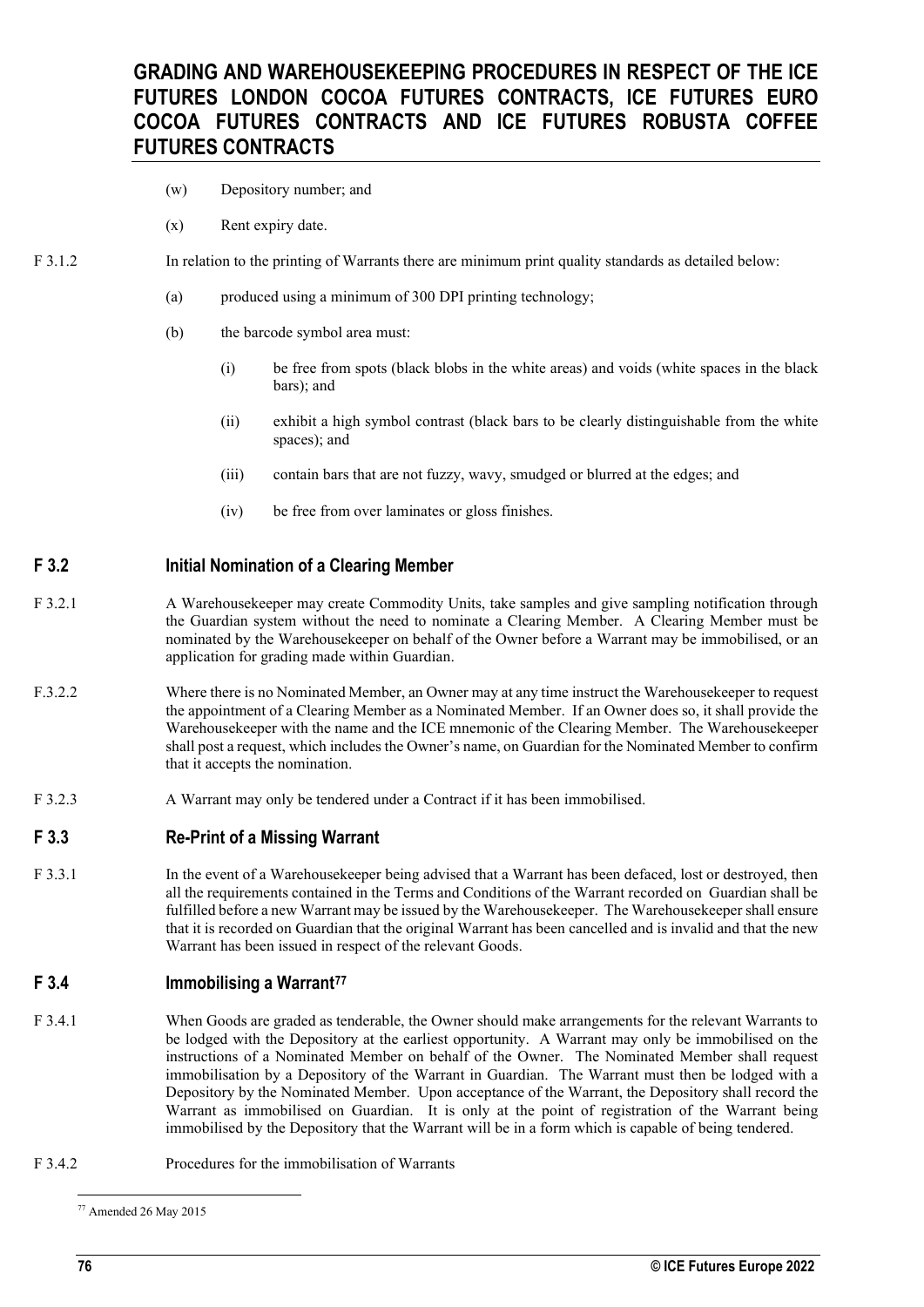F 3.4.2.1 The lodgement or withdrawal of a Warrant at the Depository shall be by appointment only. The Nominated Member must give a minimum of one business day's notice by contacting the Depository using the contact details provided by the Exchange by notice posted on the Market from time to time. F 3.4.2.2 The Exchange will publish the address of the Depository, the opening hours of the Depository and the relevant contact details on the ICE website (www.theice.com). F 3.4.2.3 Appointments will be granted at the discretion of the Depository. Only in exceptional circumstances will appointments be accepted with less than one business day's notice and these will be dealt with on a best efforts basis. F 3.4.2.4 When making an appointment, the Nominated Member must provide the Depository with the following information: (a) the time and date on which the Nominated Member wishes to make the lodgement or withdrawal; (b) the name of the person or company details of the courier company who will attend the Depository; (c) in the case of a lodgement, subject to GWPs F 3.4.2.12 and F 3.4.2.13, the number of Warrants to be lodged and the number of Lodgement Requests covering these Warrants; and (d) in the case of a withdrawal, subject to GWPs F 3.4.2.20, the number of Warrants to be withdrawn and the number of withdrawal requests covering these Warrants. F 3.4.2.5 The Nominated Member should not initiate the lodgement or withdrawal process on Guardian until an appointment has been confirmed by the Depository. F 3.4.2.6 Persons attending the Depository should be in possession of identification sufficient enough to satisfy the security requirements of the Depository. Details of these requirements will be issued by the Depository from time to time and will be published on the ICE website ( www.theice.com). F 3.4.2.7 In the event that the Nominated Member cannot attend the Depository at the appointed time, the Depository should be informed immediately and a revised appointment made. F 3.4.2.8 Subject to GWP F 3.4.2.22, in the event that the Nominated Member wishes to cancel an appointment the Depository should be informed immediately. The Nominated Member must cancel the relevant Lodgement or withdrawal request on Guardian. *Lodgement of Warrants at the Depository* F 3.4.2.9 In order for a Warrant to be lodged with the Depository it must be: (a) issued by a Warehousekeeper for Goods; (b) issued as a Warrant by the Warehousekeeper and recorded on Guardian; and (c) printed on secure paper with a clearly printed bar code and depository number. F 3.4.2.10 A Warrant will not be accepted for lodgement at the Depository unless it is accompanied by the relevant Lodgement Request Form. F 3.4.2.11 The Lodgement Request Form must be clearly printed and contain a readable bar code. F 3.4.2.12 A single Lodgement Request Form may include up to a maximum of 200 Warrants. A single Lodgement Request Form in respect of multiple Warrants may only be provided for Warrants issued in respect of the same commodity stored by the same Warehousekeeper in the same port or Delivery Area.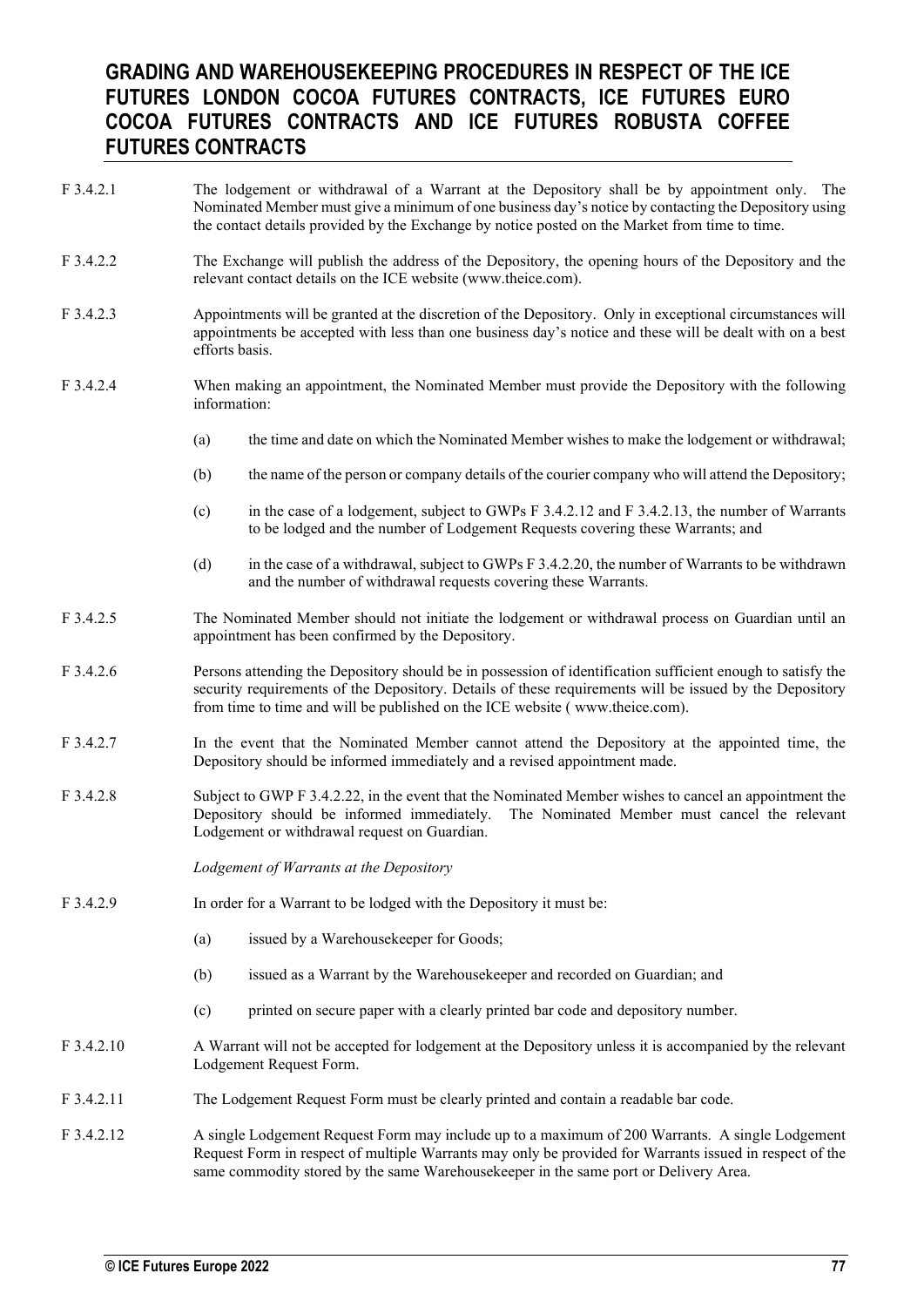- F 3.4.2.13 At the discretion of the Depository, a depository appointment may be for the presentation of more than one Lodgement Request Form.
- F 3.4.2.14 Warrants presented at the Depository for lodgement should be presented with the relevant Lodgement Request Form and should be in numerical order by depository number and ordered so that the bar code of each Warrant is positioned directly above the one below. Subject to GWP F 3.4.2.13 where there is more than one Lodgement Request Form the Warrants for each request should be separated.
- F 3.4.2.15 Where there is any discrepancy between the Lodgement Request Form and the Warrants accompanying it or the Warrants are not presented in accordance with these GWPs, the Depository may refuse to accept all of the Warrants covered by that request.
- F 3.4.2.16 On completion of the lodgement process, the Depository will issue a Lodgement Statement to the person attending the Depository.

*Withdrawal of Warrants from the Depository*

- F 3.4.2.17 A Warrant may not be withdrawn from the Depository unless the Depository is presented with a Withdrawal Request Form produced by Guardian.
- F 3.4.2.18 The Withdrawal Request Form must be clearly printed and contain a readable bar code.
- F 3.4.2.19 A single Withdrawal Request Form may include up to a maximum of 200 Warrants. The Warrants included in the Withdrawal Request Form may be issued in respect of different commodities stored with different Warehousekeepers in different ports or Delivery Areas.
- F 3.4.2.20 At the discretion of the Depository a depository appointment may be for the presentation of more than one Withdrawal Request Form.
- F 3.4.2.21 On completion of the withdrawal process the Depository will issue a Withdrawal Statement to the person attending the Depository.
- F 3.4.2.22 A Withdrawal Request Form cannot be cancelled by the Nominated Member if the Depository has initiated the withdrawal process. This will be evident where the status "Packing" for the Withdrawal Request Form is recorded on Guardian.

### **F 4. Change of Ownership**

- F 4.1 Warrants which are registered as immobilised on Guardian are required to identify the Owner.
- F 4.2 The Nominated Member is required to amend the name of the Owner when title to the Warrant changes, either through the tender process or by a physical sale/purchase. The registered Owner of the Warrant must be accurately recorded on Guardian as soon as possible but in any event no later than 20:00 hours London time each business day.
- F 4.3 Other than as the result of a delivery through an Exchange contract, a change of Owner recorded on Guardian may only occur by written instructions from the Owner to the Nominated Member. Such written instructions must be retained by the Nominated Member acting on behalf of the Owner for inspection by the Exchange.

### **F 5. Change of Nominated Member**

F 5.1 At the request of the Owner, the Nominated Member may be changed on Guardian. The Owner shall supply the current Nominated Member with the name of the proposed Nominated Member. The current Nominated Member shall post a request on Guardian for the proposed Nominated Member to confirm that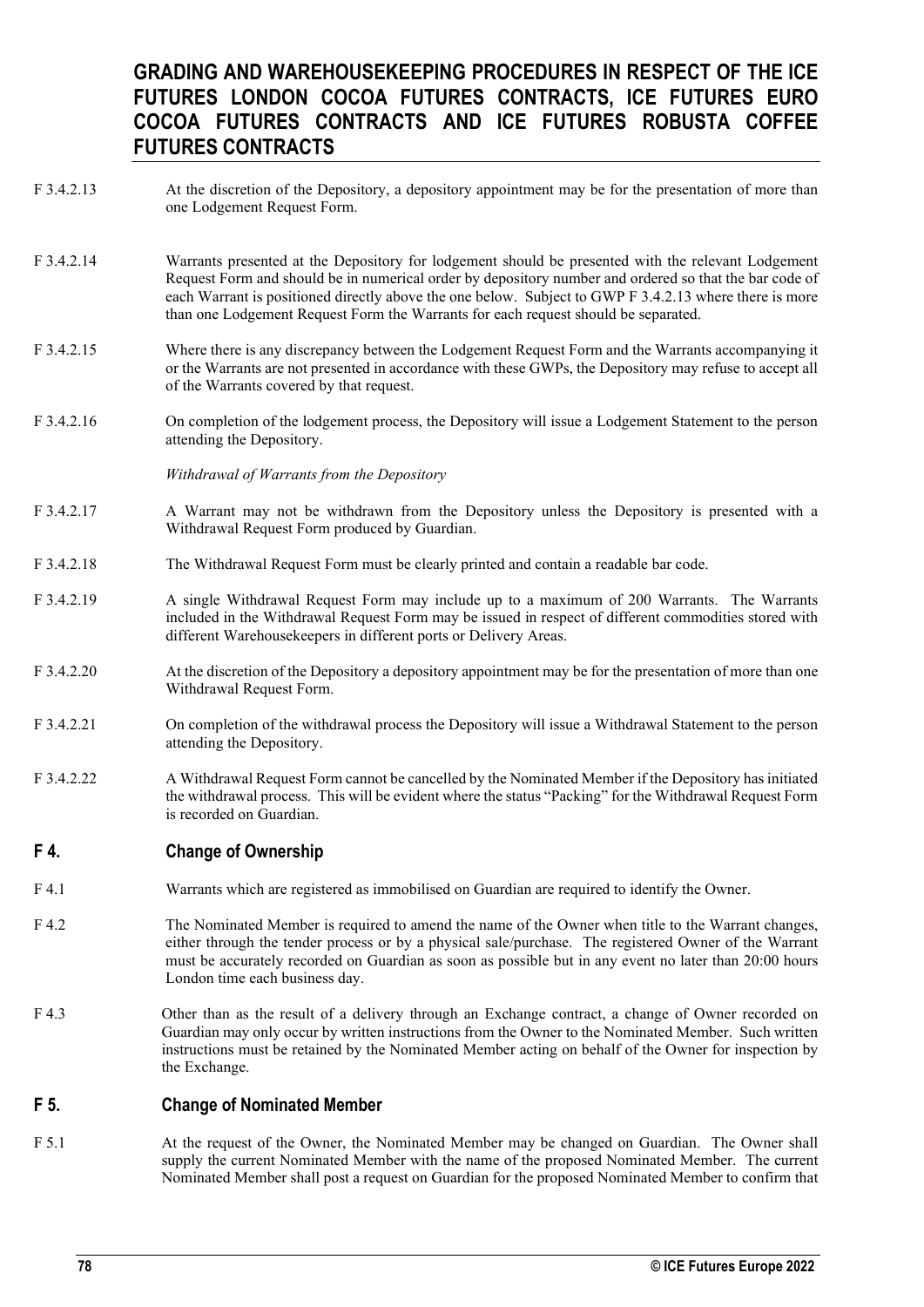they accept the nomination. Once accepted, the Warrant shall be recorded under the name of the proposed Nominated Member.

### **F 6. Change of Warrant Form[78](#page-78-0)**

- F 6.1 At the request of the Owner, the Nominated Member may:
- F 6.1.1 Immobilise a Warrant
- F 6.1.1.1 The provisions of GWP F 3.4 shall apply.
- F 6.1.2 Withdraw a Warrant from the Depository
- F 6.1.2.1 The provisions of GWP F 3.4 shall apply.
- F 6.1.2.2 At the request of an Owner, the Nominated Member may withdraw a Warrant from the Depository. The Depository shall register the Warrant as having been withdrawn from the Depository on Guardian when the Warrant has been delivered to the Nominated Member by the Depository.
- F 6.1.2.3 A Warrant which has been withdrawn from the Depository shall not be tenderable under a Contract.
- F 6.1.2.4 Where any details which are contained in the Warrant are different to that recorded on Guardian, the Warehousekeeper shall either update or replace the Warrant.

#### **F 7. Movement Out**

F 7.1 An Owner wishing to Move Out Goods which are the subject of a Warrant which has been recorded as immobilised on Guardian must ask the Nominated Member to request the withdrawal of the Warrant from the Depository and to hold it to the order of the Owner. Movement Out of the Goods must be carried out in accordance with GWP D 1.27.

#### **F 8. Suspended Warrants[79](#page-78-1)**

F 8.1 The Exchange may, in its sole and absolute discretion, suspend or terminate at any time the status of any Warrant.

<span id="page-78-0"></span><sup>78</sup> Amended 26 May 2015

<span id="page-78-1"></span><sup>79</sup> Inserted 10 October 2016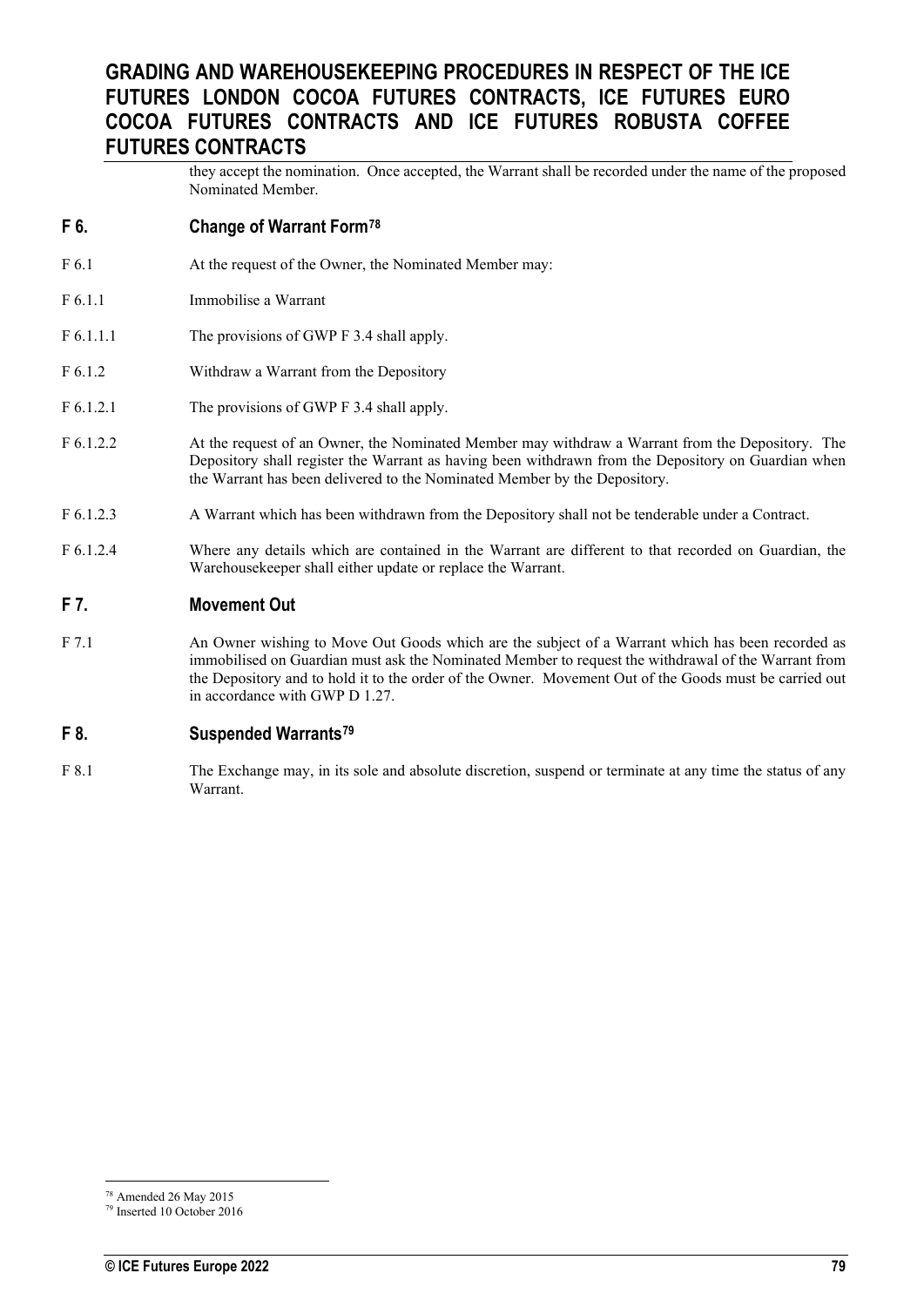**SCHEDULE 1: [Deleted with effect from 28 September 2020]**